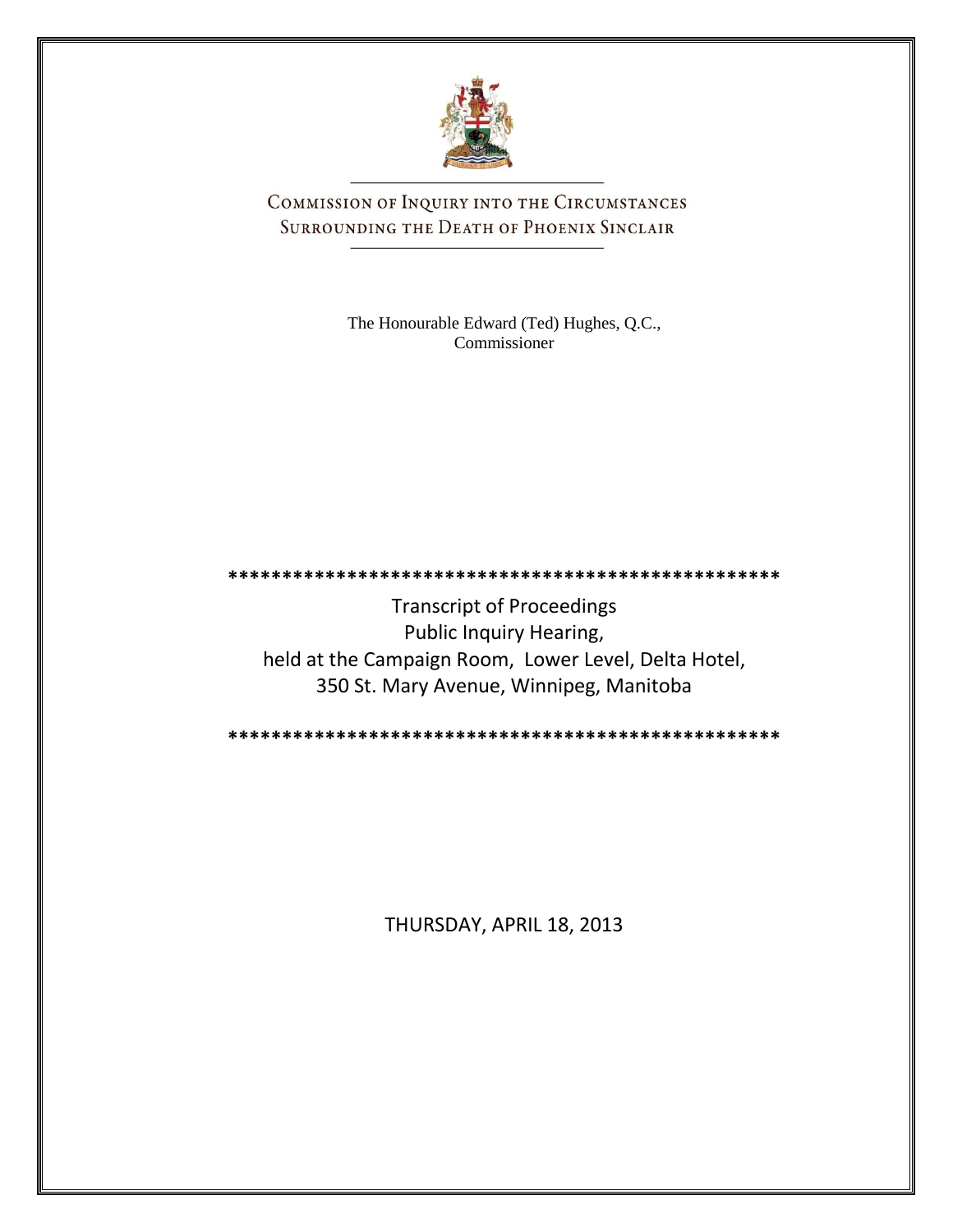### **APPEARANCES**

**MS. S. WALSH,** Commission Counsel **MR. D. OLSON,** Senior Associate Counsel **MS. K. MCCANDLESS,** Associate Commission Counsel **MR. N. GLOBERMAN,** Associate Commission Counsel **MR. R. MASCARENHAS,** Associate Commission Counsel

**MR. S. PAUL,** Department of Family Services and Labour

**MR. T. RAY,** Manitoba Government and General Employees Union

**MS. M. POLLOCK-KOHN,** General Child and Family Services Authority

**MR. H. COCHRANE** and **MR. S. SCARCELLO,** First Nations of Northern Manitoba Child and Family Services Authority First Nations of Southern Manitoba Child and Family Services Authority Child and Family All Nation Coordinated Response Network

**MR. H. KHAN** and **MR. J. BENSON,** Intertribal Child and Family Services

**MR. J. GINDIN** and **MR. G. DERWIN,** Mr. Nelson Draper Steve Sinclair**,** Ms. Kimberly-Ann Edwards

**MR. N. SAUNDERS,** Assembly of Manitoba Chiefs and Southern Chiefs Organization Inc.

**MS. B. BOWLEY,** for witness, Ms. Diva Faria

**MR. J. KATZ,** for witness, Mr. Robert Baker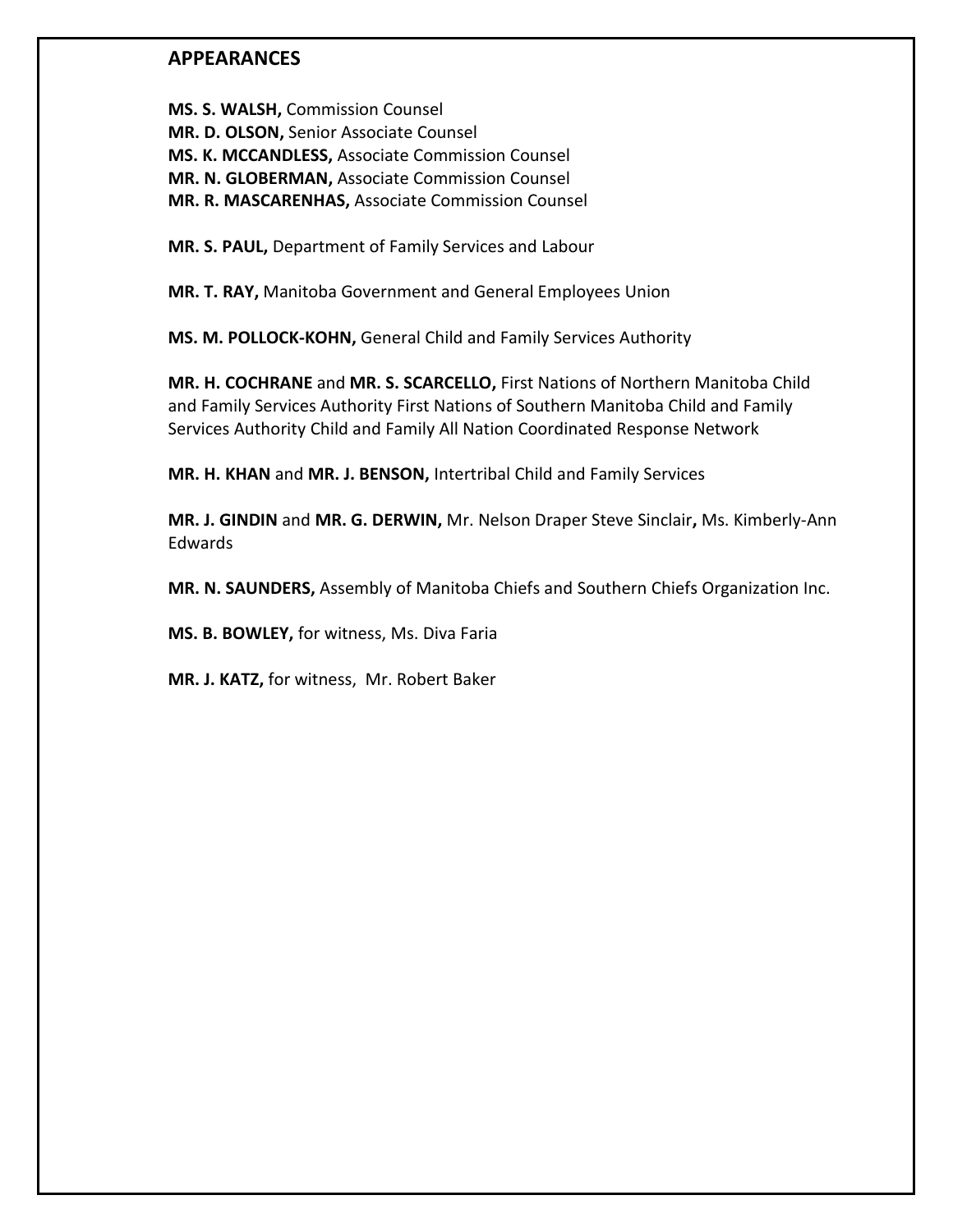# **WITNESSES:**

### CECILIA ANNE STEVENSON

| Direct Examination (Globerman) |             |    |
|--------------------------------|-------------|----|
| Cross-Examination              | (Gindin)    | 31 |
| Cross-Examination              | (Paul)      | 38 |
| Cross-Examination              | (Khan)      | 40 |
| Re-Examination                 | (Globerman) | 43 |
| Cross-Examination              | (Khan)      | 44 |

### ALISON CHARITY KAKEWASH

| Direct Examination (McCandless) | 46 |
|---------------------------------|----|
| Cross-Examination (Gindin)      | 76 |
| Cross-Examination (Cochrane)    | 89 |

#### ROBERT WILLIAM BAKER

| Direct Examination | (Mascarenhas) | 92. |
|--------------------|---------------|-----|
| Cross-Examination  | (Paul)        | 148 |
| Cross-Examination  | (Gindin)      | 151 |
| Cross-Examination  | (Paul)        | 160 |
| Cross-Examination  | (Khan)        | 162 |
| Cross-Examination  | (Bowley)      | 167 |
| Cross-Examination  | (Katz)        | 169 |
| Re-Examination     | (Mascarenhas) | 172 |

# **Page**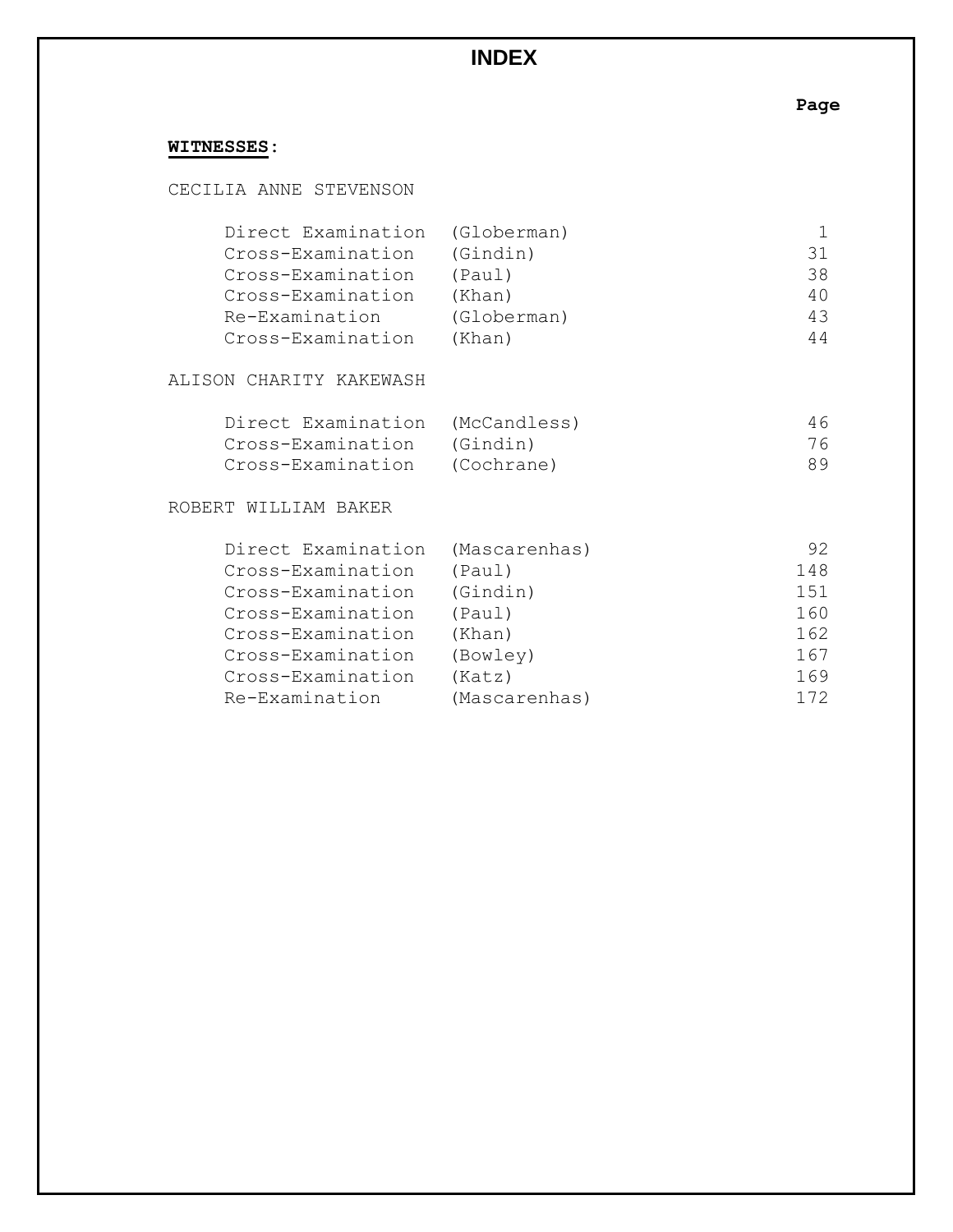1 APRIL 18, 2013 2 PROCEEDINGS CONTINUED FROM APRIL 17, 2013 3 4 THE COMMISSIONER: Good morning, Mr. Globerman. 5 MR. GLOBERMAN: Good morning, Mr. Commissioner. 6 I believe we have three witnesses scheduled to testify 7 today. The first witness is Mrs. Cecilia Stevenson. 8 THE COMMISSIONER: All right. 9 THE CLERK: If you could just stand for a moment. 10 Is it your choice to swear on the Bible or affirm without 11 the Bible? 12 THE WITNESS: I'll affirm. 13 THE CLERK: All right. State your full name to 14 the court then. 15 THE WITNESS: Cecilia Ann Stevenson. 16 THE CLERK: And can you spell me your first name? 17 THE WITNESS: C-E-C-I-L-I-A. 18 THE CLERK: And your middle name, please? 19 THE WITNESS: A-N-N-E. 20 THE CLERK: And your last name? 21 THE WITNESS: S-T-E-V-E-N-S-O-N. 22 THE CLERK: Thank you. 23 24 **CECILIA ANNE STEVENSON,** affirmed, 25 testified as follows:

$$
= 1 -
$$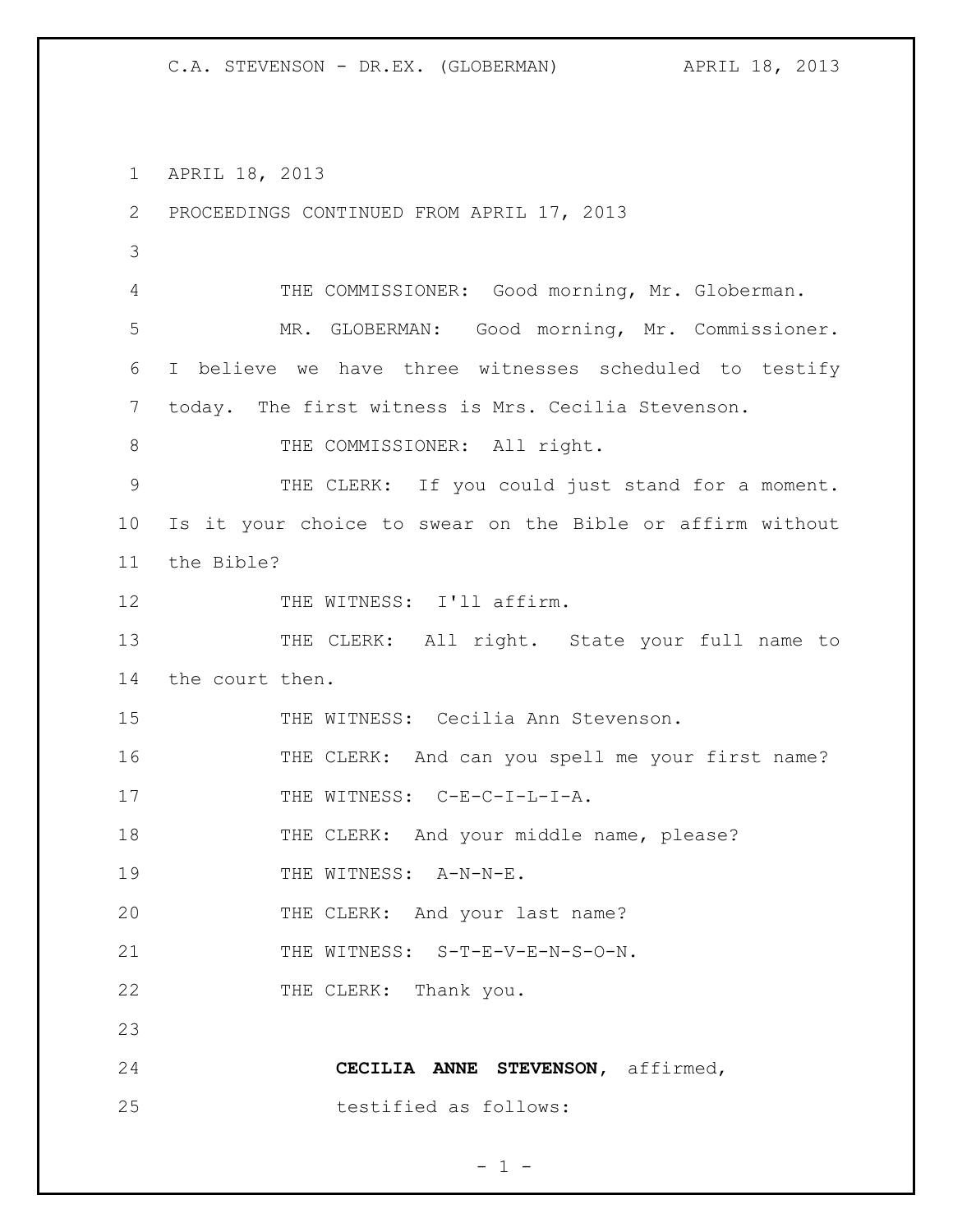```
1 THE CLERK: Thank you. You may be seated.
2
3 DIRECT EXAMINATION BY MR. GLOBERMAN:
4 Q Good morning, Ms. Stevenson.
5 A Good morning.
6 Q As you know, my name is Noah Globerman and I'm a 
7 lawyer for the commission. I'll be asking a few questions 
8 this morning. You are 64 years old?
9 A Yes.
10 Q And I understand that you are married to Lloyd 
11 Stevenson, who is a legal advisor for the band in Peguis?
12 A Yes.
13 THE COMMISSIONER: Did you say legal advisor?
14 MR. GLOBERMAN: Yes, sir.
15 THE COMMISSIONER: Thank you.
16
17 BY MR. GLOBERMAN:
18 Q And I understand that you have two children and 
19 they are 37 and 32 years old?
20 A Yes.
21 Q And you are currently retired?
22 A Yes.
23 Q And you have been for three years?
24 A Yes.
25 Q You live in Peguis First Nation reserve?
```

```
- 2 -
```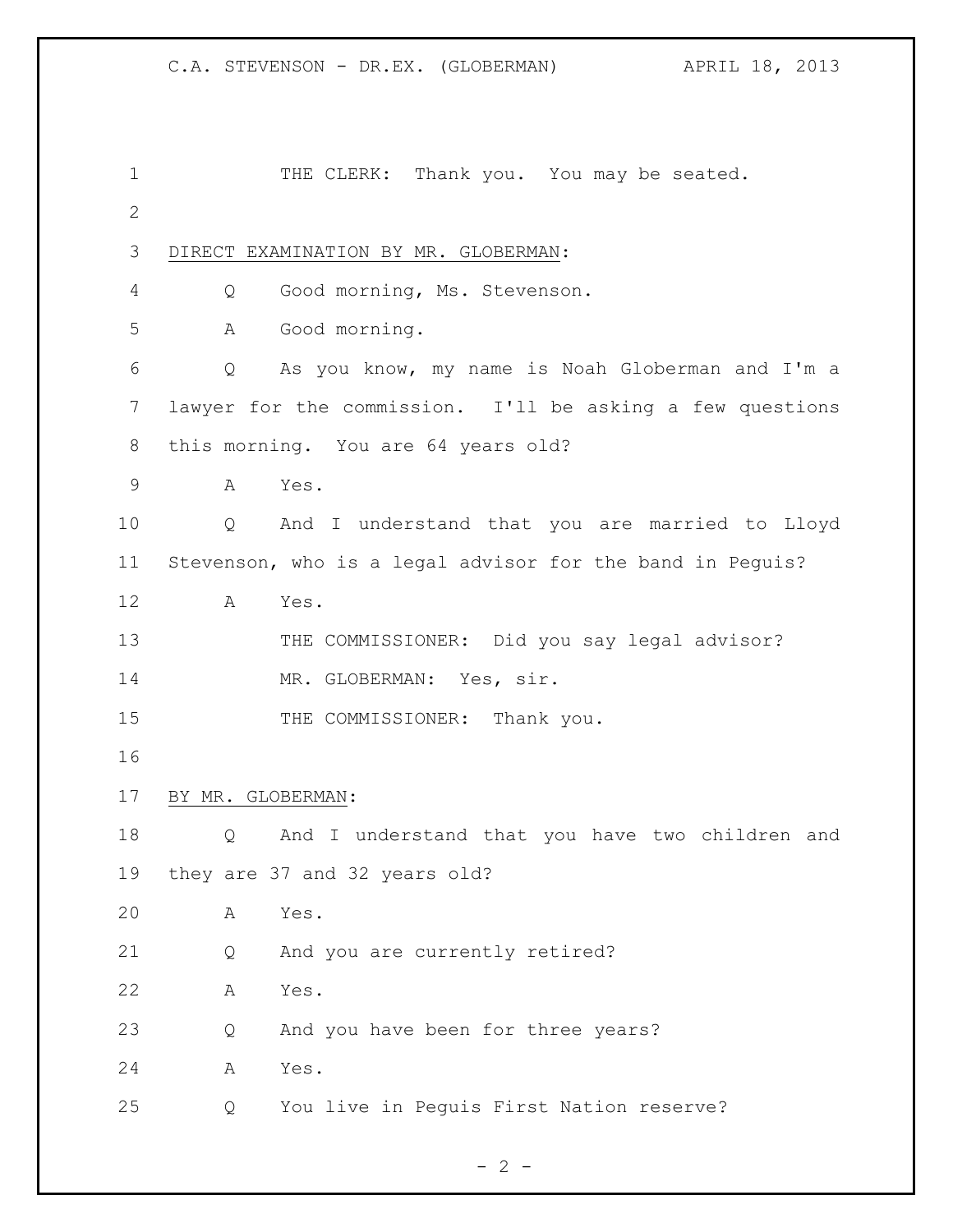A Yes. Q Have you lived there your entire life? A No. Q How long have you lived there for? A Since about 1985. Q And roughly how far away is Peguis First Nation from Fisher River? A From where we live it's, it's only about three miles or so. Q Okay. Have you ever lived in Fisher River? A No. Q We've heard evidence on Monday from Cindy Hart, who is the director of the health centre in Fisher River that you held that position in 2005; is that correct? A I can't recall but I did hold that position but I may have left a bit earlier than 2005. Q Okay. Did you ever provide health services to Karl Wesley McKay or Samantha Kematch or their child in Fisher River in 2005? A Not that I recall. Q Were you aware that they were receiving health services from the health centre in 2005? A No. Q Do you have any family in Fisher River? A No.

 $- 3 -$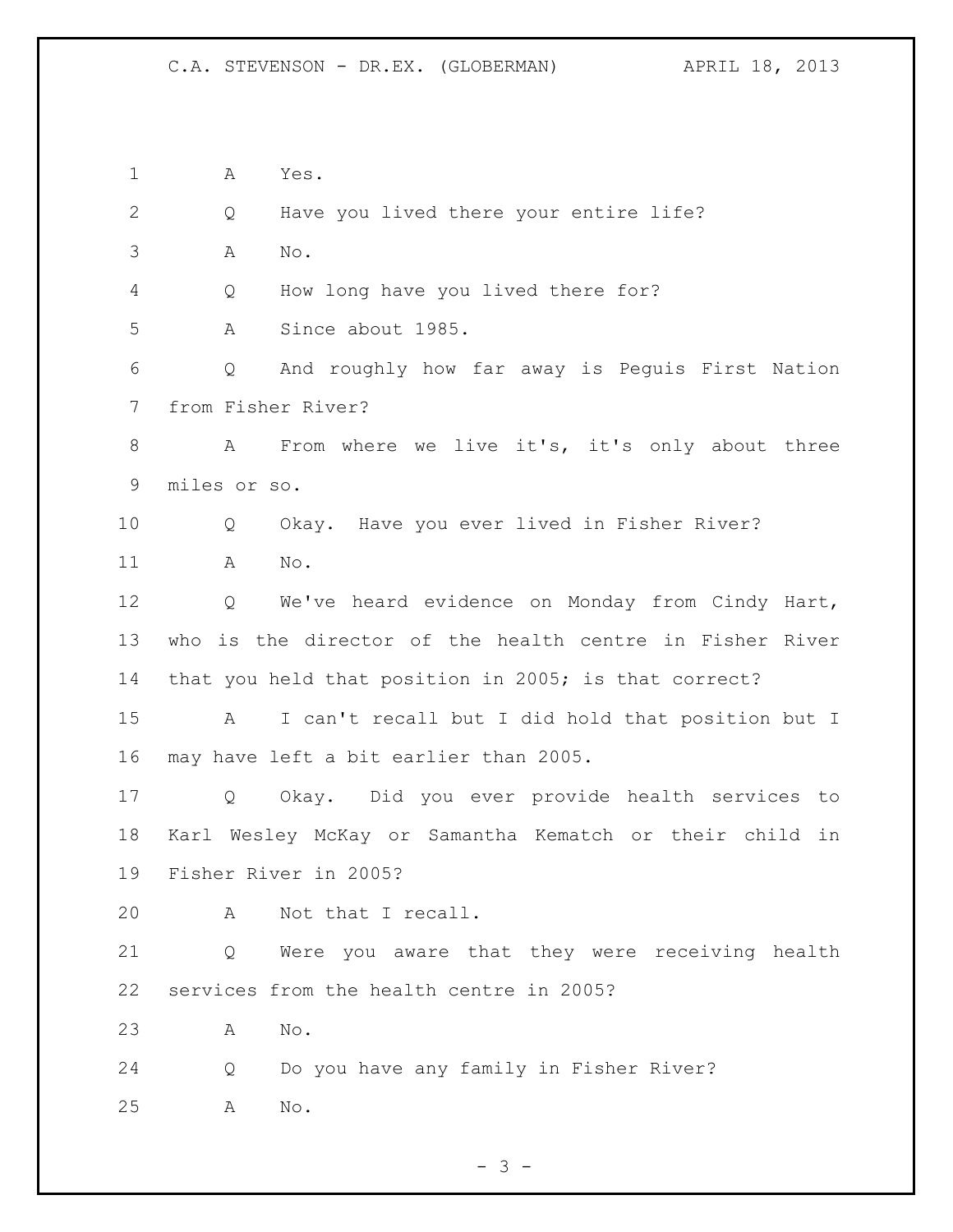1 Q Do you currently spend much time there? A No. THE COMMISSIONER: Was the health centre where you were the director, is that located in Fisher River? THE WITNESS: Yes. THE COMMISSIONER: Yes, thank you. BY MR. GLOBERMAN: Q Did you spend much time in Fisher River in 2005? A Not that I recall. Q I understand that you are related to DOE number 3 and I should have said this at the outset, but you have a key before you and several individuals that will be testifying at the inquiry are the subject of a publication ban and we're referring to them by their pseudonyms, DOE number 1, DOE number 2, DOE number 3 and DOE number 4. So please try your best to refer to them by those pseudonyms. You are related to DOE number 3? A Yes. Q How are you related to her? A Her mother and I were first cousins. I called her my niece. Q You called DOE number 3 your niece? A Yes. Q Are you and DOE number 3 close?

 $- 4 -$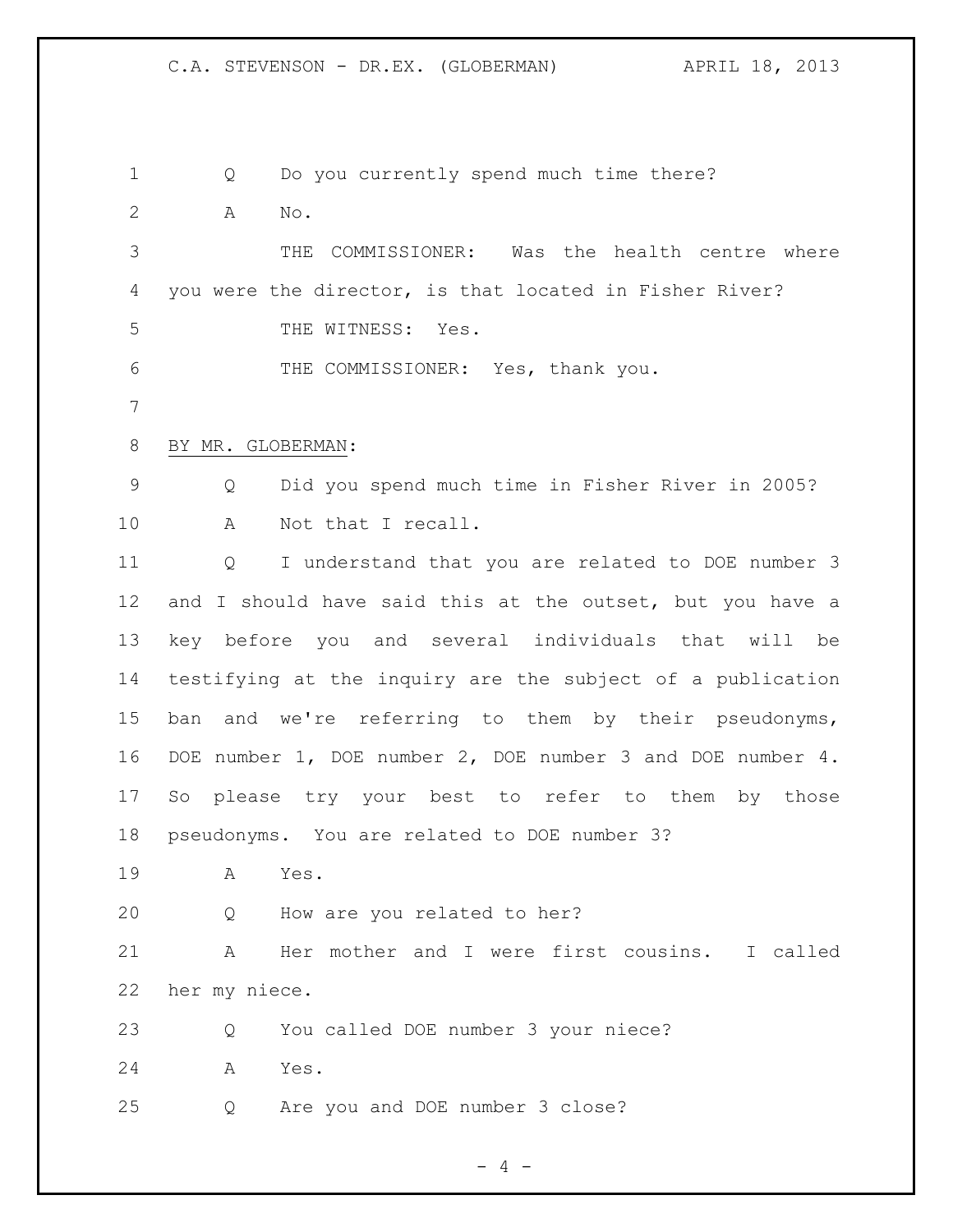A Quite close, yes. Q How often would you see her when she was growing up and into adulthood? A Almost every month, several days per month. Q We know that DOE number 3 was once the partner of Karl Wesley McKay. Did you know him at all? A Yes. 8 Q When did you first meet him? A Probably about 20 years ago or more. Q What did you know about him at that time and as the years progressed? 12 A I know that he was -- not much. I know that he always very polite, very personable, talkative. Q Did you ever see him act violently towards his family or anyone else? A No. Q Did DOE number 3 ever tell you that Mr. McKay was violent? A Not until recently. Q What do you mean by recently? 21 A About two years ago she told me that he had been quite abusive to her during their relationship. Q Now we know that DOE number 3 and Mr. McKay have children and they will testify in the coming days of this inquiry. Did you know DOE number 1 and DOE number 2?

 $- 5 -$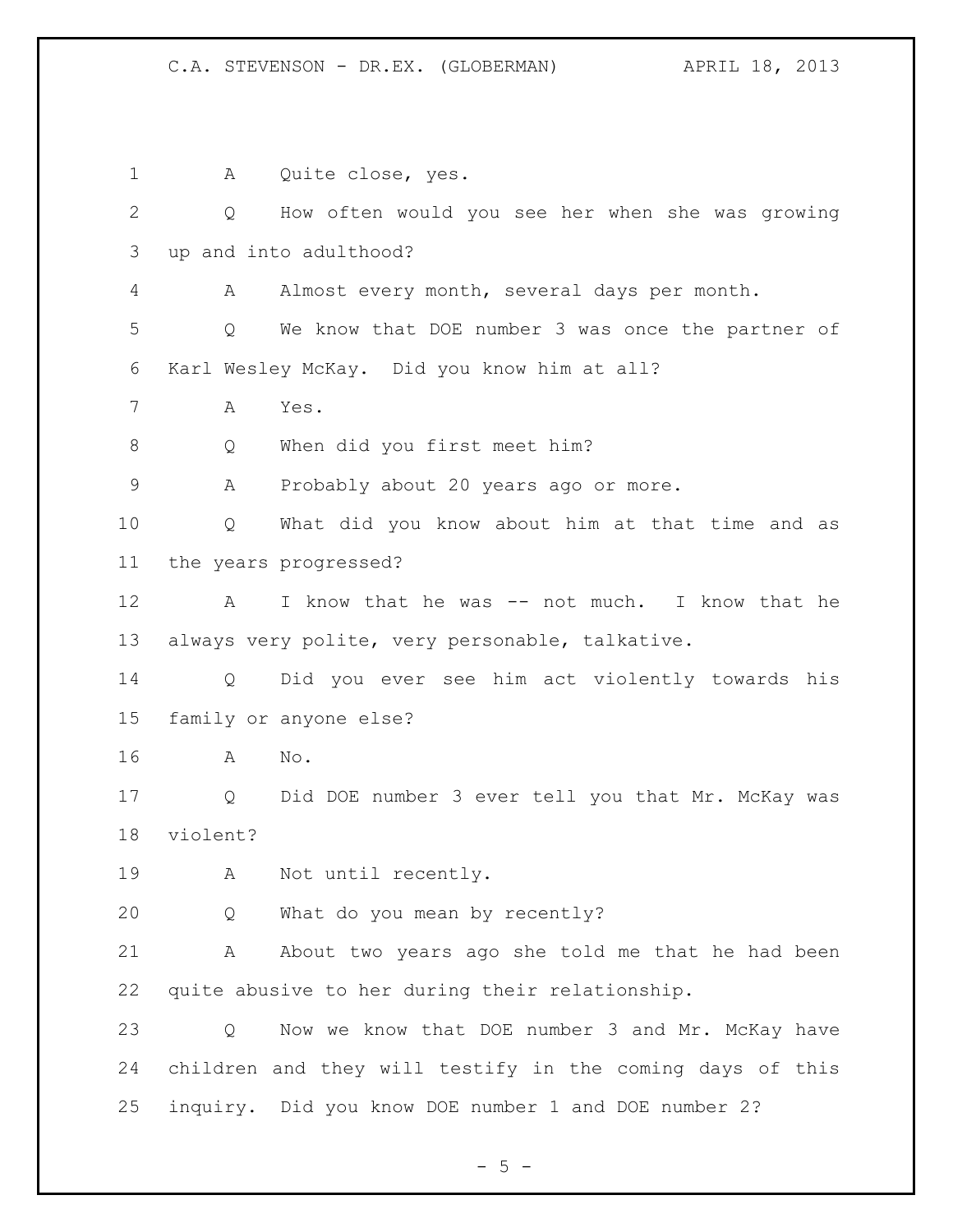A Yes. Q Do you know them well? A Yes. Q How long have you known them? A Since they were babies. Q How often would you see them as they were growing up? 8 A Probably every, every couple of months or so, maybe every month on some occasions. Q When DOEs number 1 and 2 were growing up, did you ever see their father, Mr. McKay, interact with them? 12 A Not much, not that I can really recall actually. Q Were you ever concerned by the way he interacted with them? A I can't really recall. Q Do you recall if DOE number 1 and DOE number 2 ever mentioned anything to you about Mr. McKay being violent towards them or their mother? A No. Q Now we have heard evidence that Mr. McKay was in Fisher River sometime in the spring and summer of 2005. Were you aware that he was in Fisher River at that time? A Not initially, but it was brought to my attention after, right about that time, yes. Q When did you learn that he was in Fisher River?

 $- 6 -$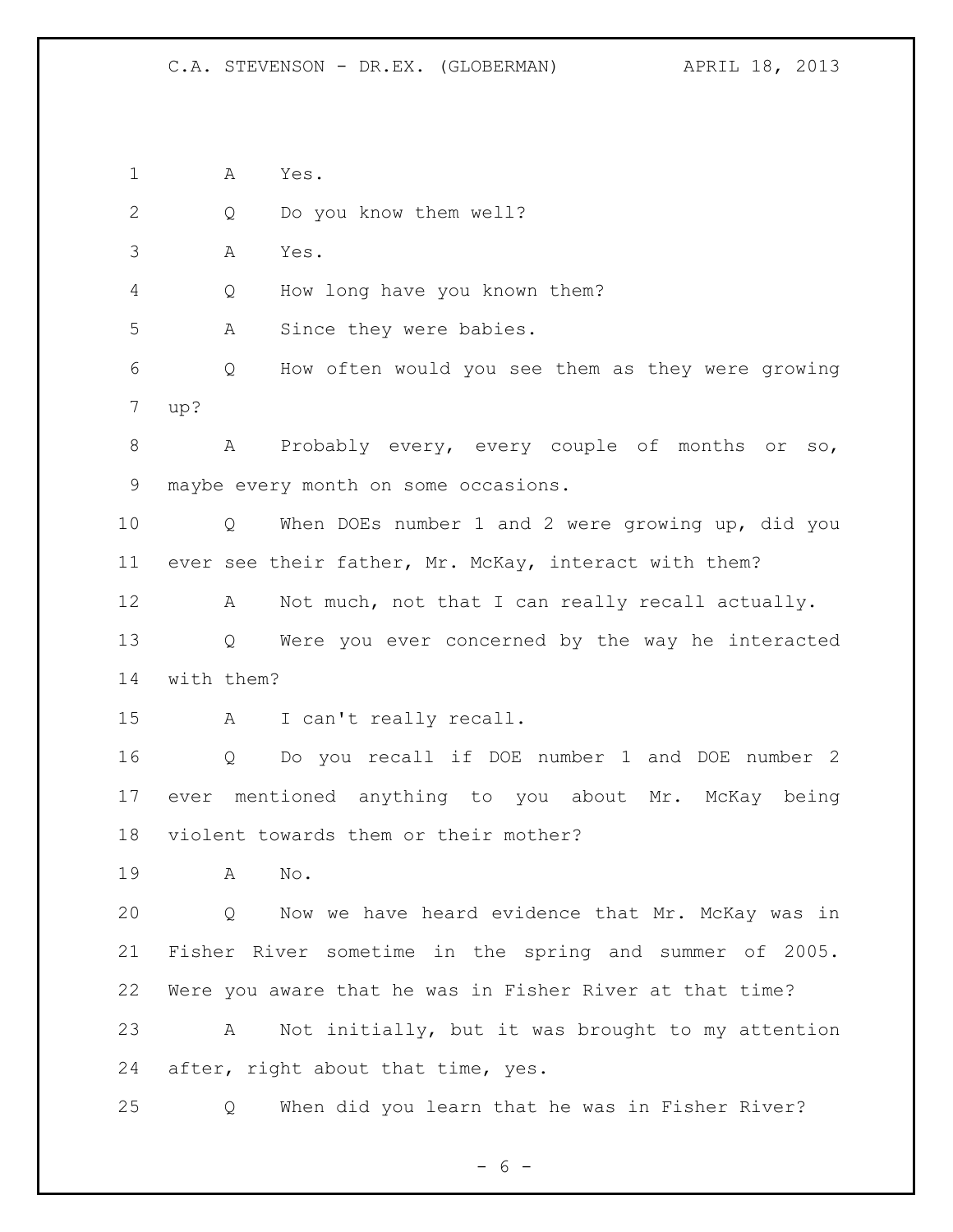| 1            | Α                  | When I received a phone call from number 3.              |
|--------------|--------------------|----------------------------------------------------------|
| $\mathbf{2}$ | Q                  | Do you recall when DOE number 3 called you?              |
| 3            | Α                  | Early spring, maybe late in May, around there.           |
| 4            | Q                  | Of 2005?                                                 |
| 5            | Α                  | I believe so, yes.                                       |
| 6            | Q                  | How did DOE number 3 know how to contact you?            |
| 7            | A                  | She phoned me.                                           |
| 8            | Q                  | She had your telephone number?                           |
| 9            | Α                  | Yes, she always had my telephone number.                 |
| 10           | Q                  | What did you know about Mr. McKay's family at            |
| 11           | that time?         |                                                          |
| 12           | A                  | Nothing really.                                          |
| 13           |                    | THE COMMISSIONER: Maybe be a bit more specific           |
| 14           | with the question. |                                                          |
| 15           |                    | MR. GLOBERMAN: All right.                                |
| 16           |                    |                                                          |
| 17           | BY MR. GLOBERMAN:  |                                                          |
| 18           | Q                  | We know that he had DOE number 1 and DOE number 2        |
| 19           |                    | with DOE number 3. Did you know anything about any other |
| 20           |                    | children he may have had?                                |
| 21           | A                  | I don't recall.                                          |
| 22           |                    | Q Did you know if he had a new partner at that           |
| 23           | time?              |                                                          |
| 24           | $\mathbf{A}$       | I believe number 3 would have mentioned that to          |
| 25           |                    | me at the time that she called.                          |

- 7 -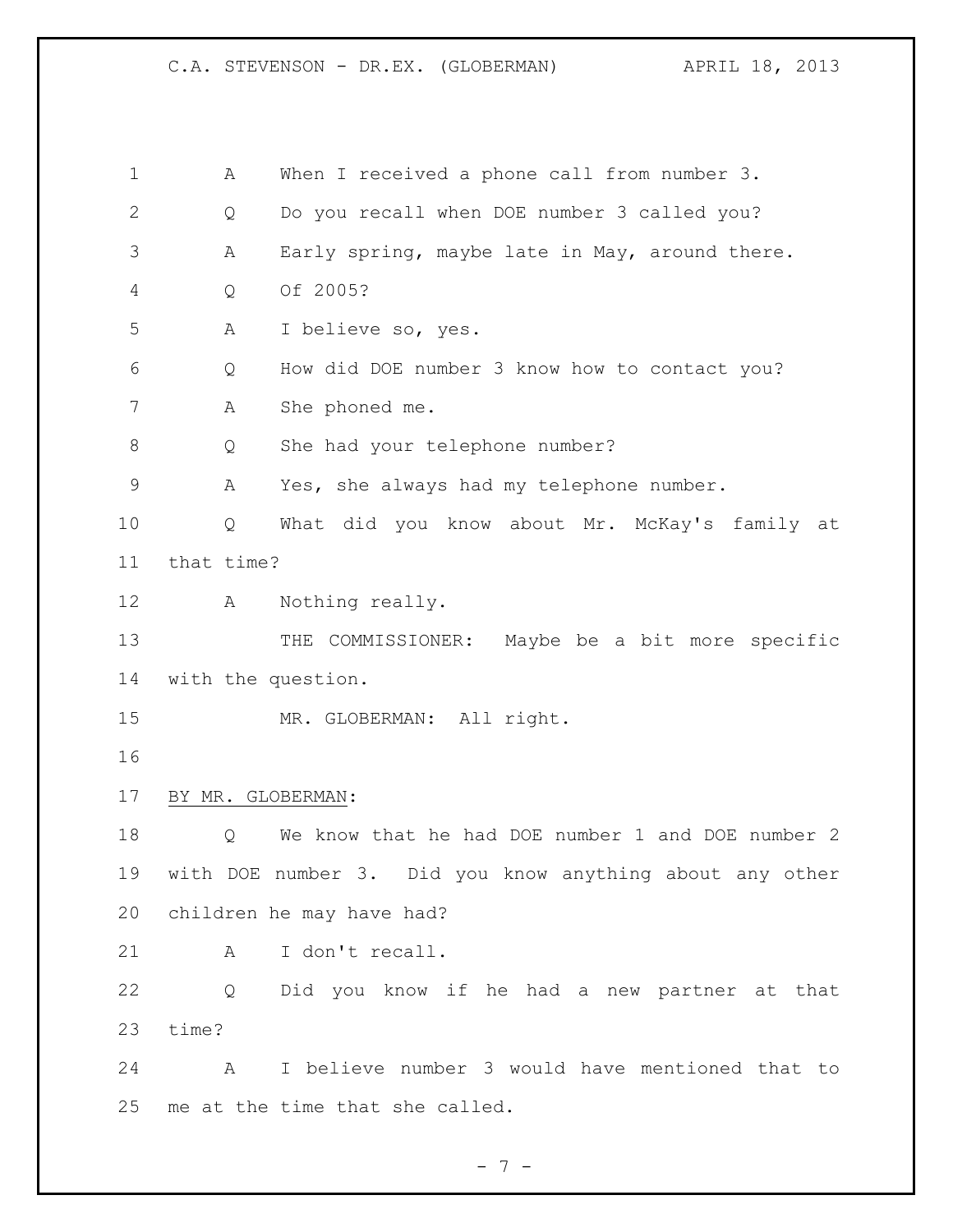Q Did she mention the new partner's name? A I don't recall. Q Did you know where Mr. McKay was living in Fisher River at that time? A Yes. Q Where was he living? A I believe at the blue house in Fisher River, that's, that's how I remember it. There's no numbers, there's ... Q Are you speaking about Angela Murdoch's house or some other house? A I, I don't know that it was Angela Murdoch's house but they were living at that blue house. I'm not familiar with the owner of the house. Q At that time did you know Samantha Kematch at all? A No. Q Have you ever met her? A No. Q Did you know anything about her children, including Phoenix Sinclair? A No. Q And I take it at that time you didn't know that Phoenix Sinclair was in Fisher River? A I did not know, no.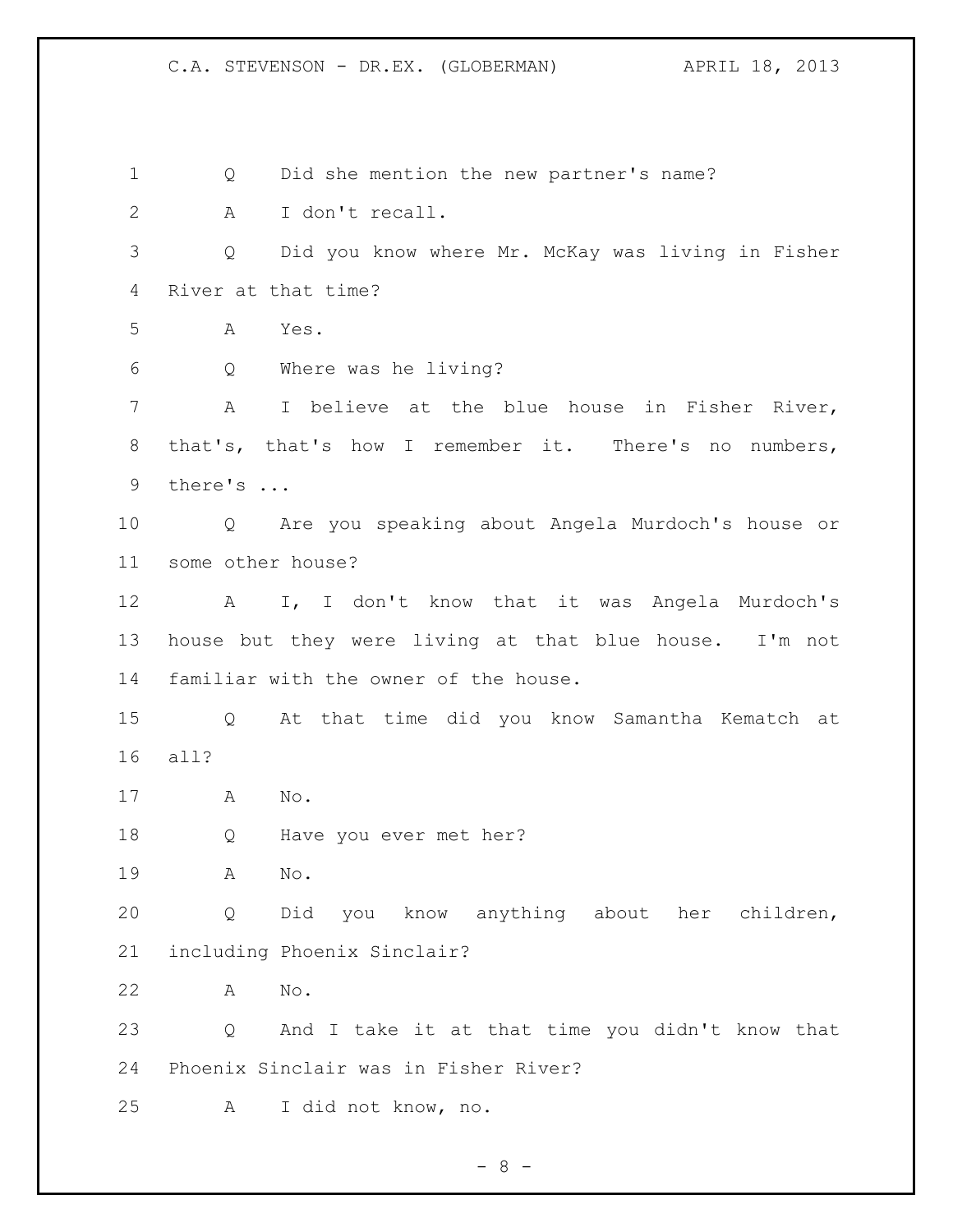Q Have you ever seen Phoenix Sinclair?

A No.

 Q We heard evidence at this inquiry that Ms. Kematch had a baby on November 30th, 2004. Did you know if that child was in Fisher River?

A No.

Q Did you know anything about that child?

 A I think it may have been mentioned to me at some point, perhaps by number 3.

 Q Now you mention that at some point in 2005 DOE number 3 called you and told you that Mr. McKay was living in Fisher River. Did she contact you when you were living in Peguis?

A Yes.

 Q In that phone call, did DOE number 3 mention DOE number 1 at all to you?

A Yes.

Q What did she mention about DOE number 1?

 A She told me that he, or she was sending him out to live with his father in Fisher River, I think for a while, and that he was coming out to, to live out there with his father.

 Q Did she let you know why he was coming out to live with his father?

A I don't recall exactly the reason why.

- 9 -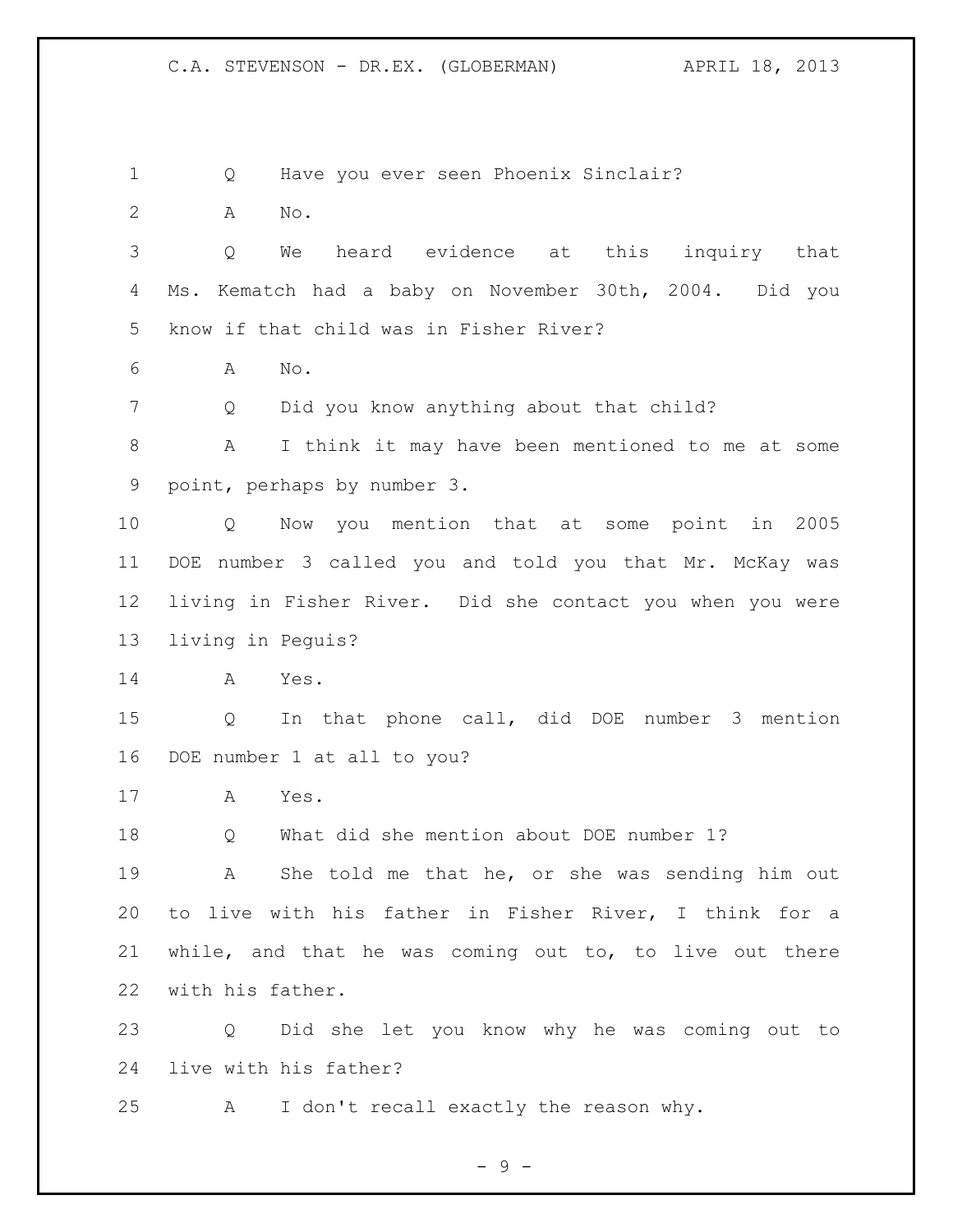Q Do you recall what else DOE number 3 said to you on the phone? A With that -- at that particular phone call? Q Yes. A No, not that I remember. Q Did she ever ask you to check up on the boys when they were in Fisher River? And I'm referring to DOEs number 1 and 2. A I don't recall specifically ask, her asking that, no. Q Do you recall if she told you if she called Child and Family Services? A No. Q Now when DOE number 3 contacted you to let you know that Mr. McKay was living in Fisher River and that her son, DOE number 1, was going to be staying with his father, did she tell you who was living with Mr. McKay? A I believe she said he was living with someone but I don't recall her saying who that person was. Q Did she tell you that Mr. McKay's new partner had a child? A I'm sorry, but I don't exactly recall. It may 23 have been mentioned at that time but I, I can't say that I recall specifically. Q Did DOE number 3 mention DOE number 2 at all to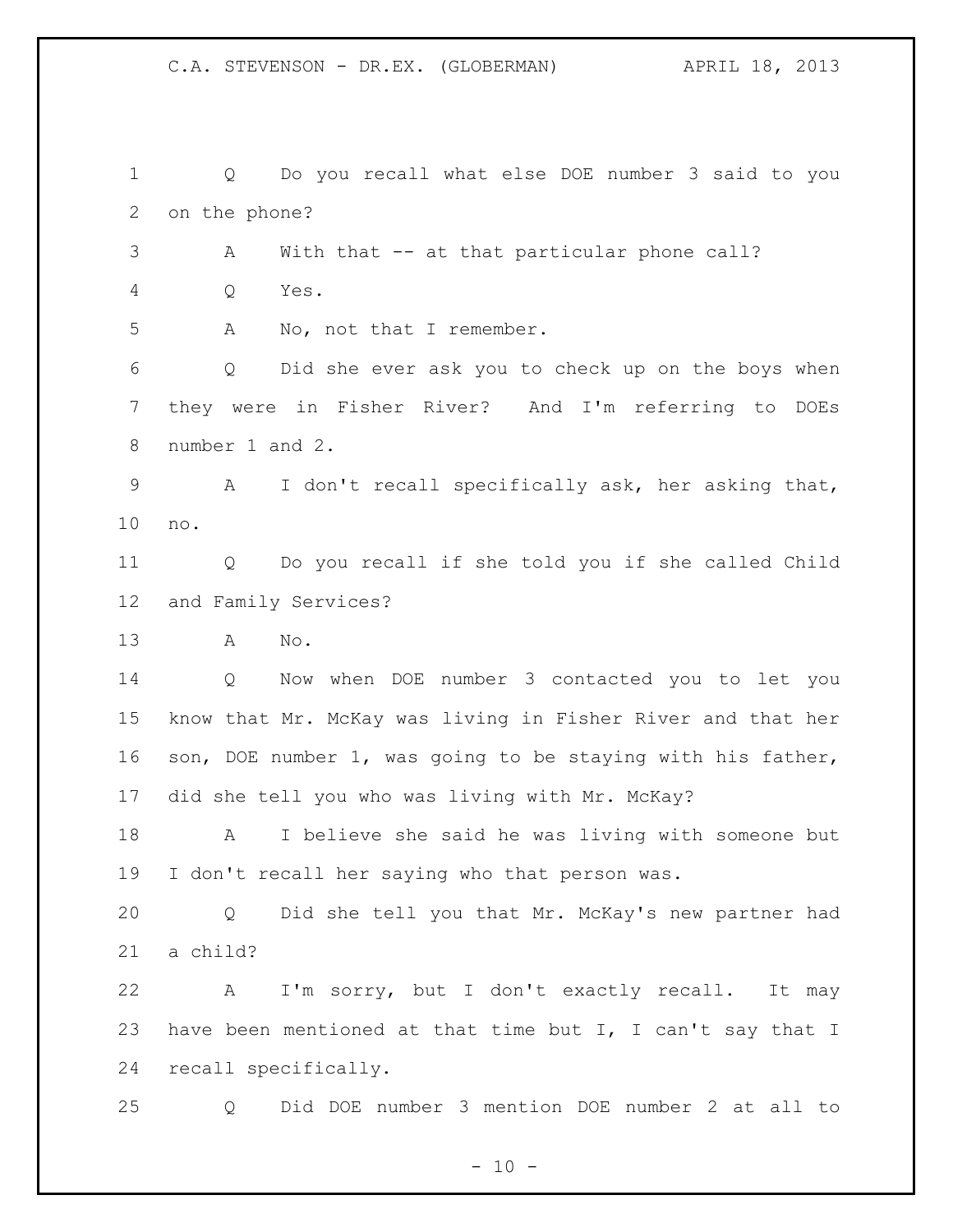you and if he was going to be coming to Fisher River? A At some point she must have mentioned because I knew he was there later on, a bit later on. Q So just so I'm clear, he didn't come to Fisher River at the same time as his brother, DOE number 1? A That's my understanding. Q Do you recall when he came to Fisher River? A It might have been several weeks after, maybe two weeks or so after [redacted] arrived there. Q And just for the record, please try to refer to -- it's okay, it's okay, but just try to refer to them by their pseudonyms. A Sorry. 14 THE COMMISSIONER: You're not the only one that's made that mistake. 16 THE WITNESS: Okay. 17 THE COMMISSIONER: The people have been very respectful of what we're trying to do here, so that's fair enough. 20 THE WITNESS: Okay. 21 THE COMMISSIONER: Don't let that bother you. MR. GLOBERMAN: And the media knows not to publish that name. 24 THE WITNESS: Okay.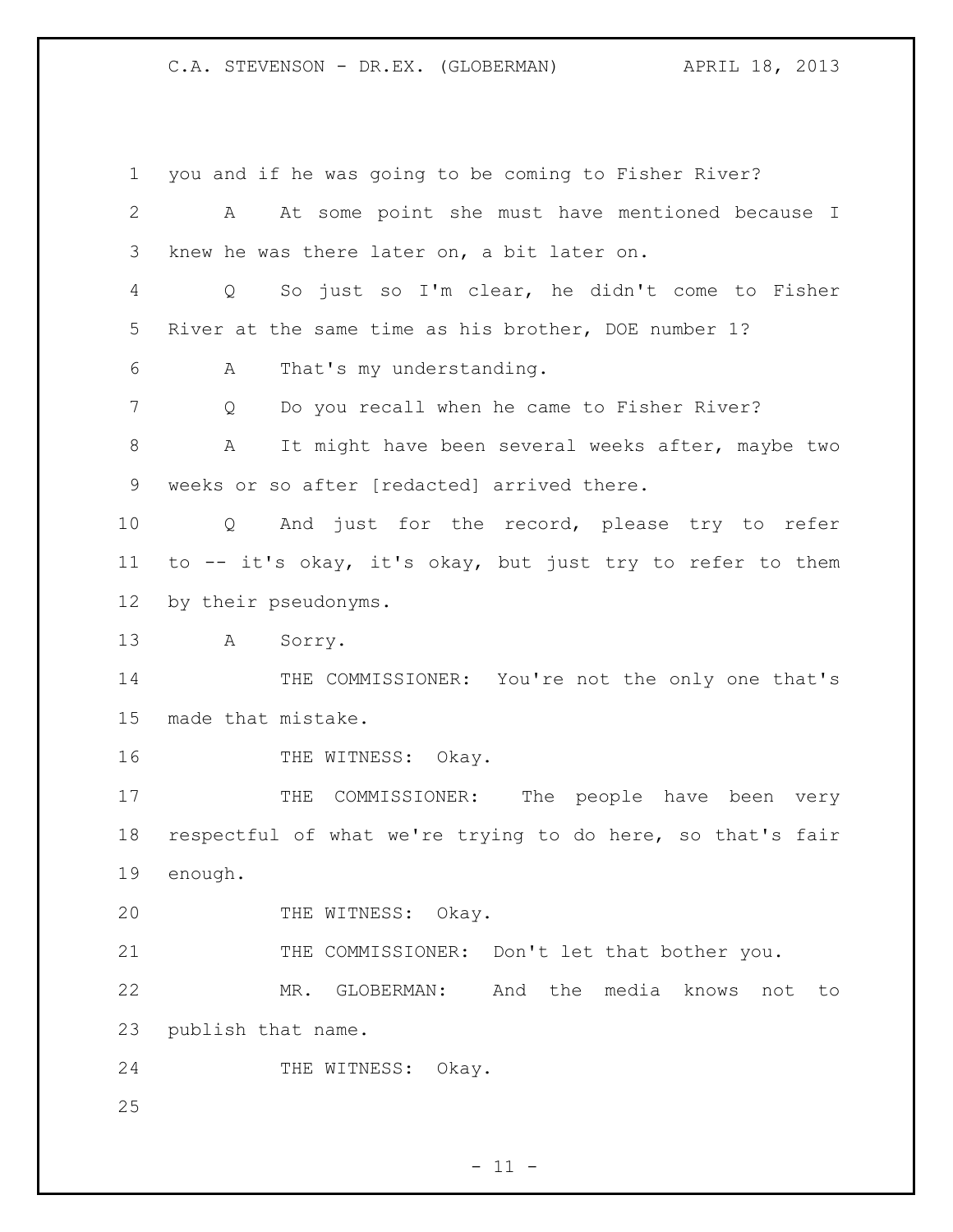BY MR. GLOBERMAN: Q Did you ever see DOE number 1 during the time that he was in Fisher River in 2005? A Yes. Q Do you recall when you saw him there? A Yes. THE COMMISSIONER: That's DOE number 1 you asked about? 9 MR. GLOBERMAN: Yes, sir. BY MR. GLOBERMAN: Q Do you recall what month it was? 13 A Around early June, I think. Q What makes you say that? A I go by the, the grass, it was still kind of brown, it wasn't green yet, so that's, that's the only 17 thing I can go by. It wasn't, it wasn't summer yet, it was still spring or late spring. Q How did you come to see DOE number 1 in Fisher River? A He called. He wanted to come and visit. Q And he had your telephone number? A Yes, he probably got it from his mom. Q And what did you and DOE number 1 talk about on the phone?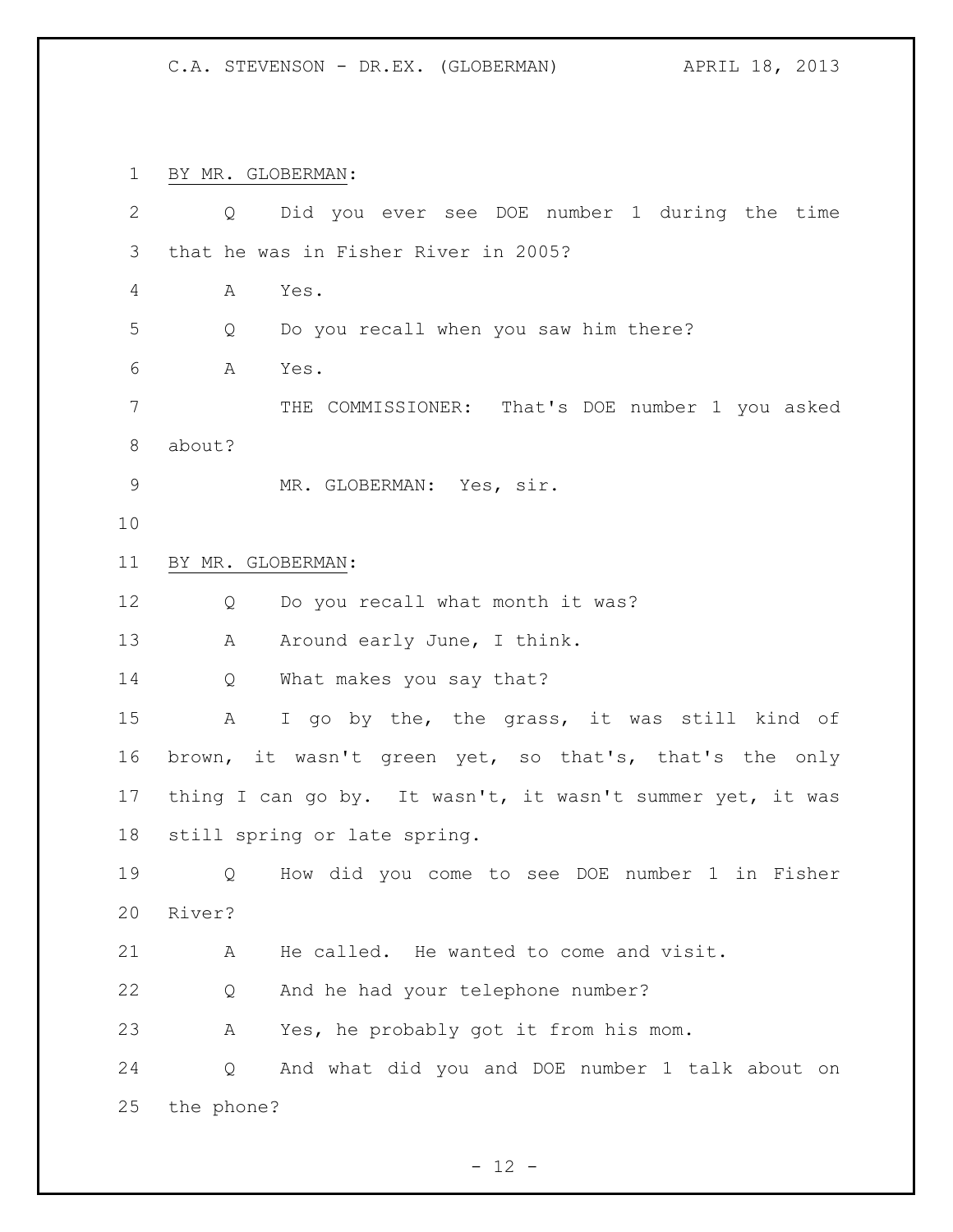A That he wanted to come and visit and basically that was it on, on the phone, yeah. Q And did he ask you to pick him up? A Yes. Q Do you recall where he was at the time? A I went to pick him up at his grandfather's house. 7 O What's his grandfather -- A In Fisher River. Q All right. What's his grandfather's name? A I think his name was John. Q And you're referring to -- A Do you want his last name too or? Q You're referring to Karl Wesley McKay's father? A Wesley's father, yes. Q His last name is McKay? A I believe so, yes, yes. Q Do you recall where Mr. McKay's father's house was located, DOE number 1's grandfather's house? A In Fisher River, in, not far from where Wesley lived. Q Do you know who was living in that house at the time? I'm speaking about DOE number 1's grandfather's house. A I know his grandfather was living there. Q Was DOE number 1 living there at the time?

 $- 13 -$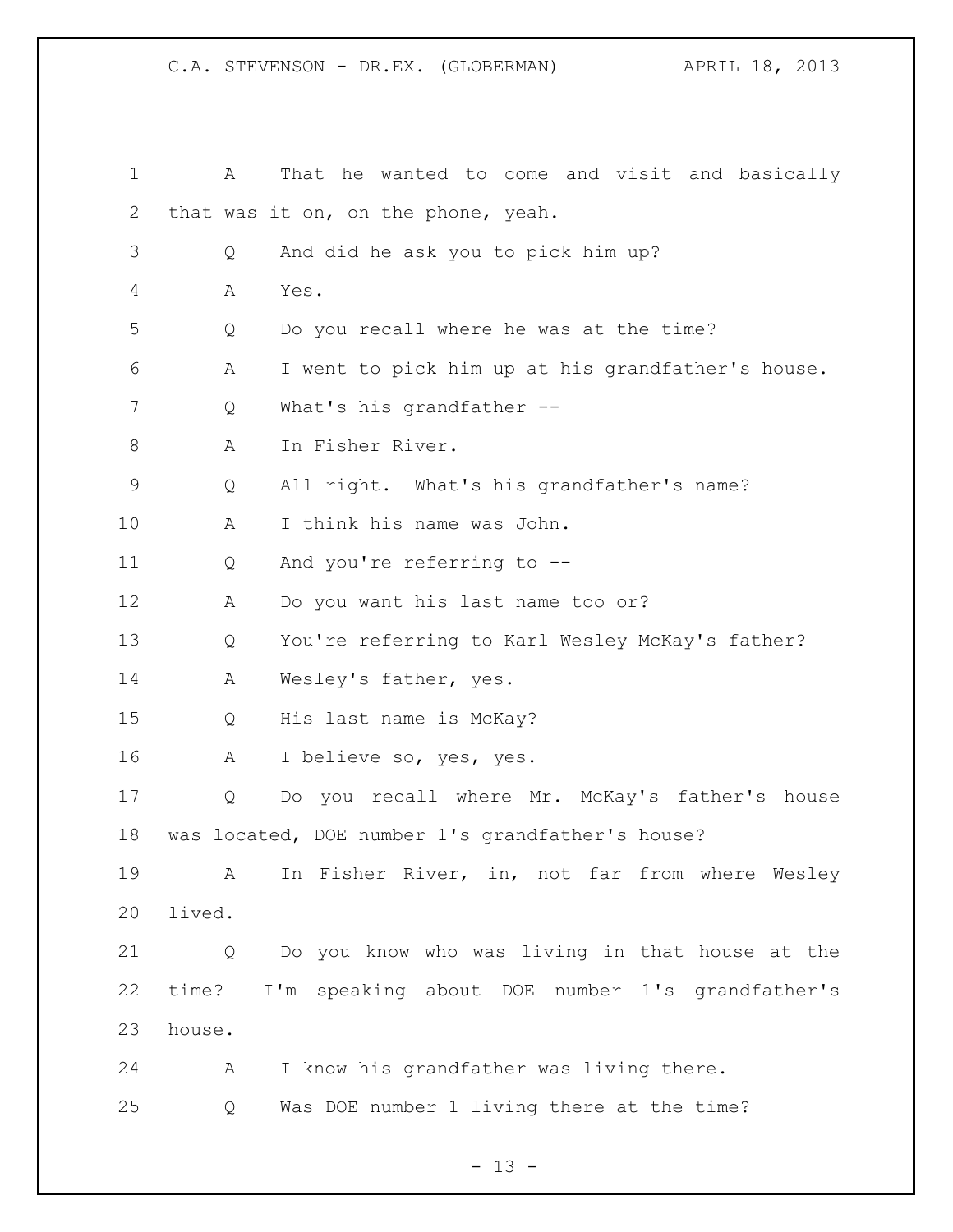1 A I don't -- no, I don't think so. I think he was living at the blue house with his dad. Q After you spoke with DOE number 1 on the phone, did you go to his grandfather's house to pick him up? A Yes. Q Was anyone with you when you did so? A My grandson may have been with me and we picked him up at -- they were visiting, number 1 and his dad, Wesley, were visiting at the grandfather's house. Q And I understand that your grandson was about five years old at the time? A Yes. Q When you went to pick DOE number 1 up from his grandfather's house, did you see anyone there? A Yes. Q Who did you see? A Wesley. Q Did you talk to Mr. McKay at all? A Yes. Q What did you talk about? A We just chatted, said hello and that sort of thing and told him I came to pick up [redacted] to come and visit. Sorry. Q It's okay. What was your impression of Mr. McKay at that time?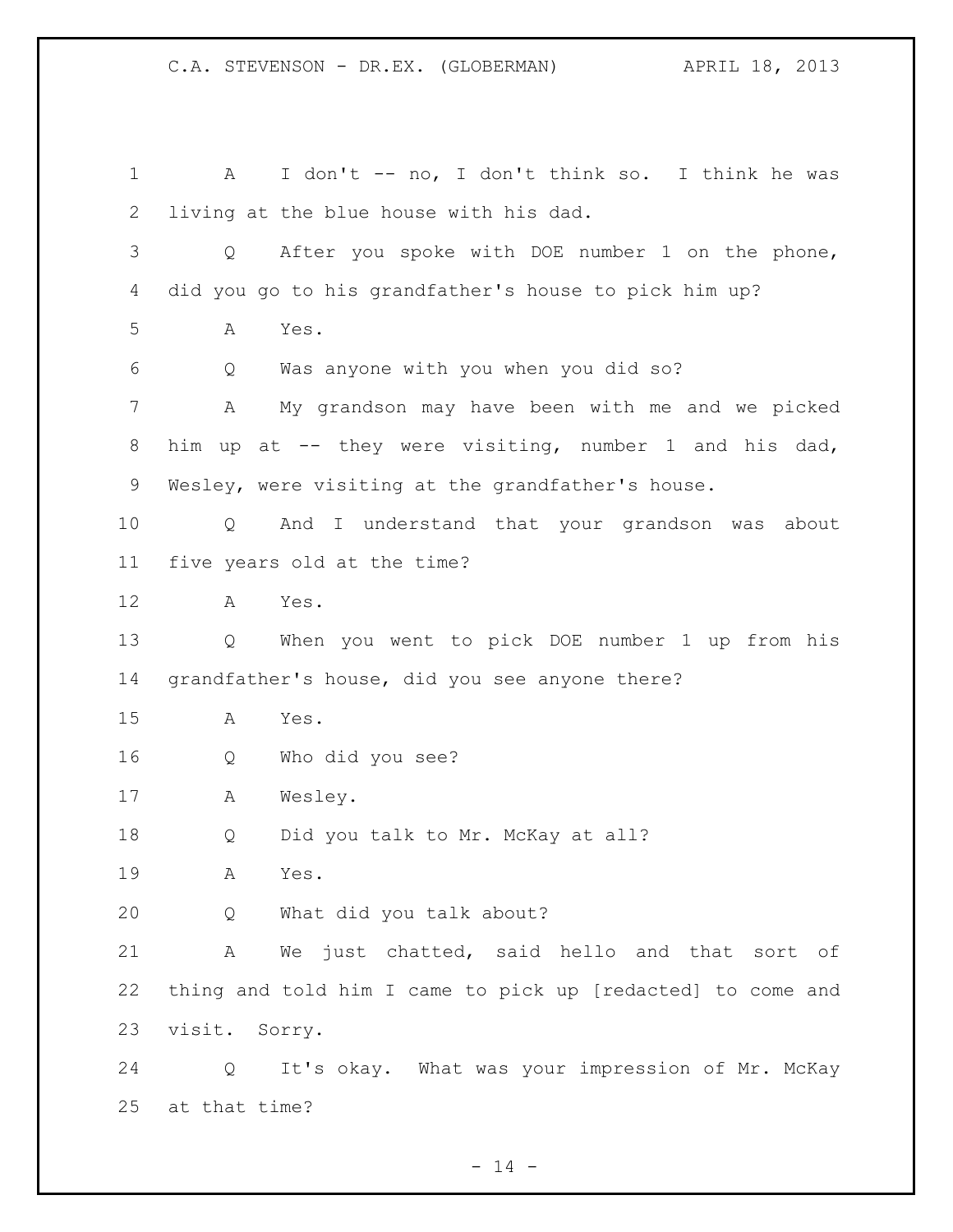| $\mathbf 1$ | A             | He was his usual friendly self, civil and polite  |
|-------------|---------------|---------------------------------------------------|
| 2           | and chatty.   |                                                   |
| 3           | Q             | Did you see Ms. Samantha Kematch at all that day? |
| 4           | Α             | No.                                               |
| 5           | Q             | Did you see any other children around that day?   |
| 6           | Α             | No.                                               |
| 7           | Q             | Did you go inside Mr. McKay's father's house?     |
| 8           | Α             | No.                                               |
| $\mathsf 9$ | Q             | Did you ask to go inside the house?               |
| 10          | Α             | No.                                               |
| 11          | Q             | Did you just go to the door when you arrived?     |
| 12          | Α             | No, I sat in the car and rolled the window down   |
| 13          |               | and talked with, through the window to Wesley and |
| 14          | [redacted].   |                                                   |
| 15          | Q             | Was DOE number 2 there that day?                  |
| 16          | A             | I don't recall. No, I don't -- no, he wasn't      |
| 17          | there.        |                                                   |
| 18          | Q             | What did you do after you picked DOE number 1 up? |
| 19          | $\mathbf{A}$  | I only remember getting back to my house, our     |
| 20          | house.        |                                                   |
| 21          | Q             | In Pequis?                                        |
| 22          | Α             | Yes.                                              |
| 23          | Q             | And what did you do at your house in Pequis with  |
| 24          | DOE number 1? |                                                   |
| 25          | A             | He just played with my grandson. He and my        |

 $- 15 -$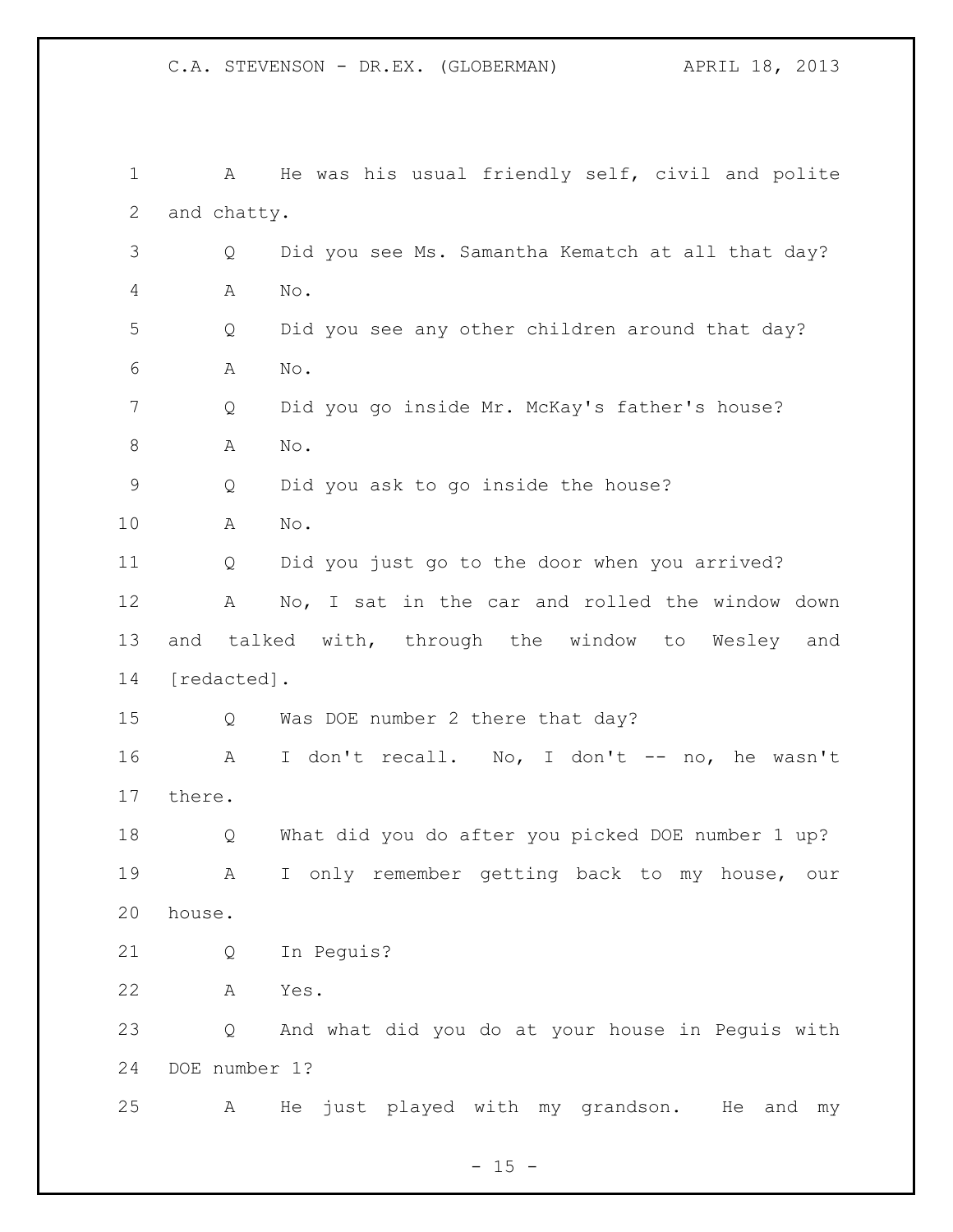grandson played.

| $\mathbf{2}$ | What was your impression of him at that time?<br>Q              |
|--------------|-----------------------------------------------------------------|
| 3            | Normal. He was always, and still is very quiet,<br>Α            |
| 4            | but I remember when they were playing they were -- it was       |
| 5            | like he, he really -- they really had fun. The age              |
| 6            | difference in both was maybe six years or so, double his        |
| 7            | age, and they were playing together and just really having      |
| 8            | fun together. And not boisterous fun but just you could         |
| 9            | tell they were enjoying their time together.                    |
| 10           | Did DOE number 1 say anything to you about<br>$Q \qquad \qquad$ |
| 11           | Phoenix Sinclair or a little girl?                              |
| 12           | No.<br>A                                                        |
| 13           | Did he mention anything about his father at all<br>Q            |
| 14           | or Samantha Kematch?                                            |
| 15           | No.<br>A                                                        |
| 16           | Now during your visit that day with DOE number 1<br>Q           |
| 17           | and your grandson, did Mr. McKay contact you at all that        |
| 18           | day?                                                            |
| 19           | A<br>Yes.                                                       |
| 20           | Do you recall when he contacted you?<br>Q                       |
| 21           | Probably about an hour or so into the visit he<br>Α             |
| 22           | called.                                                         |
| 23           | What did he say on the phone?<br>Q                              |
| 24           | He asked how number 1 was doing and I said he was<br>Α          |
| 25           | doing fine and that was pretty well it.                         |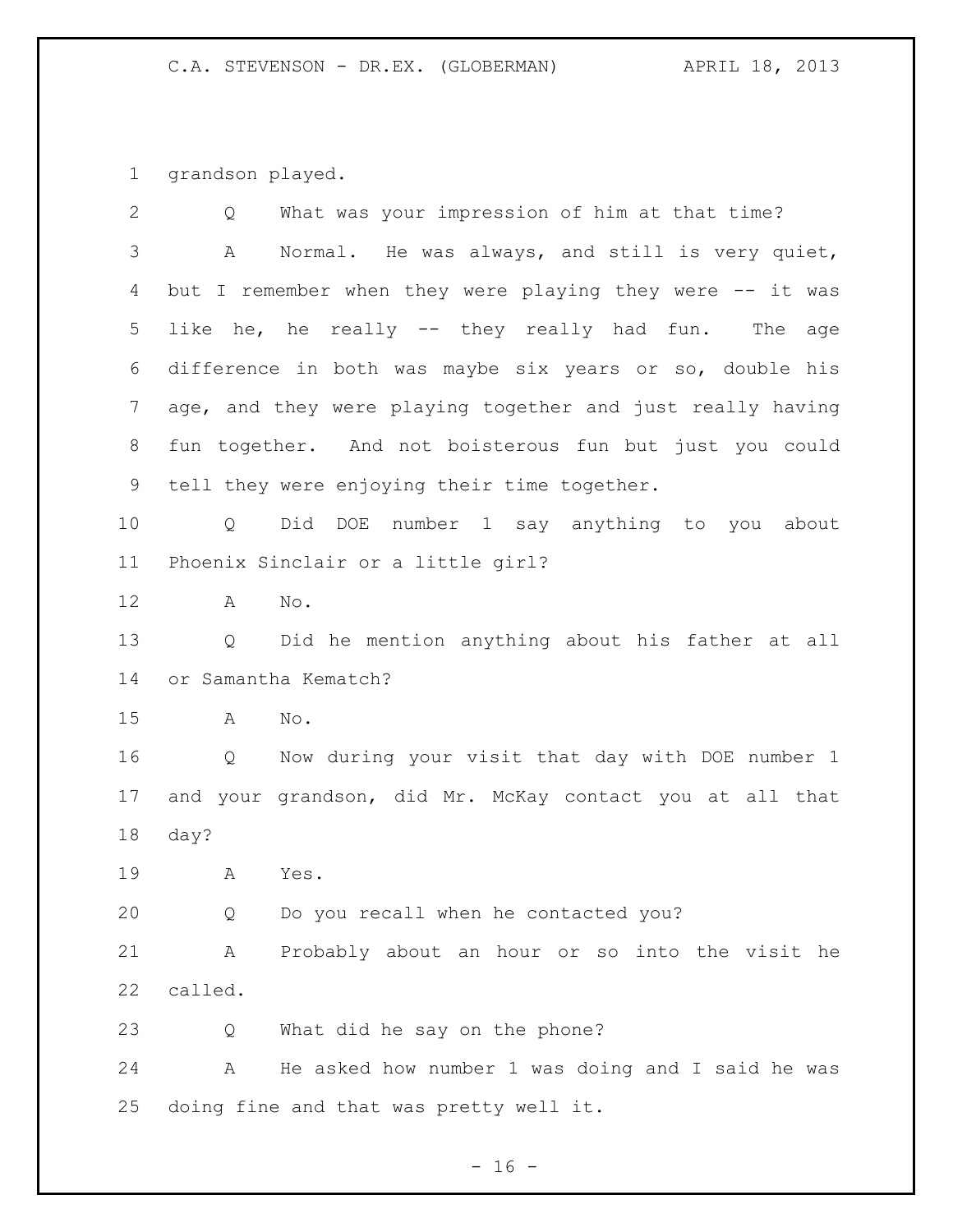Q Did DOE number 1 talk to his father, Mr. McKay, on the phone though?

 A Oh yes, he said he wanted to talk to his son, number 1, and I gave the phone to him and they talked.

 Q Did it strike you as odd that Mr. McKay was calling, asking about his son?

 A I remember thinking oh he's a real caring father, he's checking up on his son, but in the back of my mind I wondered, it's only a little visit, why is he concerned. So those are the thoughts that were quickly going through my mind, but nothing alarming.

 Q Did you talk to DOE number 1 at all about why his father called or what he may have said?

A No.

 Q What was your impression of DOE number 1 after he spoke with his father?

 A He turned somewhat quiet and he wanted to go home, go back. He said he had to go back.

Q Did he say why he had to go back?

A No.

Q Did you ask him why he had to go back?

A I wondered why but, no, I didn't ask him.

 Q And after you visited with DOE number 1 and your grandson that day, did you drive him back to where his

- 17 -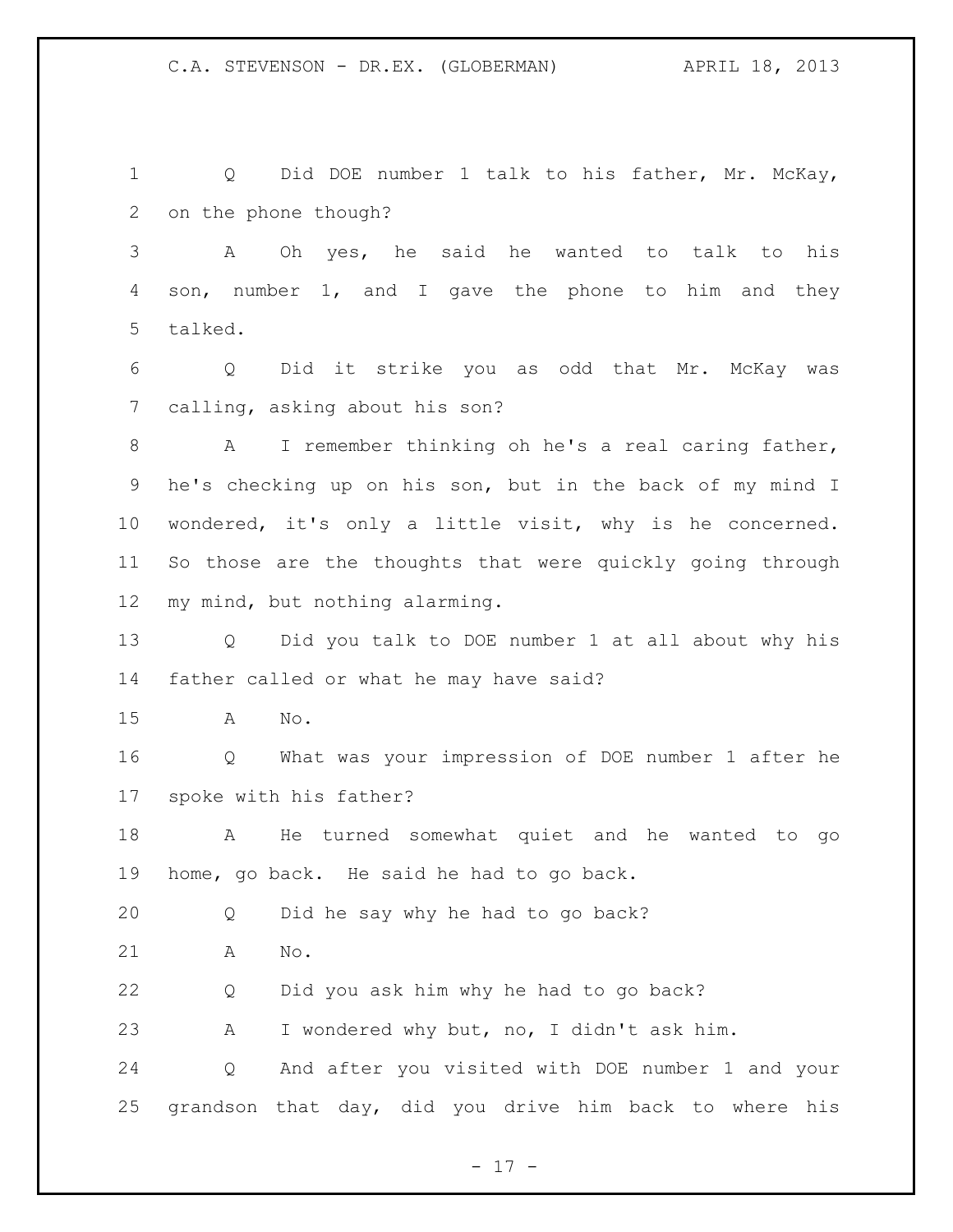father was living? A Yes. Q And that was at the blue house you spoke of earlier? A Yes. Q Did you see DOE number 1 again in Fisher River that summer? A Yes, twice. Q And do you recall when exactly that may have been? 11 A Not exactly. Q Roughly? A I think it was about a week after that or so, or a few days anyway after that first visit. Q And you testified that you first visited with DOE number 1 in June? 17 A Around about that time, yes. Q How did DOE number 1 come for, come to visit with you that day, the second visit? 20 THE COMMISSIONER: Which day? 21 MR. GLOBERMAN: The second visit. THE WITNESS: I don't recall exactly but my grandson may have asked me to call him or he may, or number 1 may have called, I'm not sure.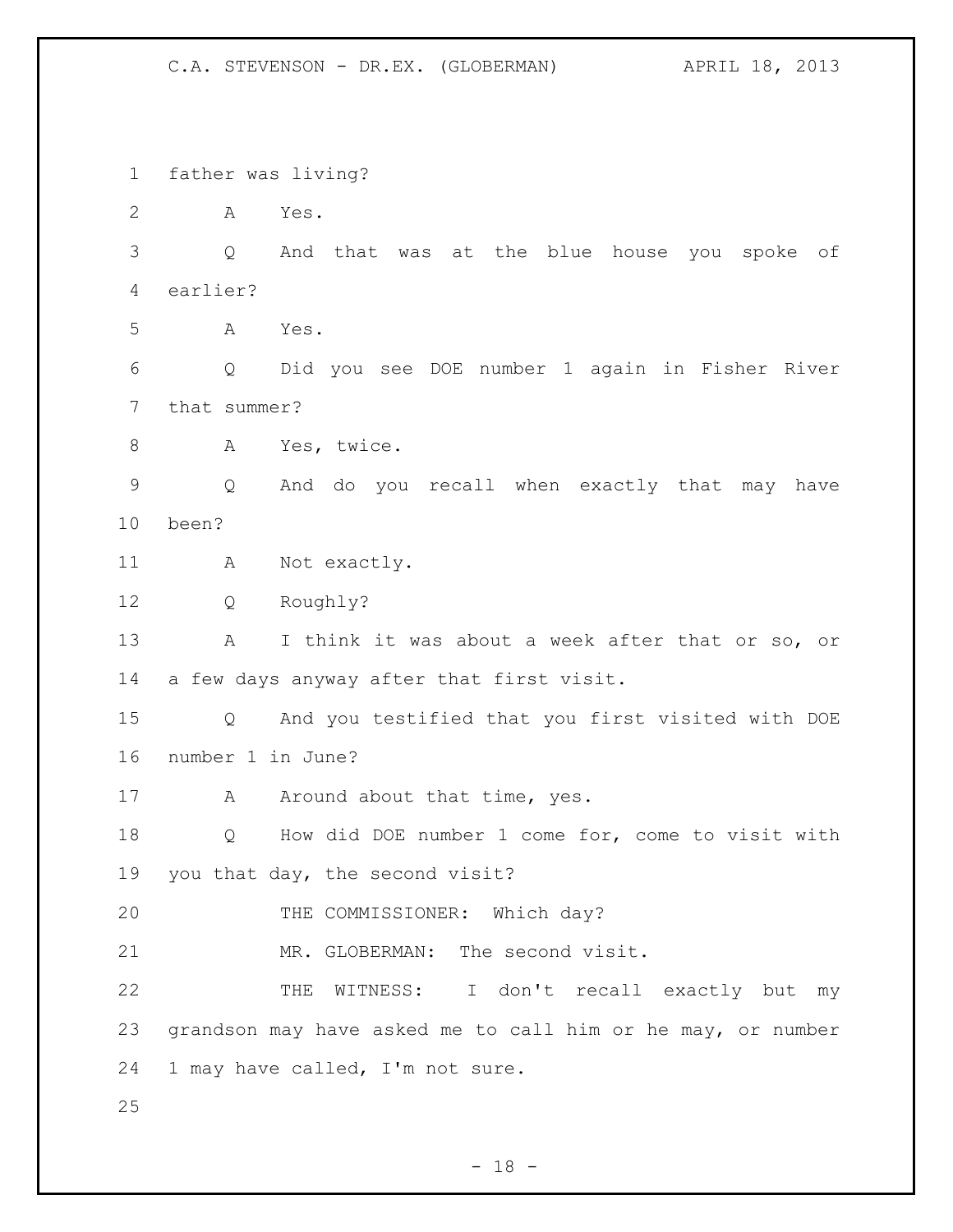BY MR. GLOBERMAN:

| $\mathbf{2}$   | Q                 | And do you recall what you talked about on the   |
|----------------|-------------------|--------------------------------------------------|
| 3              | phone?            |                                                  |
| 4              |                   | THE COMMISSIONER: Wait a minute. Was, was the    |
| 5              |                   | second visit at your home or over the phone?     |
| 6              |                   | THE WITNESS: At my home.                         |
| $7\phantom{.}$ |                   |                                                  |
| 8              | BY MR. GLOBERMAN: |                                                  |
| $\mathsf 9$    | Q                 | Do you recall what you and DOE number 1 talked   |
| 10             |                   | about on the phone before you ended up visiting? |
| 11             | Α                 | $\mathrm{No}$ .                                  |
| 12             | Q                 | Did you pick DOE number 1 up?                    |
| 13             | А                 | Yes.                                             |
| 14             | Q                 | From the blue house you referred to earlier?     |
| 15             | А                 | Yes.                                             |
| 16             | Q                 | At that time did you know who was living there?  |
| 17             | А                 | Yes.                                             |
| 18             | Q                 | Who was living there at that time?               |
| 19             | Α                 | Wesley and his partner, from what I heard.       |
| 20             | Q                 | Do you know if any other children were living    |
| 21             | there?            |                                                  |
| 22             | A                 | I don't recall exactly.                          |
| 23             | Q                 | Was anyone with you when you went to that house  |
| 24             |                   | that day to pick up DOE number 1?                |
| 25             | A                 | My grandson.                                     |

- 19 -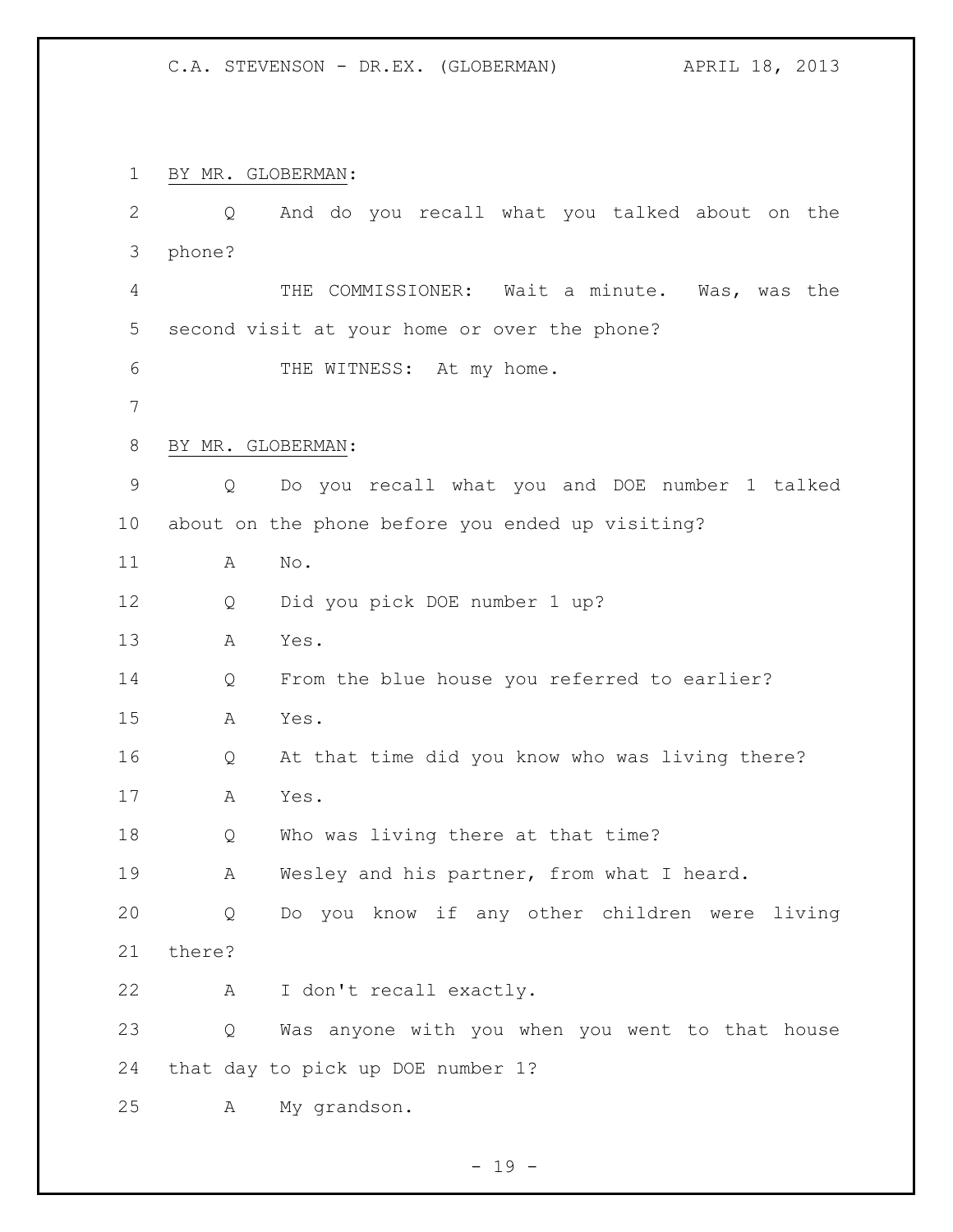C.A. STEVENSON - DR.EX. (GLOBERMAN) APRIL 18, 2013 Q And this is the same grandson you referred to earlier? A Yes. Q When you went to that house that day, did you go inside the house? A No. Q Did you ask to go inside the house? 8 A No. Q Did you just go to the door? 10 A No. I just sat in the car. Q Who was there when you went to pick DOE number 1 up that day? A I'm sorry, I just can't remember exactly which visit. Q Did you see DOE number 2 outside of the house that day? A Yes. Q What did you see? 19 A He was standing outside at the back of the house, the backyard, and he started to light some dry grass that was about a foot high, almost a foot high, maybe a bit more. He set fire to the grass there. Q Did you talk to DOE number 2 about this at all? A Yes, I, I jumped out of my car and I said, number 2, what are, what are you doing?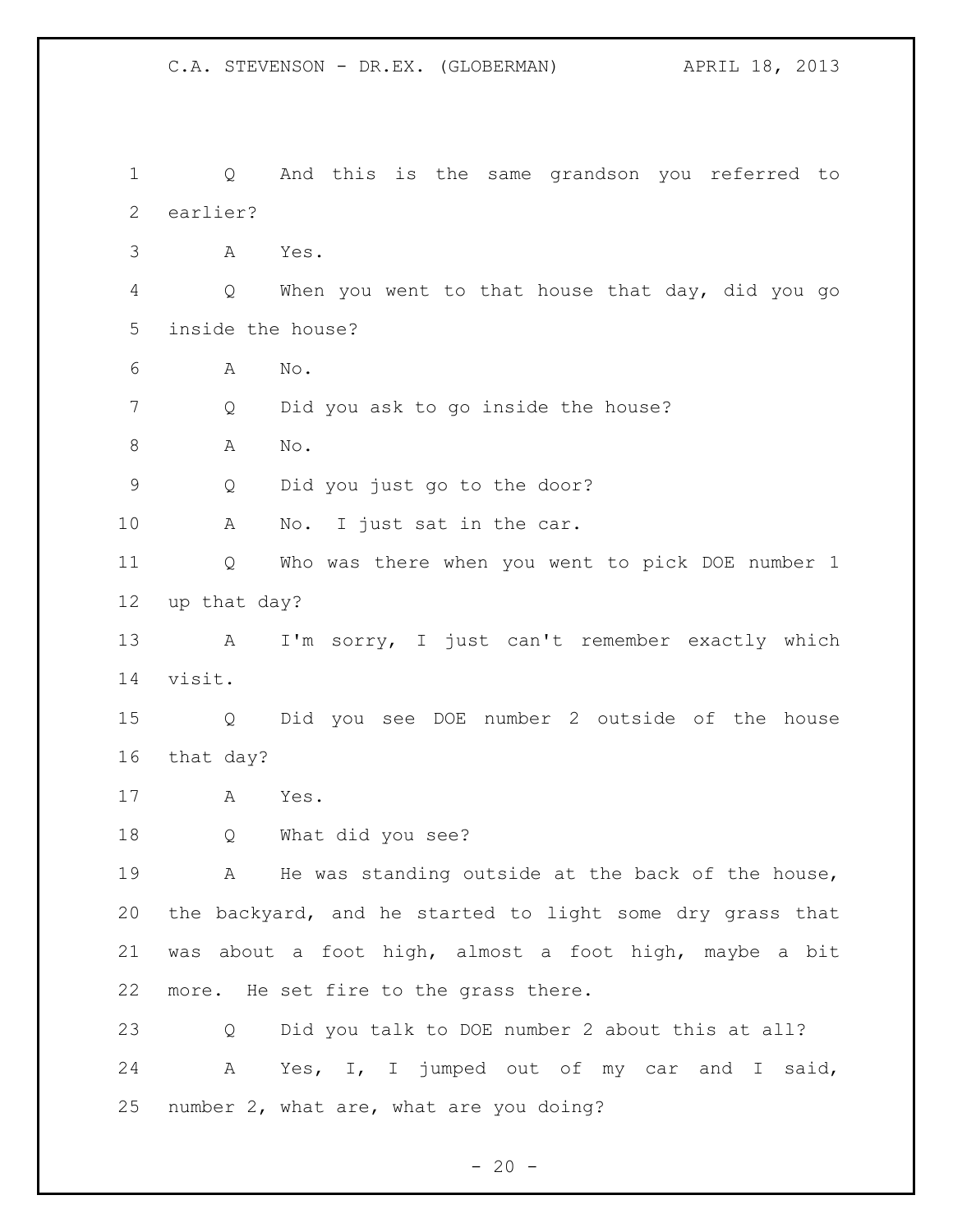Q And what did he say to you? A He just -- as far as I recall he didn't respond 3 and I think I said put that out, why are you doing that, or something like that. Q Do you recall what he did after you told him that? A He stomped it out. Q And then what did he do? 9 A All I recall is that his brother, number 1, was already in the car and he was sitting in the back seat because my grandson was sitting in the front and I asked number 1 if he was coming and, if number 2 was coming, and number 1 said no, and that's all I recall. Q Did he say why DOE number 2 wasn't coming for a visit? 16 A I don't remember anything about that. Q What was your impression of DOE number 2 at the time you saw him lighting the grass on fire? A I wondered why he was doing that. At the time I, I didn't really try to analyze why he was doing that but I guess in retrospect I have some thoughts about that as to why he would do that. Q Were you concerned about what you saw at the time?

A Yes.

 $- 21 -$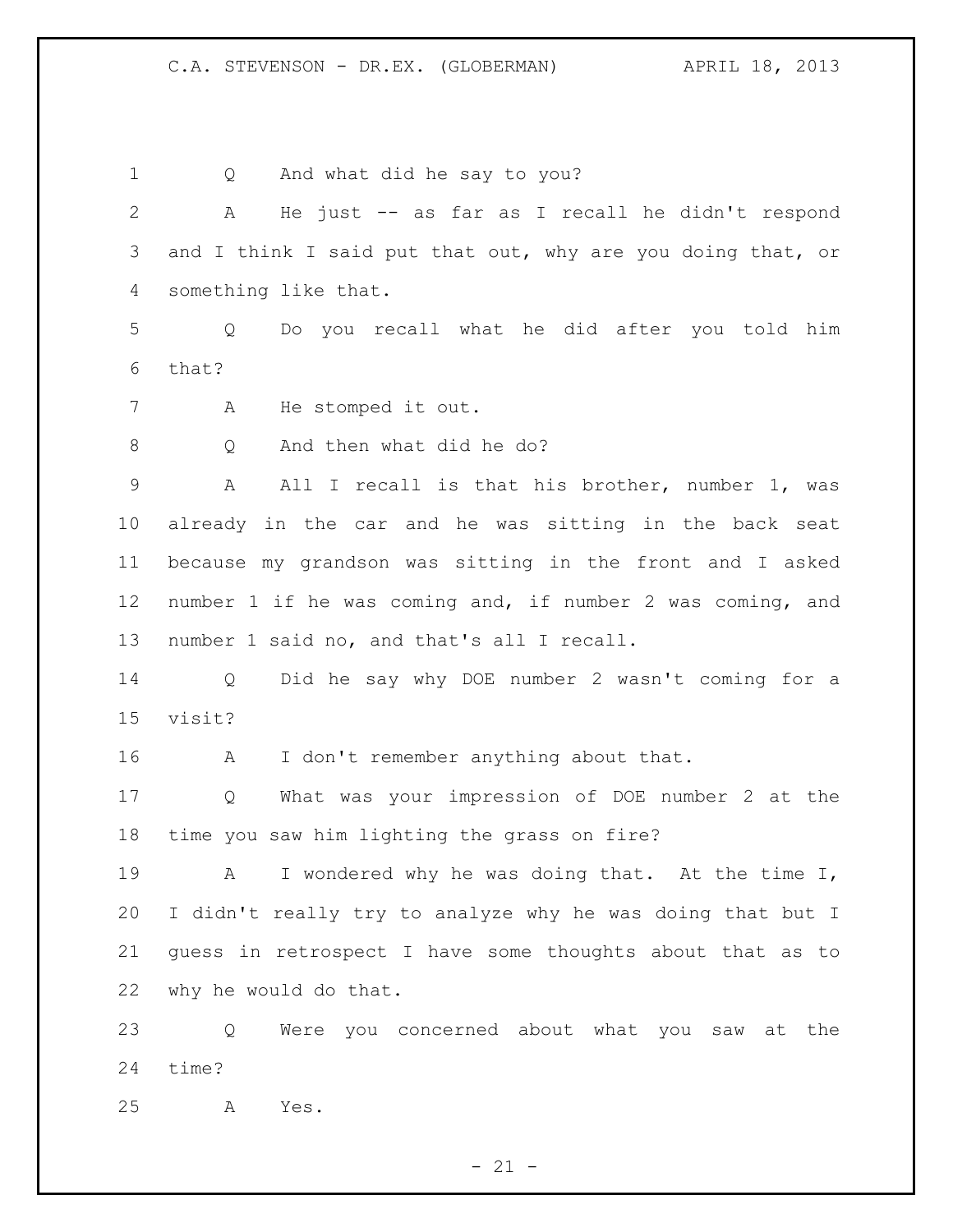Q Did you talk to anybody about the concerns? A I may have mentioned it to their mother but I don't recall specifically about the details. Q Did you ask DOE number 1 about DOE number 2's behaviour that day? A Yes, I said why is he doing that and I guess -- I also asked, after I yelled to number 2, why are you doing that, and I said to number 1 why is he doing that. Q Did he say anything to you? A He said I don't know. Number 2 said I don't know. Q And after you picked DOE number 1 up in the car, what did you do? A I just remember driving back to our house and that's, that's all I remember. Q And do you recall what you did at the house, DOE number 1 and your grandson? A I think they just played again but specifically I, I don't recall. Q During that visit did DOE number 1 mention Phoenix Sinclair or a little girl to you? A No. Q Did he talk about his father, Mr. McKay, or Samantha Kematch at all? A No.

 $- 22 -$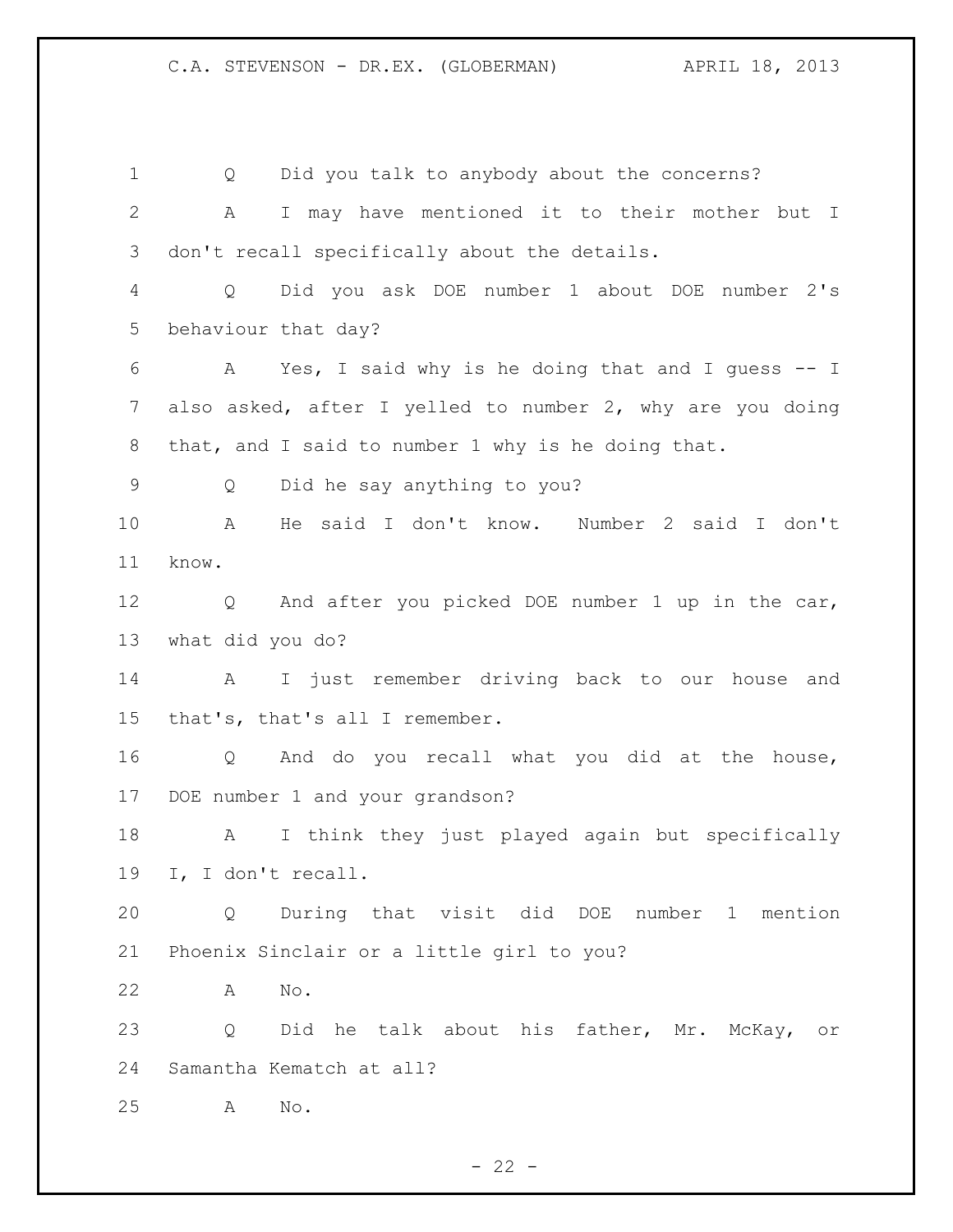C.A. STEVENSON - DR.EX. (GLOBERMAN) APRIL 18, 2013 Q Did he talk about anything that was ongoing on in the house he was living at in Fisher River? A No. Q And what was your impression of DOE number 1 during that visit? A Same as the first visit, normal. Q And what did you do after your visit? A I took him back to his dad's house. Q Okay. The blue house you mentioned earlier? A Yes. Q Did you pick DOE number 1 up again from that house that year? 13 A Yes, from what I recall. Q Do you recall when that was? A Probably a few days after or the following week. Q Did DOE number 1 contact you to be picked up? A I don't recall specifically. Q Who was with you when you went to the house that day? A My grandson. Q The same grandson you referred to earlier? A Yes. Q Did you go inside the house that day? A No.

 $- 23 -$ 

Q Did you ask to go inside the house?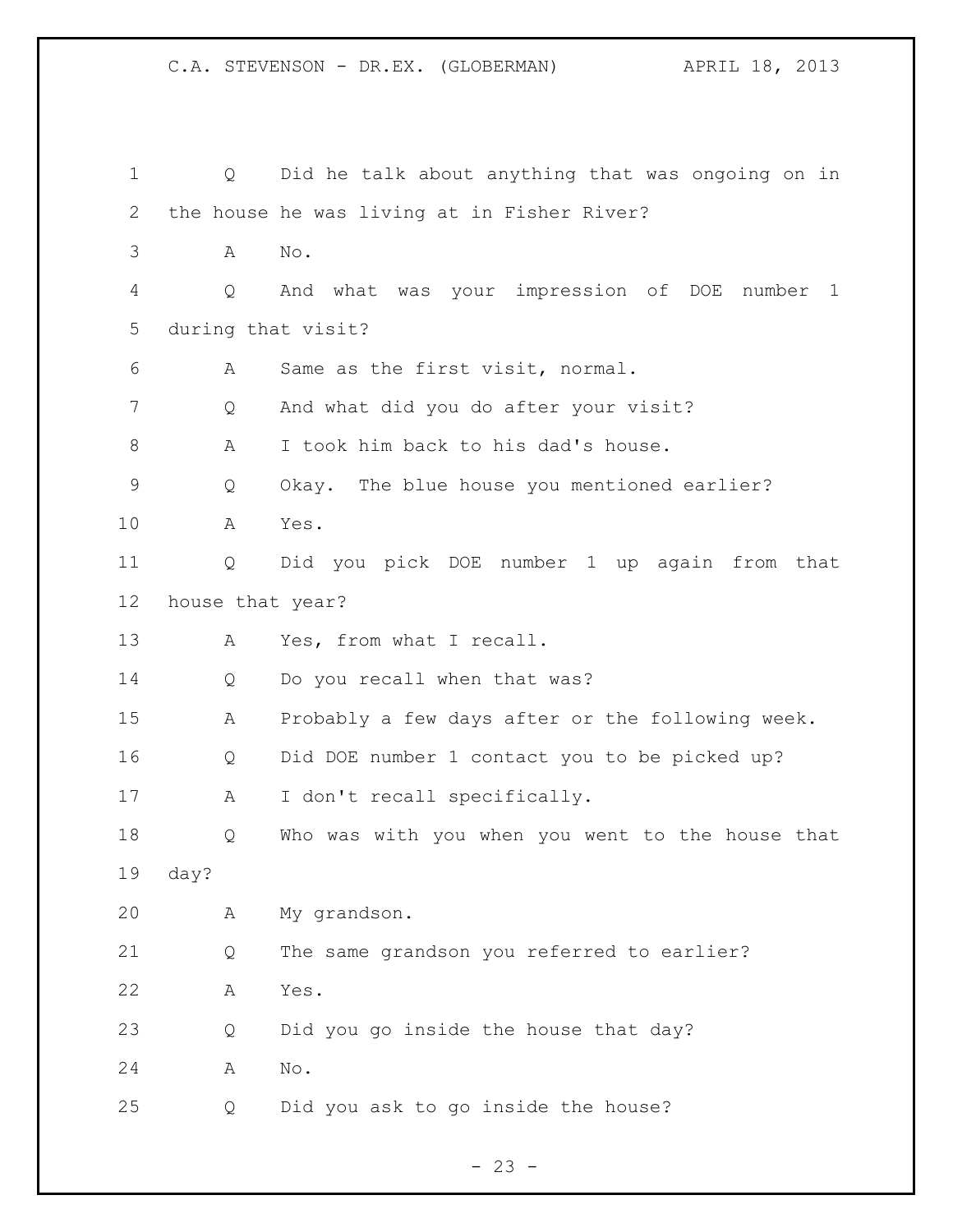A No. Q Have you ever been inside that house? A No. Q Did you see anyone outside the house that day? A Yes. Q Who did you see? A Wesley and [redacted]. Q DOE number 1? A Oh, yes. Q It's okay. Did you, did you speak with Mr. McKay at all? A Yes. Q What did you talk about? A I noticed there was a pile of garbage, he called it garbage I guess later. Q What did the garbage -- 17 A A pile of rubble. Q What did it look like? A It was a heap of different items or pieces of furniture. I remember seeing a cushion, like a sofa cushion, boards, some boards, pallet, like pieces from pallet, you know a pallet. Q Wooden pallets? A Boxes, maybe some clothing articles, I don't know. But the pile was about, I remember five or six feet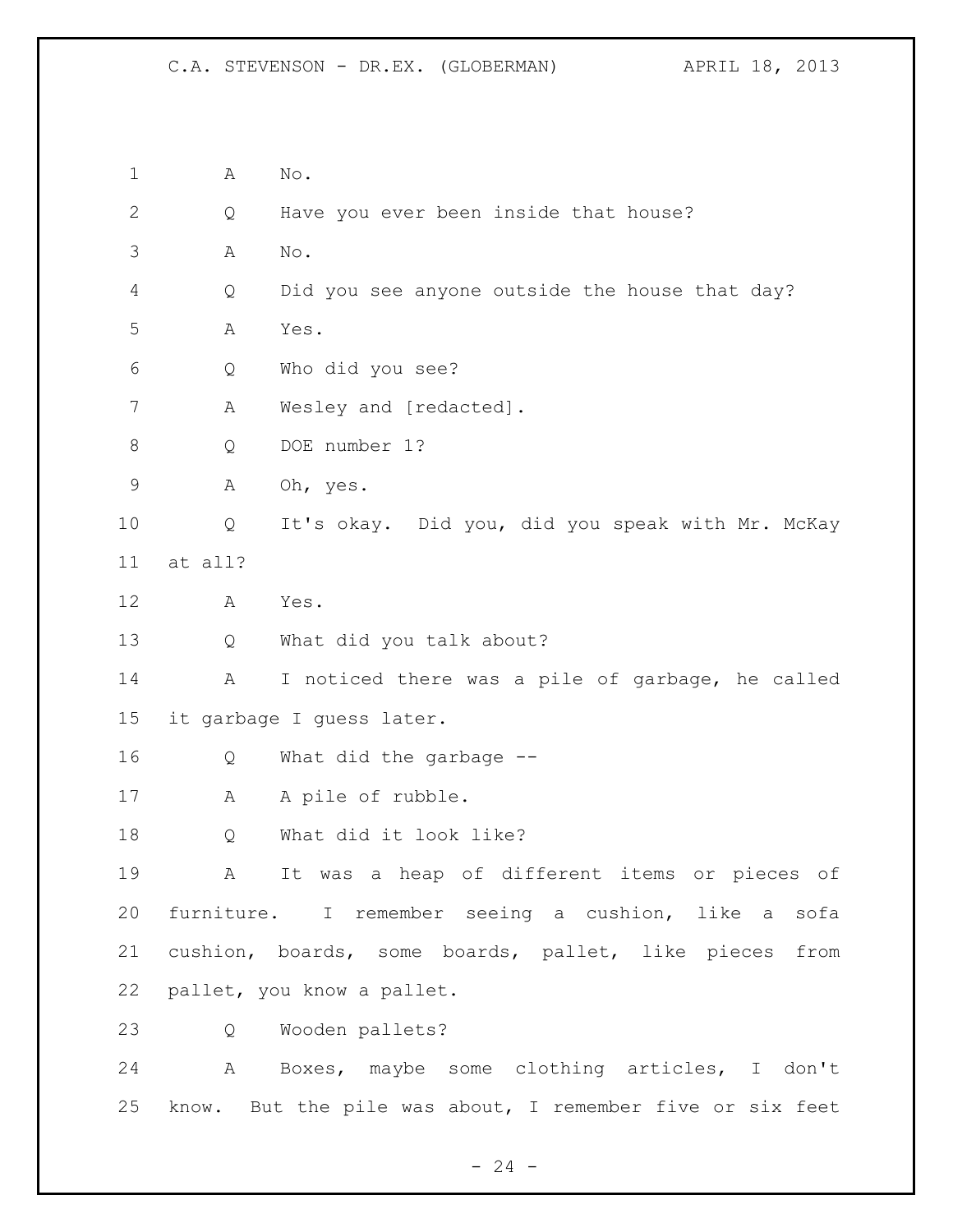wide and five or six feet deep and about 10 feet long. It was quite a big pile. Q Did you talk to Mr. McKay at all about the pile of garbage? A Yes. Q What did he say? A I asked him, you're throwing away all that good stuff and, and he said that's, that's -- that it was garbage. Q Did you talk about anything else? A No. Q Did you find what Mr. McKay was doing with the garbage odd at all or suspicious? A No, but he said he was taking it to the dump. Q What did you do after talking to Mr. McKay that day? A [Redacted] was standing to the side of the rubble 18 and he, he just got in the car, I guess you can -- then we, we kind of, I guess, shuffled around a little bit and got in the car. Q Did you talk to him at all when you arrived at the house, DOE number 1? A Not that I recall, no. Q Did you see anyone else outside or around the home that day?

 $- 25 -$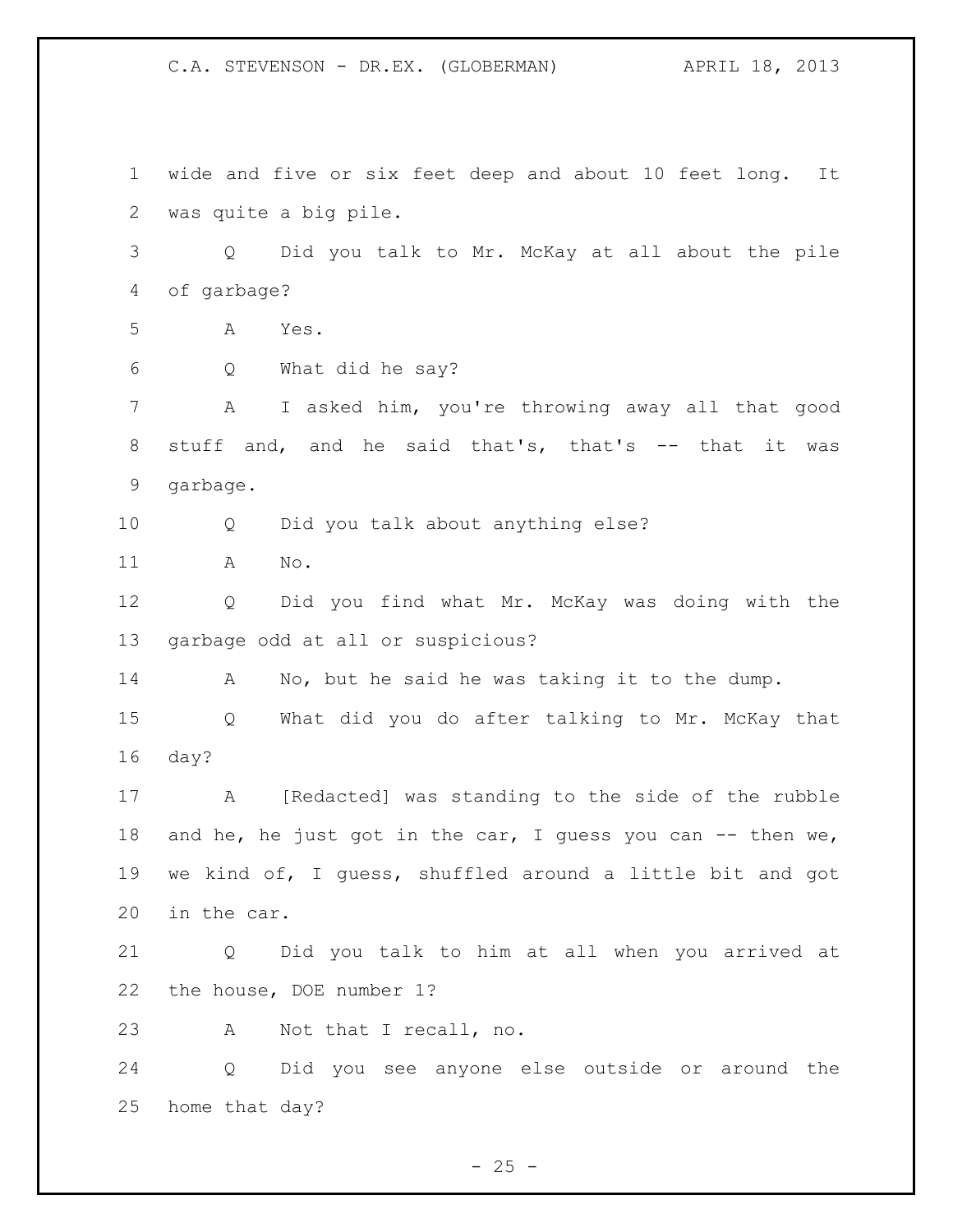A No. Q What did you do after you picked DOE number 1 up that day? A Went back to the house. Q Your home in Peguis? A Yes. 7 Q And who was there at the time? A Just the three of us, my grandson, number 1 and myself. Q And what was your impression of DOE number 1 at that time? A I don't recall, but -- I don't recall anything out of the ordinary. Q Did DOE number 1 mention Phoenix Sinclair or a little girl to you at all? A No. Q Did he mention anything about his father or Ms. Kematch? A No. Q After your visit with DOE number 1, did you take him back to the house at which you picked him up? A I don't recall specifically but, yes. Q Other than the three occasions we've reviewed, were there any other times in 2005 that you saw Mr. McKay, Ms. Kematch or his sons, DOEs number 1 and 2?

 $- 26 -$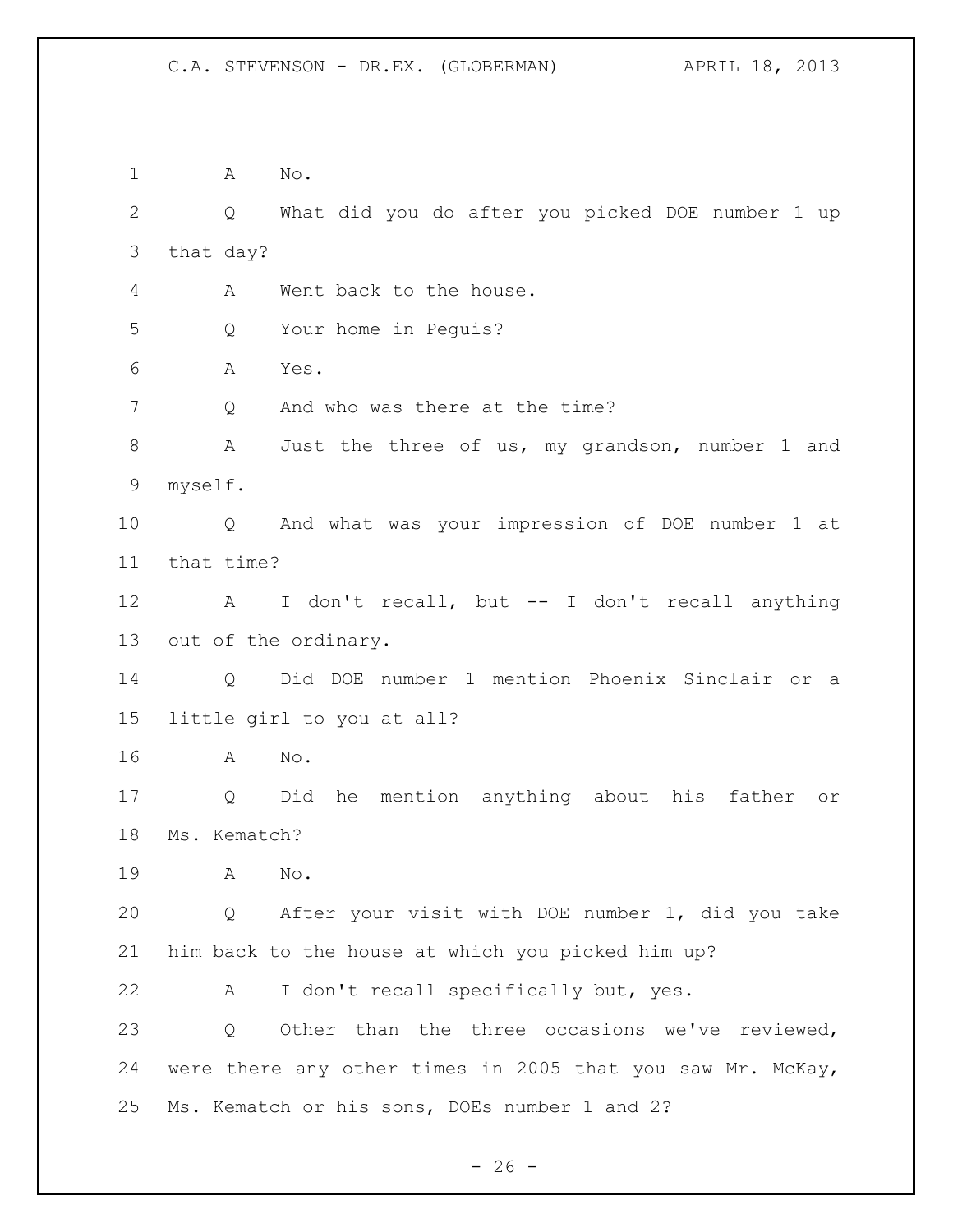A No. Q Did you speak with DOE number 1 or DOE number 2 at all again that summer by phone or by email? A Number 1 or 2 did you ask? Q Yes. A Not that I remember. Q Did DOE number 1 or DOE number 3 ever at any time say anything to you about a little girl staying with the family in Fisher River? 10 A I'm sorry, I don't recall. Q Do you recall at any time DOE number 1 or DOE number 3 mentioning anything to you about a second girl, a bigger girl who was bad who was there? 14 A I'm sorry, I can't seem to recall, but ... Q That's okay. A Yeah. Q During the time that DOEs number 1 and 2 were staying with their father in Fisher River, were you ever concerned that Mr. McKay may have been violent towards them or acting inappropriately with them? A No. Q And you never called Child and Family Services? A No. Q Do you know when DOEs number 1 and 2 stopped living at that house in Fisher River?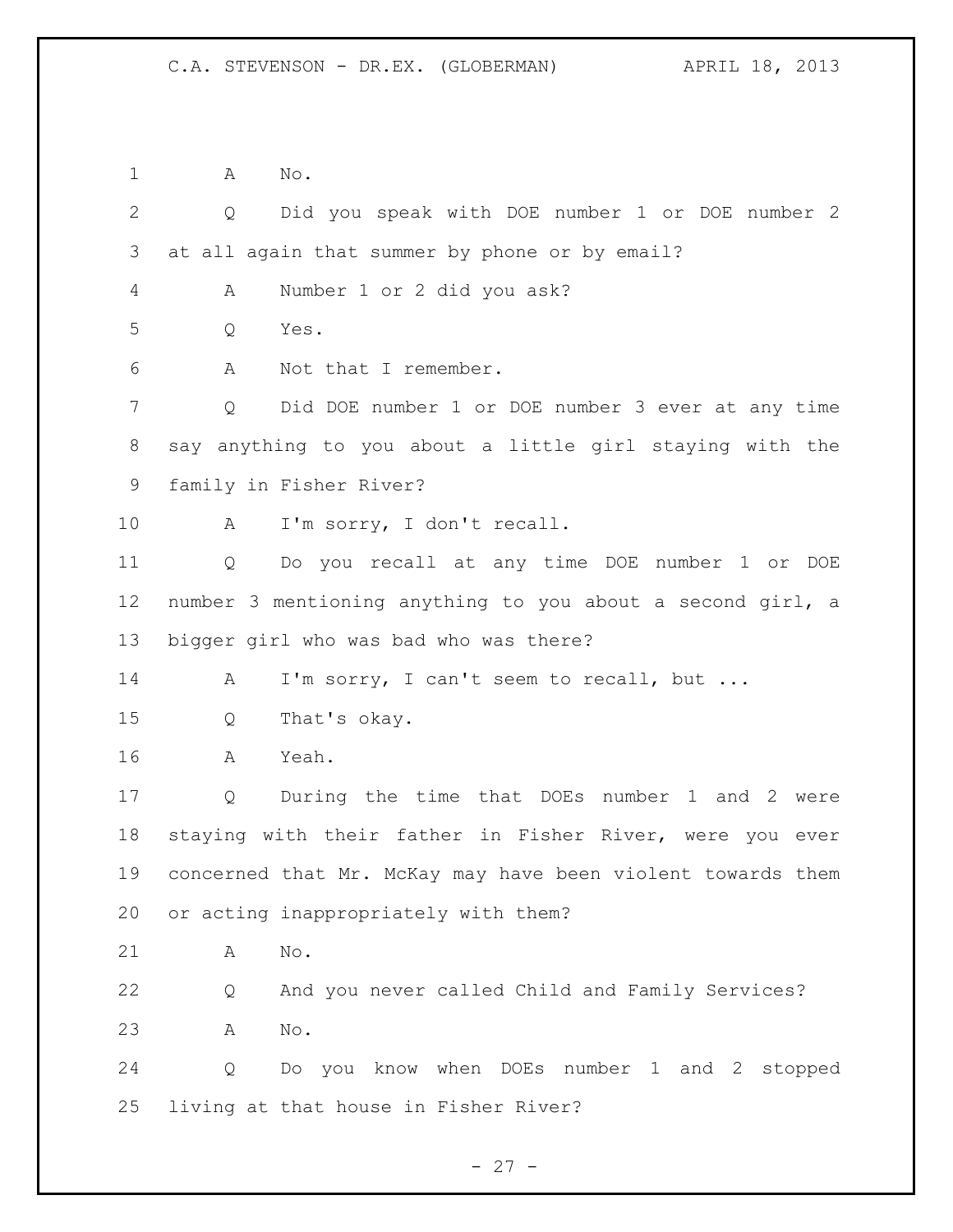A Not specifically. Q And we know that eventually they moved back to Winnipeg. A Yes. Q Do you recall when you learned that they moved back to Winnipeg? A Again, not specifically but my, my best recollection is maybe later on that summer. Q Did you maintain contact with DOE number 1 or DOE number 2 or their mother after that? A Yes. Q Did you ever talk to the boys or their mother about their time in Fisher River? A Not the boys but their mother mentioned on one of our phone calls about video chatting. Did we talk about that already? 17 Q No, we haven't. A No, no. Q Do you recall when this phone call was? A It was early on, shortly after number 1 went to live with his dad in Fisher River and his mother told me that when they were video chatting, that number 1 kept looking back. Q Now just so I'm clear, you're talking about a video chat between DOE number 3 and DOE number 1?

 $- 28 -$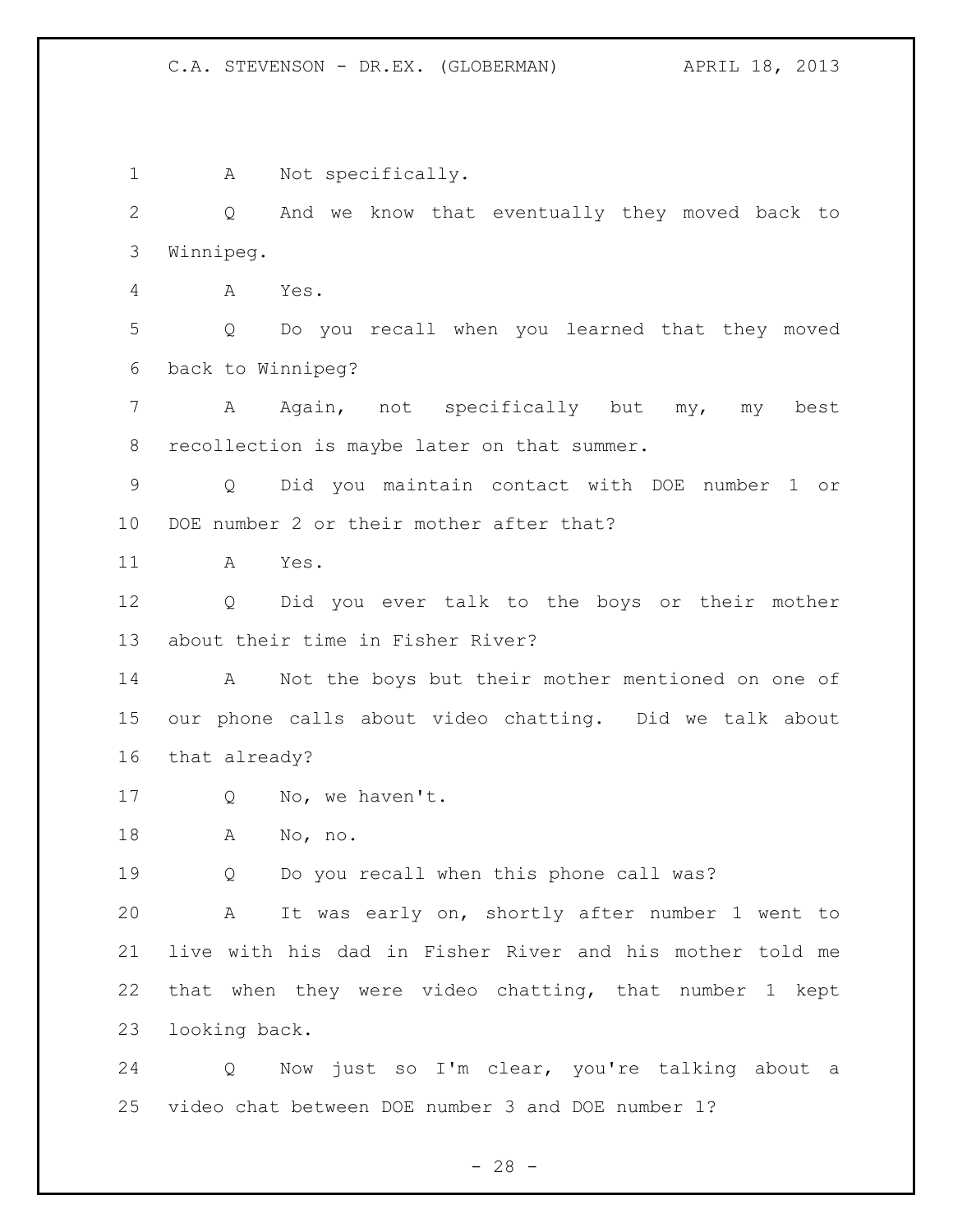A Yes.

 Q And what did she tell you about that chat? A She just said that number 1 kept looking back, just constantly, almost constantly while, while they were talking, video chatting. Q Did she tell you her thoughts on that at all? A She said that he looked scared. Q Do you know if she did anything or called anybody with that information? A No, I don't remember. Q Did DOE number 3 ever tell you that she called Child and Family Services about Phoenix Sinclair? A Not that I recall. Q Just have a few more questions for you this morning. You mentioned that you never saw Phoenix Sinclair in Fisher River. Did you ever know that she was there? A Not until after. Q When the story broke in the media? A Yes. Q When did you learn that Phoenix Sinclair had been killed? A I heard it on, on the media, not that long ago, a few months ago, last winter, earlier this winter maybe or last fall, whenever the last few, one of your last few 25 sessions here. I heard that she, she died July something,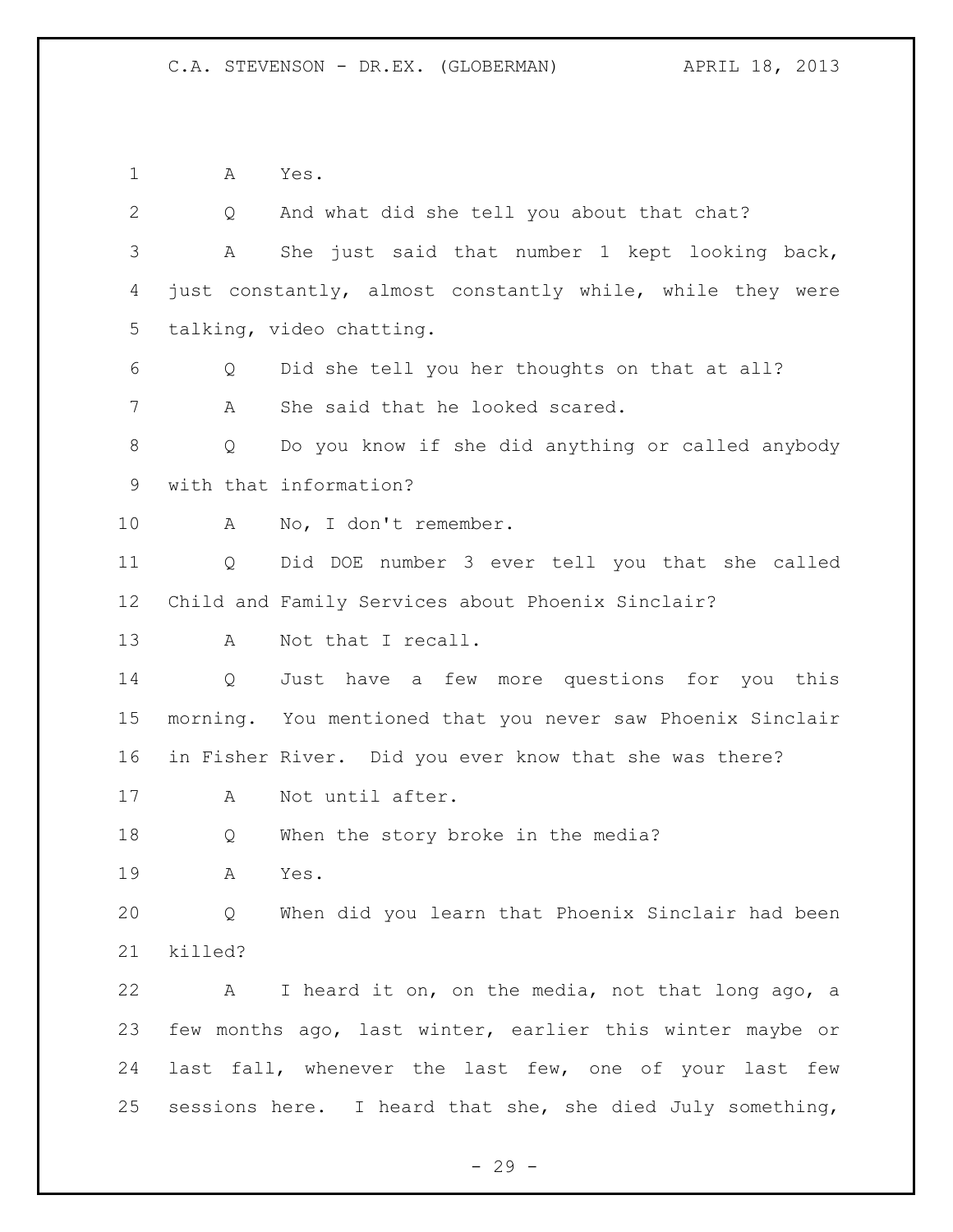July 9th or something like that and I'm not sure if I heard correctly.

 Q What did you do after learning that she had been killed?

 THE COMMISSIONER: You're talking about back now in 2006, are you?

7 MR. GLOBERMAN: Yes, sir.

 THE COMMISSIONER: He wants to know what you heard or remember about the incident when, as someone said, the story broke in 2006.

 MR. GLOBERMAN: Mr. Commissioner, just so the evidence is clear, the witness didn't testify that she learned of the death in 2006.

14 THE COMMISSIONER: Oh, I thought she did.

MR. GLOBERMAN: No.

16 THE WITNESS: I only heard about it, about a, less than a year ago actually, when the news broke in the media that when she had been killed.

 I felt -- well I was quite horrified actually, to know that, that the time that she was -- of her demise was, I was around, or the time just before I was around, close to her or where she was being abused and I was around right close to, close to where she was, where she was killed, within weeks or just a few weeks before she was killed. I, I felt really -- I guess the best way to describe it is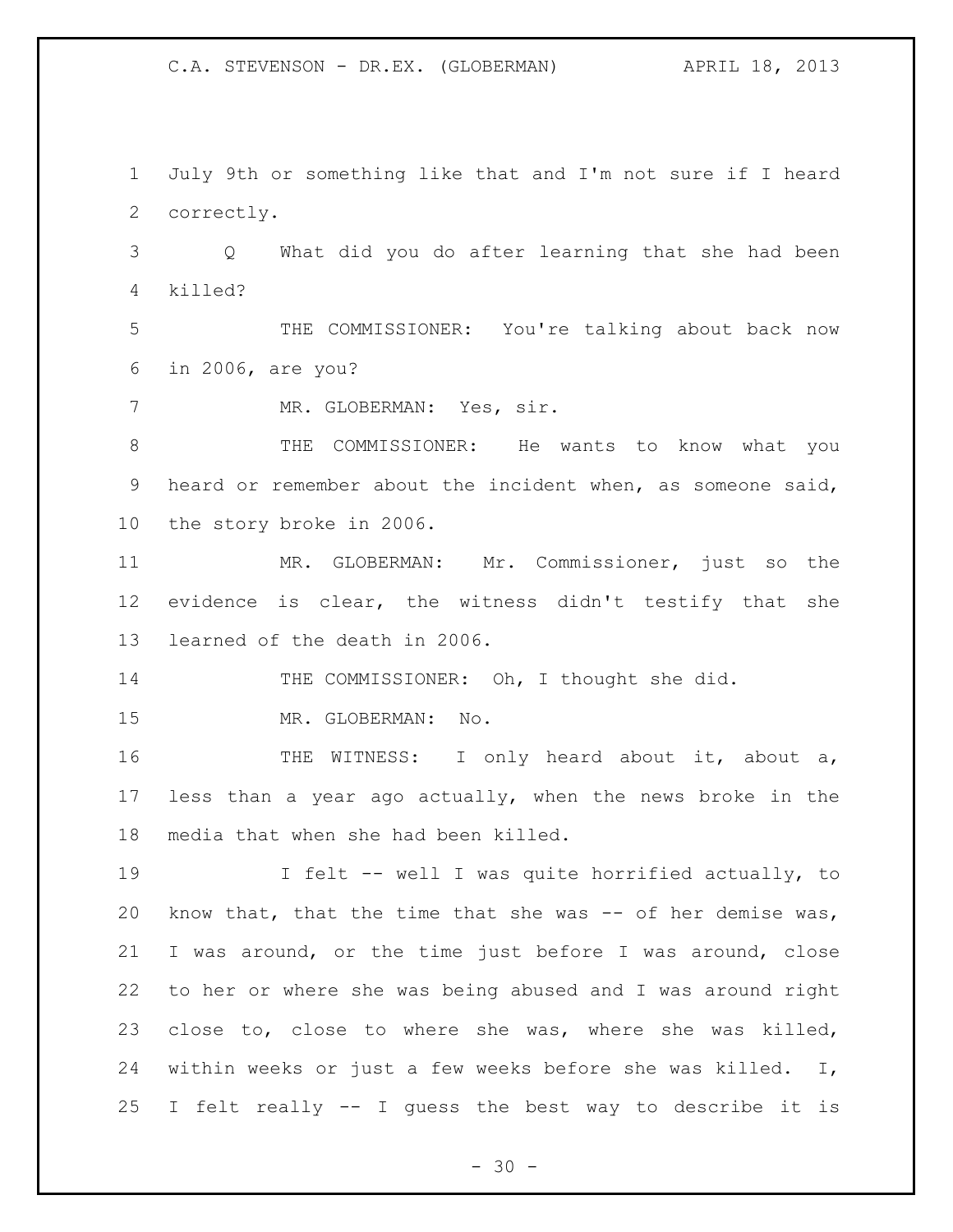C.A. STEVENSON - CR-EX. (GINDIN) APRIL 18, 2013

 horrified and really -- I felt really, really -- I wondered what she went through and I felt really terrible for what she must have gone through. MR. GLOBERMAN: I have no further questions for you, Ms. Stevenson. THE COMMISSIONER: Thank you, Mr. Globerman. Witness, there will be some of the other lawyers will want to ask you questions. We'll perhaps carry on for half an hour and then have a break. You may be through by then, we'll see, but are you okay to have more questions for the next half hour? 12 THE WITNESS: Yes. 13 THE COMMISSIONER: Thank you. Mr. Gindin? CROSS-EXAMINATION BY MR. GINDIN: Q Good morning. 18 A Good morning. Q My name is Jeff Gindin. I represent Kim Edwards and Steve Sinclair and I have some questions for you, all right. You were telling us this morning about your relationship with DOE number 3, the mother, right? A Yes. Q And that you were pretty close, saw her several times a month, correct?

 $- 31 -$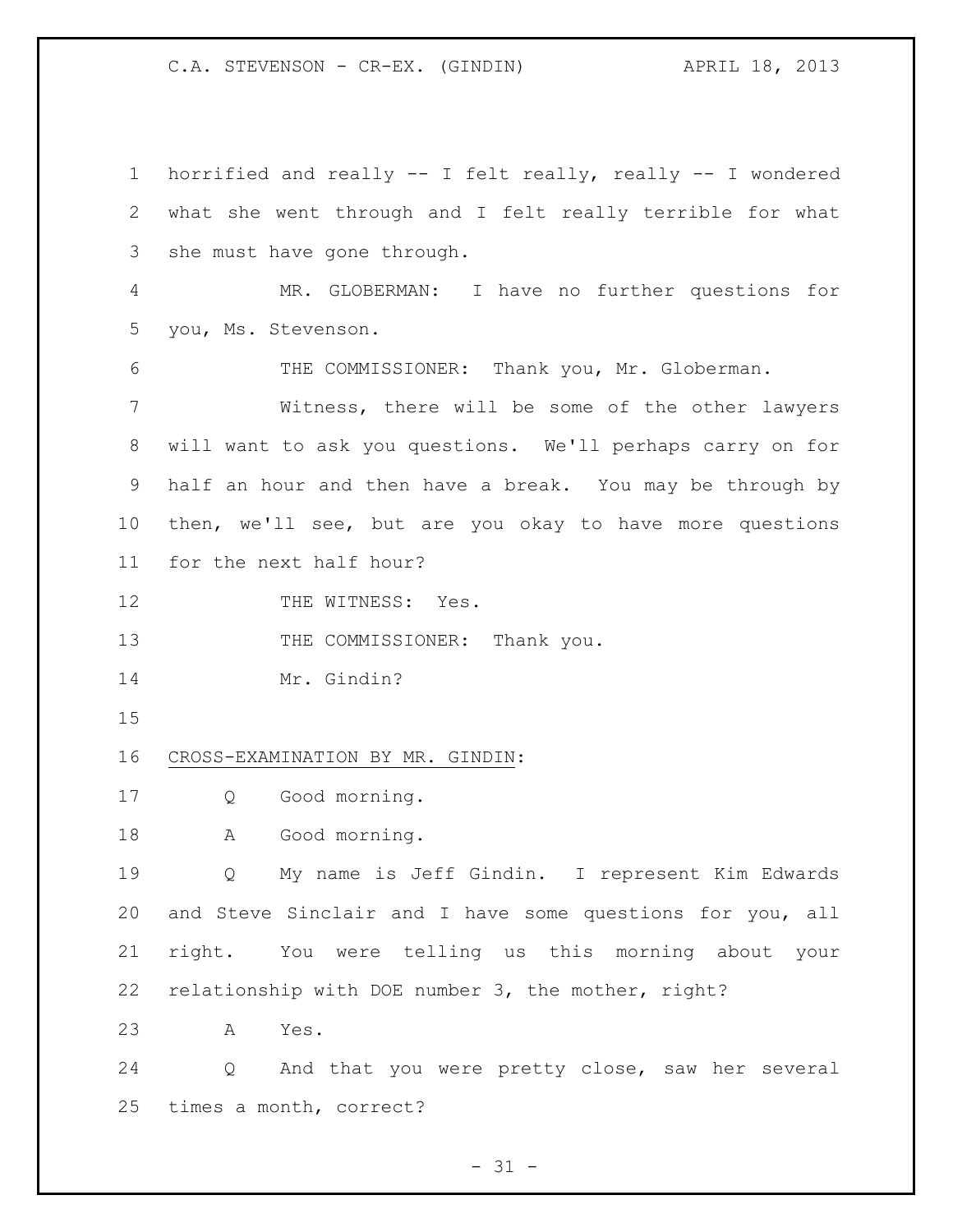C.A. STEVENSON - CR-EX. (GINDIN) APRIL 18, 2013

1 A Up to when she became a young adult, yes. Q Okay. I'm going back to 2005, which is when you've told us you saw certain things and spent some time with DOE number 1, et cetera. Were you also seeing the mother fairly regularly or speaking to her? A Speaking with her several times. Q Okay. Several times a month you mean or just from time to time? A Occasionally, time to time. Q And did you discuss with her personal matters or just kind of casual talk? A Personal and some casual. Q Okay. Now you said that she, at one point, told you that Wes had been violent towards her, correct? A Yes. Q And when was that that she told you that? I think you said a couple of years ago. Can you be more specific? A I would say it was around, or just before -- maybe around February 2012, that's as close as I can recall. Q That would be just over a year ago? A That's -- yes. 24 Q And was that a phone call or a face --A Yes.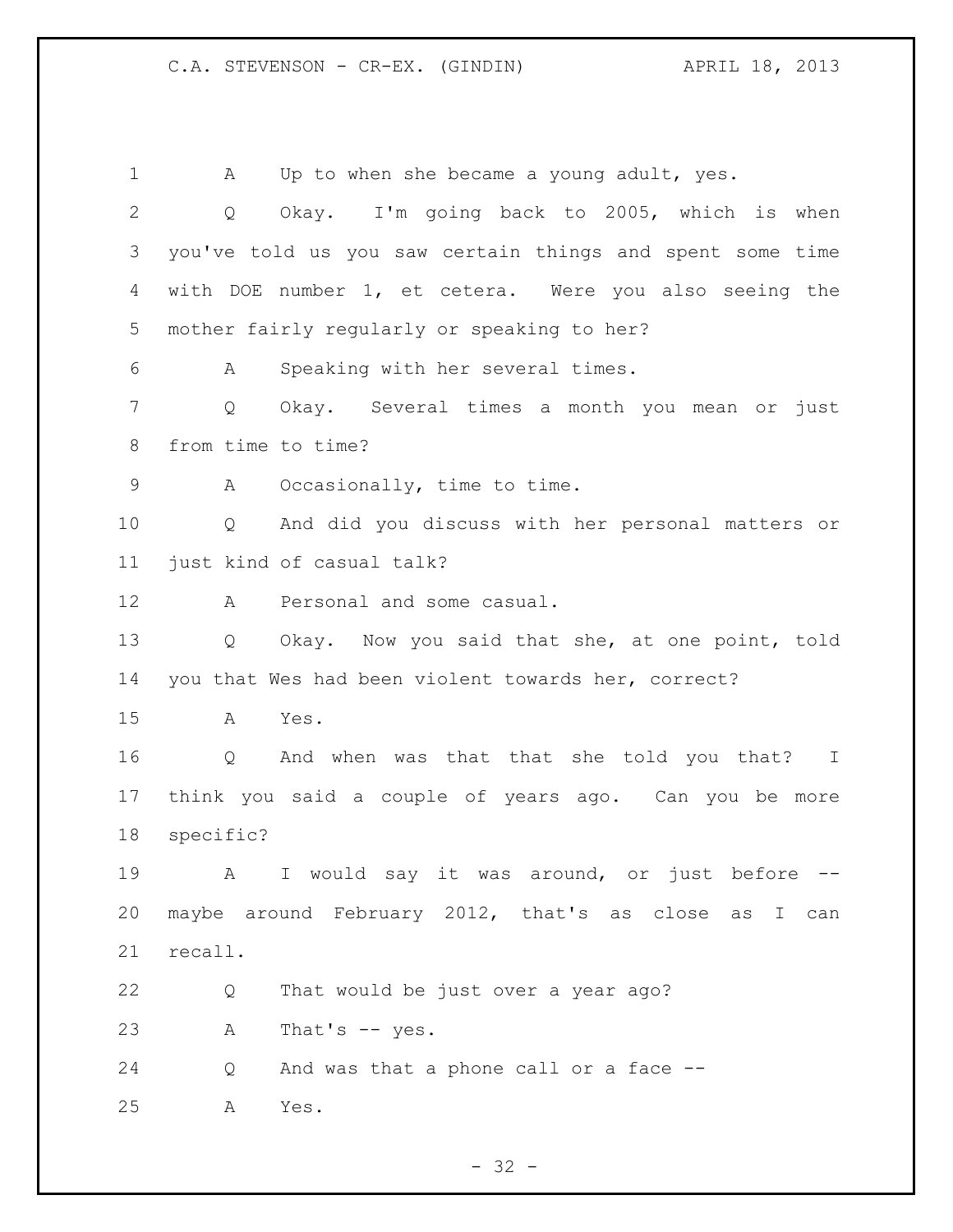Q Okay. And do you recall what she actually told you about that? A I recall that she said that he had been abusive to her. Q Did she say anything about anyone else in terms of him being abusive to anyone else? A No. Q Was that a long conversation or just something fairly brief? A I don't recall but that's about all I recall is when she told -- that she -- that he had been abusive to her and she gave me some details as to the nature of that abuse. Q And do you recall that? A Yes. Q Can you tell us about what she said? A That he physically beat her and that he, he pushed her head in, he dunked her in the toilet at one point, her head in the toilet. Q Prior to that conversation, you hadn't heard anything from her about that? A No. Q And did you offer her some advice or? A I told her I was shocked, that I didn't know that's what happened, that I always thought Wes was, that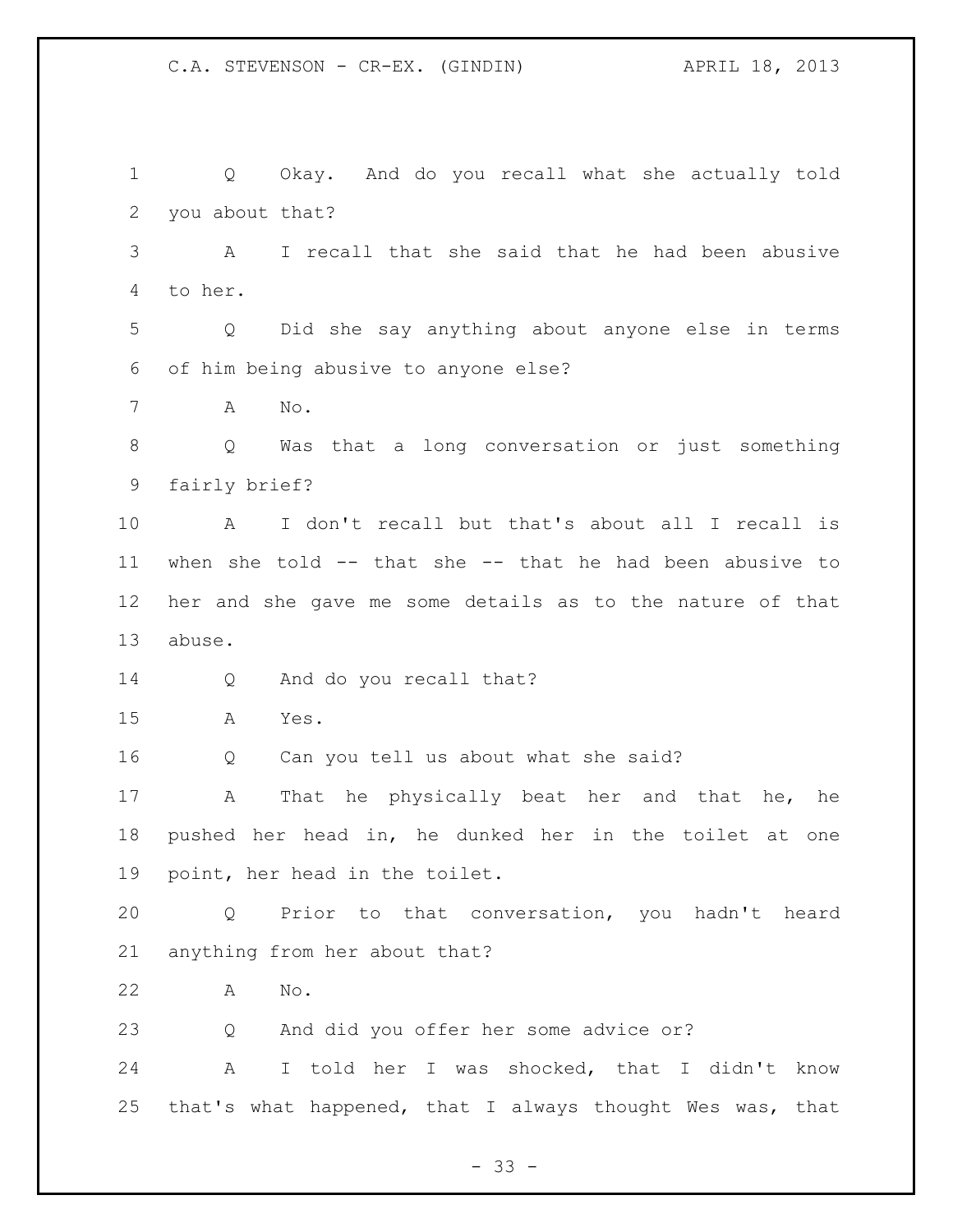C.A. STEVENSON - CR-EX. (GINDIN) APRIL 18, 2013

 he was a nice guy and that I said something to effect, [redacted], I -- excuse me -- number 3, I didn't know this was happening -- Q No, it's okay. A -- or this has happened all this time. Q Did you ask why she hadn't told you earlier or anything like that? A Yes. In fact, I believe I said why didn't you tell me or something like that. Q And do you remember her response? A Not specifically, no. Q And you would understand that, yes, how difficult that might be to tell someone? A I'm sorry? Q You would understand how difficult that might be to tell someone about? A Yes. It's very demeaning and very -- I think, I may have thought or I may have said something to her about when you're a victim sometimes you, you feel you're, have no control. Q Um-hum. Now if we go back to 2005, about eight years ago, you would agree that you're having some difficulty with respect to the exact conversations you may have had with people? A Yes.

- 34 -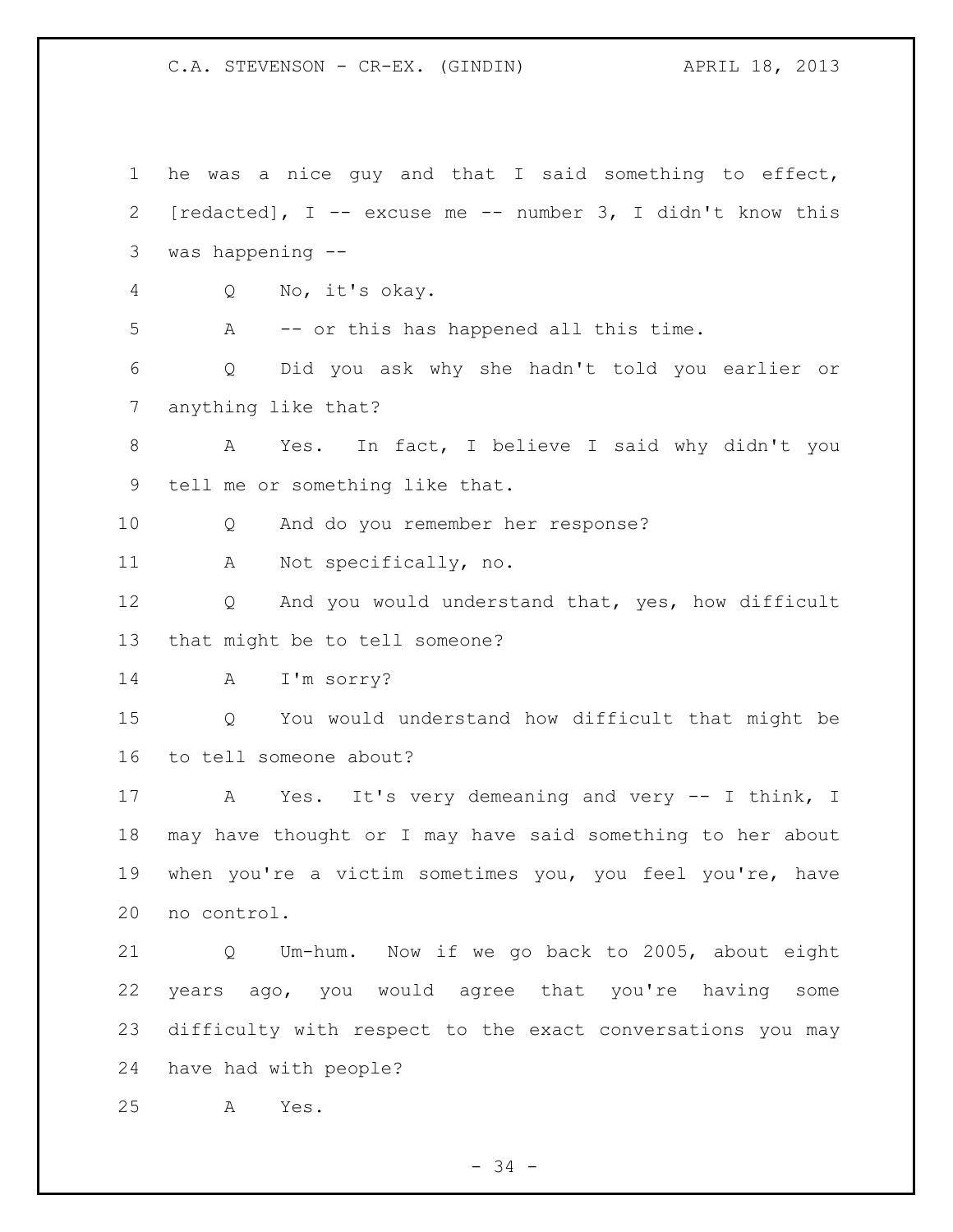## C.A. STEVENSON - CR-EX. (GINDIN) APRIL 18, 2013

 Q And so there are a number of things that you can't really recall in terms of what someone might have said to you or not, right? A Some things but there are -- I remember them -- Q Some things you -- A -- some things really well. Q Yeah. 8 A There's no question. Q But in terms of exact conversations, that's a little harder to recall, would you agree? A Yes, but I do remember certain exact words and comments. Q With respect to the incident with, I just want to get the right name here, DOE number 2, burning the grass that you saw in the backyard, what you said was that in retrospect you have some thoughts about that incident. I don't think you ever got to tell us what those thoughts

were. What, what do you think in that respect?

19 A When I say in retrospect, I quess when the news broke about, about Phoenix, I started thinking, your mind starts to remember certain things and I remembered that occasion and I thought to myself what if number 2 was, if that was his way for asking for help or calling for help.

Q I see.

A And that was a thing that really struck me is

 $- 35 -$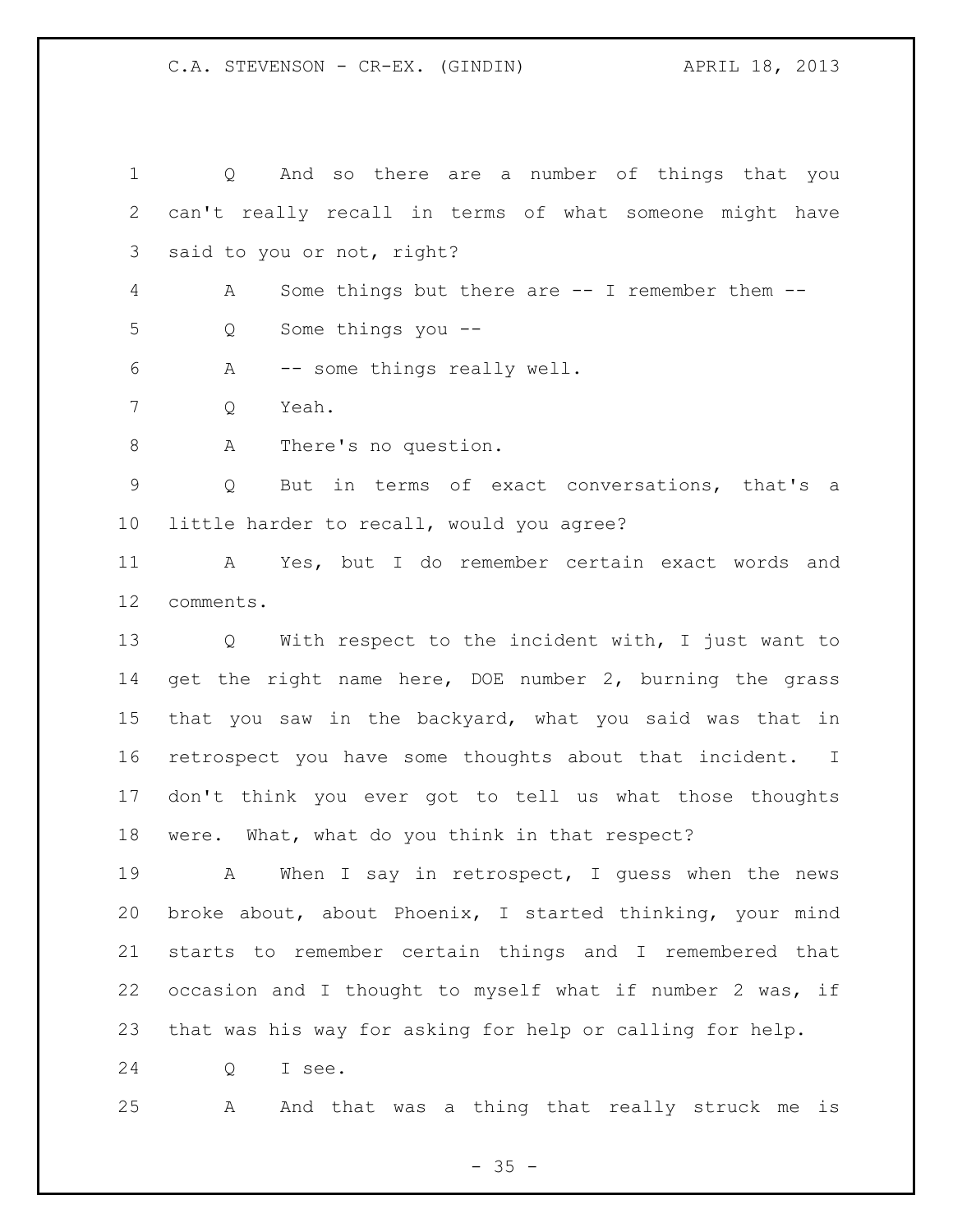C.A. STEVENSON - CR-EX. (GINDIN) APRIL 18, 2013

 that he -- it was the only way that he could, what a young person might do when they feel out of control or ... Q And he would have been, at that time, about 12, is that ... A I'm sorry? Q He would have been about 12 years old, am I correct, at that time? A No. Q Back in 2005? A No, number 1 would be around 12. Q Yes. 12 A And number 2 would be about 14 maybe. I think they're one or two years apart. Q Did you also wonder about whether it was unusual that in a short period of time suddenly there were three visits with you and they were calling you for visits one after the other in a short period of time, did that strike you as, did it make you wonder at that time or later? A No, because they had both just arrived there recently, so it would make, it would make -- Q Okay. A It would be normal for them to call for a visit. Q Now with respect to the second unusual incident you saw with the big pile of stuff in the backyard, was that in that same area where the grass burning took place?

 $- 36 -$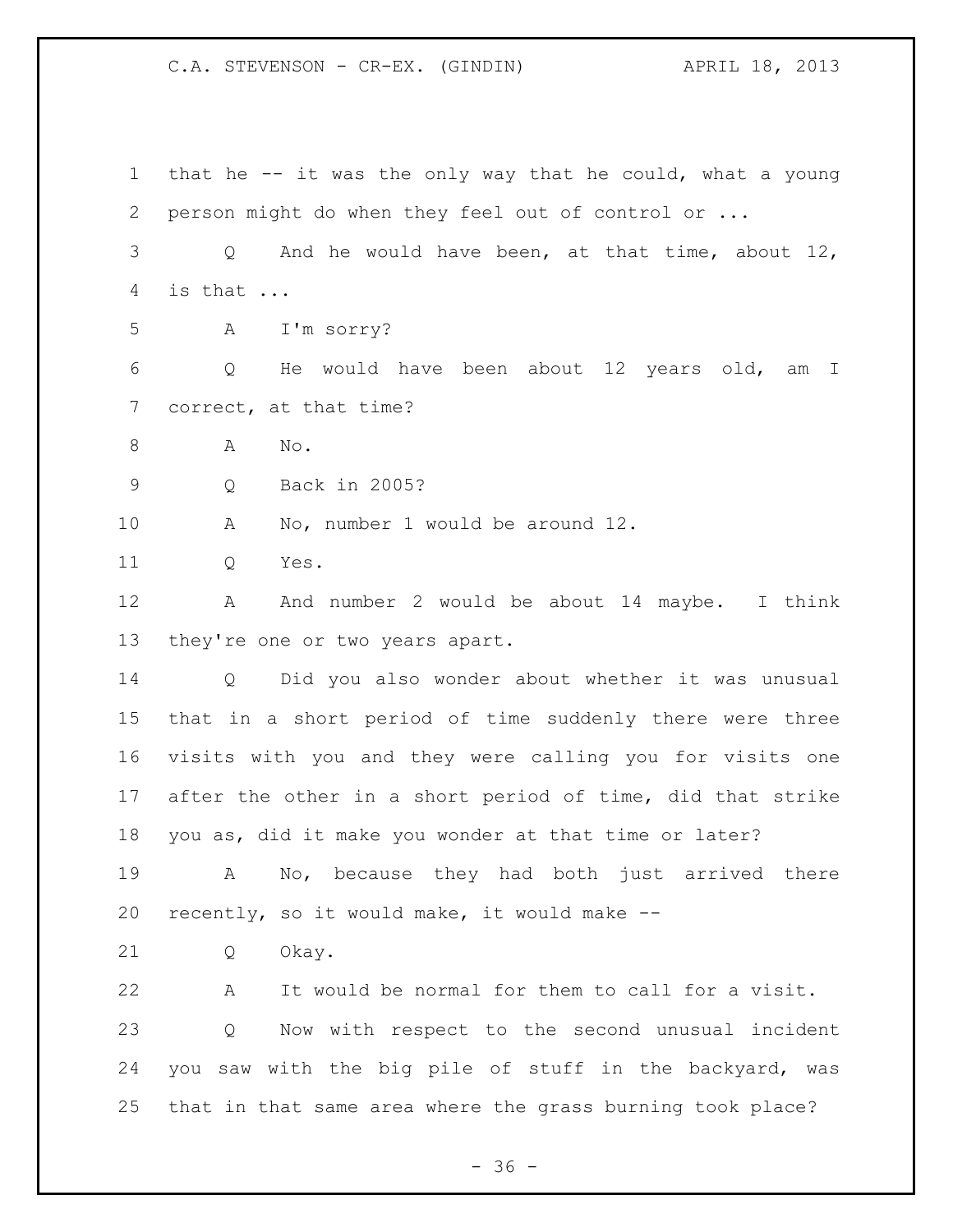A The pile was more towards the front where the driveway goes into the yard, the front, about 25 -- well maybe 40 feet from actually --

Q Okay.

A Yeah.

Q All right. Now --

A Forty feet from the house.

 Q Okay. Now I notice that you said when you were asking Wes about garbage and what he was doing, you said what are you doing with all that good stuff. I take it you thought that the stuff that was out there was usable and not simply garbage?

 A Well, I, I don't like throwing stuff away. I try to be -- I thought maybe the boards might, might be used, it would be used for something.

 Q You also told us about a conversation with the mother where she was telling you about a call or a webcam 18 call that she had with, you mentioned one of the boys and I can't recall which one. Number 1?

A Yes.

 Q So she had a call with number 1 which concerned her because it appeared as though the child was looking around perhaps to see if anybody was listening or something like that, is that the impression you had?

A Yes.

- 37 -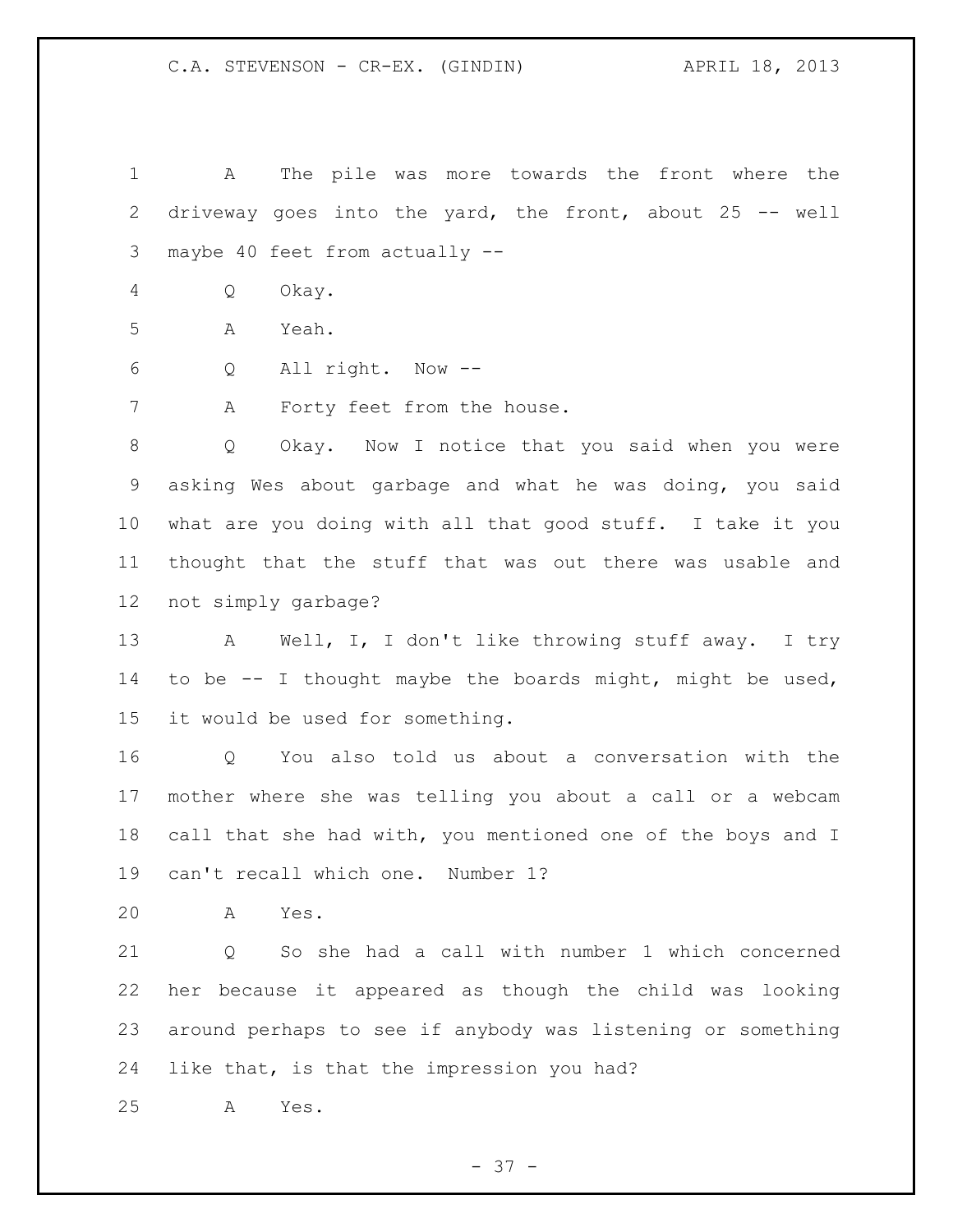C.A. STEVENSON - CR-EX. (GINDIN) APRIL 18, 2013 C.A. STEVENSON - CR-EX. (PAUL)

1 Q And the child seemed scared?

A That's what his mother said, yes.

 Q Now you were asked a few times if you recall whether or not [redacted] -- pardon me, I'm sorry -- common mistake as you can see.

A I'm glad I'm not the only one.

 Q Yes. You were asked whether you recall the mother had ever told you that she had called CFS about various things or about anything. I think your answer was you don't really recall. Are you saying you can't really remember either way?

 A I don't remember her telling me that she called. Q So you're not saying she didn't tell you that, you just can't recall. Is that fair to say that you're not saying she definitely didn't tell me that, you're just saying I don't remember her telling me that?

A I don't remember her telling me that.

Q All right.

 MR. GINDIN: Those are my questions. Thank you. THE COMMISSIONER: Thank you, Mr. Gindin.

21 Mr. Paul?

MR. PAUL: Thank you, Mr. Commissioner.

## CROSS-EXAMINATION BY MR. PAUL:

Q Ms. Stevenson, my name is Sacha Paul. I'm one of

- 38 -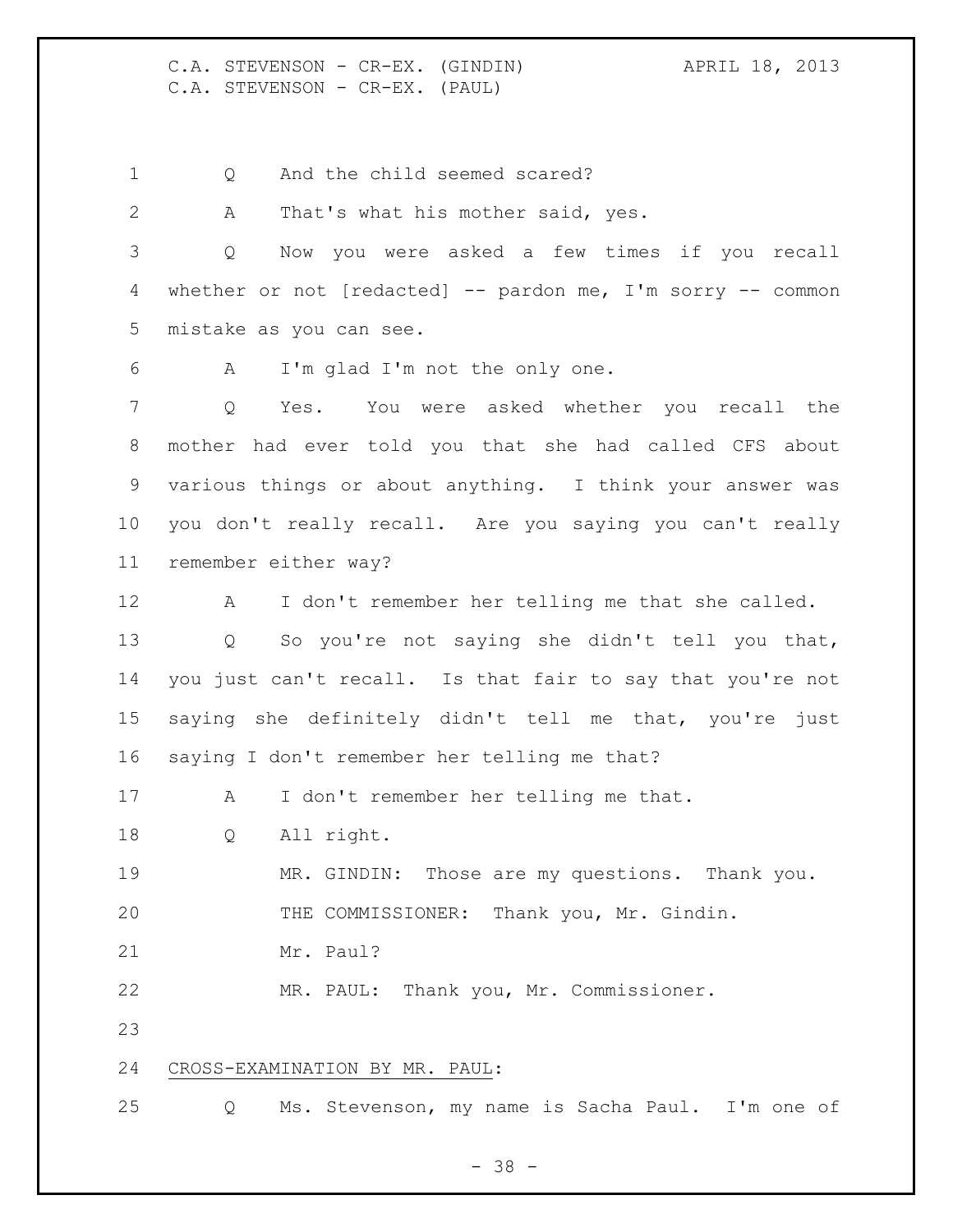C.A. STEVENSON - CR-EX. (PAUL) APRIL 18, 2013

| 1           | the lawyers for Winnipeg CFS and the Department and I just  |
|-------------|-------------------------------------------------------------|
| 2           | have one what I'll call chronology question that may be of  |
| 3           | some assistance to the commissioner. My understanding of    |
| 4           | your evidence, and my friend, Mr. Gindin, was asking you    |
| 5           | about DOE number 3 calling you about a webcam conversation  |
| 6           | between DOE number 1 and DOE number 3, do you recall that?  |
| 7           | Yes.<br>A                                                   |
| 8           | Okay. I'll call that the webcam call.<br>Q                  |
| $\mathsf 9$ | Okay.<br>Α                                                  |
| 10          | Okay. My understanding of your evidence was that<br>Q       |
| 11          | the webcam call occurred shortly after DOE number 1 goes up |
| 12          | to Fisher River; is that right?                             |
| 13          | Yes.<br>Α                                                   |
| 14          | Okay. And so then again in sequence then the<br>Q           |
| 15          | webcam call happens, right, and then next would be your     |
| 16          | three visits with the family that my friend, Mr. Globerman, |
| 17          | went over, right?                                           |
| 18          | Yes.<br>A                                                   |
| 19          | Okay. And then after that webcam call, the three<br>Q       |
| 20          | visits occur and then I think the information before this   |
| 21          | commission is that DOE number 1 and 2 go back to Winnipeg   |
| 22          | in July of 2005. Do you have any information as to when     |
| 23          | they precisely went back to Winnipeg?                       |
| 24          | No, I don't.<br>Α                                           |

MR. PAUL: Mr. Commissioner, those are my

- 39 -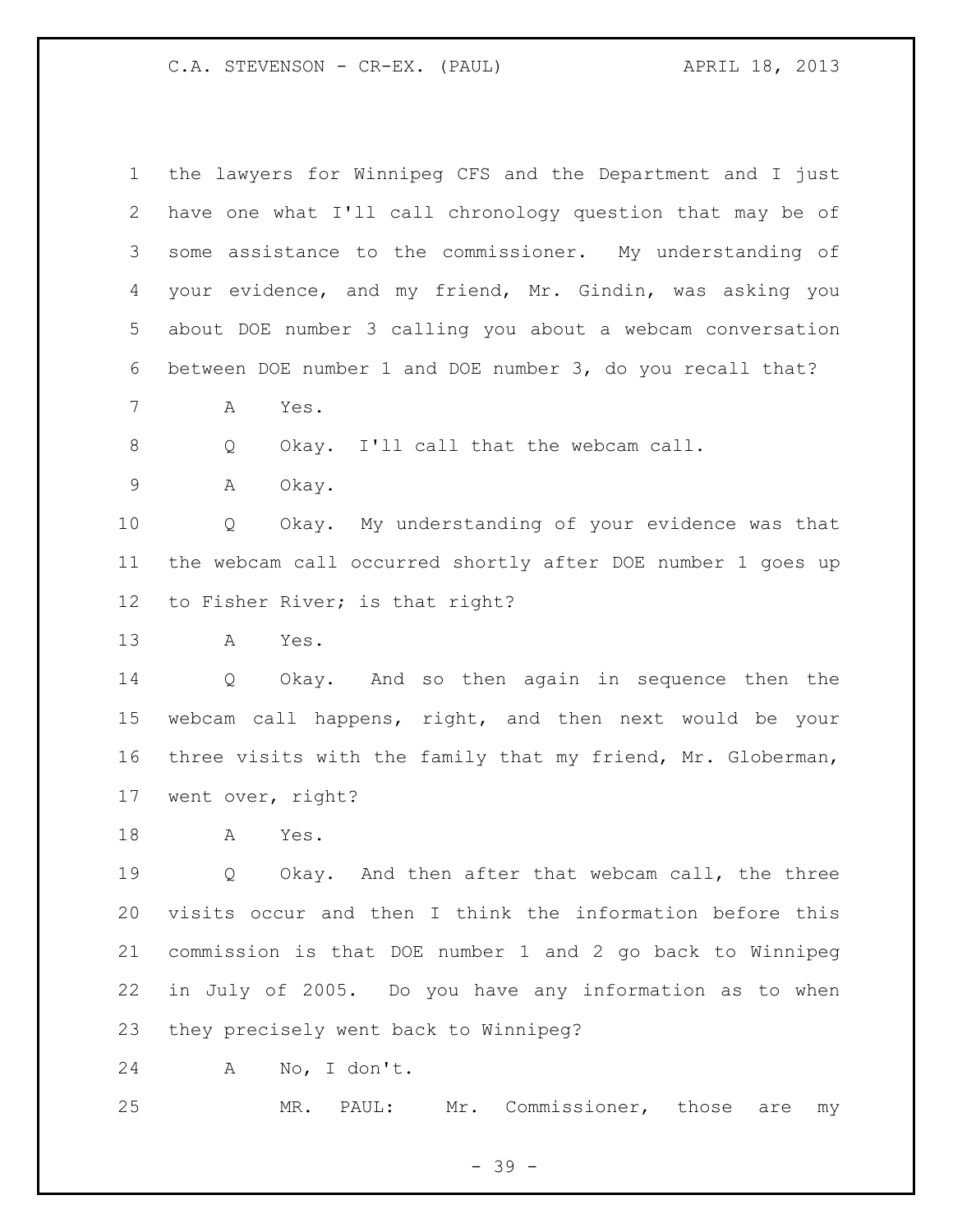C.A. STEVENSON - CR-EX. (KHAN) APRIL 18, 2013

 questions. 2 THE COMMISSIONER: Thank you, Mr. Paul. Mr. Khan? CROSS-EXAMINATION BY MR. KHAN: Q Good morning, Ms. Stevenson, my name is Hafeez Khan. I'm counsel for Intertribal Child and Family Services. Just a few questions just to clarify. The blue house that you were referring to, is that the house on the highway near the gas station? A Yes, it's across from the gas station. Q Okay. Now you and DOE number 3 were close or are close? A Yes. Q And -- A Quite close. Q Quite close. And you had mentioned that you spoke with her regularly before the boys moved to Fisher River? THE COMMISSIONER: Just what was that question? BY MR. KHAN: Q That you spoke to DOE number 3 regularly during the period before DOEs number 1 and 2 went to Fisher River in 2005.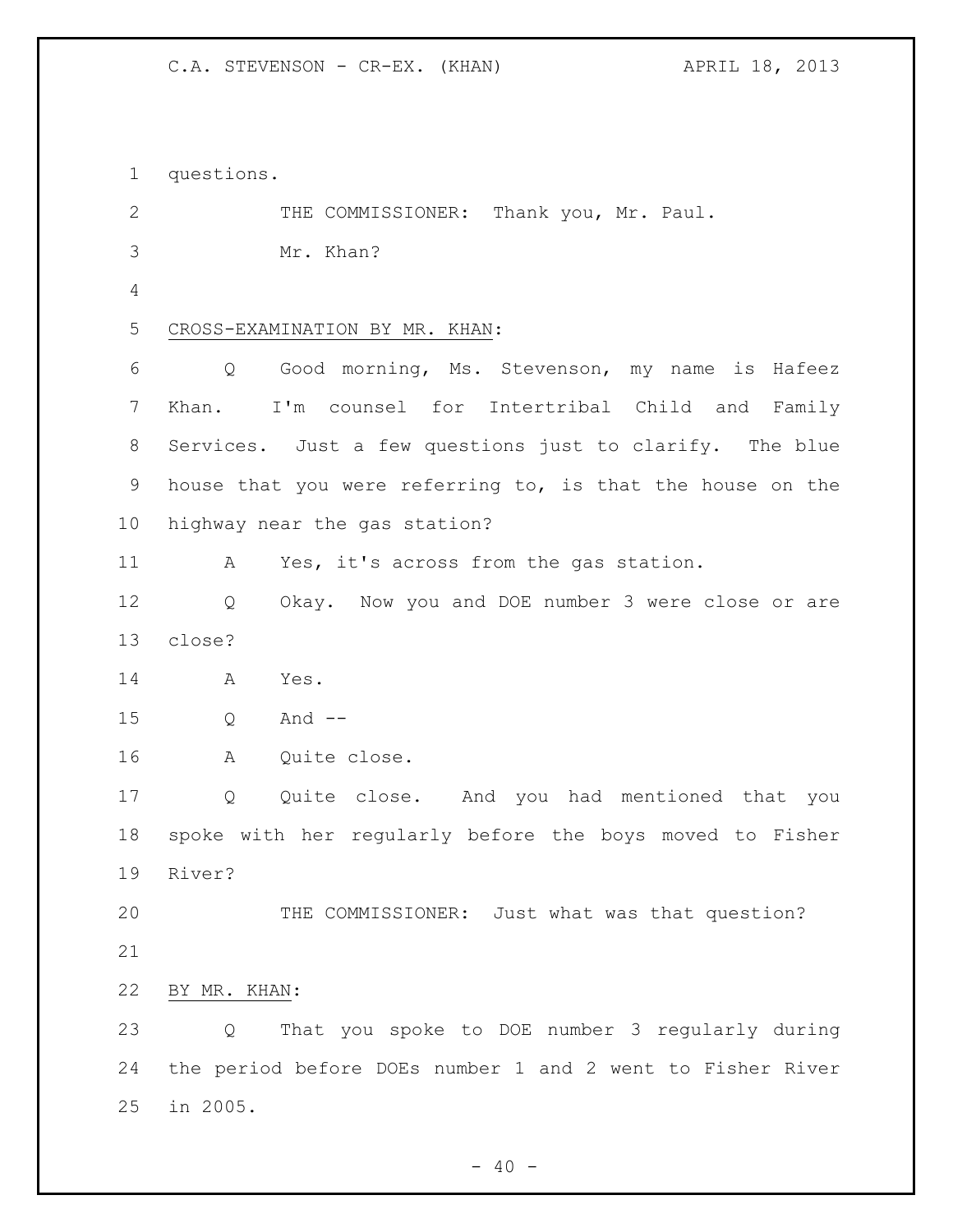A Regularly for us would be like once a month kind of. Q Right. A Yes. Q And so once a month, every month or every -- A Yeah. Q -- two months maybe but not months at a time when you didn't speak to each other? A There may have been periods when there were two or three months that passed before we would speak. Q And that didn't change after December of 2005, did it? A Not -- I don't think it changed that much. There may have been times when, one or two occasions where we didn't talk for five, four months, kind of thing. Q But you were still just as close? A Well we're family. Q And you had mentioned that DOE number 3 had never told you about her own experiences with Wes McKay until just recently? A Yes. Q Two years ago that is. A Yes. Q And certainly would have remembered if she had told you that before?

 $- 41 -$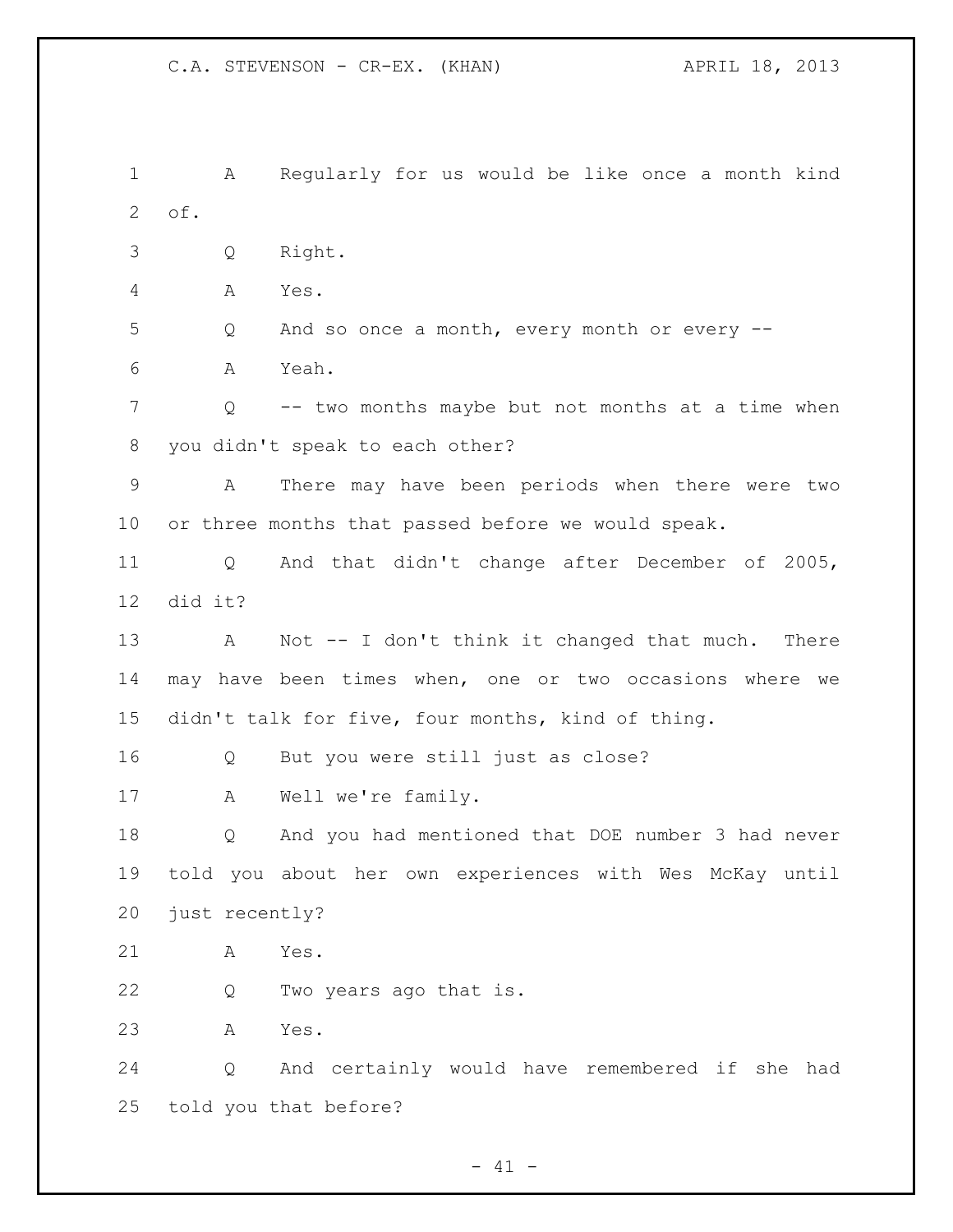A Yes.

| 2              | And Mr. Gindin had asked you if you recall<br>Q             |
|----------------|-------------------------------------------------------------|
| 3              | whether DOE number 3 had ever told you that a little girl   |
| 4              | that was being abused at Wes McKay's home --                |
| 5              | MR. GINDIN: I never asked her that.                         |
| 6              | MR. KHAN:<br>No?                                            |
| 7              | MR. GINDIN: No, that wasn't the question.                   |
| 8              | MR. KHAN: If you can correct me, Mr. Gindin.                |
| $\overline{9}$ | MR. GINDIN: I don't think that was the question.            |
| $10 \,$        | I think I asked whether she could recall --                 |
| 11             | THE COMMISSIONER: Just speak into the mic.                  |
| 12             | MR. GINDIN: Yes. I believe my question was                  |
| 13             | whether she could recall DOE number 3 ever telling her that |
| 14             | she made a call to CFS. I think she indicated that she      |
| 15             | simply can't recall. That's the only thing that --          |
| 16             | MR. KHAN: Okay, thank you, thank you.                       |
| 17             |                                                             |
| 18             | BY MR. KHAN:                                                |
| 19             | And you said you didn't recall?<br>Q                        |
| 20             | Α<br>Yes.                                                   |
| 21             | But you would agree with me, with me that if DOE<br>Q       |
| 22             | number 3 told you that a child was being abused in a home,  |
| 23             | isn't that something you would remember?                    |
| 24             | Definitely.<br>Α                                            |
| 25             | MR. KHAN:<br>Thank you.                                     |

- 42 -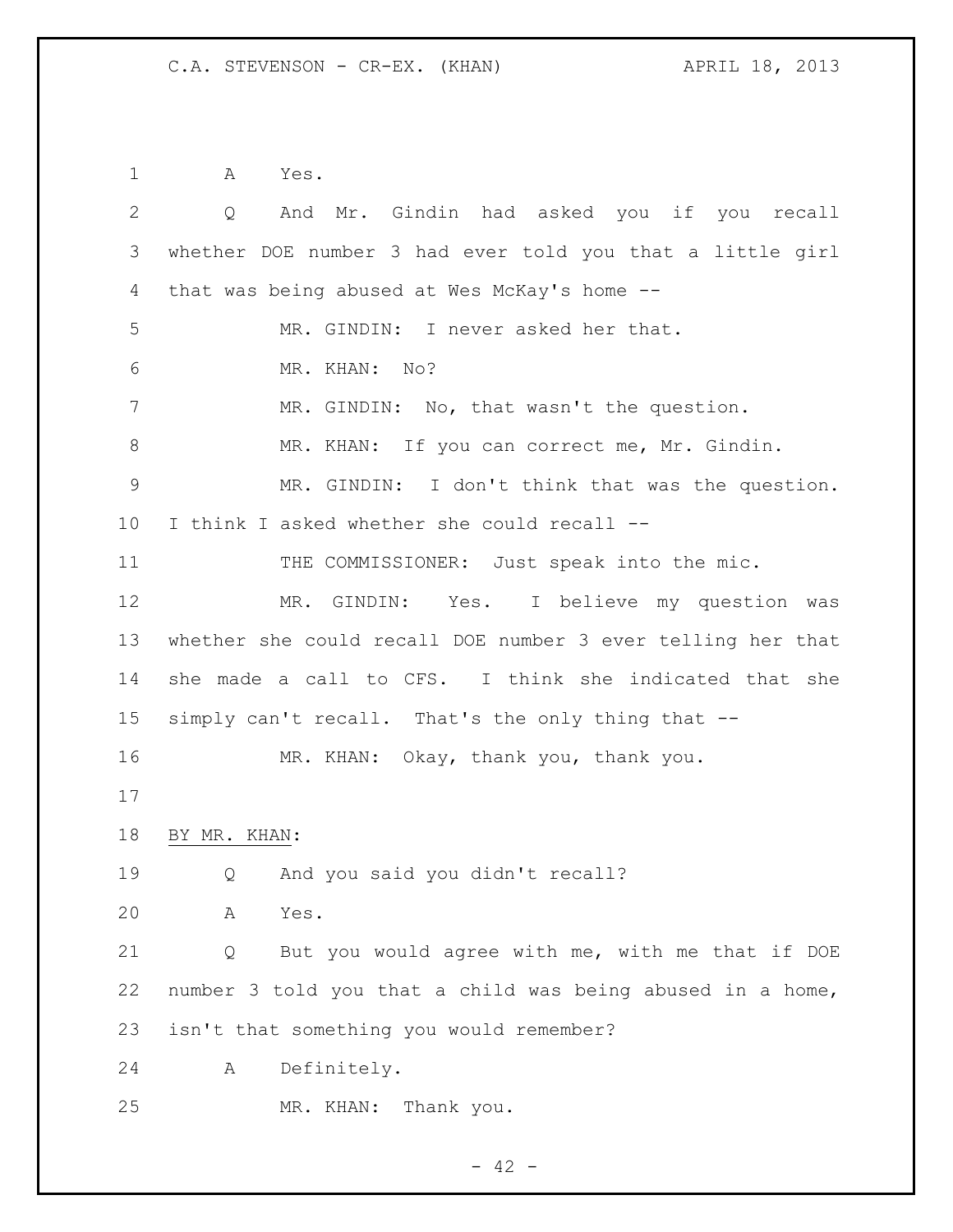C.A. STEVENSON - RE-EX. (GLOBERMAN) APRIL 18, 2013

1 THE COMMISSIONER: That's everybody? Mr. Globerman, re-examination? MR. GLOBERMAN: Yes, just a couple of questions. RE-EXAMINATION BY MR. GLOBERMAN: Q I just want to ask you a little bit -- THE COMMISSIONER: I -- we're sure, we're there's no other counsel, are we? Yes, all right. BY MR. GLOBERMAN: Q I just want to ask you a little bit about the communication you had with DOE number 3 in 2005. You mentioned that you had some contact roughly about every month that year? A I cannot say if it was every month. But in 2005, I don't recall exactly if it was every month. Q And just to be clear, you were living in Peguis at that time, correct? A Yes. Q And DOE number 3 would have been living in Winnipeg? A Yes. Q So how exactly did DOE number 3 contact you? A By phone.

 $- 43 -$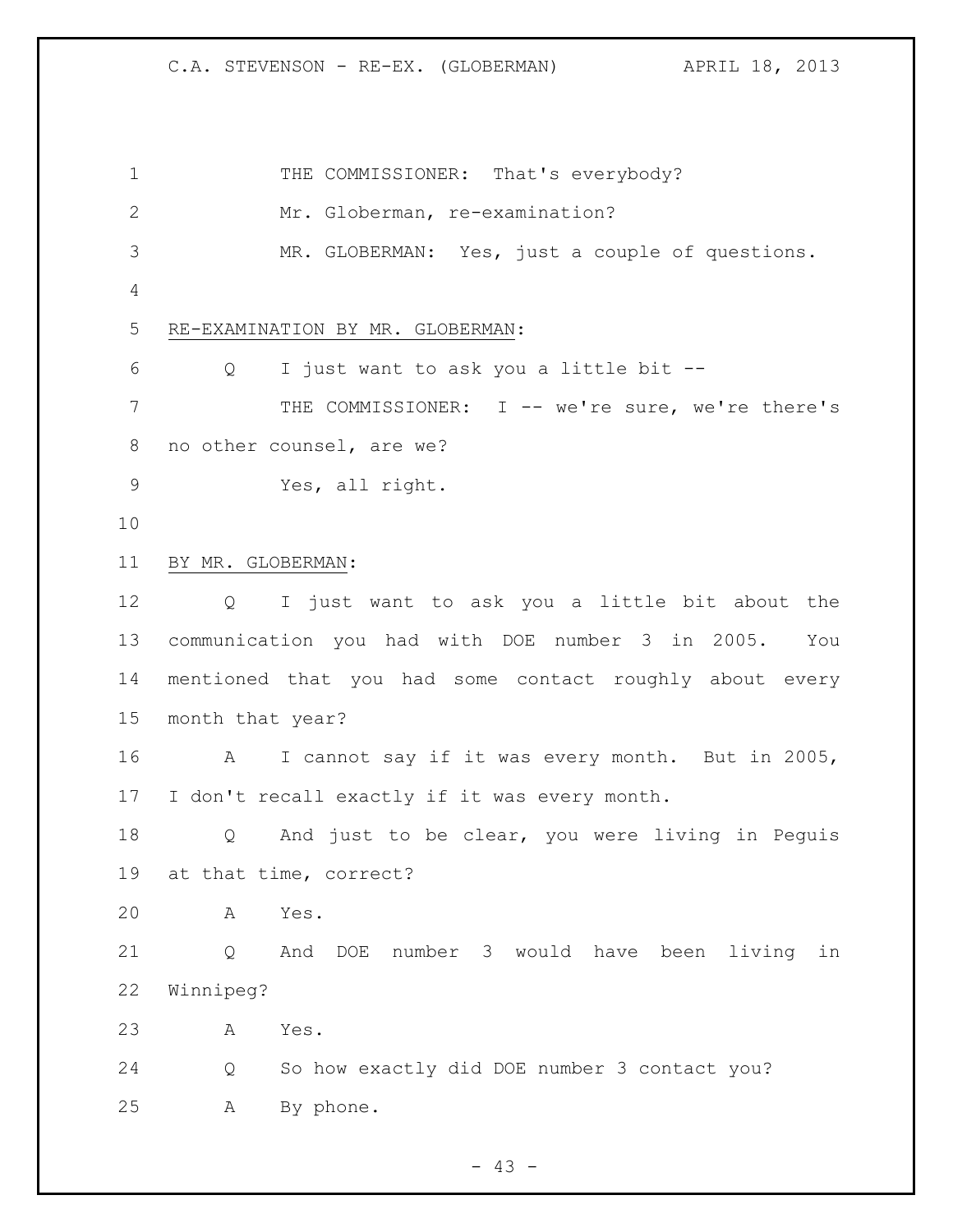Q Did she require a 1-800 number or a special number to do so?

 A I may have given her my -- I have a 1-800 number, I may have given her that or she may have had her own. I think maybe her phone was restricted and she, she might have had an access number that she could use for -- you know how MTS has that special service where you can use an access number or punch in a number so that you can call out from a, long distance from a restricted phone. I do seem to recall something like that. Or she might have called me collect, either of those three or any of those three.

- 12 Q You don't remember exactly?
- A No.
- Q Okay.

 MR. GLOBERMAN: I have no further questions, Ms. Stevenson. Thank you.

17 THE COMMISSIONER: All right, witness. We'll just wait and see if there's anything here. I think you're finished but we'll just wait a minute.

 MR. KHAN: Sorry, Mr. Commissioner, I just have one more question just from the re-direct.

## CROSS-EXAMINATION BY MR. KHAN:

 Q Again, it's Khan for the monitor. Ms. Stevenson, were you aware that DOE number 3's phone was restricted in

 $-44 -$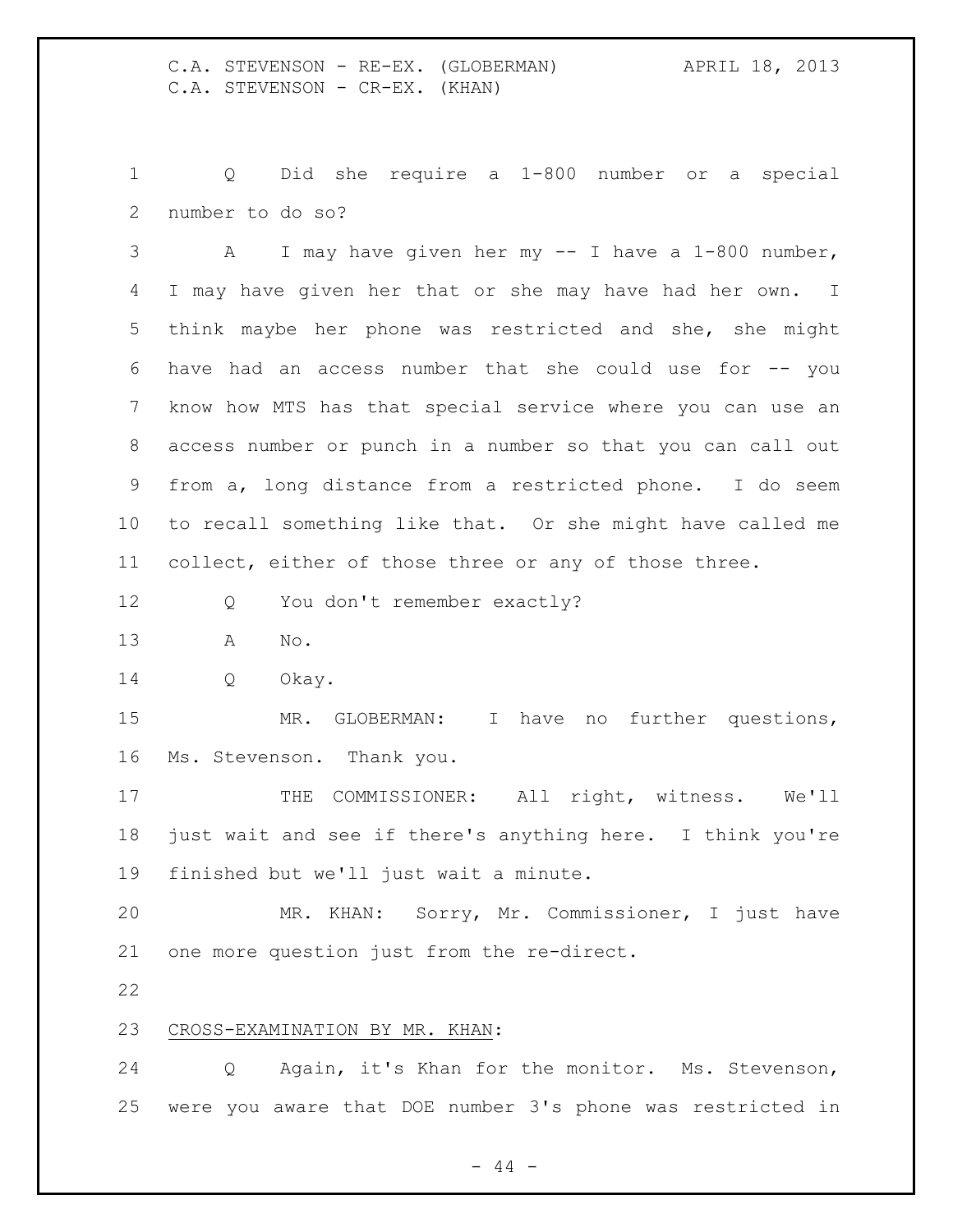C.A. STEVENSON - CR-EX. (KHAN) APRIL 18, 2013

 terms of her ability to call long distance? I thought in your answers to Mr. Globerman's question that you had made reference to a restricted, a restricted phone. THE COMMISSIONER: Yeah, she did. 6 THE WITNESS: Yes. BY MR. KHAN: Q So were you aware that DOE number 3 was unable to make long distance calls from her phone? 11 A I, I remember something about that, yes. Q Okay, thank you. 13 MR. GLOBERMAN: Thank you, Ms. Stevenson. 14 THE COMMISSIONER: All right, witness, you're finished. Thank you very much for being here today. 16 THE WITNESS: Thank you. 17 THE COMMISSIONER: Appreciate your assistance. (WITNESS EXCUSED) 21 THE COMMISSIONER: Yes, Mr. Globerman? MR. GLOBERMAN: I would suggest that now would be a good time to take our mid-morning break before the next witness. THE COMMISSIONER: Yes, we'll take a 15 minute

 $- 45 -$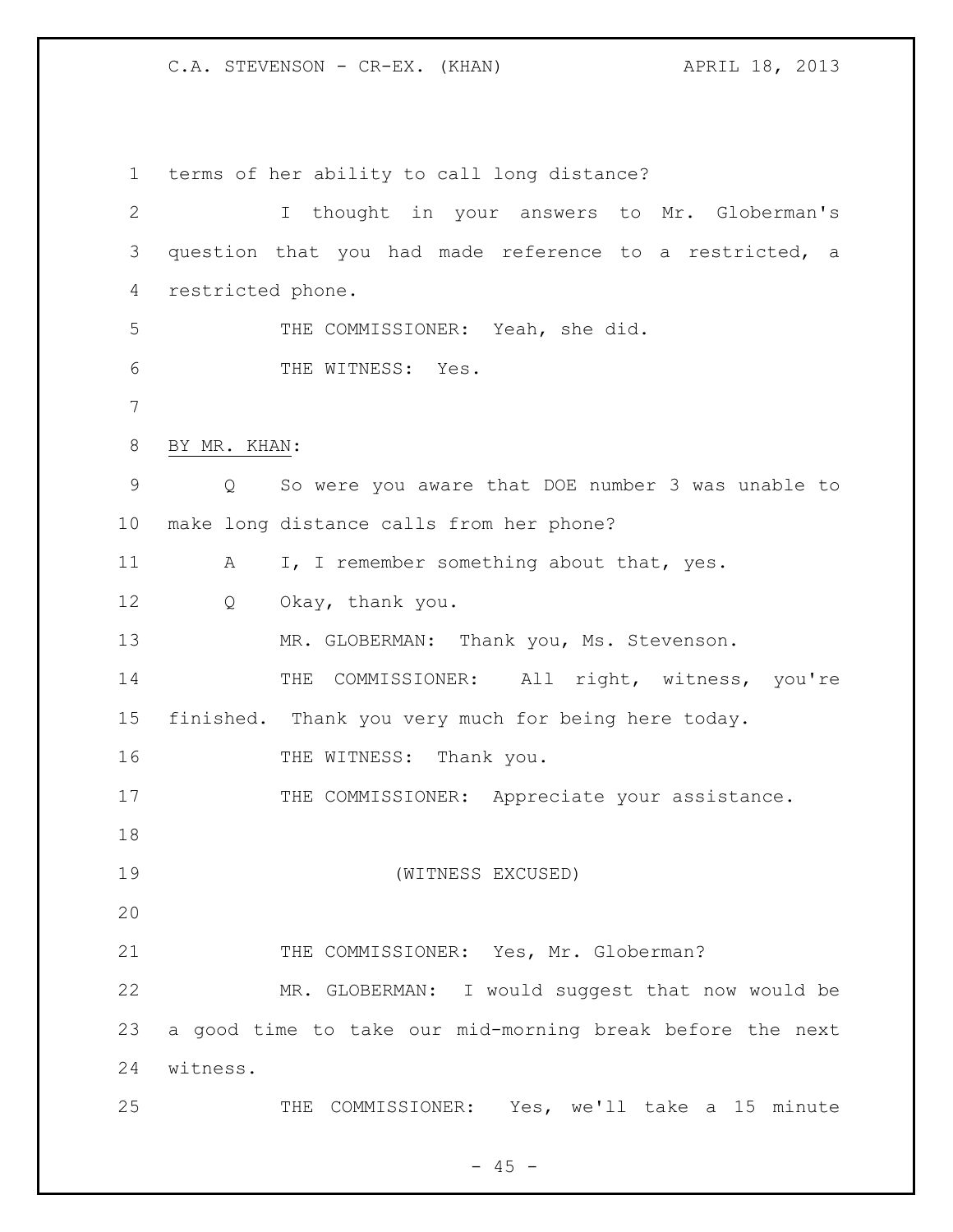1 mid-morning break now. Thank you. 2 3 (BRIEF RECESS) 4 5 THE COMMISSIONER: Ms. McCandless. 6 MS. MCCANDLESS: Good morning, Mr. Commissioner. 7 Our next witness is Alison Kakewash. 8 THE CLERK: If you could just stand for a moment. 9 Is it your choice to swear on the Bible or affirm without 10 the Bible? 11 THE WITNESS: Without the Bible. 12 THE CLERK: Okay, just state your full name to 13 the court then. 14 THE WITNESS: Alison Charity Kakewash. 15 THE CLERK: And spell your first name. 16 THE WITNESS: A-L-I-S-O-N. 17 THE CLERK: And your middle name? 18 THE WITNESS: C-H-A-R-I-T-Y. 19 THE CLERK: And your last name, please? 20 THE WITNESS: K-A-K-E-W-A-S-H. 21 THE CLERK: Thank you. 22 23 **ALISON CHARITY KAKEWASH,** affirmed, 24 testified as follows: 25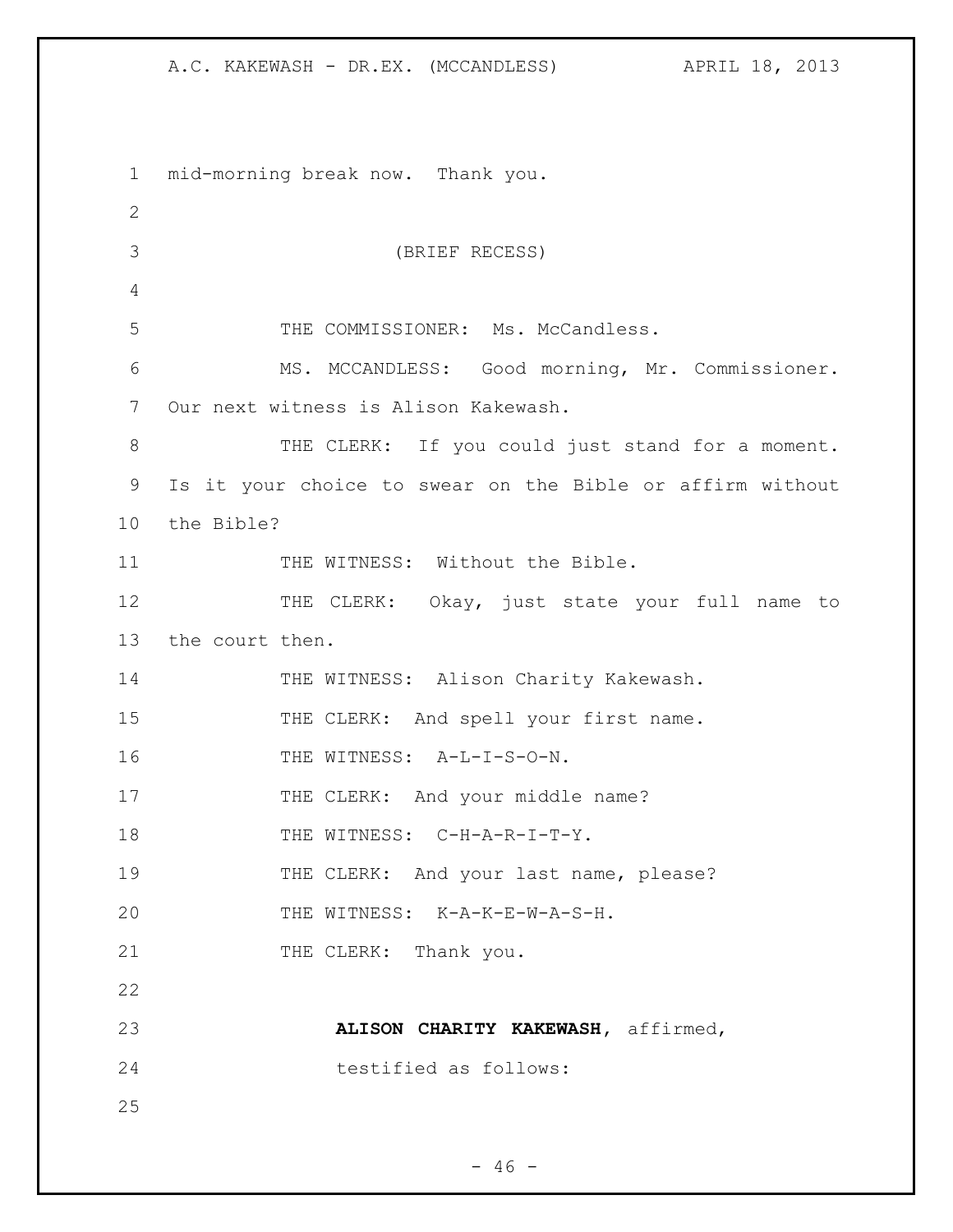1 THE CLERK: Thank you. You may be seated. Just try to speak up for us.

DIRECT EXAMINATION BY MS. MCCANDLESS:

Q Good morning, Ms. Kakewash.

A Good morning.

 Q Before we begin, I just wanted to point out for you that there is a document in front of you entitled witness key. There is an order granted by the commissioner for a publication ban on the names of certain witnesses. So if I ask you about someone today on that list or if you need to refer to name, please use the pseudonyms on the document in front of you. Okay?

A Yes.

Q How old are you?

A Twenty-seven.

Q Okay.

18 THE COMMISSIONER: Pardon?

 MS. MCCANDLESS: And we'll just ask you to speak up a little bit, please.

21 THE COMMISSIONER: Yeah, just ...

22 THE WITNESS: Twenty-seven.

BY MS. MCCANDLESS:

Q Thank you. I understand you have a bit of an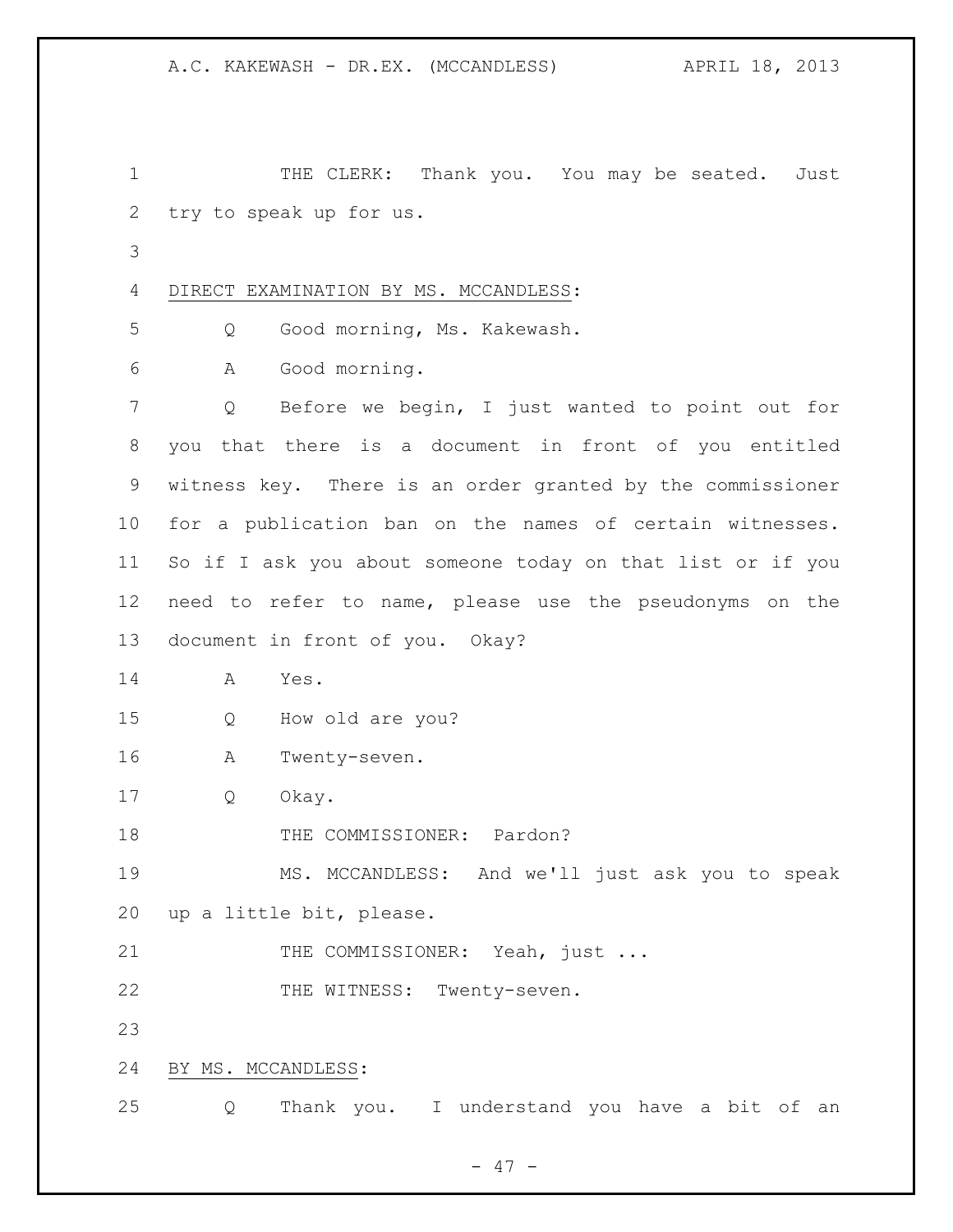unusual nickname.

| $\overline{2}$ | А                  | Yes.                                           |
|----------------|--------------------|------------------------------------------------|
| 3              | Q                  | And what nickname is that?                     |
| 4              | Α                  | Gizzy (phonetic).                              |
| 5              | Q                  | Gizzy? How did you get that nickname?          |
| 6              | Α                  | Through my Uncle Wes or my Uncle Ivan.         |
| 7              |                    | THE COMMISSIONER: Gizzy?                       |
| 8              |                    | THE WITNESS: Gizzy. Gizzy, Gizmo.              |
| 9              |                    | THE COMMISSIONER: Yeah, okay, I've got you.    |
| 10             |                    |                                                |
| 11             | BY MS. MCCANDLESS: |                                                |
| 12             | Q                  | And you live in Fisher River First<br>Nation,  |
| 13             | Manitoba?          |                                                |
| 14             | Α                  | Yes.                                           |
| 15             | Q                  | Have you lived there all your life?            |
| 16             | Α                  | Yes.                                           |
| 17             | Q                  | You just mentioned your Uncle Wes. Karl Wesley |
| 18             |                    | McKay is your uncle?                           |
| 19             | A                  | Yes.                                           |
| 20             | Q                  | And I understand your father is Mr. McKay's    |
| 21             | brother?           |                                                |
| 22             | Α                  | Yes.                                           |
| 23             | Q                  | What's your father's name?                     |
| 24             | Α                  | Billy Kakewash.                                |
| 25             | Q                  | Kakewash. How many siblings do you have?       |

- 48 -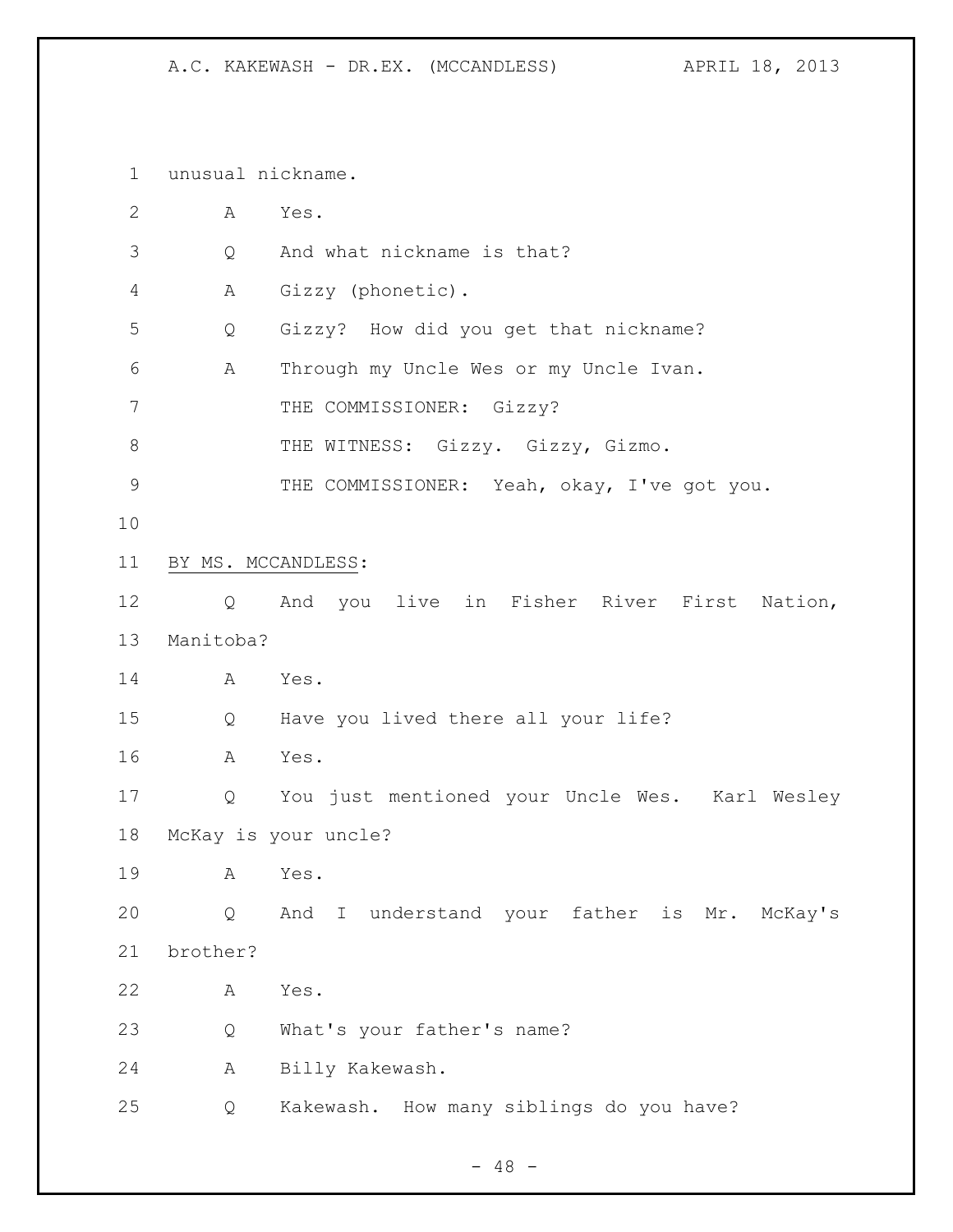1 A Four. 2 Q I imagine you have a number of cousins? 3 A Yeah. 4 Q Is Lisa Bruce one of your cousins? 5 A Yes. 6 Q Ashley Roulette, is she a cousin of yours? 7 A Yes. 8 Q Amanda McKay? 9 A Yes. 10 Q Another cousin. And the witness we've identified 11 as DOE number 4, is that another cousin of yours? 12 A Yes. 13 THE COMMISSIONER: Now just who has she 14 identified? 15 MS. MCCANDLESS: We have Lisa Bruce --16 THE COMMISSIONER: Yes. 17 MS. MCCANDLESS: -- Ashley Roulette, Amanda 18 McKay. 19 THE COMMISSIONER: Ashley Roulette, yes. And 20 then who? 21 MS. MCCANDLESS: And DOE number 4. 22 THE COMMISSIONER: They're all cousins -- 23 THE WITNESS: Yes. 24 THE COMMISSIONER: -- or siblings? 25 THE WITNESS: Cousins.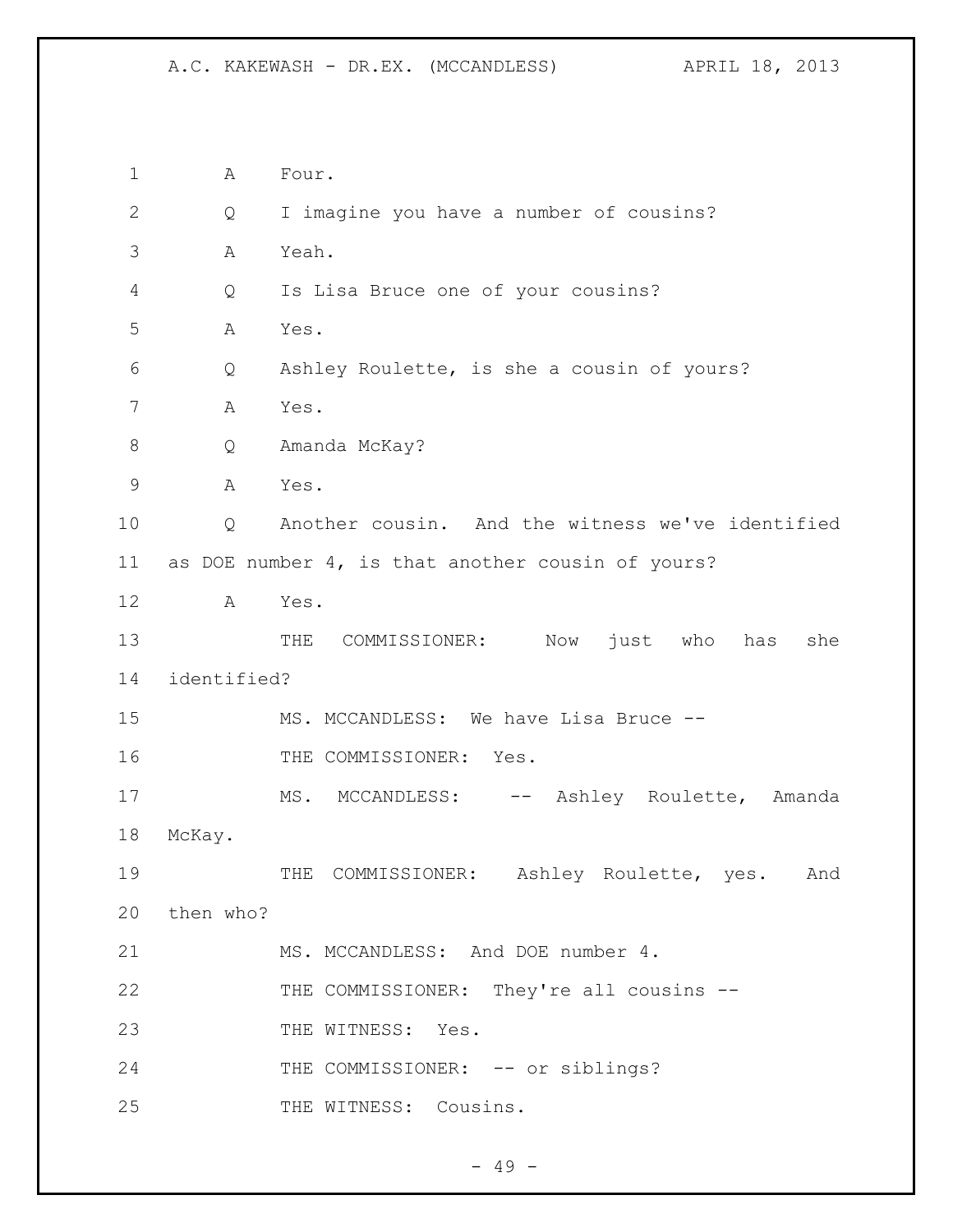1 THE COMMISSIONER: Cousins. BY MS. MCCANDLESS: Q And you have a number of other cousins, I imagine. A Yeah, yes. THE COMMISSIONER: But you said you had four siblings? 9 THE WITNESS: Yes. BY MS. MCCANDLESS: Q And are you related to Madeline Bird? A Yes. Q How are you related to her? A My cousin. Q And how long have you known Karl Wesley McKay? 17 A Pretty much all my life. Q Since your childhood? A Yes. Q How often would you see Mr. McKay during your childhood? A Not very often. Q Why was that? A 'Cause he lived in Winnipeg, I lived in Fisher River.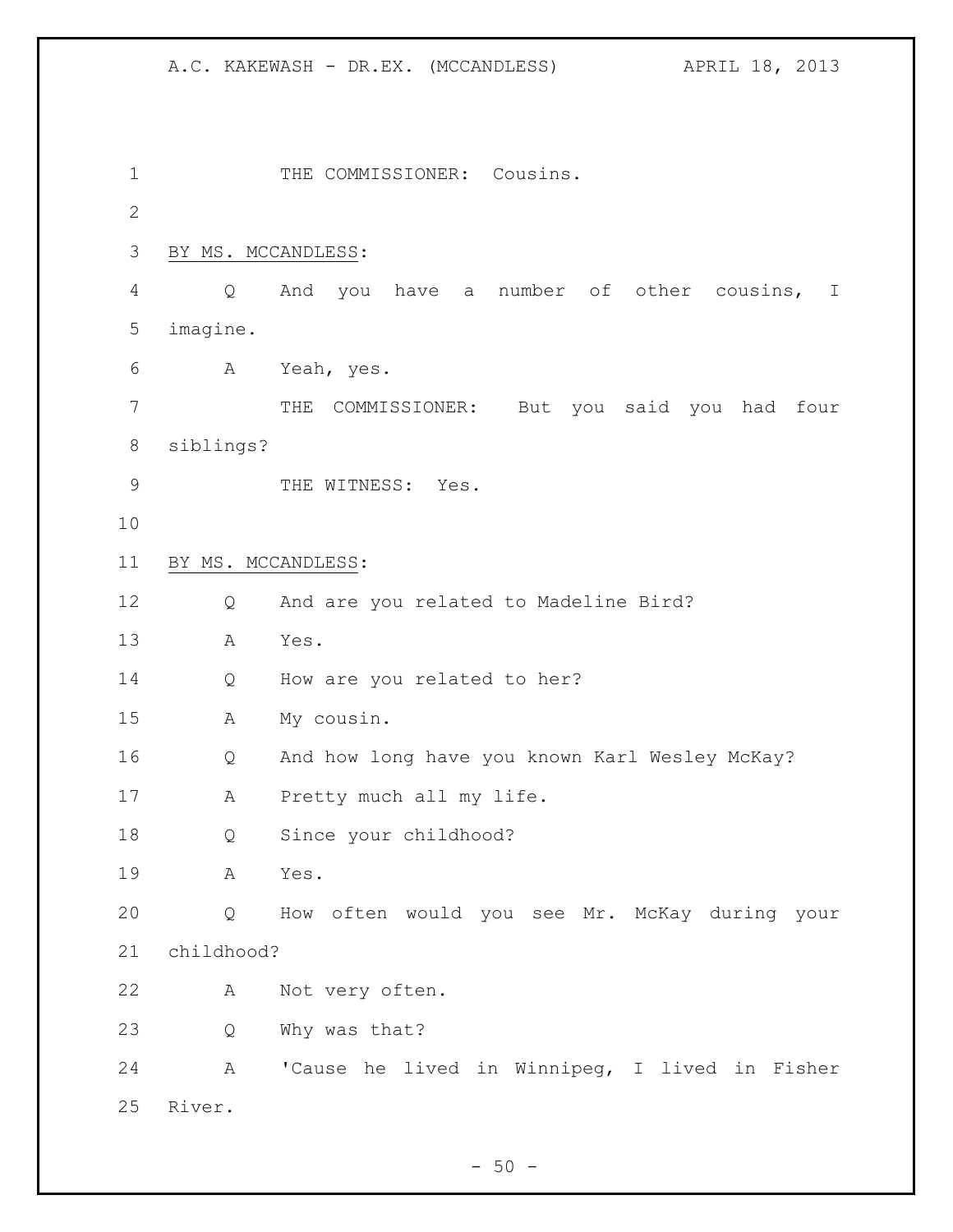| $\mathbf 1$    | Q                  | Was Mr. McKay close with your family?            |
|----------------|--------------------|--------------------------------------------------|
| $\overline{2}$ | A                  | Yes.                                             |
| 3              | Q                  | Was he close with your father in particular?     |
| 4              | Α                  | Yes.                                             |
| 5              | Q                  | do you have any recollection of<br>what<br>And   |
| 6              |                    | Mr. McKay was like when you were a child?        |
| 7              | Α                  | He was mean.                                     |
| 8              |                    | THE COMMISSIONER: He was what?                   |
| 9              |                    | THE WITNESS:<br>Mean.                            |
| 10             |                    |                                                  |
| 11             | BY MS. MCCANDLESS: |                                                  |
| 12             | Q                  | Could you describe for the commission of what    |
| 13             |                    | you, what types of things he did?                |
| 14             | A                  | Like to people or?                               |
| 15             | Q                  | Yeah, you described him as mean, so can you just |
| 16             |                    | explain a little bit what you meant by that?     |
| 17             | A                  | Like wicked.                                     |
| 18             | Q                  | The commission has heard evidence that Mr. McKay |
| 19             |                    | was violent with women and children.             |
| 20             | A                  | Yes.                                             |
| 21             | Q                  | Did you see any of that yourself?                |
| 22             | Α                  | With one of my cousins.                          |
| 23             | Q                  | What did you see?                                |
| 24             | Α                  | I can't remember but I think he was pulling her  |
| 25             | hair.              |                                                  |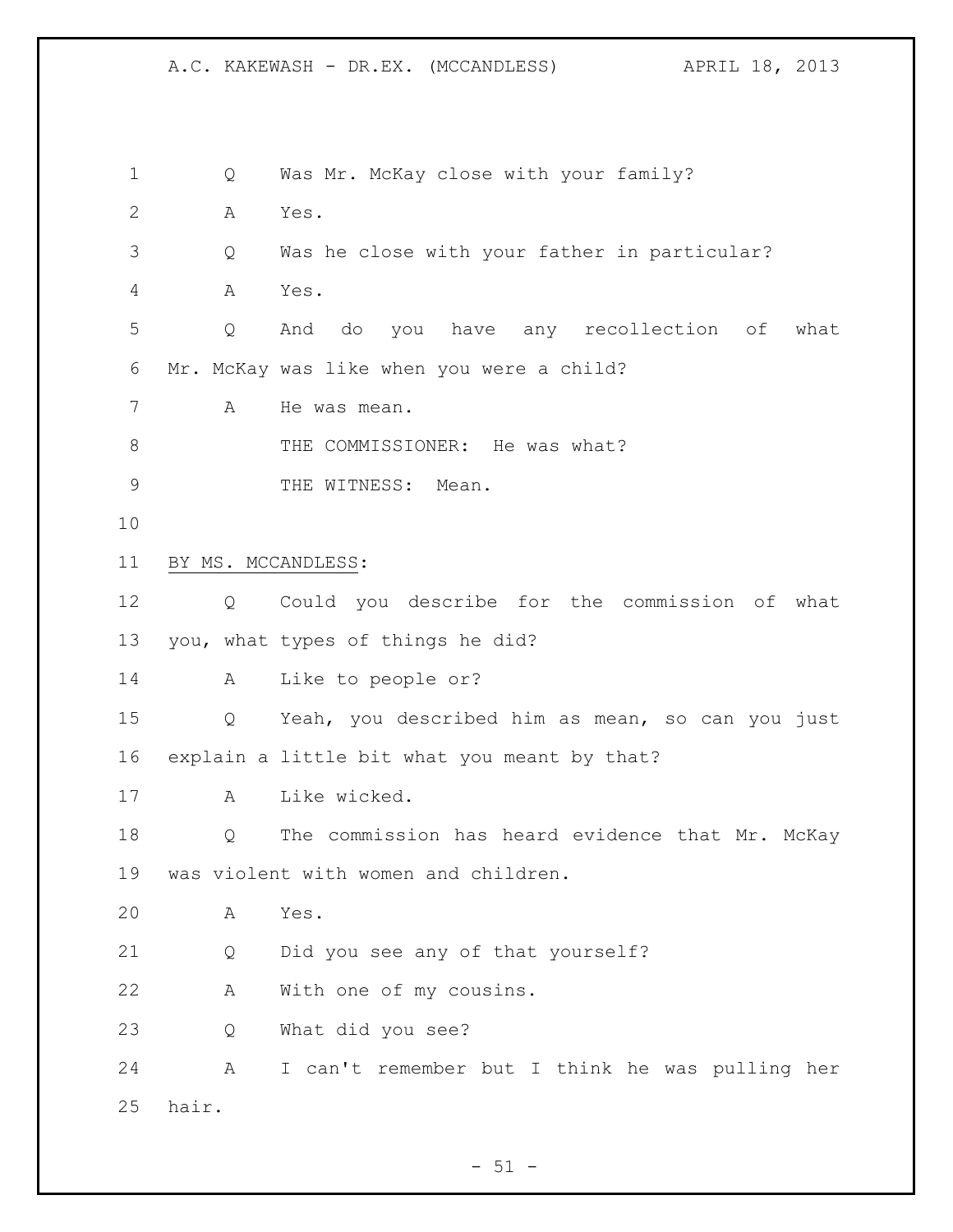Q Was this when you were younger? A Yeah, yes. Q Now I'm going to jump ahead into 2005. I understand you did spend some time with Mr. McKay in Fisher River in 2005? A Yes. Q And what time of year in 2005 was that? A Spring. Q Was that into the summer as well or just the spring? A Yes, into the summer too. Q Where did you live in 2005? A At first I was living at my father-in-law's and 14 then shortly after I moved to my mom's. Q And where was your father-in-law's located? 16 A Across the river from my mom's. Q So in Fisher River? A Yes. Q And then you moved to your mom's? A Yes. Q And what was your mother's name? A Linda Kakewash. Q And I understand that your mother is deceased? A Yes. Q And she passed away in 2006?

 $-52 -$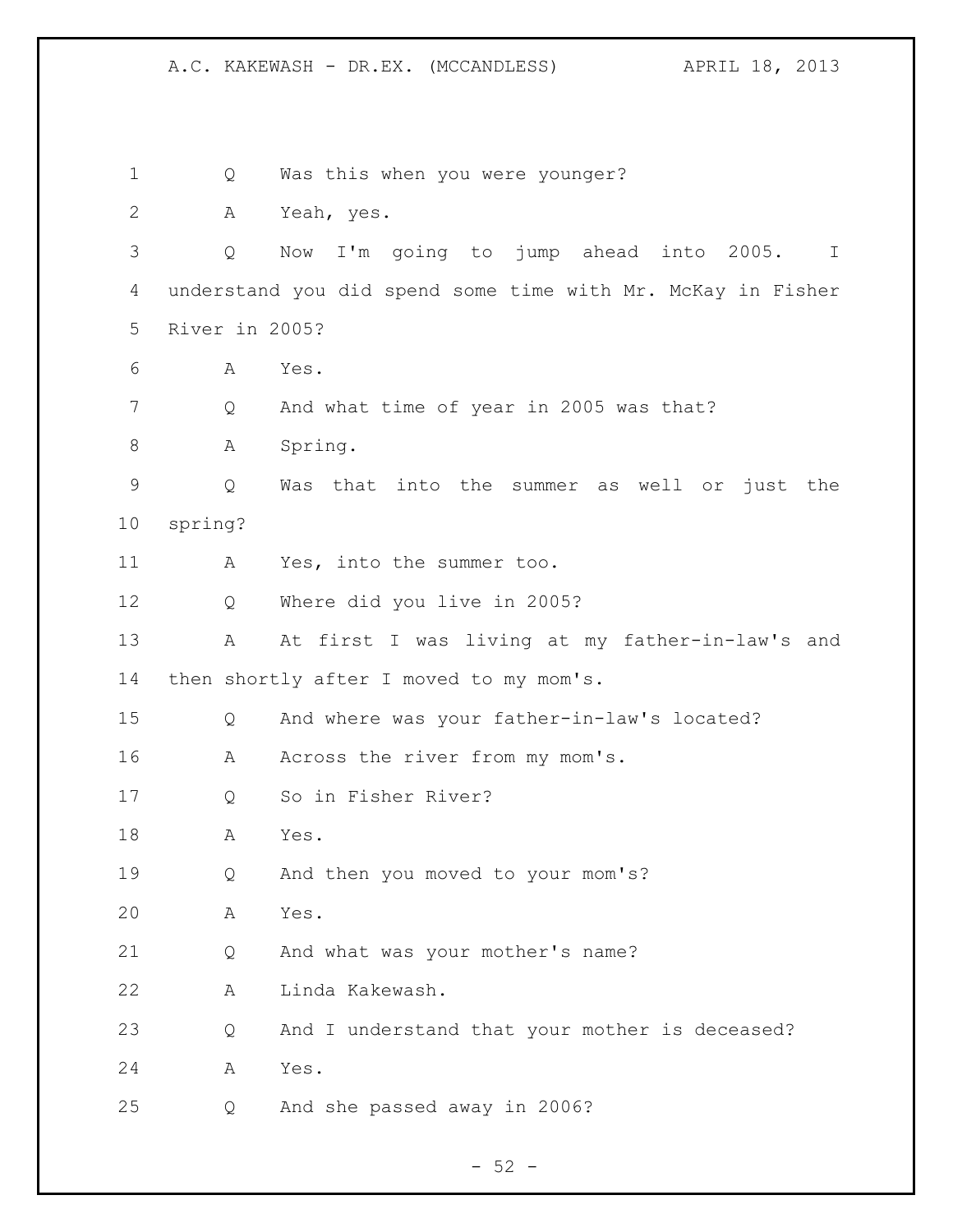A Yes. Q So you had mentioned that you first lived at one house and then you moved in with your mother? A Yes. Q And did your mother live in a house? A Yes. Q Did you see Mr. McKay or Ms. Kematch at your mother's house -- A Yes. Q -- in 2005? A Yes. Q Were they visiting or did they stay there? A They lived there. Q When did they begin to live there? A Spring. Q Okay. 17 A March, April. Q And for how long did they stay there? 19 A A couple of weeks maybe, a month. Q Okay. And I'll just ask you to speak up a little bit. Thank you. Were you living in your mother's house at that time? A No. Q And at some point Mr. McKay and Ms. Kematch left your mother's house?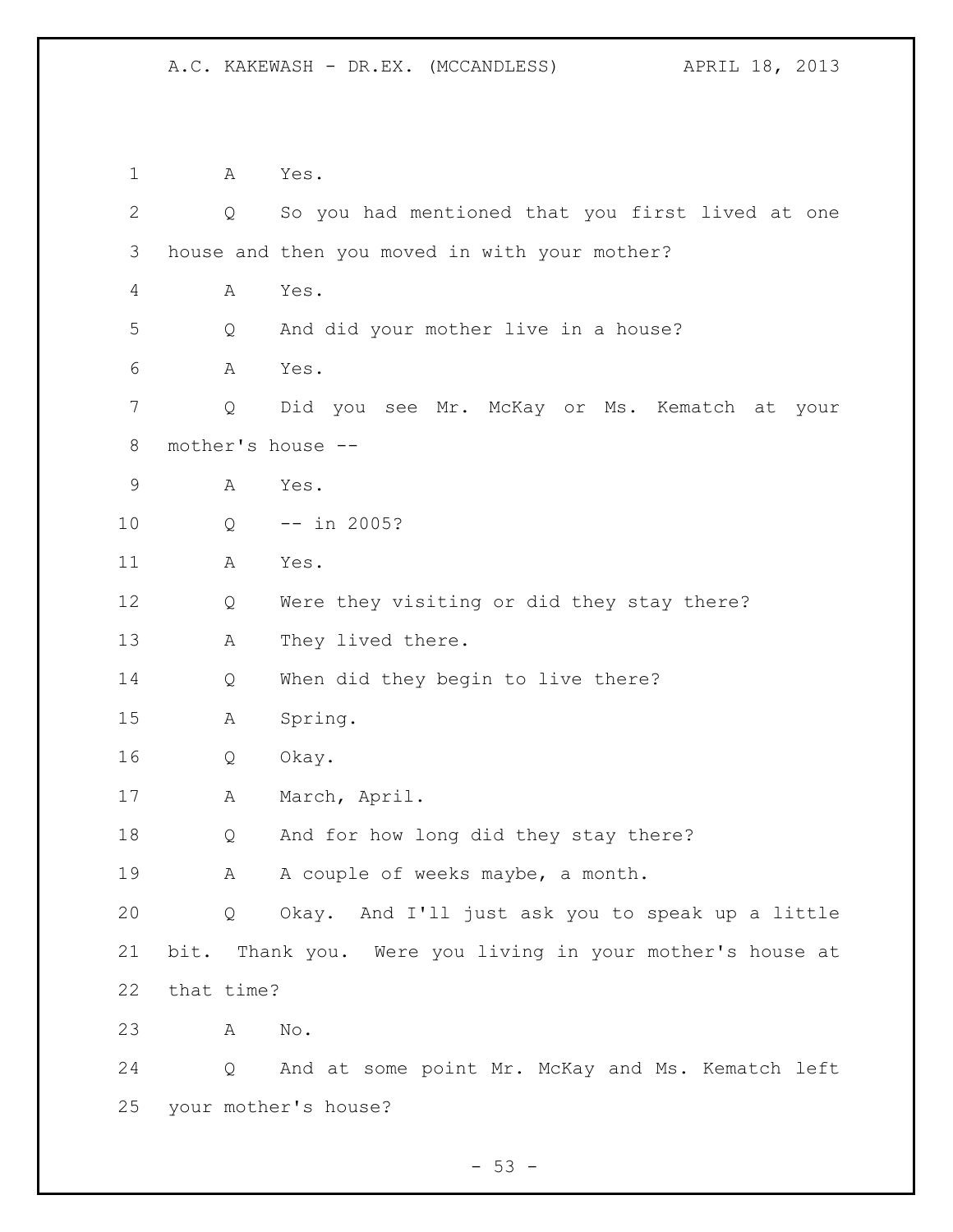A Yes. Q Do you know why they left? A My mom told them to leave. Q Why did she tell them to leave? A Why did she tell them to leave? Q Yes. A Because that wasn't their house, it was my mom's. Q Had your mother invited them to stay? A No, my father did. Q Okay. And were your parents living together -- A No. 12 Q -- at that time? A No. Q Do you know where Mr. McKay and Ms. Kematch went after they left your mother's house? 16 A They moved to Angie Murdoch's. Q To Angela Murdoch's house? A Yeah. Q And that's in Fisher River? A Yes. Q Did you visit your mother's house when Mr. McKay and Ms. Kematch were living there? A Yes. Q Do you recall seeing anyone else with them at that house?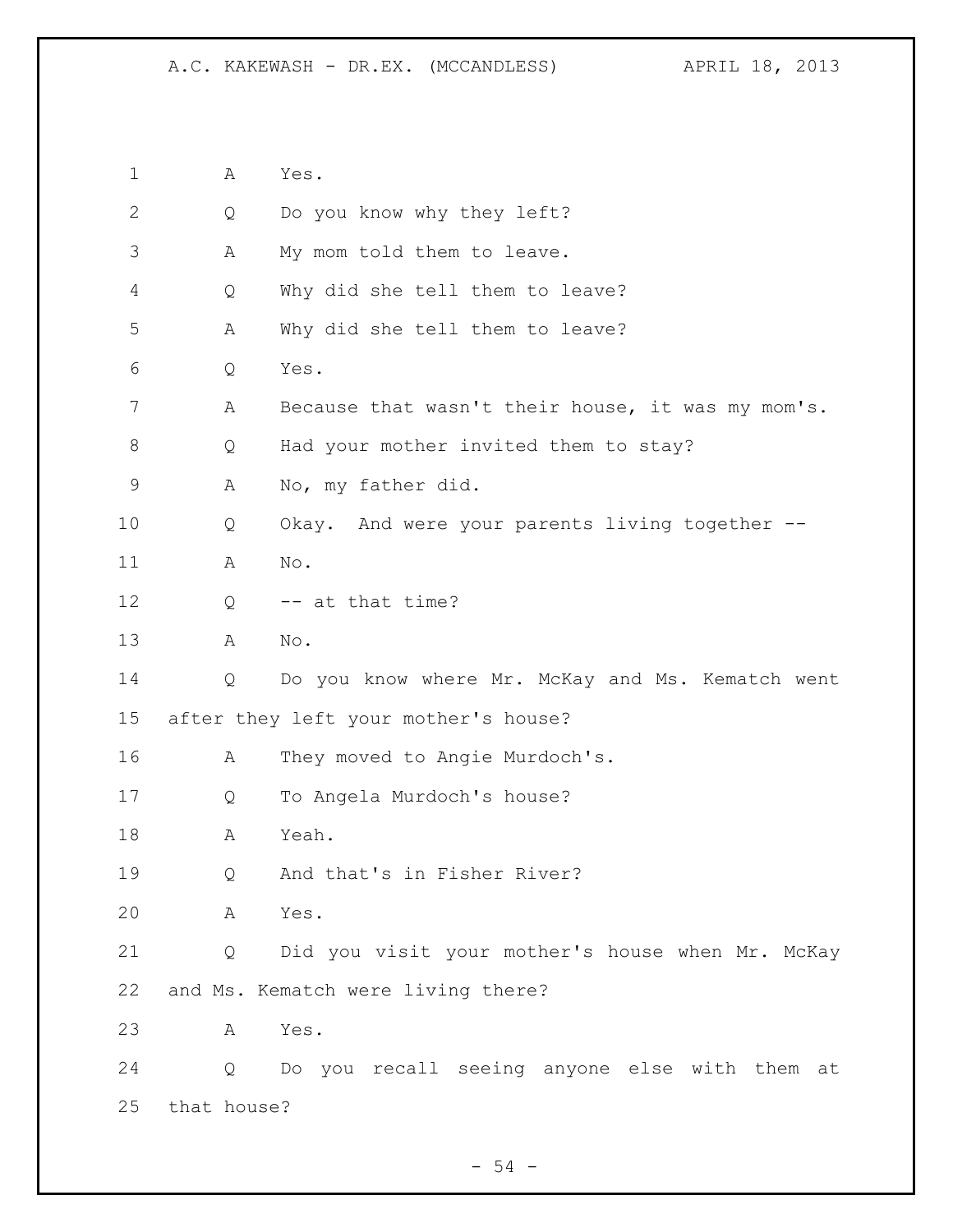1 A Just them two and their baby, the baby girl. Q Okay. And roughly how old was the baby girl? A Four months, five months. Q Do you recall if you ever saw Phoenix Sinclair at your mother's house? A No, I haven't. Q You didn't see her there? A No. Q Now had you met Ms. Kematch prior to when she moved into your mother's house? A Yes. Q When had you met her? 13 A Like a year before that, maybe less. Q So sometime in early 2004? A Yes. Q Where did you meet her? 17 A At my dad's place in Ashern. Q In Ashern, Manitoba. And who was with Ms. Kematch that day? A Just her and my uncle. Q Mr. McKay? A Wesley. Q How long did you spend with them that day? 24 A A few hours. Q What type of a visit was it?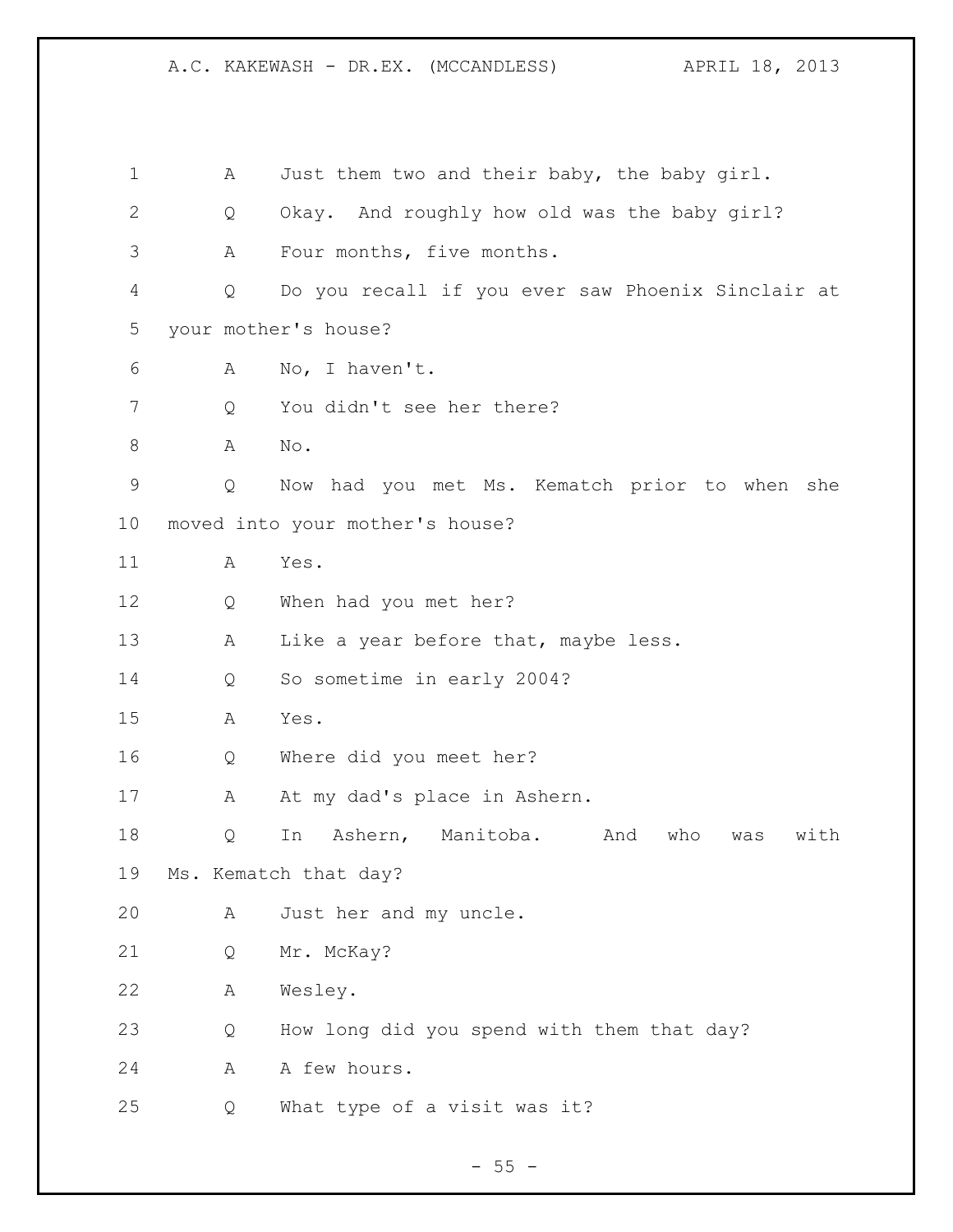A They drove me to Winnipeg for my auntie's funeral, wake service and funeral. Q Okay. So roughly how long of a drive was that? A Three hours. Q And what was Ms. Kematch like that day? A Quiet. Q Was there any mention of her having any children? A No. THE COMMISSIONER: Who all was in the car? 10 THE WITNESS: Wesley, Samantha and myself. 11 THE COMMISSIONER: Just the three of you? 12 THE WITNESS: Yes. BY MS. MCCANDLESS: Q Did you hear any mention of the name Phoenix that day? A No. Q Now we had discussed earlier about the fact that you were at your mother's house on occasion when Mr. McKay and Ms. Kematch were staying there and there was a baby girl there. Did you have an opportunity to see how they interacted with that baby girl? A They were nice. Q Both of them were nice to her? A Yes.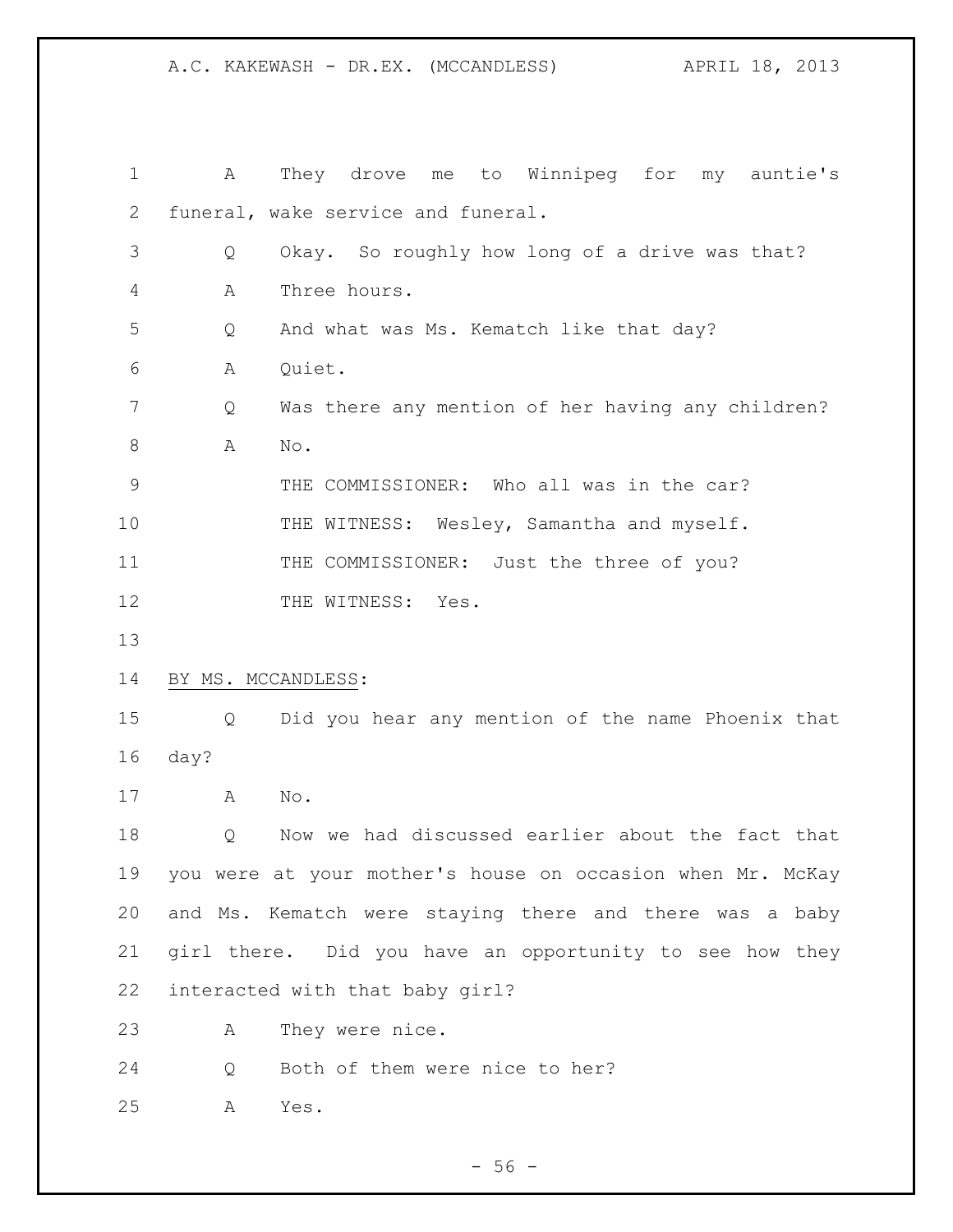Q And do you know how many times you had visits with them at your mother's house? A Two to four times. Q Two to four times? A Two to four times. Q Did you ever go to Angela Murdoch's house in the spring and summer of 2005? 8 A Yes. Q And approximately how many times did you visit that house? 11 A Six to ten times or more. 12 THE COMMISSIONER: How many? 13 THE WITNESS: Six to ten times or more. BY MS. MCCANDLESS: Q And do you know roughly what months you were in that house? 18 A I can't recall, April, May. Q Were you in the house in June or July? A Yes. Q Do you recall when it was the last time you were in that house, the date? A July. Q Of 2005? A Yes.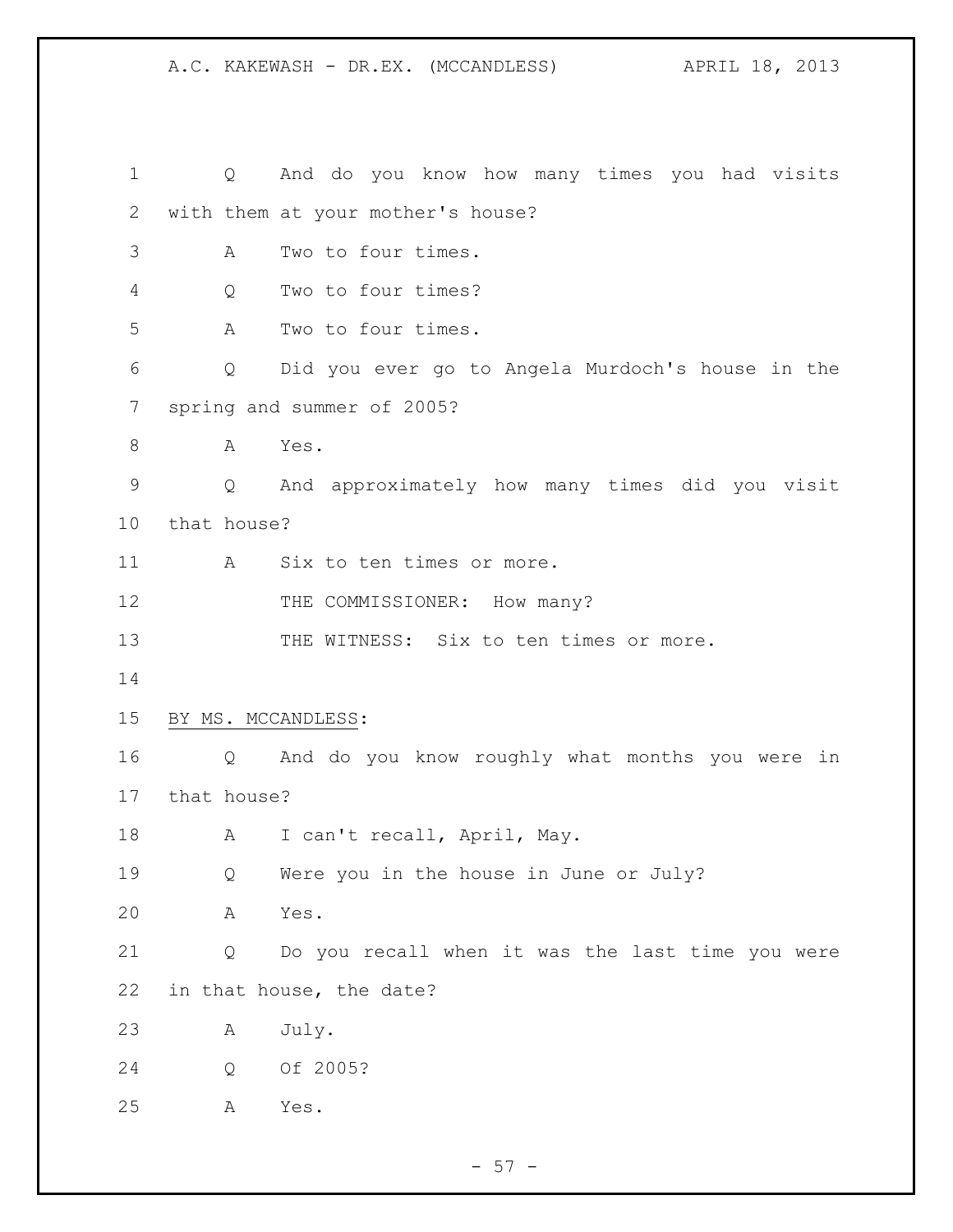Q Did you see any children in Angela Murdoch's house? A I seen the baby girl, Wesley, Samantha and Phoenix and my, and DOE 1, I believe it was DOE 1. Q So you came to meet Phoenix Sinclair at some point? A Yes. Q Where did you see Phoenix Sinclair? A In the room. Q In Angela Murdoch's house? A Yes. Q Okay. And we'll get more into the details of those visits in a moment. Did you ever see Phoenix Sinclair outside of Angela Murdoch's house? A Like outside, like in the reserve? Q Anywhere out other than inside Angela Murdoch's house. A No. Q How many times did you see Phoenix Sinclair? A Two times. Q Was Mr. McKay in the house every time you went to visit and Phoenix was there? A Yes. Q Was that also the case with Ms. Kematch? A Like was she there?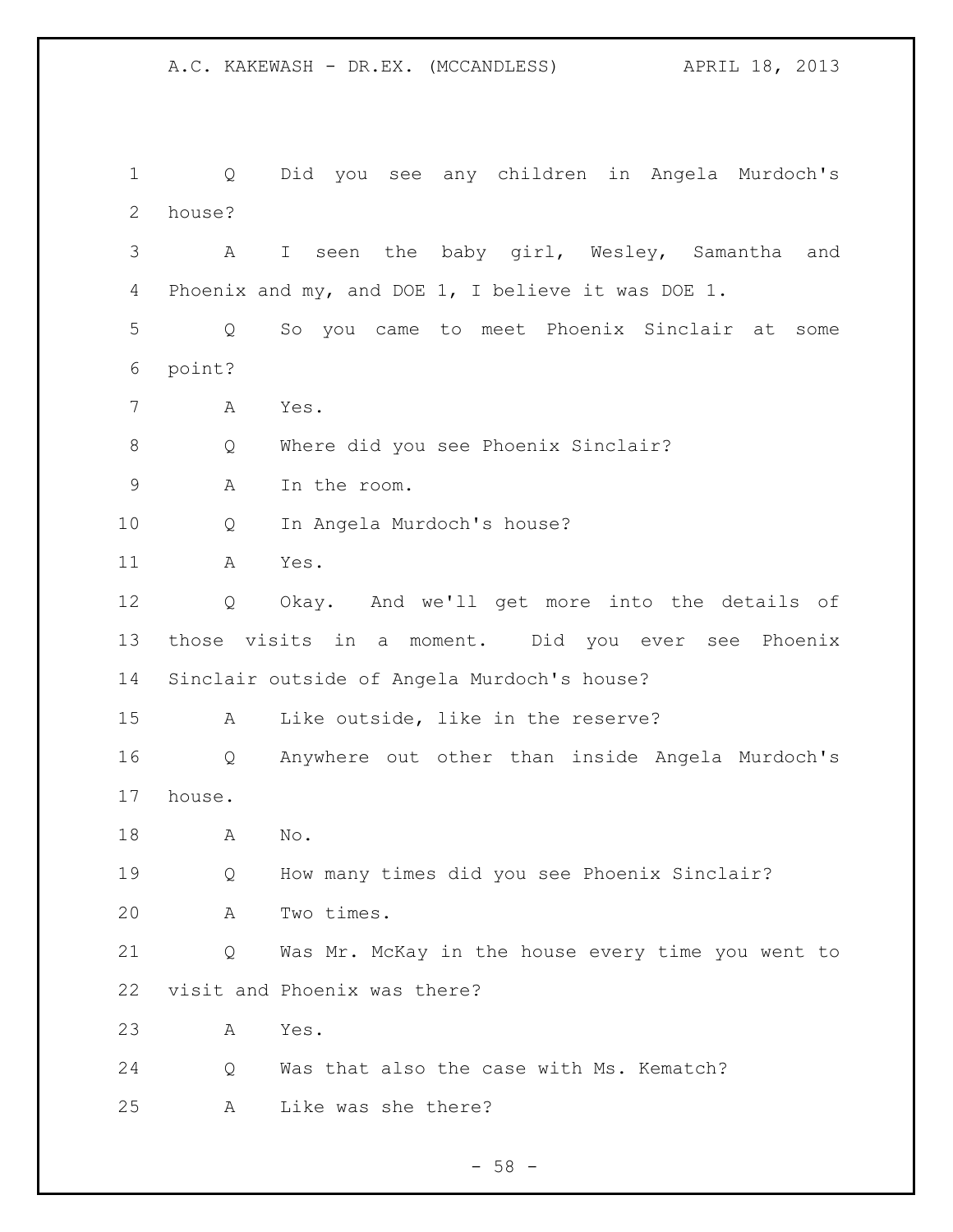Q Yes. A Yes. Q How did Mr. McKay treat Ms. Kematch? A All right. Q Was he nice to her? Was he mean to her? A He was nice to her, sometimes mean. Q Did you ever see him act in a violent way towards Ms. Kematch? A No. Q Were you ever afraid of Mr. McKay? A Yes. Q Why was that? A 'Cause he's wicked. 14 Q When you say wicked, what do you mean? A Mean. Q You had mentioned earlier some examples. Do you have any examples of things that he did to you that made you afraid of him? 19 A He hasn't done anything to me. Q The times that you saw Phoenix Sinclair at Angela Murdoch's house in 2005, how old were you? A Nineteen. Q And now I'm going to ask you about what you saw in the house as it related to Phoenix Sinclair. Can you tell me about the first time you saw Phoenix Sinclair at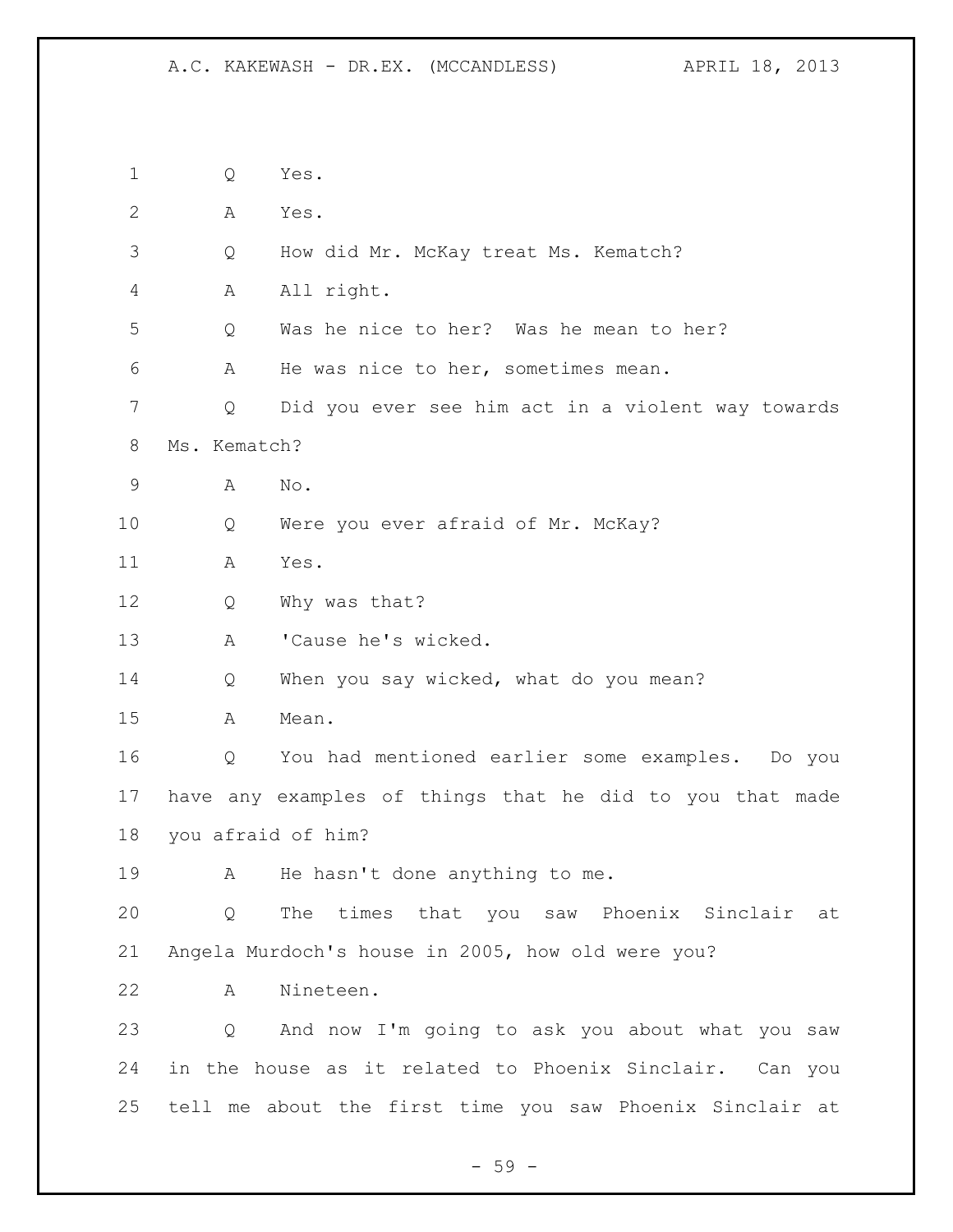Angela Murdoch's house? A She was in the room. Q Okay. When you say the room, what room do you mean? You can take your time if you need a moment. A The first room on the left. Q Okay. I just want to take you back. Was there a time that you saw Phoenix playing inside the house? 8 A Yes. Q Okay. Was that the first time you saw Phoenix? A Yes. Q Okay. Are you ready to proceed? Okay. Can you tell the commission what you saw that day when Phoenix was playing? A She was just playing with my son and baby girl and she knocked over one of the babies and she got sent to the room. Q Okay. Where was she in the house at that time? A The living room. 19 0 Where was Mr. McKay? A The kitchen. 21 O And where was Ms. Kematch? A On the computer, I do believe. Q Was that in the living room or the -- A Yes. Q So Phoenix was playing in the living room with

 $- 60 -$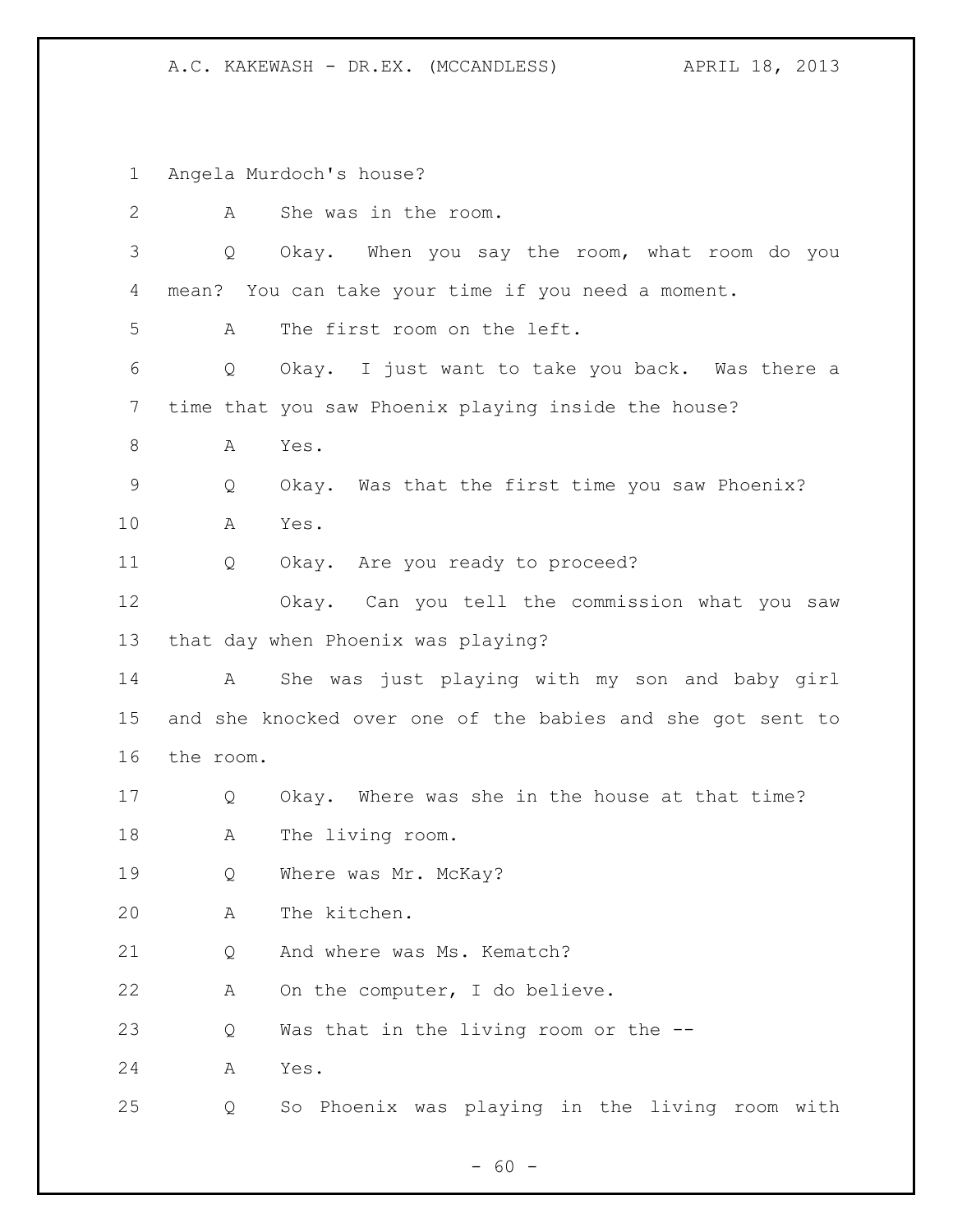your son. How old was your son at the time? A Four months. Q And the baby girl? A Yes. Q And she knocked one of the babies over? A Yes. 7 Q What happened next? A My uncle grabbed her and told her to go to the room. Q How -- THE COMMISSIONER: Grabbed her and what? THE WITNESS: Shoved her into the room. BY MS. MCCANDLESS: Q How did he grab her? A Grabbed her by the arm. Q What kind of a grab was it? A Just kind of rough. Q Was it rough? gentle? A Kind of rough. Q Do you recall if DOE number 1 was in the house that day? A I believe he was. Q When you saw your uncle grab her, you said he shoved her into the room. Can you tell the commission what

 $- 61 -$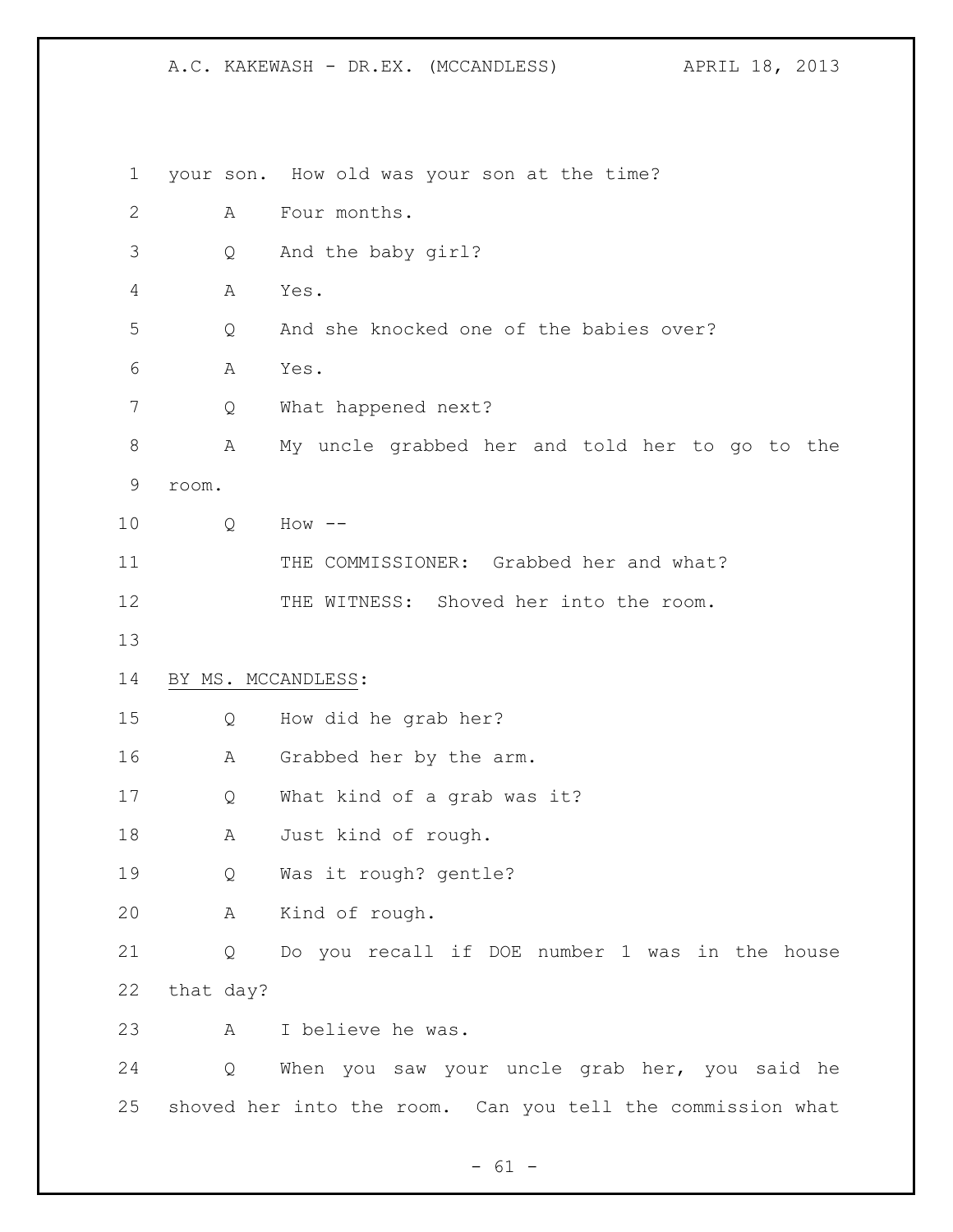that room was?

| $\mathbf{2}$ | А         | The first room on the left.                          |
|--------------|-----------|------------------------------------------------------|
| 3            | Q         | Was that on the main floor of the house?             |
| 4            | A         | The main floor.                                      |
|              |           |                                                      |
| 5            | Q         | Could you see what was inside that room?             |
| 6            | А         | I think it was just a fridge. Can't remember if      |
| 7            |           | there was a bed in there or not. It was a dark room. |
| 8            | Q         | Did you hear Mr. McKay say anything to Phoenix as    |
| 9            |           | he shoved her in the room?                           |
| 10           | A         | Get in the room.                                     |
| 11           | Q         | Did you hear him call -- hear him refer to her?      |
| 12           | Α         | You fucking bitch.                                   |
| 13           | Q         | Did you hear Phoenix say anything at that time?      |
| 14           | A         | No.                                                  |
| 15           | Q         | Did Ms. Kematch do anything when this happened?      |
| 16           | A         | No, no.                                              |
| 17           | Q         | And before this incident, how did Phoenix seem       |
| 18           | that day? |                                                      |
| 19           | Α         | Like out in the room?<br>Like out<br>in the living   |
| 20           | room?     |                                                      |
| 21           | Q         | Yes.                                                 |
| 22           | Α         | Happy.                                               |
| 23           | Q         | Did you hear her speak very much?                    |
| 24           | Α         | $\mathop{\rm No}\nolimits$ .                         |
| 25           | Q         | Did she seem afraid at all?                          |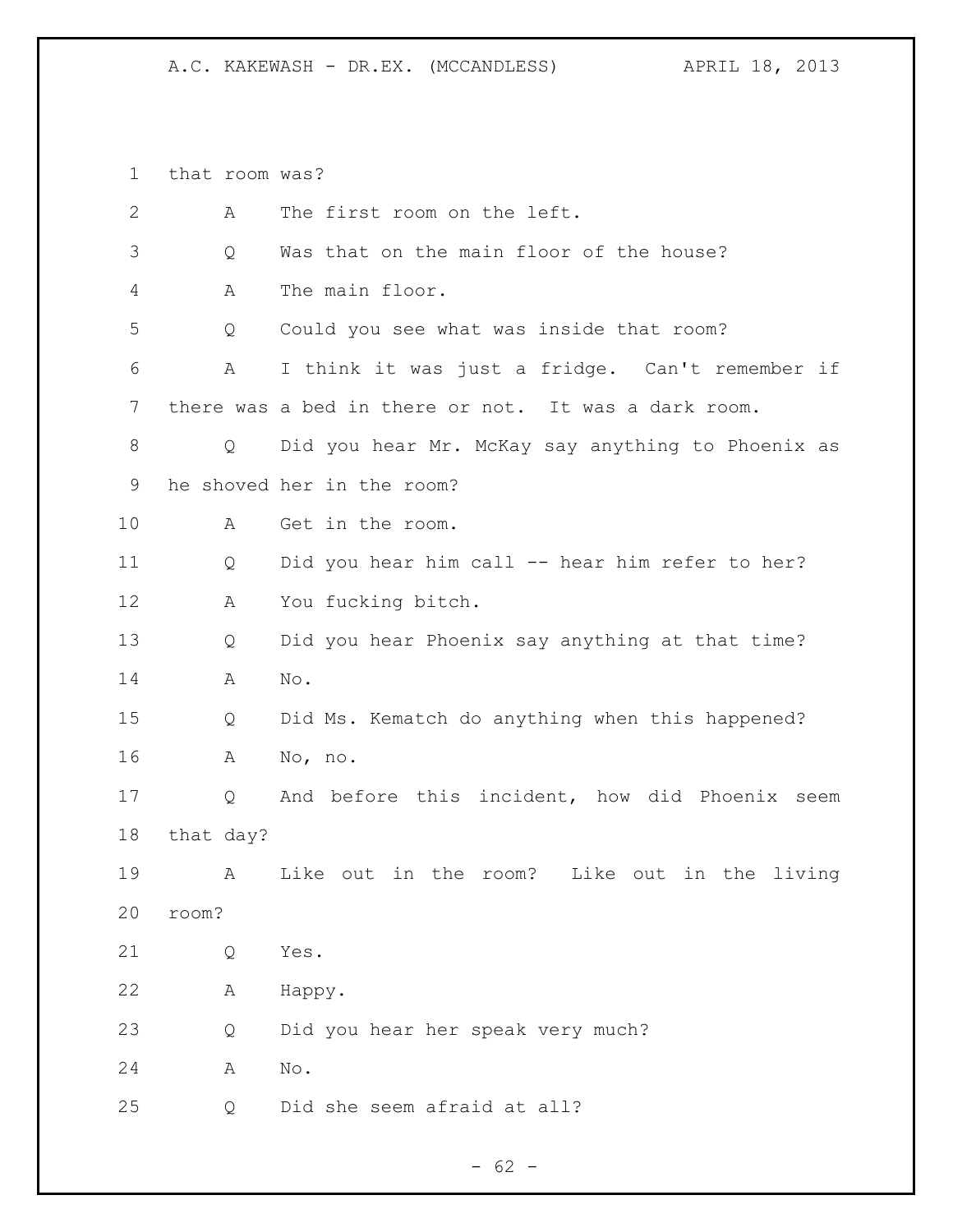A Yeah, yes. Q What did she look like that day? A She looked okay. Q What was her weight like? A She looked very small, skinny. Q Did she look healthy? A No. Q Is there anything else about her appearance that you remember that day? A She had short hair. Q Could you see her head? Was she wearing a hat or no hat that day? A No hat. Q How much longer did you stay in the house that day? A A couple of hours. Q A couple of hours? You have to say yes or no. A Yes. Q Did you see Phoenix come out of the room after your uncle shoved her in? A No. Q Did you ask Mr. McKay if he was going to let Phoenix out of the room? A Yes, me and Samantha. Q You both asked him that? What did he reply?

 $- 63 -$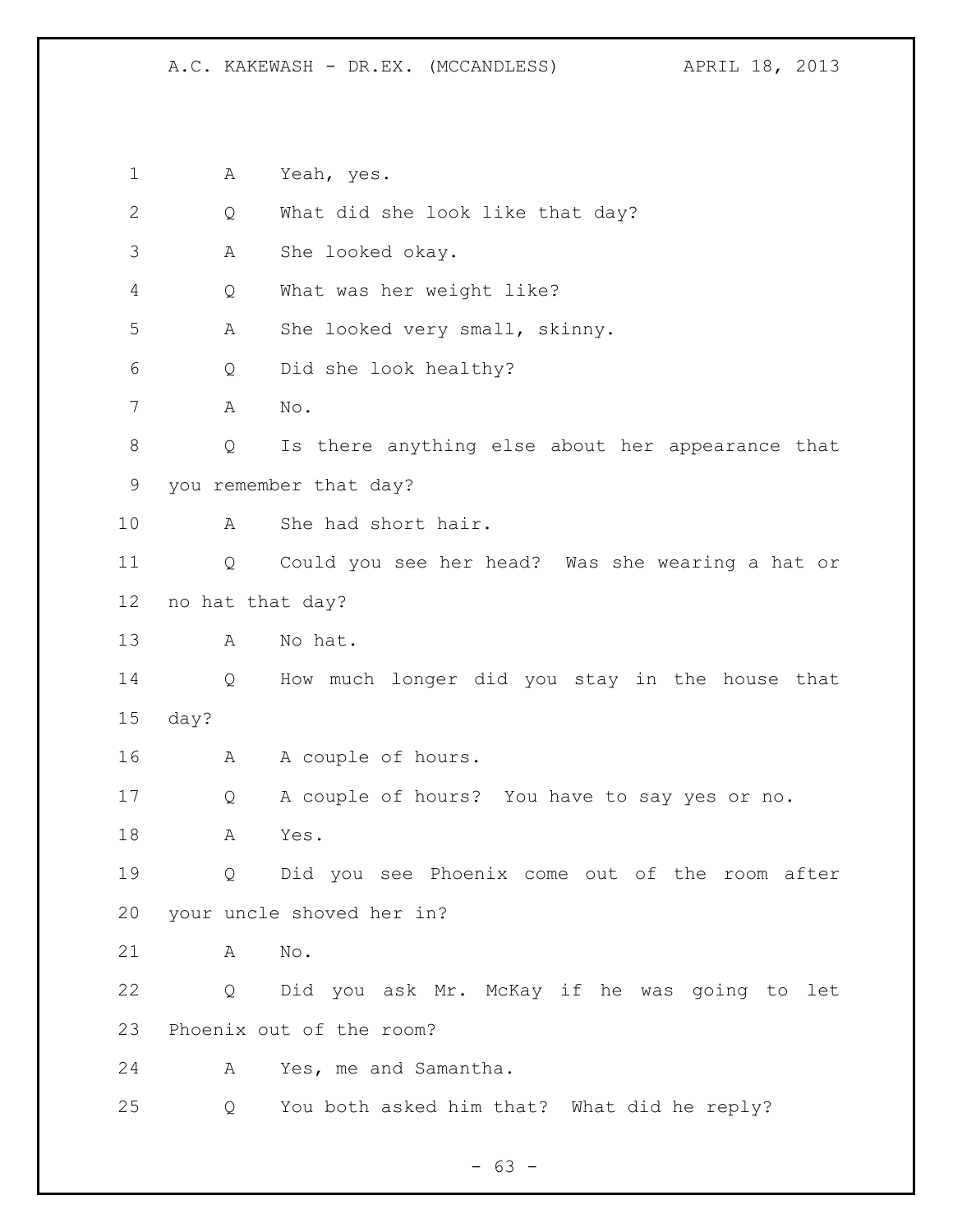A No.

- Q Did he explain why?
- A No.

 Q I'd now like to ask you about the next time you saw Phoenix and you mentioned earlier that you had seen her two times, so this was the last time you saw Phoenix?

A Yes.

 Q Please tell the commission what you remember about that day.

A The last time I seen her?

Q Yes.

 THE COMMISSIONER: Was that at the house also? THE WITNESS: Yes. She was in the room, first room on the left. I went to the door, opened it, and she was standing there with a blanket over her head. She was in a panty and she was just standing there looking at me. And I asked her what her name was 'cause I didn't know if that was Phoenix or not but she just stood there and my uncle told me to get out of that room, shut the door and get out, so I did.

BY MS. MCCANDLESS:

 Q Why was it that you weren't sure that if that was Phoenix?

A I don't know.

- 64 -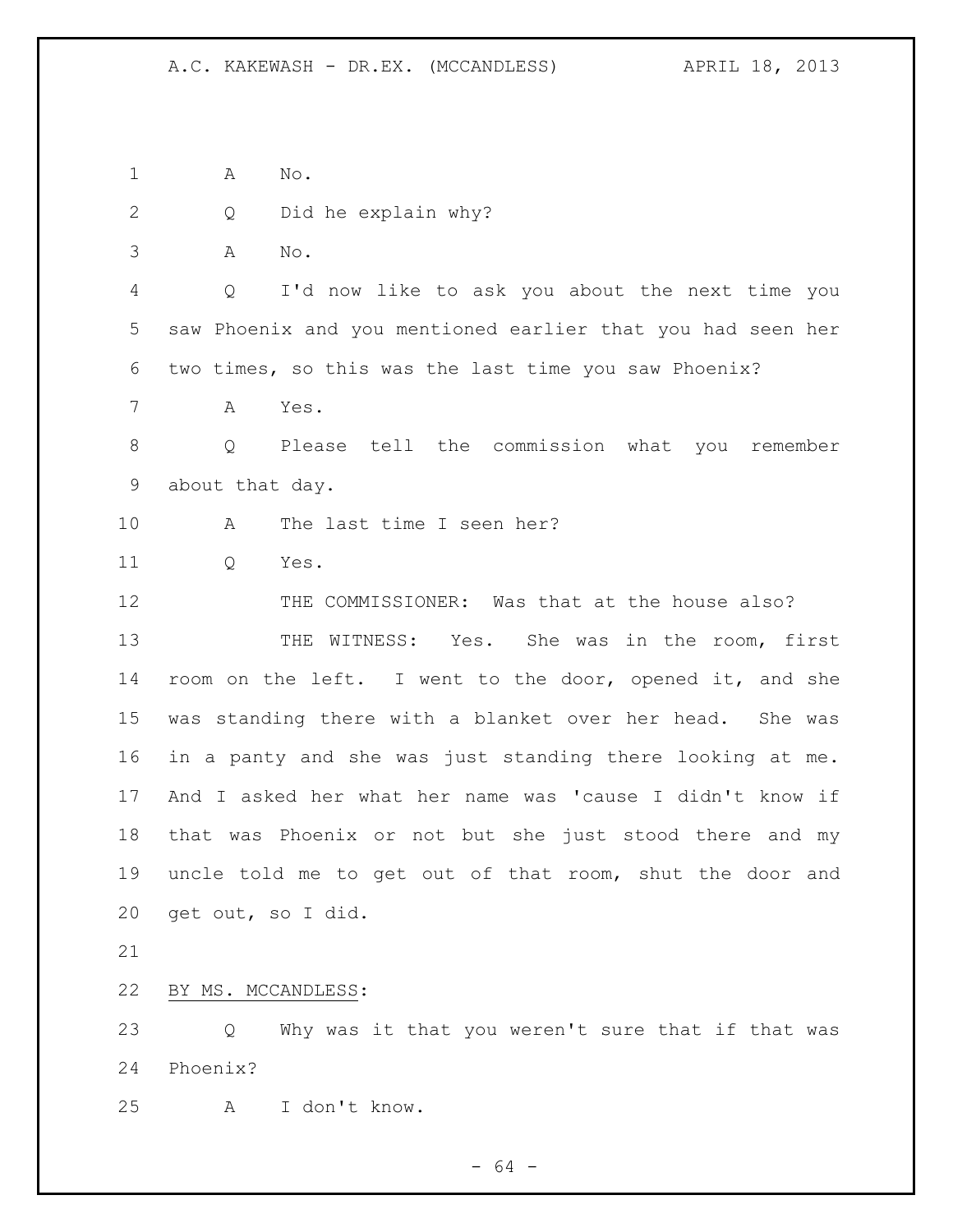Q Was the room, was there a light on in the room? A The room was dark. THE COMMISSIONER: Pardon? THE WITNESS: The room was dark. BY MS. MCCANDLESS: Q Was this the same room you had seen Mr. McKay put Phoenix in at the previous visit? A Yes. Q Was there anything else about her appearance that day that you remember? A She looked -- I don't know if it was bruises or scrapes or dirt. Q How long did you see her for? A Twenty seconds. Fifteen, twenty seconds. Q Did she speak to you? A No. Q Who else was in the house that day? A Wesley, Samantha, baby girl, my son and I can't remember if DOE 1 was there. Q He may have been but you don't have a specific recollection? A Yes. Q When you opened the door to the room and saw Phoenix, what was her expression?

 $- 65 -$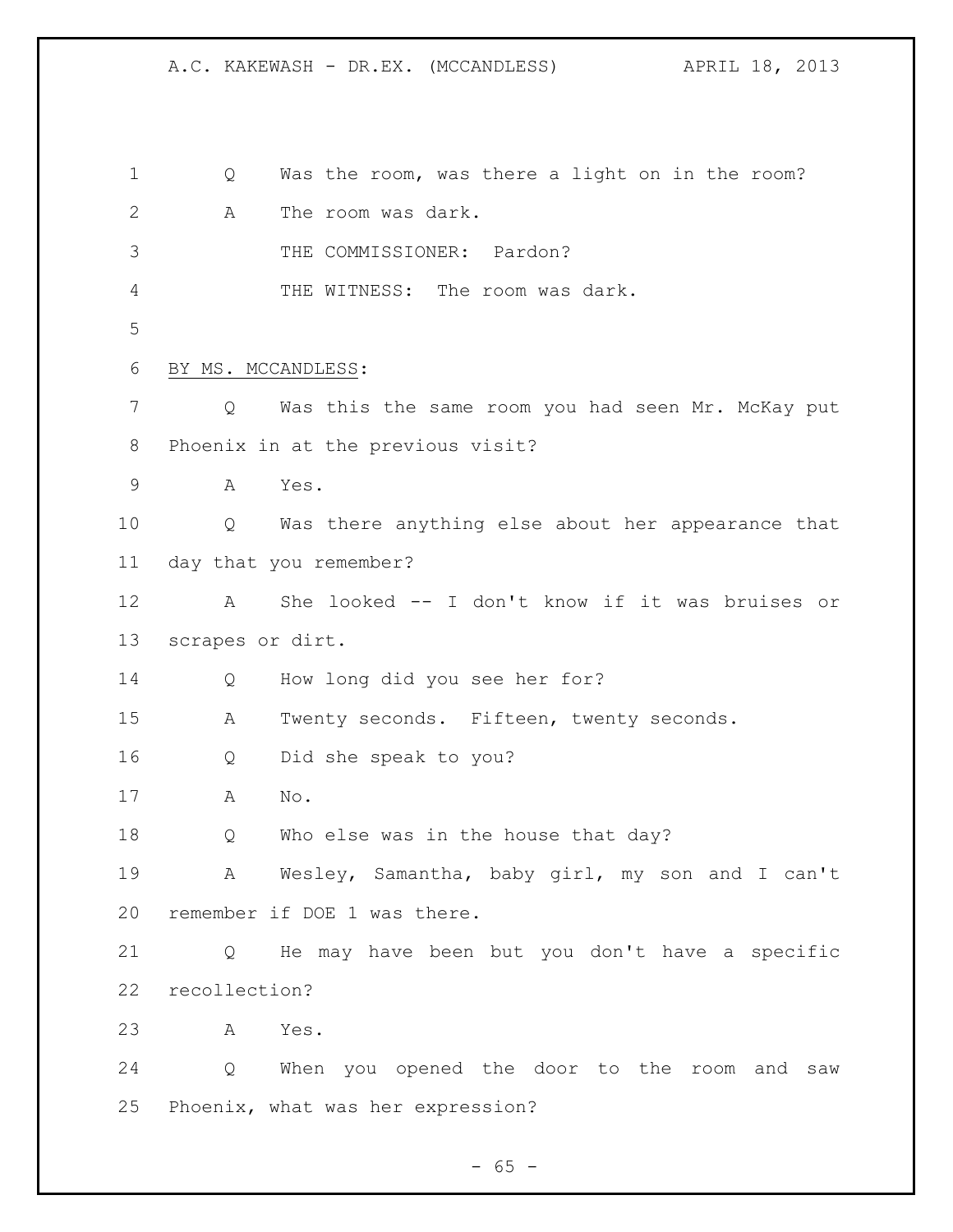1 A She looked sad. Q Did you know why she was in that room? A Because she was a bad little girl, from what my uncle told me. Q Did you ask your uncle why she was in the room? A Because she was bad, little girl. Q That's what he said to you? 8 A Yes. Q Had you ever seen Phoenix misbehave? A No. Q How long were you in the house that visit? 12 A A couple of hours. Q Did Phoenix come out of the room during that visit? A No. Q Did you ask Mr. McKay or Ms. Kematch if they were going to let Phoenix out of the room? 18 THE COMMISSIONER: Witness, would you like a little break? Can we just adjourn for five minutes? I think that would be a good idea. All right, we're going to adjourn for five minutes. (BRIEF RECESS) MS. MCCANDLESS: Thank you, Mr. Commissioner.

- 66 -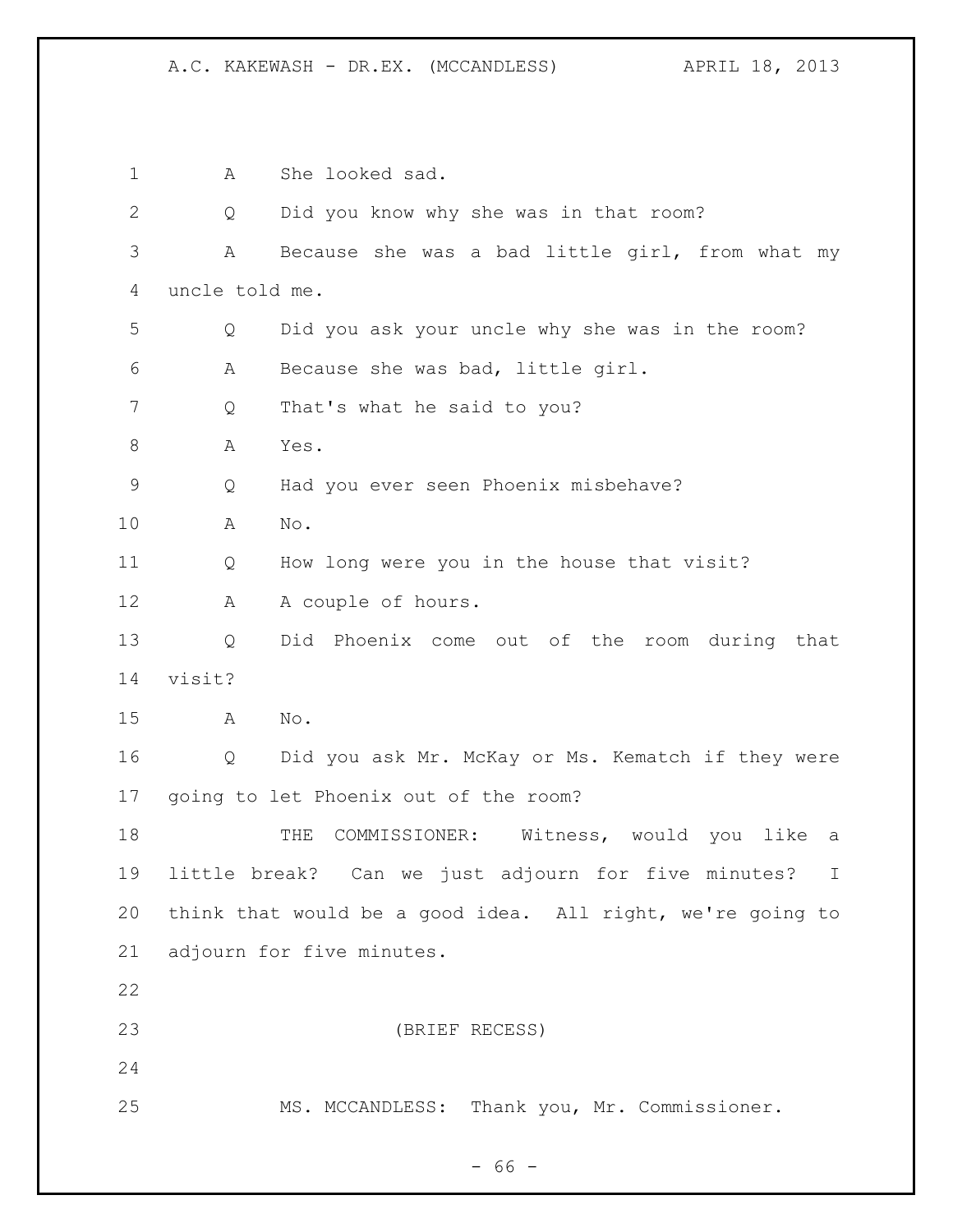BY MS. MCCANDLESS:

| $\mathbf{2}$ | Q                 | Before we adjourned, you were speaking about the           |
|--------------|-------------------|------------------------------------------------------------|
| 3            |                   | last time you saw Phoenix Sinclair and that she was in the |
| 4            |                   | room on the main floor of Angela Murdoch's house.          |
| 5            | A                 | Yes.                                                       |
| 6            | Q                 | Did you ask Mr. McKay or Ms. Kematch if they were          |
| 7            |                   | going to let Phoenix out of the room?                      |
| 8            | Α                 | Yes.                                                       |
| $\mathsf 9$  | Q                 | And what did they say?                                     |
| 10           | Α                 | My Uncle Wesley said no.                                   |
| 11           | Q                 | Did he explain why?                                        |
| 12           | Α                 | She's too bad.                                             |
| 13           | Q                 | During the time that you saw Phoenix Sinclair in           |
| 14           |                   | Angela Murdoch's house, did you ever see Mr. McKay hit     |
| 15           | Phoenix?          |                                                            |
| 16           | A                 | No.                                                        |
| 17           | Q                 | Did you see Ms. Kematch hit Phoenix?                       |
| 18           | Α                 | No.                                                        |
| 19           | Q                 | Did you tell anyone about Phoenix being kept in            |
| 20           | that room?        |                                                            |
| 21           | Α                 | No.                                                        |
| 22           | Q                 | Did you ever talk to your mother about what you            |
| 23           | saw in the house? |                                                            |
| 24           | Α                 | Yes.                                                       |
| 25           | Q                 | What did you tell your mother?                             |
|              |                   |                                                            |

- 67 -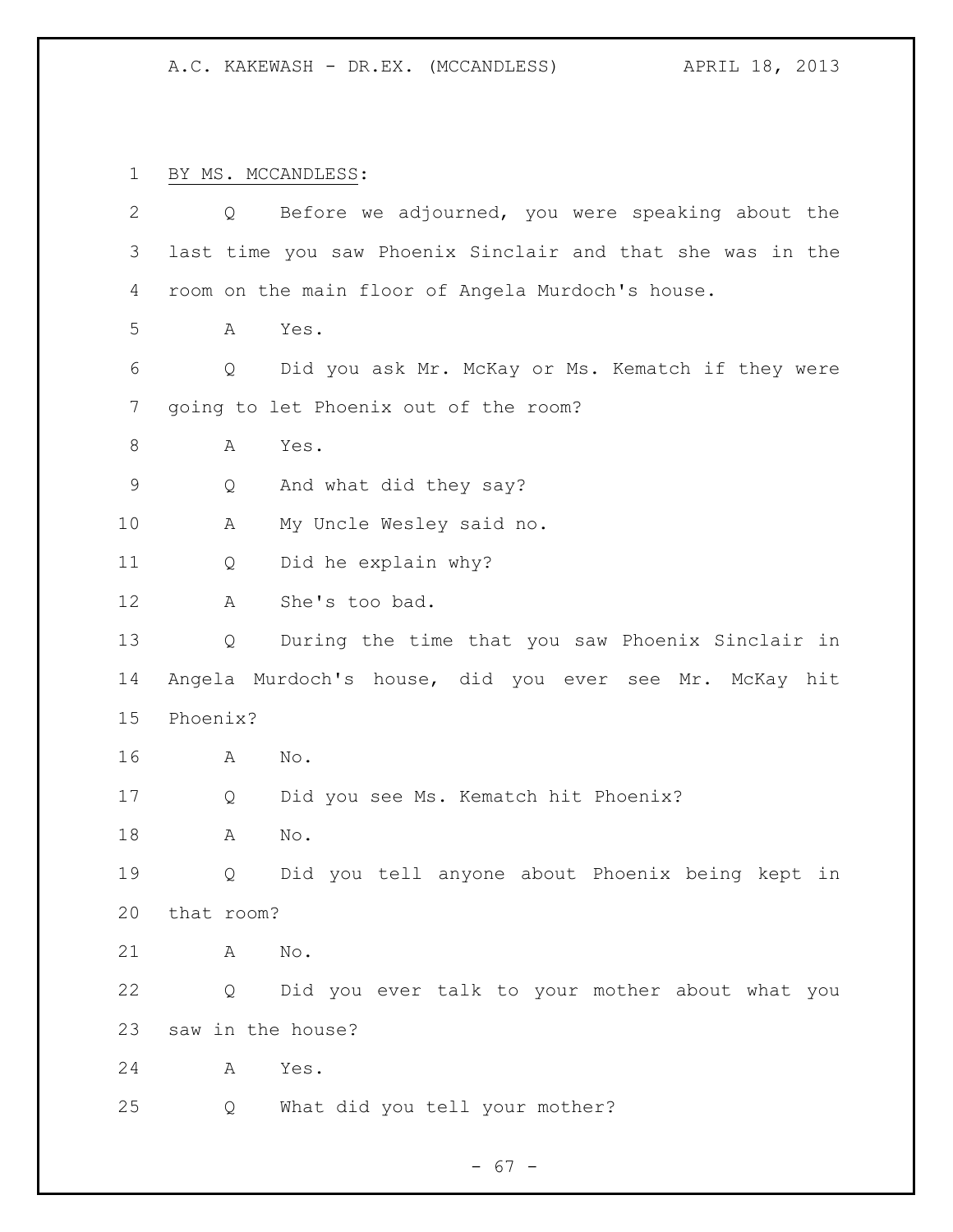| 1            | A              | Just told her that my uncle was mean to her.     |
|--------------|----------------|--------------------------------------------------|
| $\mathbf{2}$ | Q              | Were you concerned with the way you saw Phoenix  |
| 3            | being treated? |                                                  |
| 4            | A              | Yes.                                             |
| 5            | Q              | Did you consider calling CFS about what you saw? |
| 6            | Α              | Yes.                                             |
| 7            | Q              | Can you tell the commission, did you call CFS?   |
| 8            | A              | No.                                              |
| 9            | Q              | Why didn't you call CFS?                         |
| 10           | A              | I was scared of my uncle.                        |
| 11           | Q              | Did you discuss with your mother at<br>all the   |
| 12           |                | possibility of calling CFS?                      |
| 13           | Α              | Yes.                                             |
| 14           | Q              | And what do you recall about those discussions?  |
| 15           | Α              | Just said that maybe we shouldn't.               |
| 16           | Q              | What was your concern about Mr. McKay?           |
| 17           | Α              | Like what he would do, hurt me.                  |
| 18           | Q              | I take that to mean you were concerned he might  |
| 19           |                | retaliate against you?                           |
| 20           | A              | Pardon?                                          |
| 21           | Q              | Were you concerned he was going to retaliate     |
| 22           | against you -- |                                                  |
| 23           | A              | Yes.                                             |
| 24           | Q              | -- if you reported something?                    |
| 25           | Α              | Yes.                                             |
|              |                |                                                  |

- 68 -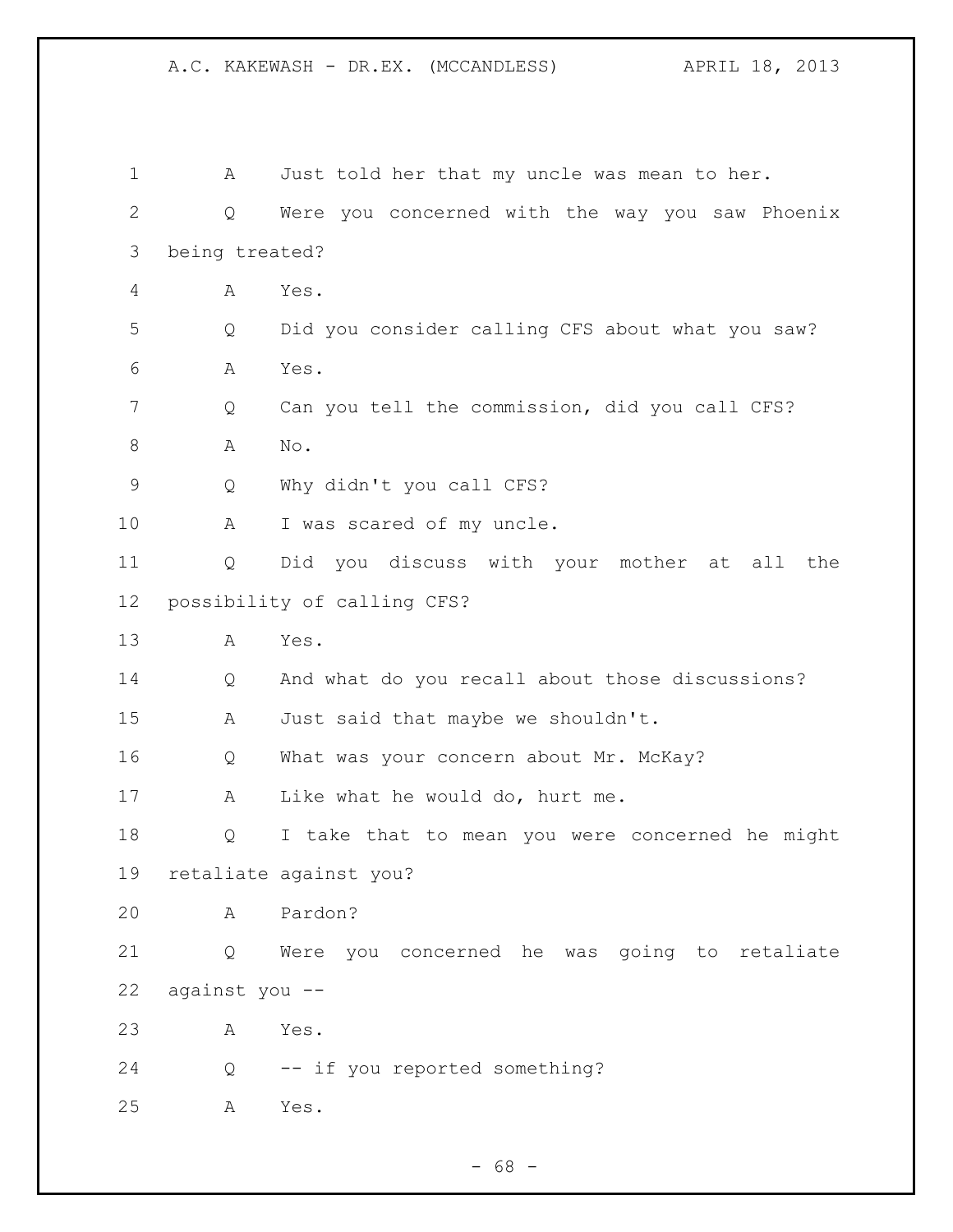Q Did you go back to Angela Murdoch's house after the last time you saw Phoenix? A Yes. Q Can you please tell the commission about the next time you went to Angela Murdoch's house? A Went there and it's like I felt this bad feeling, like as if my, as if Wesley killed somebody, killed Samantha. Q How many days after you had seen Phoenix did you go back to that house? 11 A A week maybe. Q Can you just tell the commission about, you went to that house, what door did you enter? 14 A The back door. Q Did you knock at the door? A Yes. Q And you said you had a bad feeling. When did you have that bad feeling? A When I was walking to the house and when I reached the door, that's when it really hit me. Q After you knocked on the door, what happened? A I went in. Q Did someone come and open the door for you? A No. Q And when you came in where did you walk to?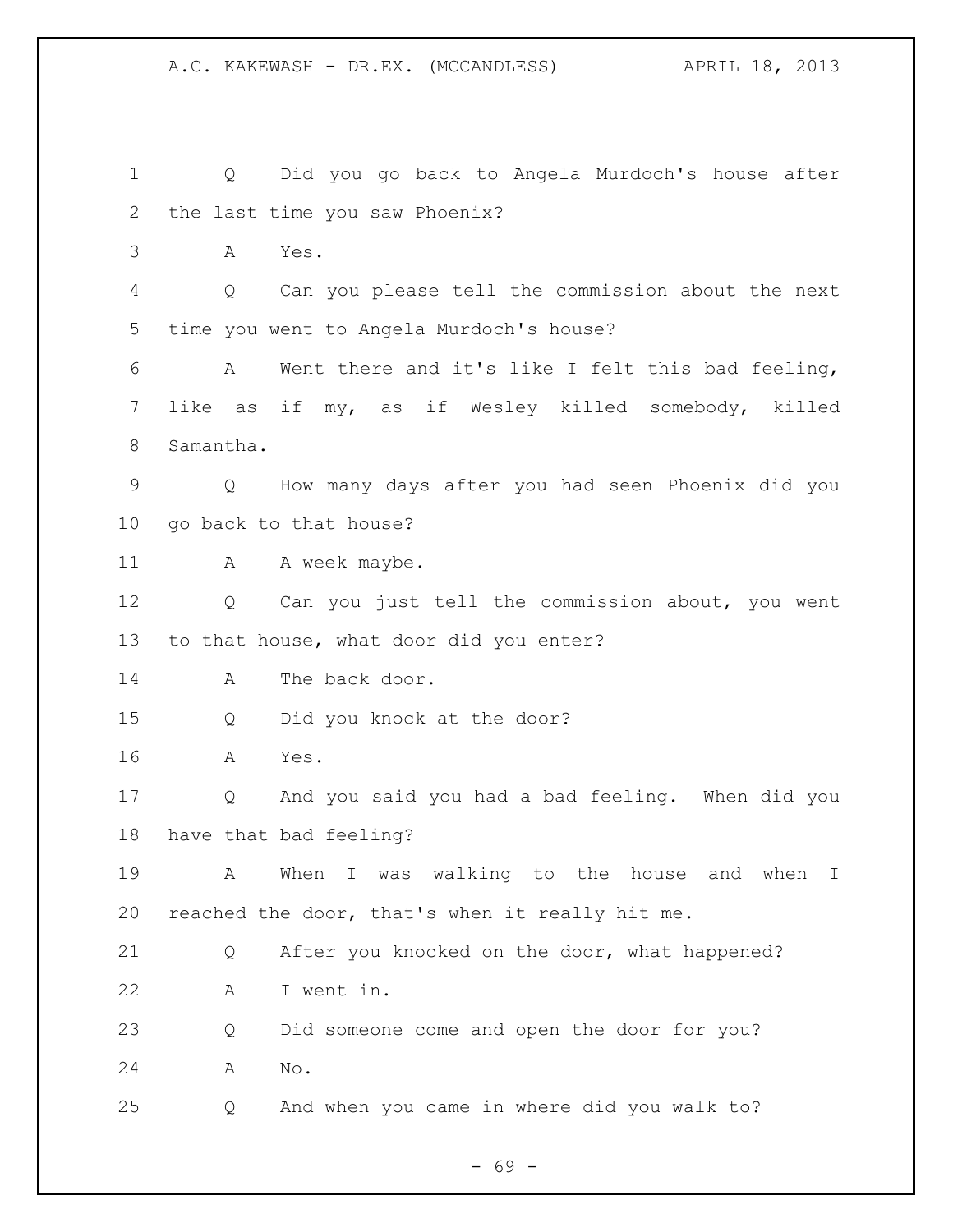A.C. KAKEWASH - DR.EX. (MCCANDLESS) APRIL 18, 2013

1 A The back door. Q Were you on the landing -- A Yes. Q -- of the house? And what did you see when you walked in? A Drips of blood. Q Where did you see the drips of blood? 8 A Right on the landing. Q How much blood did you see? 10 A Two or three drips. Q Who was in the house when you walked in? A Samantha, Wesley, baby girl. Q Were either DOE number 1 or DOE number 2 there? A No. Q What was Ms. Kematch doing when you walked in the house? 17 A She was on the computer, weeping. Q And what was Mr. McKay doing? A I don't know if he was cleaning or what but he was up and down the stairs, like busy. Q So he was inside the house going up and down which stairs? A The basement stairs. Q Did you ask him what he was doing? A No. I just said, wow, you're up around moving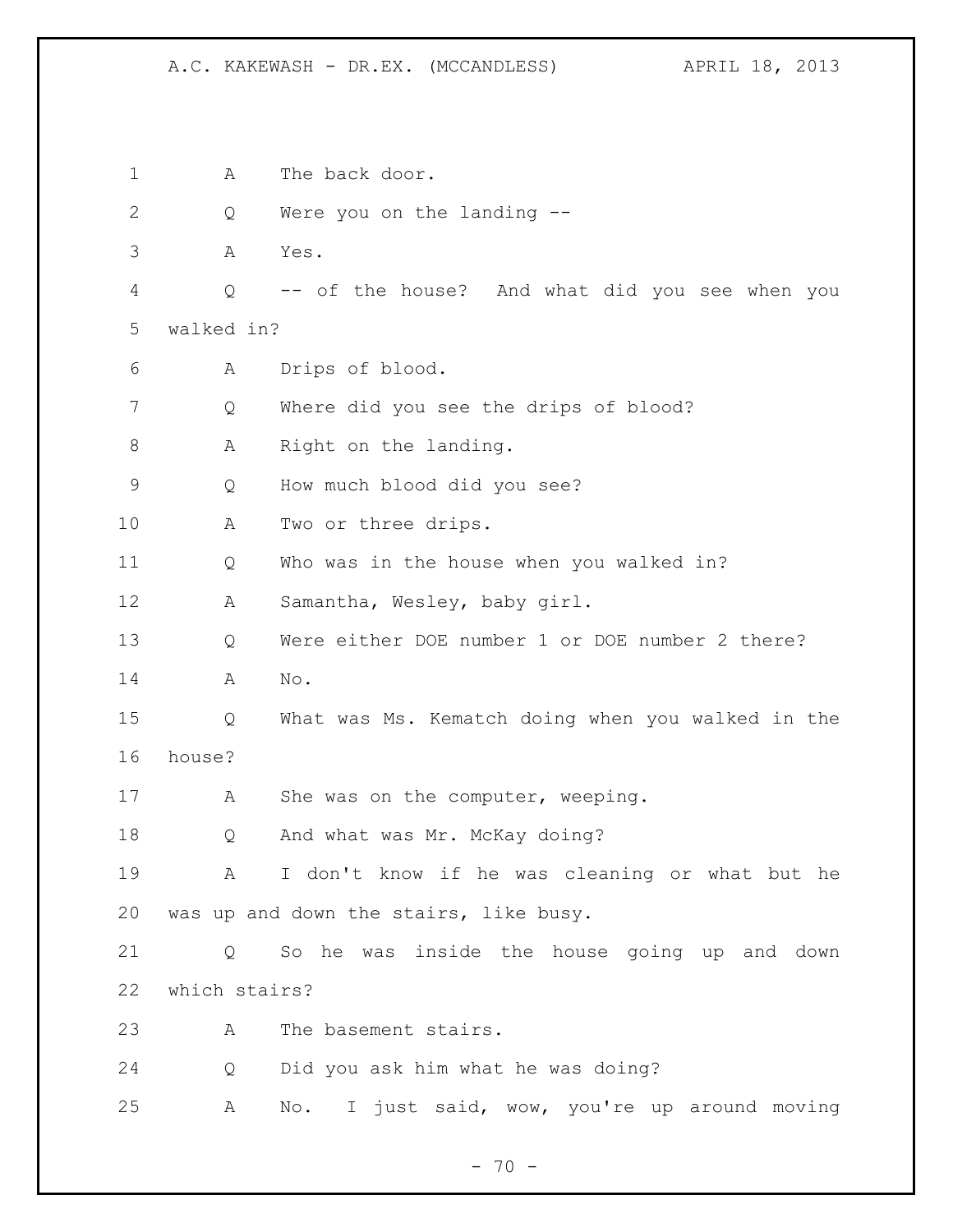A.C. KAKEWASH - DR.EX. (MCCANDLESS) APRIL 18, 2013

 lots, when usually you're sitting down or laying in bed. Q So typically when you saw him he was lying around? A Yeah, yes. Q Did you ask about Phoenix that day? A Yes. Q Who did you ask? A Samantha. Q What did she say to you? A She didn't answer me. My -- Wesley answered me. Q What did he say? A We sent her back. Q Did he say where he sent her back to? A Her dad's. Q Did Mr. McKay say why he had sent Phoenix back? A Too bad. 17 Q She was too bad? A Yes. Q Did you ask Mr. McKay or Ms. Kematch about why Ms. Kematch seemed, you said she was weeping? A I asked her about my uncle cut her off and he just said she's having a bad day. Q Did you ask anyone about the blood you saw? A No. Q Was the blood dried?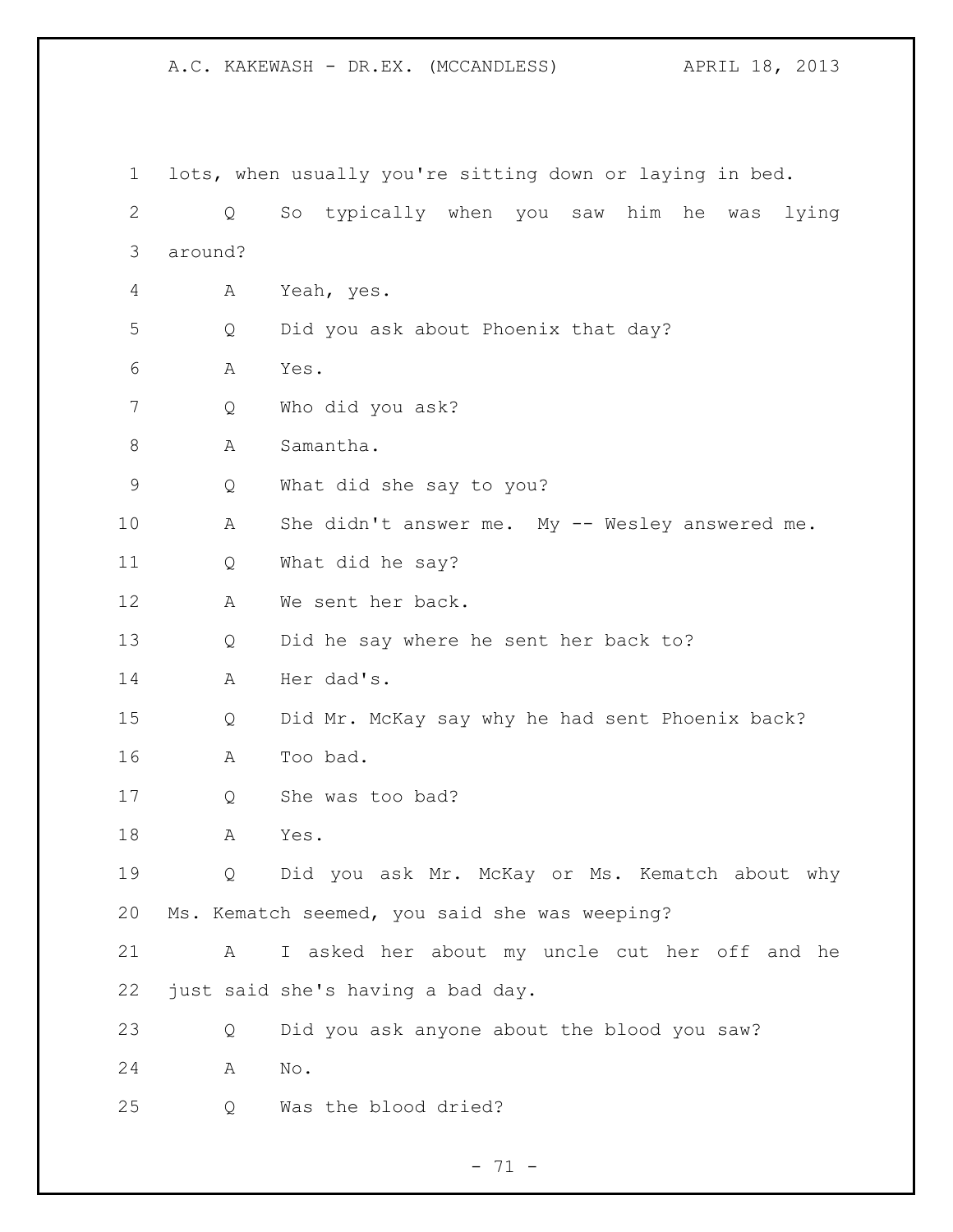A Dry, yes. Q What was your impression of what Mr. McKay said to you when you asked about Phoenix? A I was shocked. Q That they had sent her away? A Yeah. 7 Q What shocked you about that? A 'Cause she wasn't bad when I seen her, those two times I seen her, she did not look bad at all. She looked sweet, innocent girl. Q You can take your time if you need some. Are you okay to proceed? You had mentioned having a conversation with your mother about the possibility of phoning CFS. Was that before or after you went to the house and saw the blood? A Before. Q Did you give any more thought to phoning CFS after that day? A When she wasn't there? Q Yes. A No, 'cause I figured she went back to her dad's. Q How long did you stay in the house that day? A Twenty minutes, half hour. Q Was that short or longer than your typical visit at the house?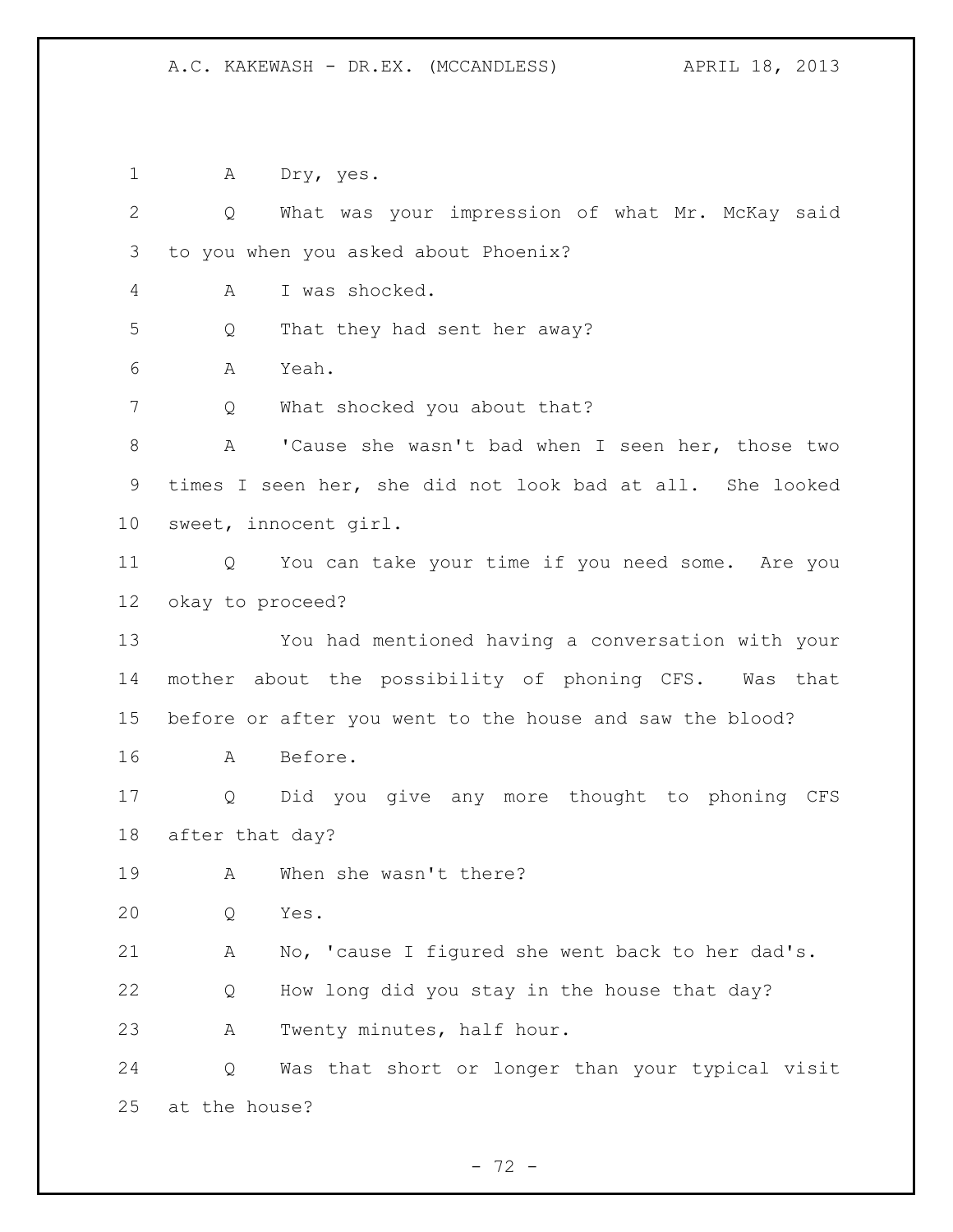1 A Short. Q Was there any reason why you had a shorter visit that day? A Because I felt scared. Q You said you felt scared. Did you give any thought to phoning the police? A No. 8 Q And why was that? A Because I didn't know anything at the time. Q You had mentioned earlier that Madeline Bird is a cousin of yours; is that right? A Yes. Q Did you ever see her out and about in Fisher River in the summer of 2005? A Yes. Q And did you know -- 17 THE COMMISSIONER: Who, who was that you asked --18 MS. MCCANDLESS: Madeline Bird. BY MS. MCCANDLESS: Q At the time did you know that Madeline Bird was a worker with Intertribal Child and Family Services? A Yes. Q Had you given any thought to mentioning to her what you had seen?

- 73 -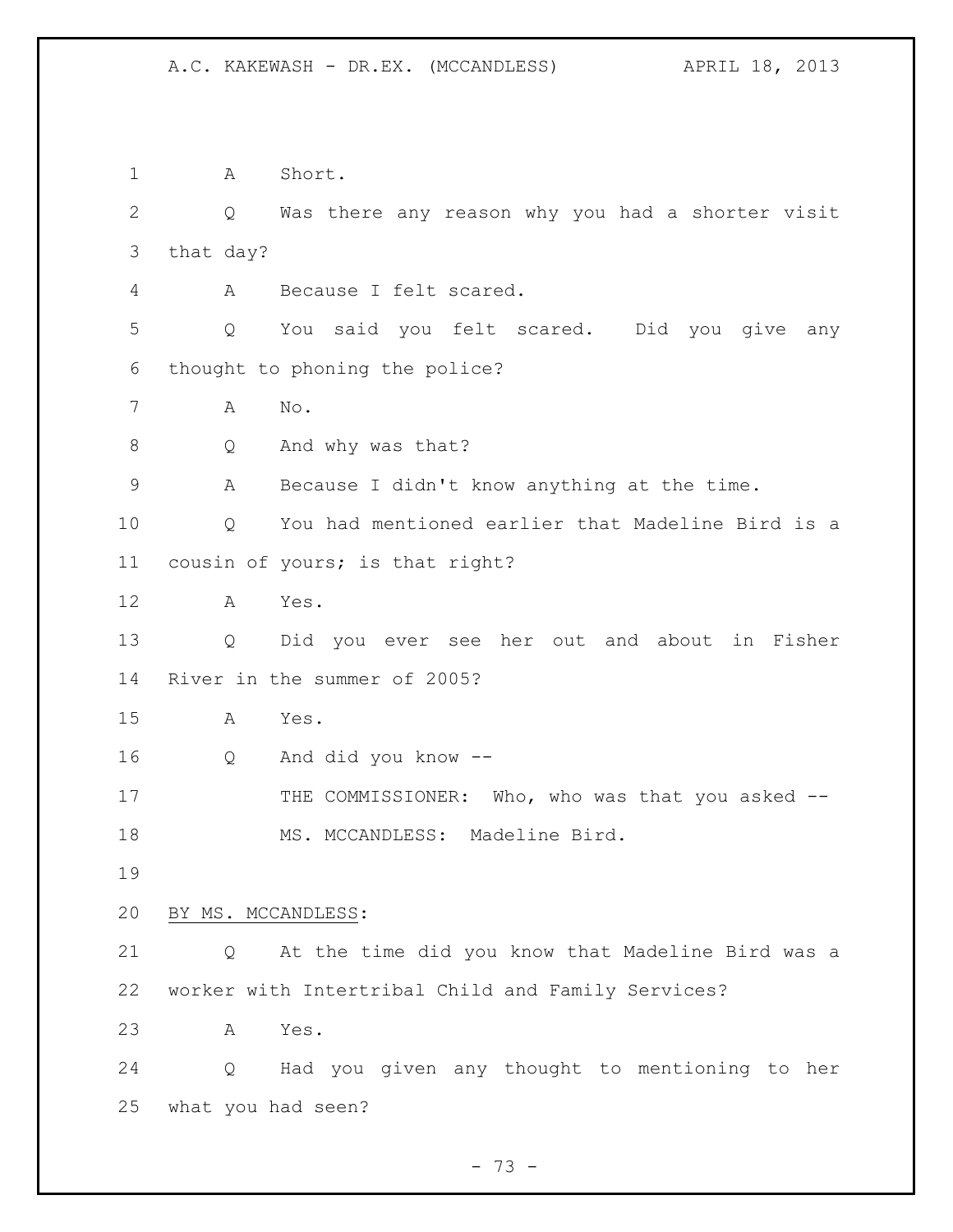A No.

Q And why was that?

A Because I was scared.

 Q Did you ever go back to Angela Murdoch's house after the time you had seen the blood?

A Yes.

 Q Do you know roughly how many times you went back? 8 A No.

 Q And did you speak with your uncle, Mr. McKay, when you went back?

A Yes.

 Q Was there anyone else staying in the house at that point?

14 A My sister, Miranda.

 Q Is there anything you recall -- did you visit the house when your sister Miranda was staying there?

A Yes.

 Q Is there anything you recall about a visit with your uncle and your sister?

 A When we were watching the show on TV about a little boy and his stepfather and that little boy went missing, my Uncle Wesley said to bury, to cover the grave with pepper because it kills the smell.

 Q So Mr. McKay had given his own thoughts on how -- A Yes.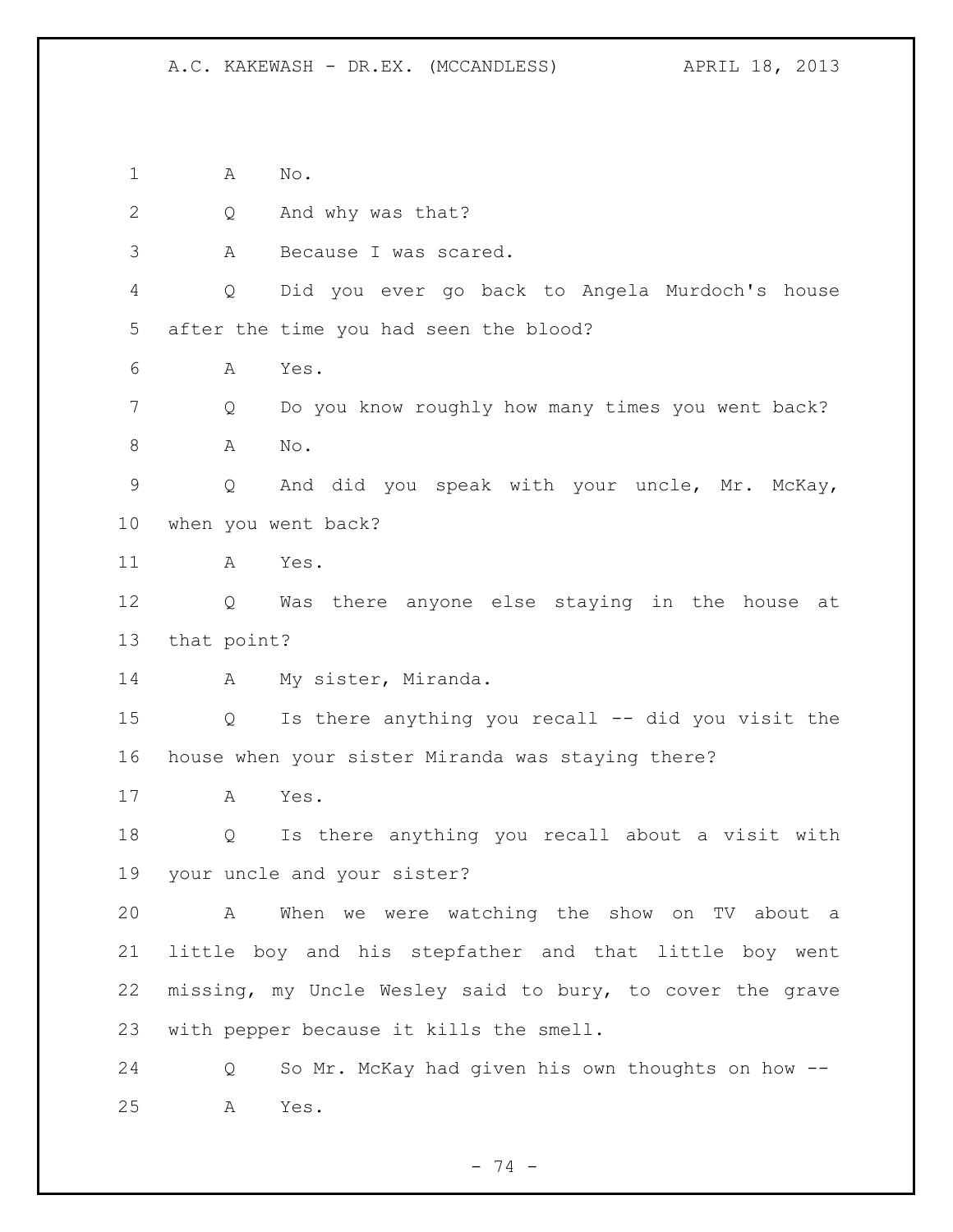Q -- to cover the smell of a body? A Yes. Q Did you think anything of that at that time? A No. Q And the commission has heard evidence that at some point Mr. McKay and Ms. Kematch moved back to Winnipeg. Did you have any contact with them after they moved back to Winnipeg? A No. Q Do you recall how it was you found out about Phoenix Sinclair's death? A My mother. Q And was this after the story had come out in the media? A Yes. Q What did you think after you found out what happened to Phoenix? 18 A I cried. I was shocked. She was only five years old, a little innocent girl. Q Why were you shocked? A I never thought go do something like that. Q You never -- A Wesley. Q You never thought that Mr. McKay would do something like that?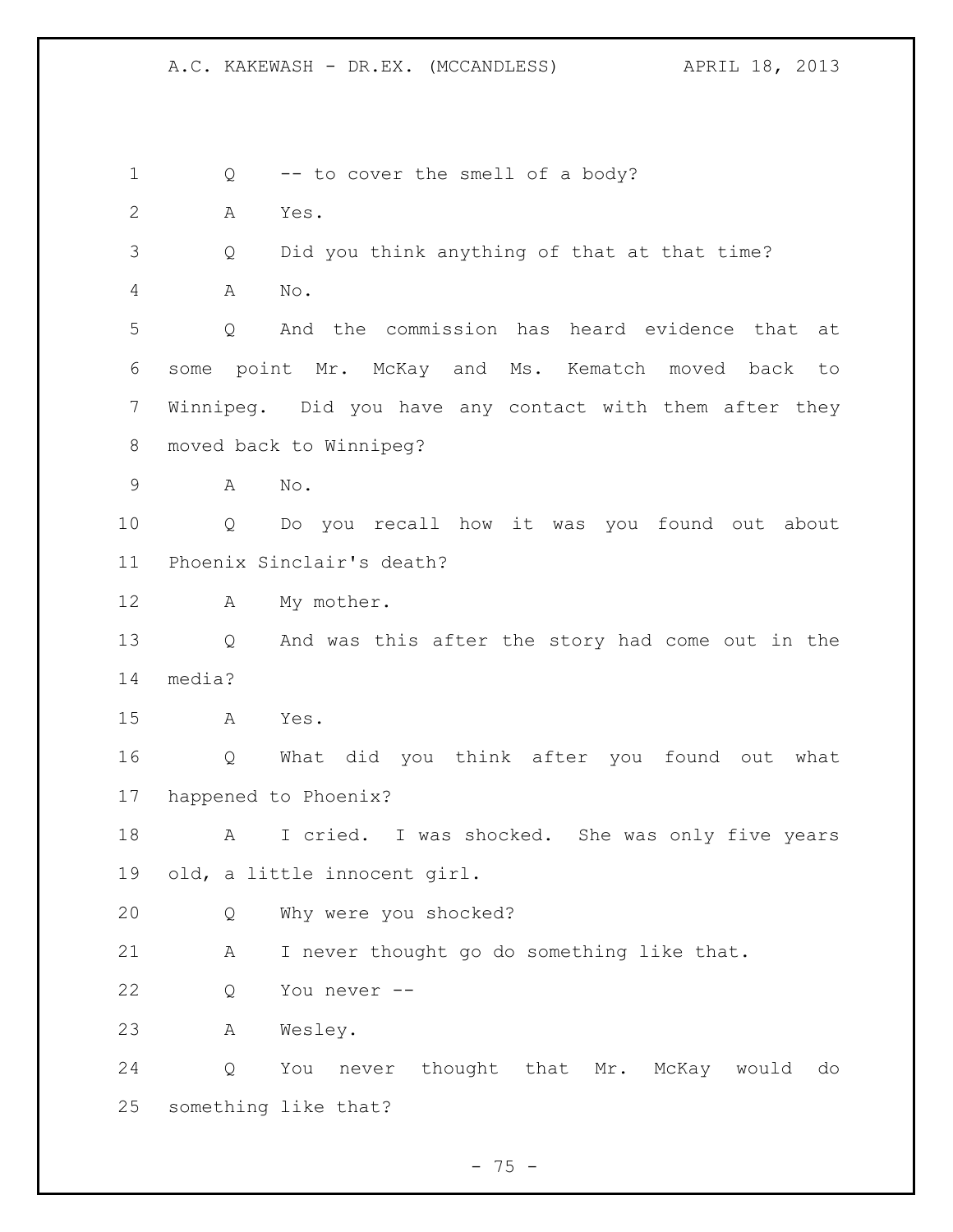A Yes. Q And after Phoenix's death came to light, you did speak with the RCMP; is that right? A Yes. Q And you provided them information about what you saw that summer? A Yes. 8 MS. MCCANDLESS: Mr. Commissioner, those are my questions for this witness. 10 THE COMMISSIONER: Thank you, Ms. McCandless. Mr. Gindin, please. CROSS-EXAMINATION BY MR. GINDIN: Q My name is Jeff Gindin. I appear for Kim Edwards and Steve Sinclair. I have a few questions for you. You told us that your impression of Wes McKay was that he was mean and that he was wicked, to use your phrase, and that's something that you were aware of growing up? A Yes. Q And your mother, in fact, warned you about him -- A Yes. Q -- correct? And when she did that she used the term pervert? A Yes.

- 76 -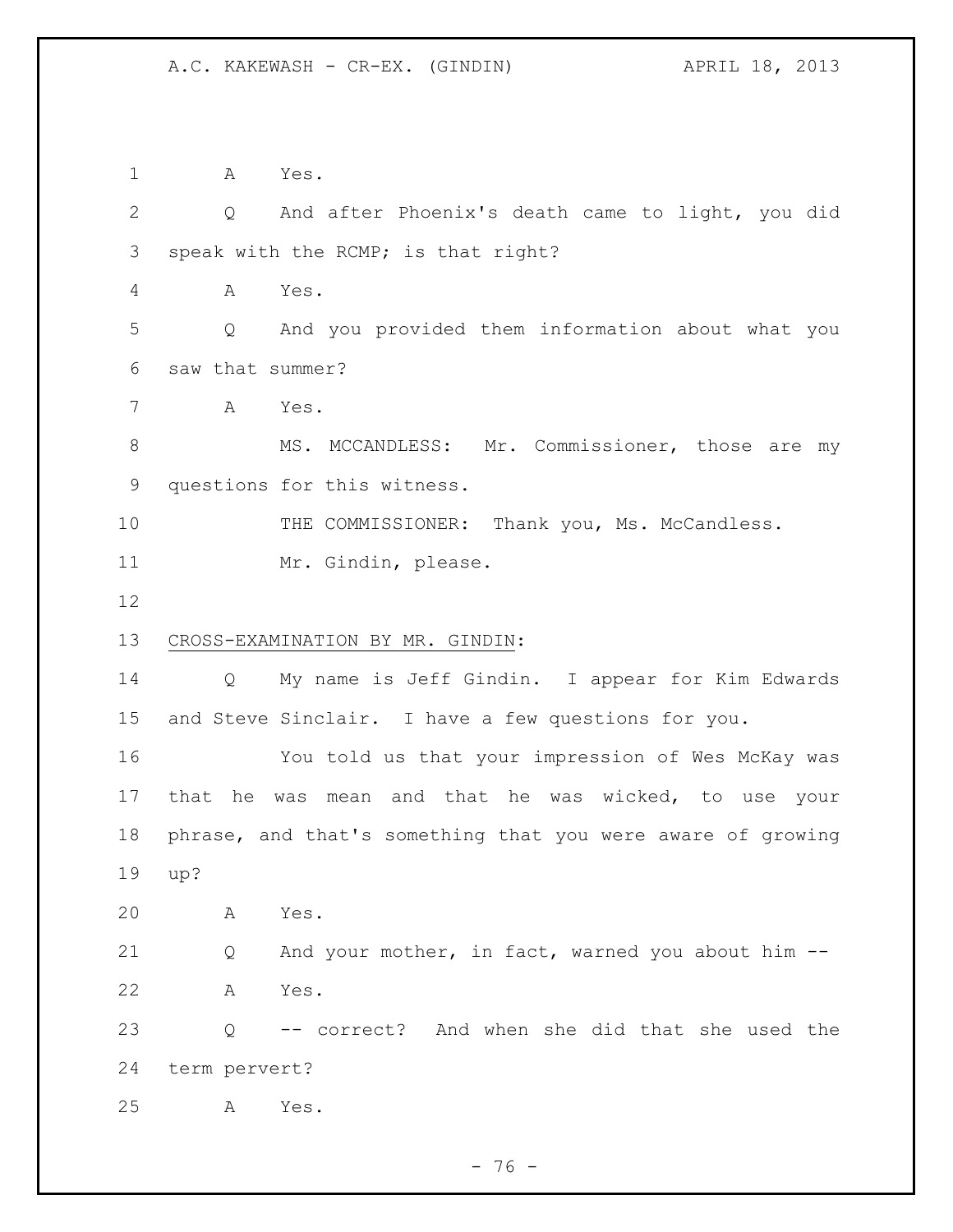Q And she actually warned you not to go there very much? A Yes. Q And she warned you about that early on? A Yes. Q Prior to you -- A Yes. Q -- going there several times? A Yes. Q And I guess you didn't pay attention to that or you just thought you would go anyway or? A I never did think that he would do that me or my child. Q Did you discuss with your mother what she meant by calling him a perve or what that referred to? A Like -- Q Did she explain why she felt that way? 18 A Well she told me that he raped somebody before. Q Um-hum. Now the first time that you saw Phoenix, you said that that was the time where she accidentally knocked over one of the children? A Yes. Q And then Wes responded to that by grabbing her roughly and shoving her into the room, right? A Yes.

- 77 -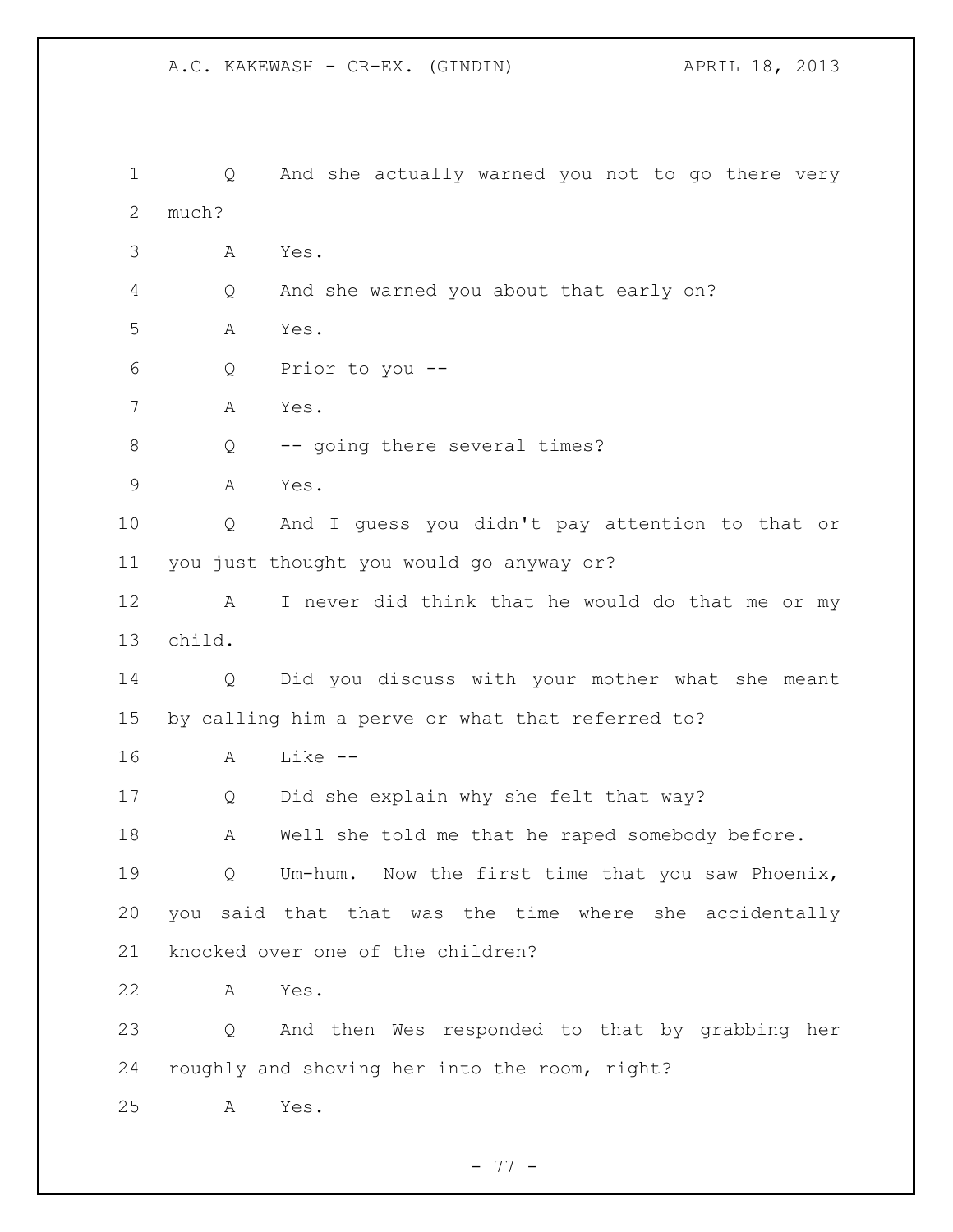Q You would consider that physically abusive, wouldn't you? A Yeah. Q And there was also verbal abuse that you witnessed? A Yes. 7 Q By what he called her? 8 A Yes. Q He swore at her? A Yes. 11 Q In a very degrading way, correct? A Yes. 13 Q Did you tell anybody about that after, about what you witnessed that first visit, afterwards? A My mom. Q Your mother. Was that by telephone or did you go see her? A Seen her. Q And what did you tell her? Did you tell her basically what you've told us? A Yes. Q Okay. And was there any discussion at that time as to whether this should be reported to CFS? A Yeah, we talked about it, but ... Q Now how old were you then?

A.C. KAKEWASH - CR-EX. (GINDIN) APRIL 18, 2013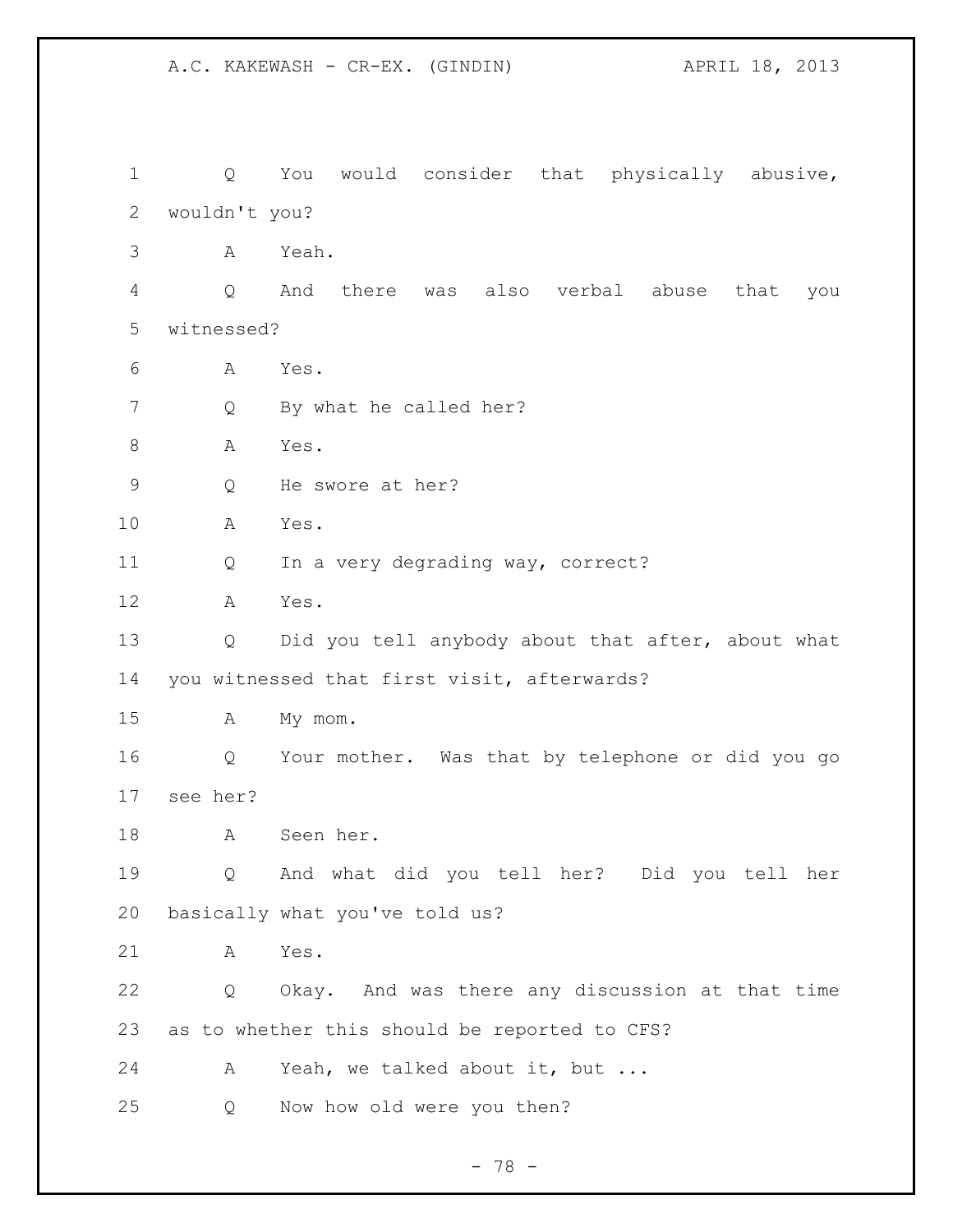A Nineteen. Q Nineteen. And we know that, I believe that you didn't call, correct? A Pardon? Q You didn't call CFS yourself? A No. Q And as far as you know your mother didn't either? A No. Q And her response to you telling her the information, was it -- what was it exactly? How did she respond to that? 12 A How did my mother respond to that? Q Yeah. A She was shocked. She called him an asshole. Q Did she explain why she didn't think CFS should be called? A She was scared for me. Q She was scared for you. Were you aware then or that there is a way of calling CFS and having -- A Was I aware, like ... Q That you could call CFS and have your call be confidential? A No, I wasn't. Q Did that come up at all in your discussion with your mother?

- 79 -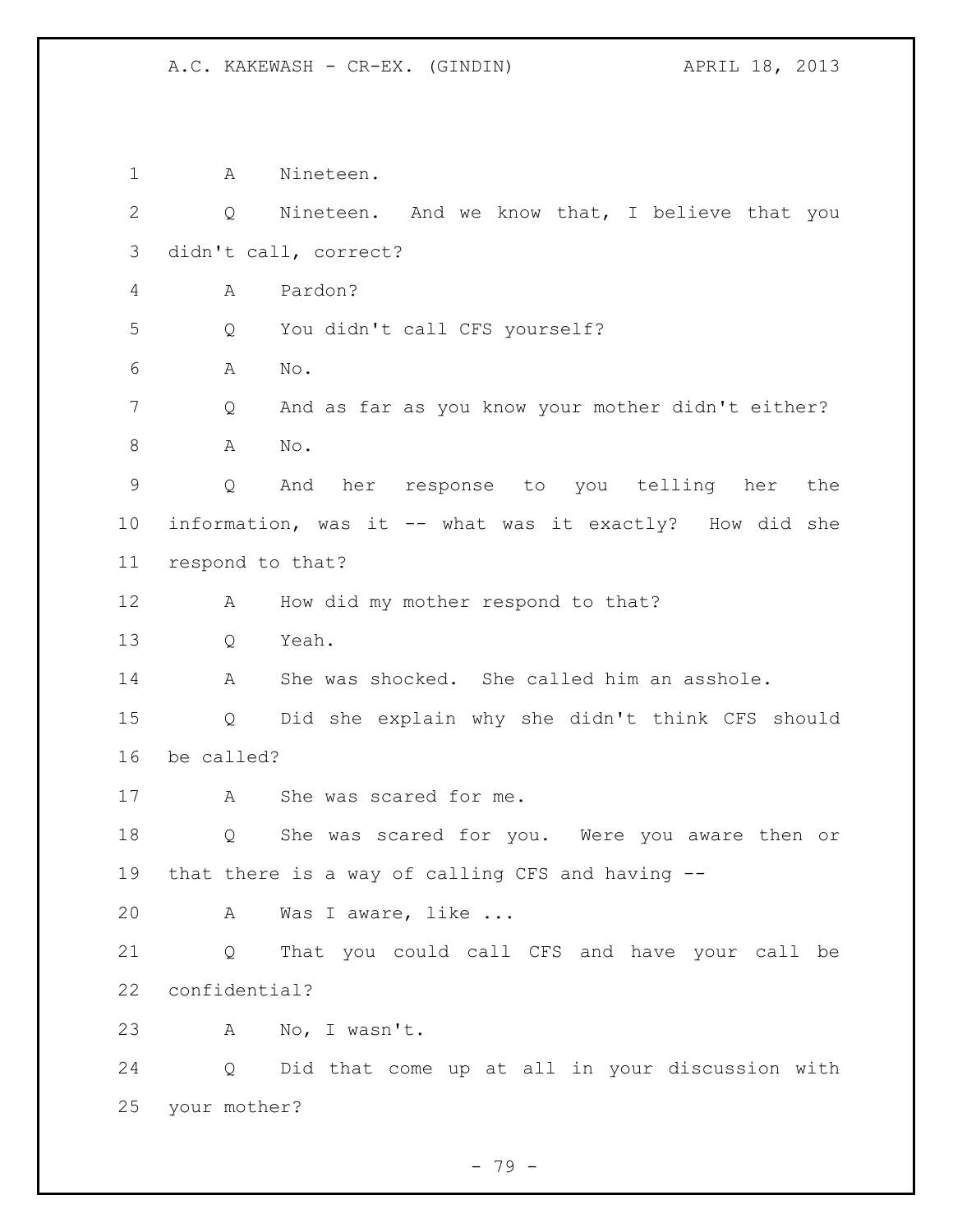A No. Q But your mother was concerned -- A Yes. Q -- for your safety you say. A Yes. Q And that's why she didn't call as far as you can tell? 8 A Yes. Q Was there any discussion about calling the police at that time? A No. Q No. And that was when you noticed that Phoenix didn't look healthy, was quite skinny? A Yes. Q And the room that she was put in, I think you saw that room, was it that first visit you saw the room or was it another time? A The second visit. Q It was a dark room with just a fridge in it? A Yes. Q Now the second time that you were there, you also saw some things that weren't very pleasant, right? I think you said you saw some bruises or scrapes on her. A I wasn't too sure if it was bruises or scrapes or --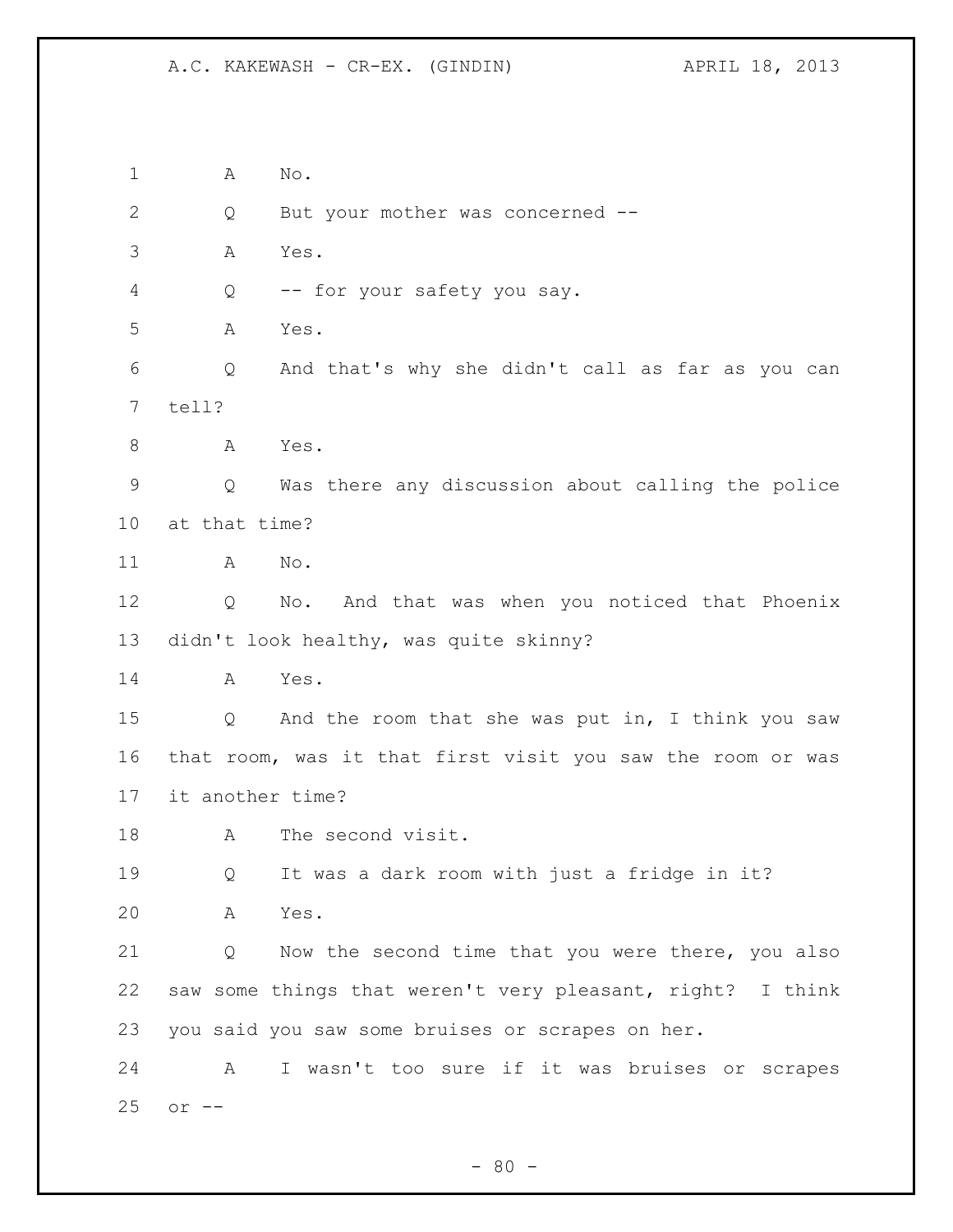Q But it was something? A Yes. Q Some kind of injury? A Yes. Q Okay. And did you tell anybody about that second visit? A No. Q Do you recall talking to your mother -- A No. Q -- about that? No? Did you think about telling someone? A Well, I wasn't sure if they were scrapes or bruises or dirt or what. 14 Q You went there a third time, correct? A Yes. Q In all these visits of you going there, were all after your mother warned you that maybe you shouldn't go there? A Yes. Q And of course you already had the impression and the knowledge that he was a mean and wicked person? A Yes. Q And I think you said that you thought about maybe calling but you were afraid of Wes, right? A Yes.

 $- 81 -$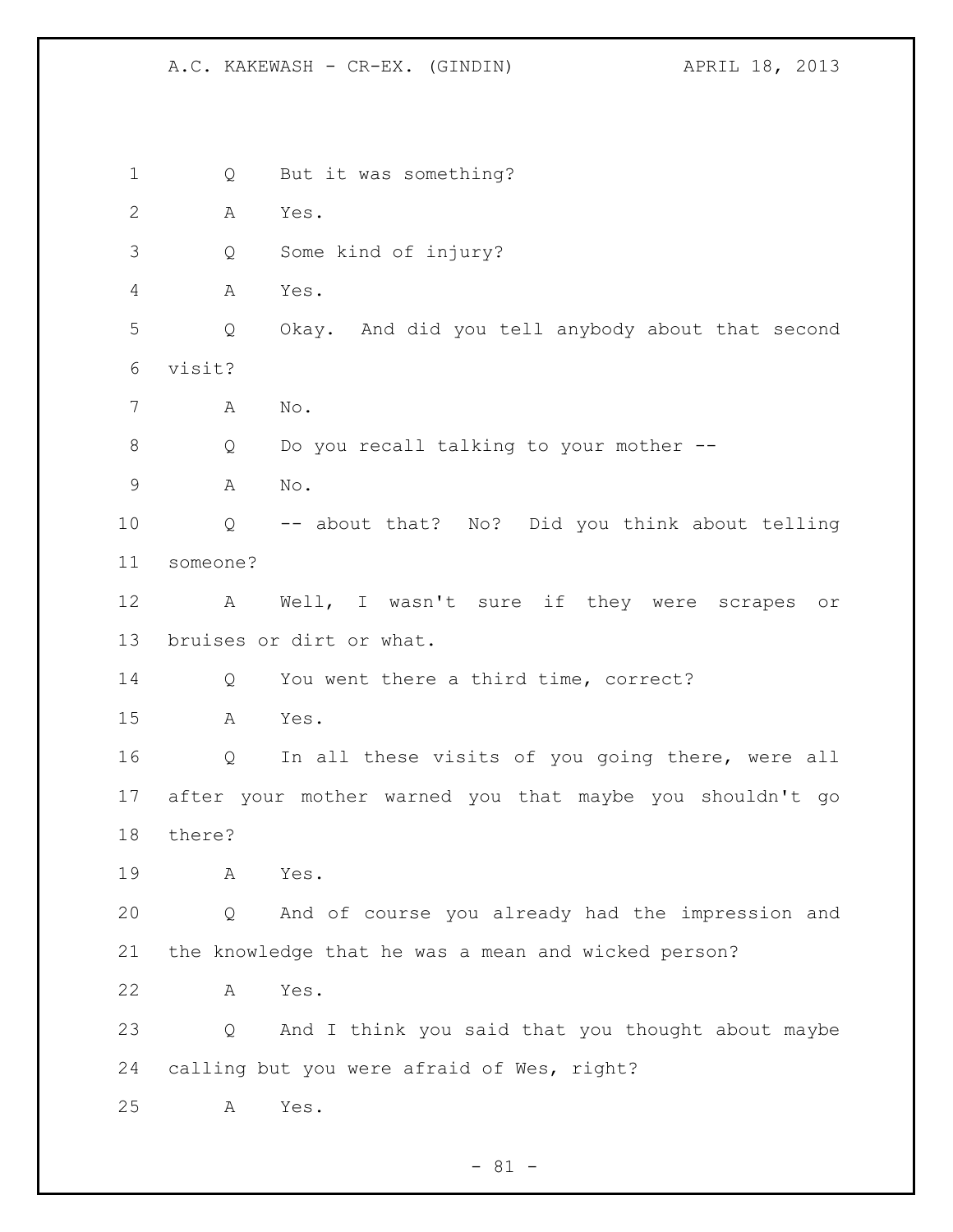| $\mathbf 1$ | $Q \qquad \qquad$ | And you were asked just a minute ago about your             |
|-------------|-------------------|-------------------------------------------------------------|
| 2           |                   | knowledge of Madeline Bird --                               |
| 3           | А                 | Yes.                                                        |
| 4           | Q                 | -- who you knew was a social worker --                      |
| 5           | А                 | Yes.                                                        |
| 6           | Q                 | -- with ICFS. How is she related to you?                    |
| 7           | Α                 | My cousin.                                                  |
| $8\,$       | Q                 | Is that your first cousin or?                               |
| $\mathsf 9$ | A                 | Second or third cousin.                                     |
| 10          | Q                 | Okay. And did you see her from time to time?                |
| 11          | Α                 | So and so.                                                  |
| 12          | Q                 | Okay. Did you ever think about talking to her               |
| 13          |                   | sort of in confidence to see what she thought?              |
| 14          | Α                 | No.                                                         |
| 15          | Q                 | And when you spoke to your mother was it just               |
| 16          |                   | that first time that you spoke to her about this?           |
| 17          | А                 | Yes.                                                        |
| 18          | Q                 | Okay. Then you talked about the third time you              |
| 19          |                   | went to the house and this time you were coming back to the |
| 20          |                   | house, of course. You may have been afraid of Wes but you   |
| 21          |                   | still returned there, right?                                |
| 22          | А                 | Yes.                                                        |
| 23          | Q                 | Is that when you were telling us that you had               |
| 24          |                   | this bad feeling as you came in?                            |
| 25          | А                 | Yes.                                                        |

- 82 -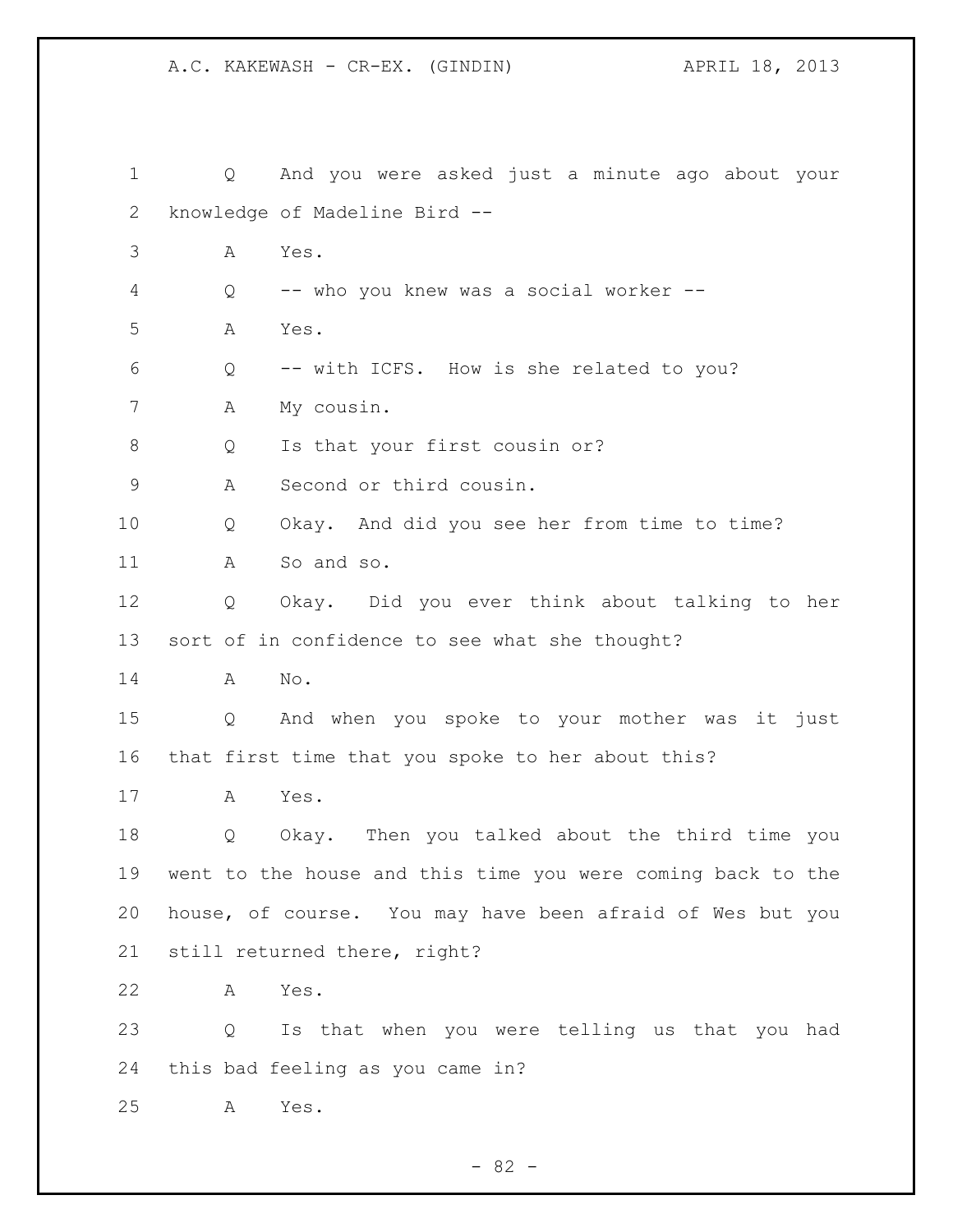1 Q And the bad feeling was that, I think you said maybe someone got killed there? A Yes. Q And this is a feeling you had before you even went in? A Yes. Q And before you, before you even saw the blood, right? A Yes. Q And what do you think that feeling was based on? Was it based on these earlier visits that you had there or -- A No. 14 Q -- just something that came? A Just something that came to me. Q And so you had that feeling as you were coming in. Of course you still went in, right? A Yes. Q And then you see blood? A Yes. Q And that didn't -- that obviously concerned you even more? A No. Q Didn't concern you, the blood? A No.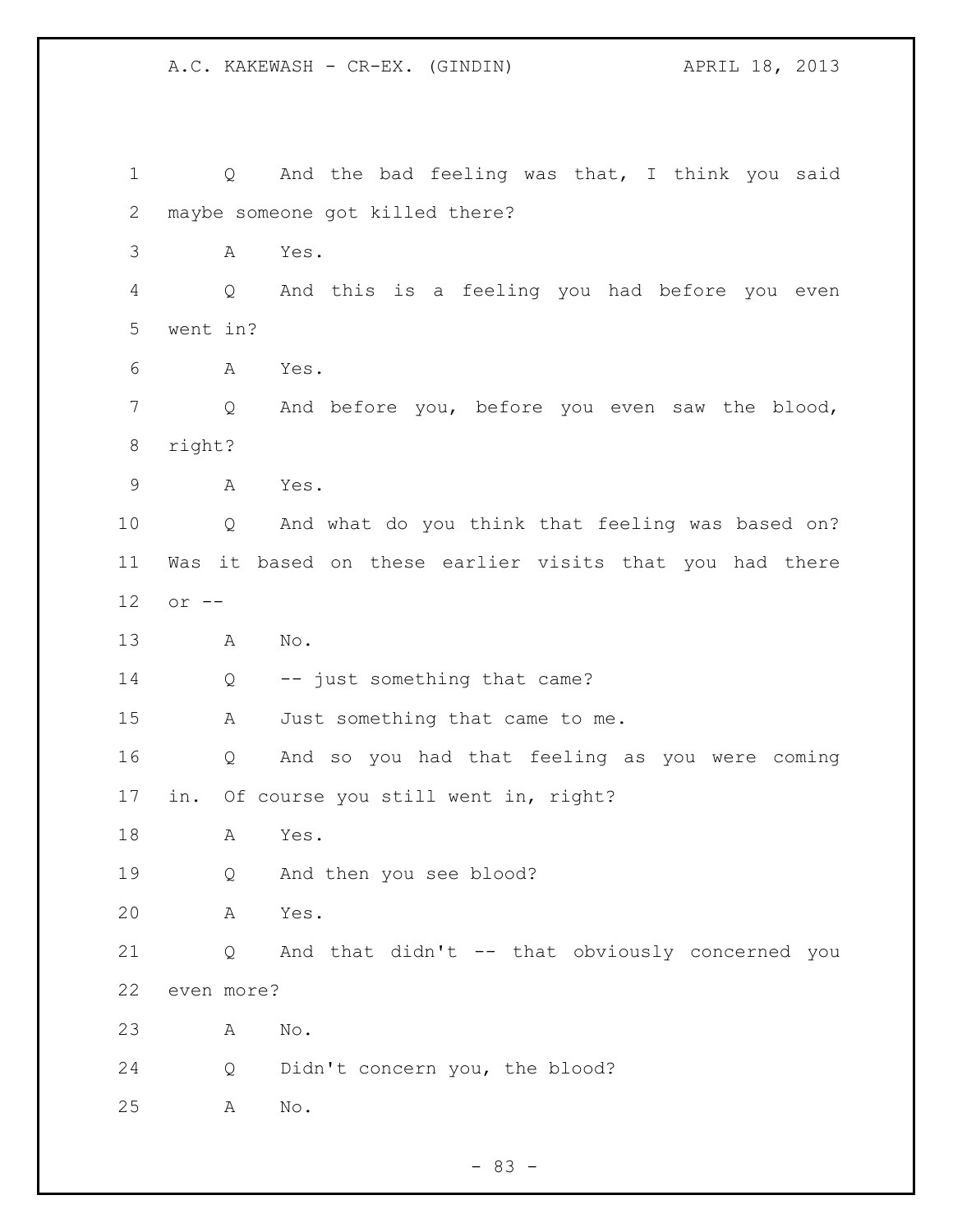| $\mathbf 1$  | What did you think when you saw the blood?<br>Q          |
|--------------|----------------------------------------------------------|
| $\mathbf{2}$ | I just figured oh, one of them must have had a<br>Α      |
| 3            | bleeding nose or something.                              |
| 4            | you enter there with this feeling that<br>So<br>Q        |
| 5            | somebody might have been killed there, then you saw the  |
| 6            | blood and the blood didn't concern you particularly?     |
| 7            | No.<br>A                                                 |
| 8            | Q<br>No. But then you come into the house and you see    |
| $\mathsf 9$  | Samantha weeping?                                        |
| 10           | Yes.<br>A                                                |
| 11           | Did that concern you a little bit?<br>Q                  |
| 12           | No.<br>А                                                 |
| 13           | No? Have you seen her weeping before?<br>Q               |
| 14           | No.<br>Α                                                 |
| 15           | No. So you have this bad feeling, you see the<br>Q       |
| 16           | blood, you see her weeping and the weeping doesn't cause |
| 17           | you any concern particularly?                            |
| 18           | Α<br>No.                                                 |
| 19           | But you did ask about why she was --<br>Q                |
| 20           | Yes.<br>Α                                                |
| 21           | -- weeping. And she didn't answer, Wes answered<br>Q     |
| 22           | for her?                                                 |
| 23           | Yes.<br>A                                                |
| 24           | Did you find that a little strange as well?<br>Q         |
| 25           | About him answering?<br>Well he usually always<br>Α      |

- 84 -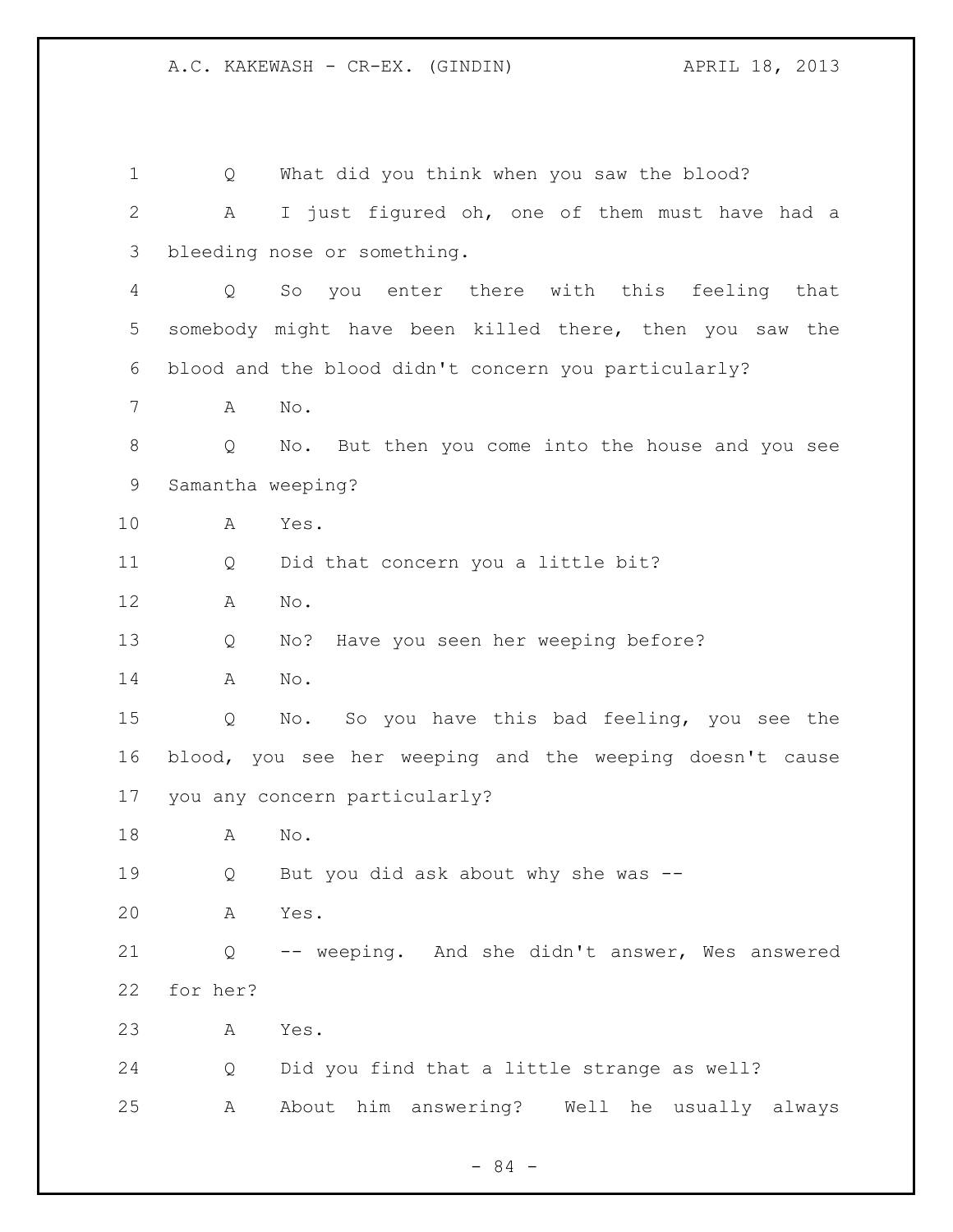answered for her. Q Yeah, exactly. He often answered for her, right? A Yes. Q And he was also acting unusual in the sense that he was running around, being busy up and down the stairs? A Yes. Q Did that cause you a little more suspicion? 8 A No. Q Even though that's not what he usually does? A Yeah. Q Did you ask him about what he was up to and what he was doing running up and down the stairs? A No. Q These stairs you're talking about, are they near the landing where the blood was? A Yes. Q And he tells you that he sent her back to her dad? A Yes. Q Which caused you to question that because you never saw her misbehave, right? A Yes. Q In fact, I think you left earlier than you might have otherwise because of all of this. A Pardon?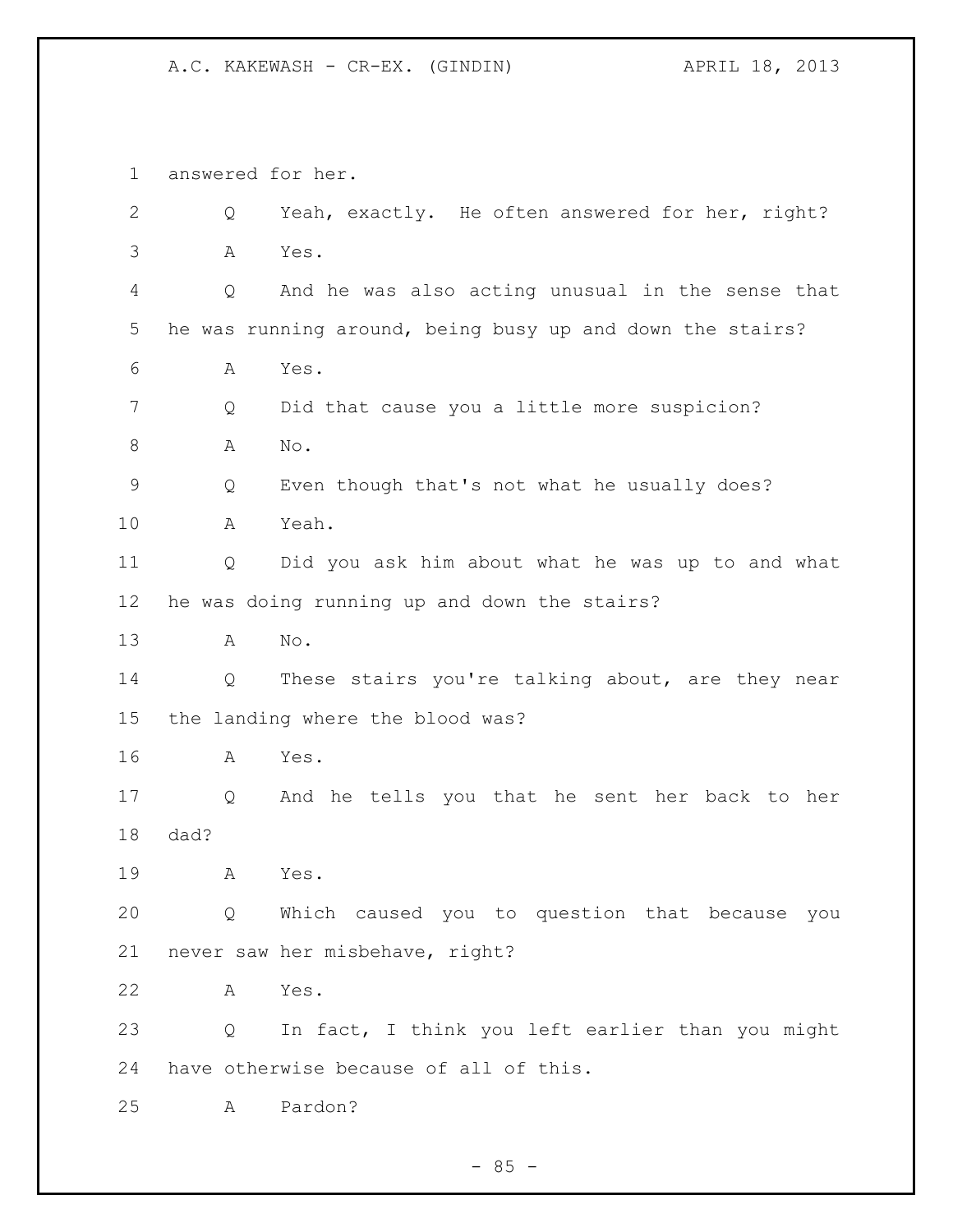| $\mathbf 1$ | Q | That you left earlier than usual --               |
|-------------|---|---------------------------------------------------|
| 2           | Α | Yes.                                              |
| 3           | Q | -- and that's because of the bad feeling you had, |
| 4           |   | the things you observed?                          |
| 5           | Α | Yes.                                              |
| 6           | Q | Everything you were told, right?                  |
| 7           | Α | Yes.                                              |
| 8           | Q | Did you consider calling anyone?                  |
| 9           | Α | No.                                               |
| 10          | Q | Even your mother?                                 |
| 11          | Α | Well when my mother-in-law picked me up there she |
| 12          |   | kind of felt the same feeling.                    |
| 13          | Q | Um-hum.                                           |
| 14          | Α | And she didn't want me there.                     |
| 15          | Q | And did you talk to her about what --             |
| 16          | А | No.                                               |
| 17          | Q | -- went on what you saw?<br>No?                   |
| 18          | Α | No.                                               |
| 19          | Q | Or your mother afterwards?                        |
| 20          | Α | No.                                               |
| 21          | Q | So your mother-in-law shared that feeling, that   |
| 22          |   | bad feeling that you shared?                      |
| 23          | Α | Yes.                                              |
| 24          | Q | Did you tell her about your bad feeling?          |
| 25          | Α | Yes.                                              |
|             |   |                                                   |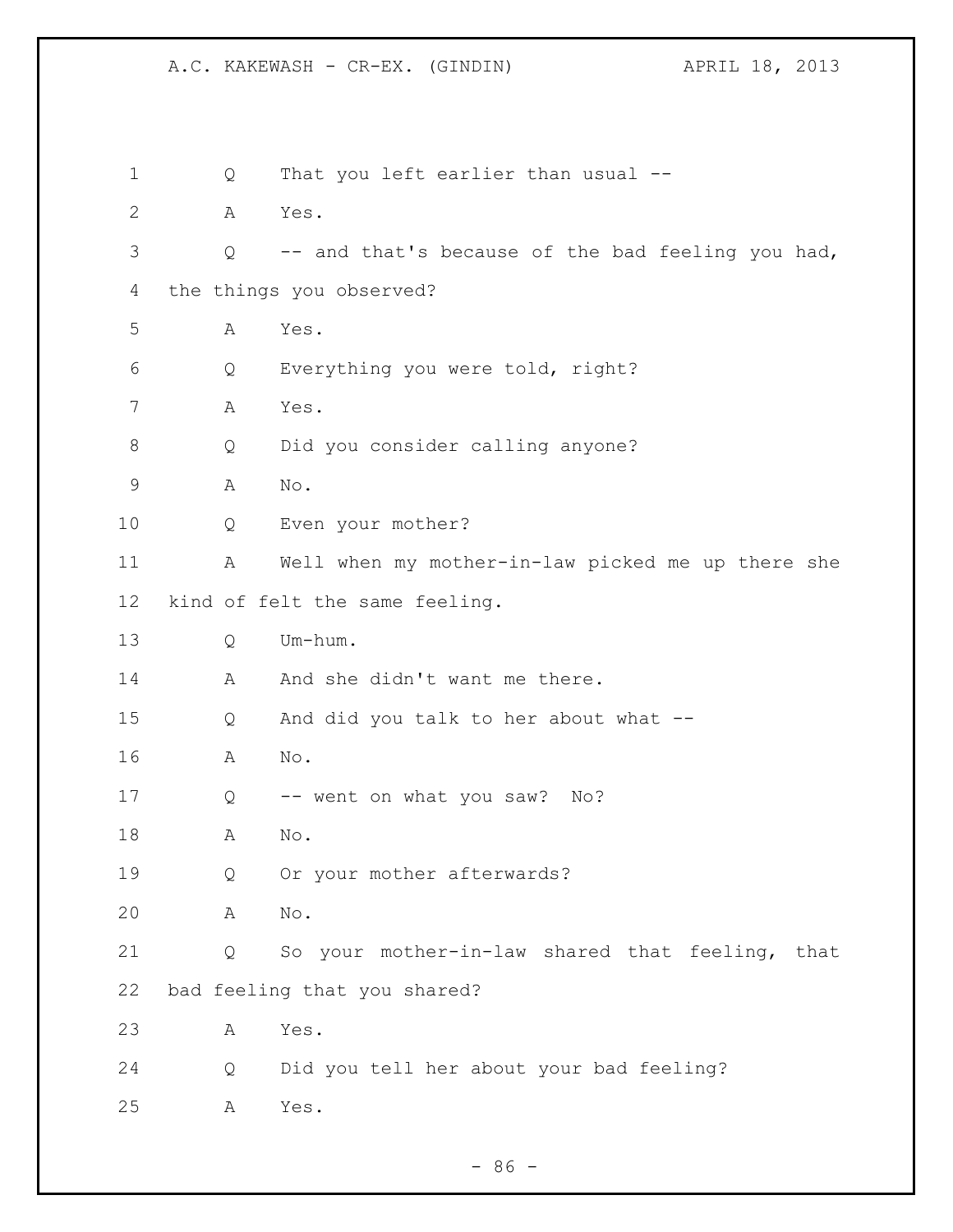Q And she said she -- A Like -- yes, yes. Q And she said that she felt the same way? A Yes. Q As far as you know, neither of you called anyone? A No. Q And then you're there another time when you're watching the movie, correct? A Yes. Q And how much later was that compared to the last visit when you saw the blood? 12 A A month. Q About a month later? A Two months. Q And was that in the summer? A Yes. Q Of 2005, right? A Yes. Q So now you're over there again, right, and obviously was that your decision to just drop in, or? A Yes, because my sister was there. Q I see. And you recall now pretty clearly that Wes made a remark about the movie and about how you could use pepper to disguise the smell of a corpse? A Yes.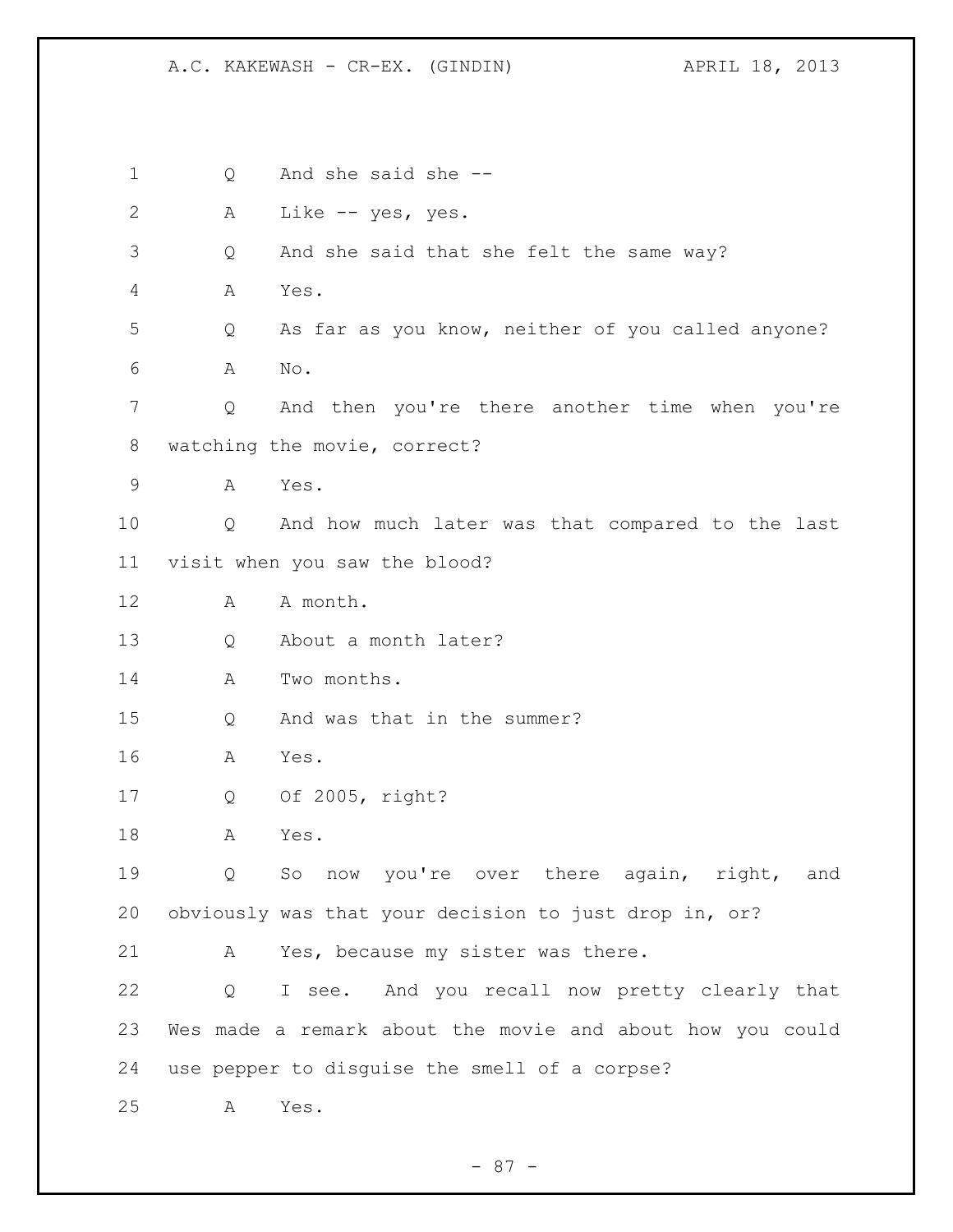Q Right. And did you relate that back in your mind to having seen the blood on the -- A No. Q -- landing or anything like that? A No. Q Or the bad feeling you had the last time you were there? 8 A No. Q You didn't? Did that cause you to maybe tell your mother or discuss with your mother these comments of Wes? A No. Q You just kept that yourself at that time? A Yes. Q And would that be the last time you were at his place? A Yes. Q And what you saw of Phoenix was just that she was a sweet, innocent child? A Yes. MR. GINDIN: Thank you. 22 THE COMMISSIONER: Thank you, Mr. Gindin. Anybody else before Mr. Cochrane? It would appear not. So, Mr. Cochrane? MR. COCHRANE: Thank you, Mr. Commissioner.

- 88 -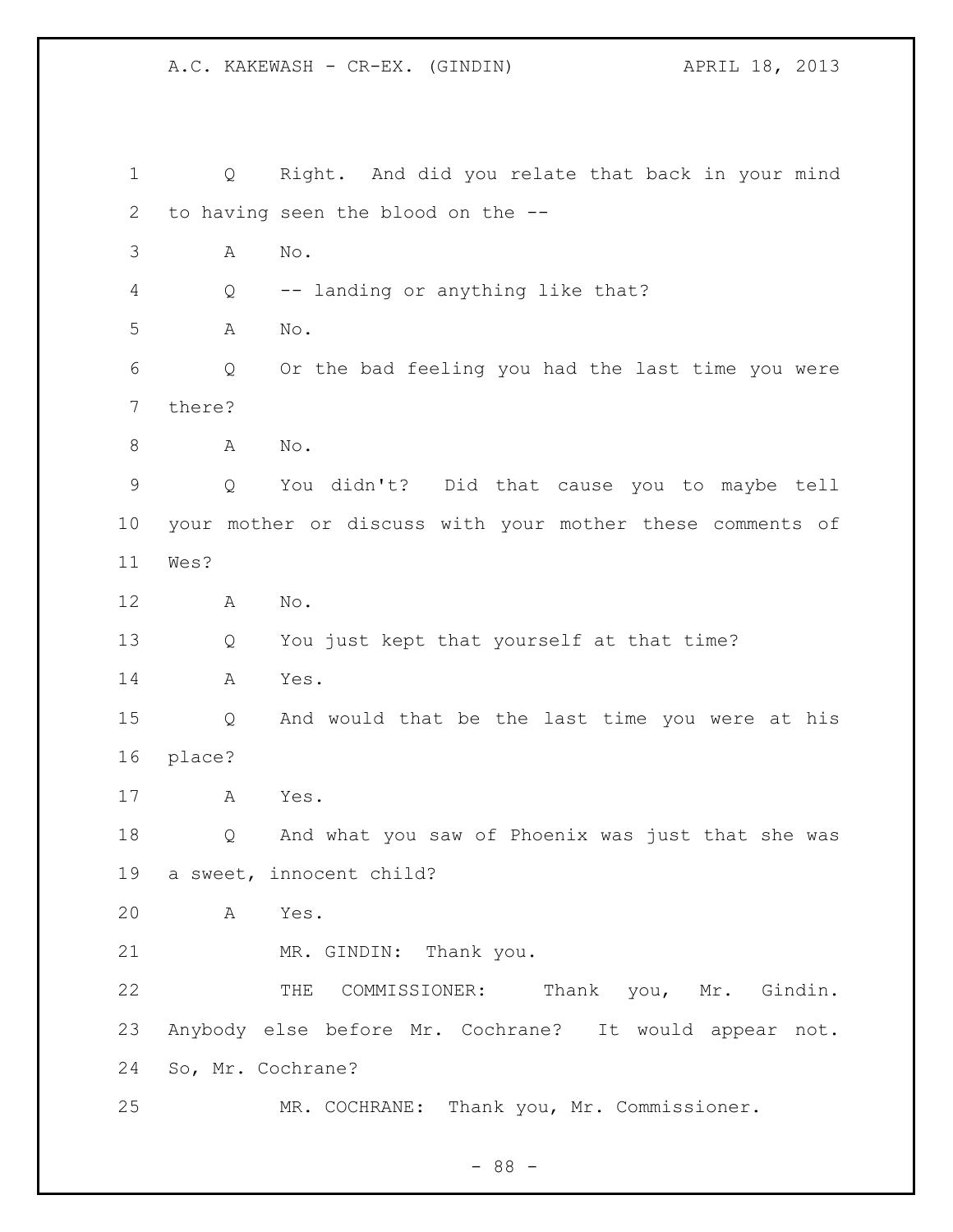A.C. KAKEWASH - CR-EX. (COCHRANE) APRIL 18, 2013

CROSS-EXAMINATION BY MR. COCHRANE:

 Q I just have a few things I want to clarify, Alison. You had testified that you visited Angela Murdoch's home where your uncle lived about six times or so? A Yes. Q Yes. And it wasn't clear to me in your testimony when you visited those times were you by yourself or did you take your baby with you? 10 A I had my baby with me. Q And were you going there to visit your Uncle Wes or what other purpose were you going there for? 13 A For the baby, for their baby, like a play date. Q Like a play date, okay. And my friend there, Mr. Gindin, asked, just asked you a moment ago about the last time that you were at the, at that house and you were told that Phoenix -- sorry, they had sent Phoenix back to her dad. Do you recall that? A Yes. Q And was there anything suspicious about that comment or did you believe, believe what they were telling you? A I believed that they sent her back. Q Yeah? A Yeah, I believed that they sent her back.

- 89 -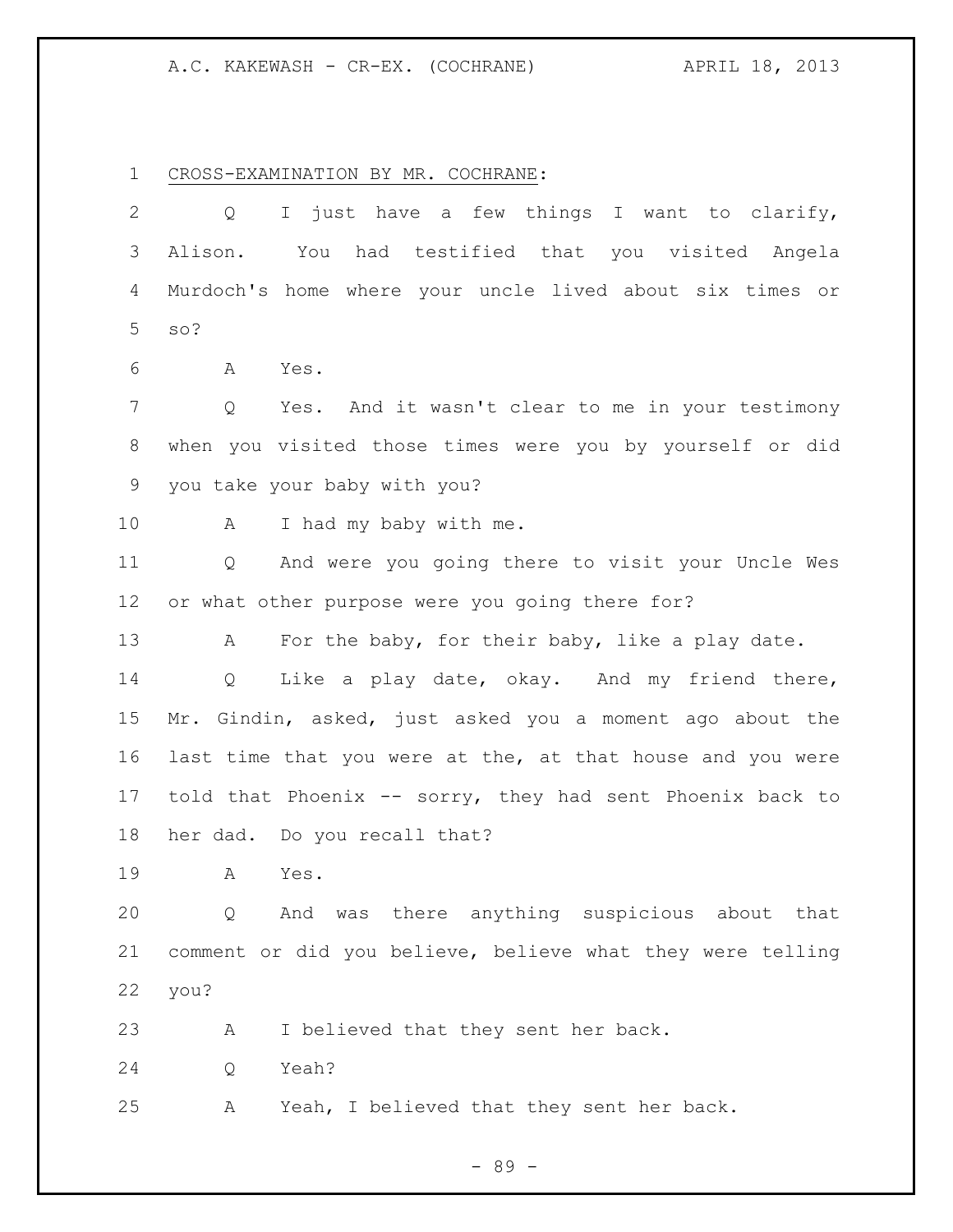Q Now if you, if you suspected that that answer was not true or if you believed that answer was not true, what would you have done? A Like if they didn't send her back? Q Yeah, if, if you felt that they were lying to you, if that reason they gave you wasn't, wasn't true or you had reason to believe it wasn't true. 8 A I would have called the police or ICFS. Q Would have called the police or ICFS. And of course you didn't do that because you believed that -- A She did go to her dad's. Q Thank you. 13 MR. COCHRANE: I have no further questions. 14 THE COMMISSIONER: Thank you, Mr. Cochrane. 15 Ms. McCandless? MS. MCCANDLESS: No re-examination, Mr. Commissioner. This is our last witness before 2:00 p.m. today, so ... 19 THE COMMISSIONER: Yes. All right, witness, you're completed and I thank you very much for your being here. I know it wasn't an easy assignment for you but we're appreciative of you responding and giving us the evidence you have. 24 THE WITNESS: You're welcome.

25 THE COMMISSIONER: You can now leave.

 $-90 -$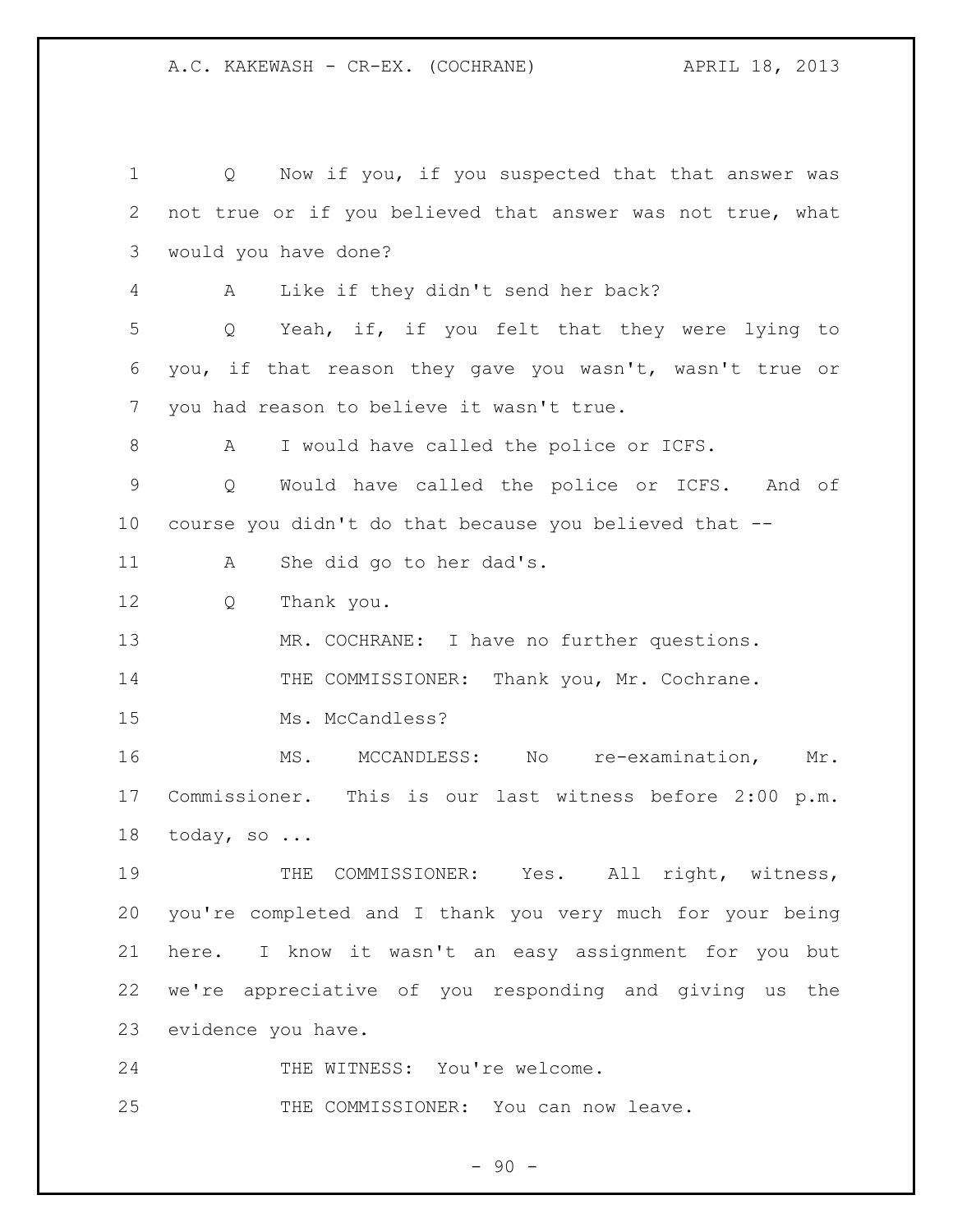PROCEEDINGS APRIL 18, 2013

1 THE WITNESS: Okay. (WITNESS EXCUSED) THE COMMISSIONER: And we'll adjourn until two o'clock this afternoon. 8 (LUNCHEON RECESS) 10 THE COMMISSIONER: All right. Mr. Mascarenhas, you're next. MR. MASCARENHAS: I am. Good afternoon, Mr. Commissioner. Before we begin I'd just like to introduce at counsel table, Joel Katz is counsel for the witness on the stand today. He hasn't been here up until today, so I just wanted to make an introduction. 17 THE COMMISSIONER: Mr. Katz? MR. KATZ: Yes. Good afternoon, Mr. Commissioner, 19 and I hope that's the last thing I say today. THE COMMISSIONER: Yes. And your first name is? MR. KATZ: Joel, J-O-E-L. THE COMMISSIONER: Right. Thank you very much. MR. KATZ: Thank you. MR. MASCARENHAS: We only have the one witness this afternoon, Mr. Commissioner. I'm ready to proceed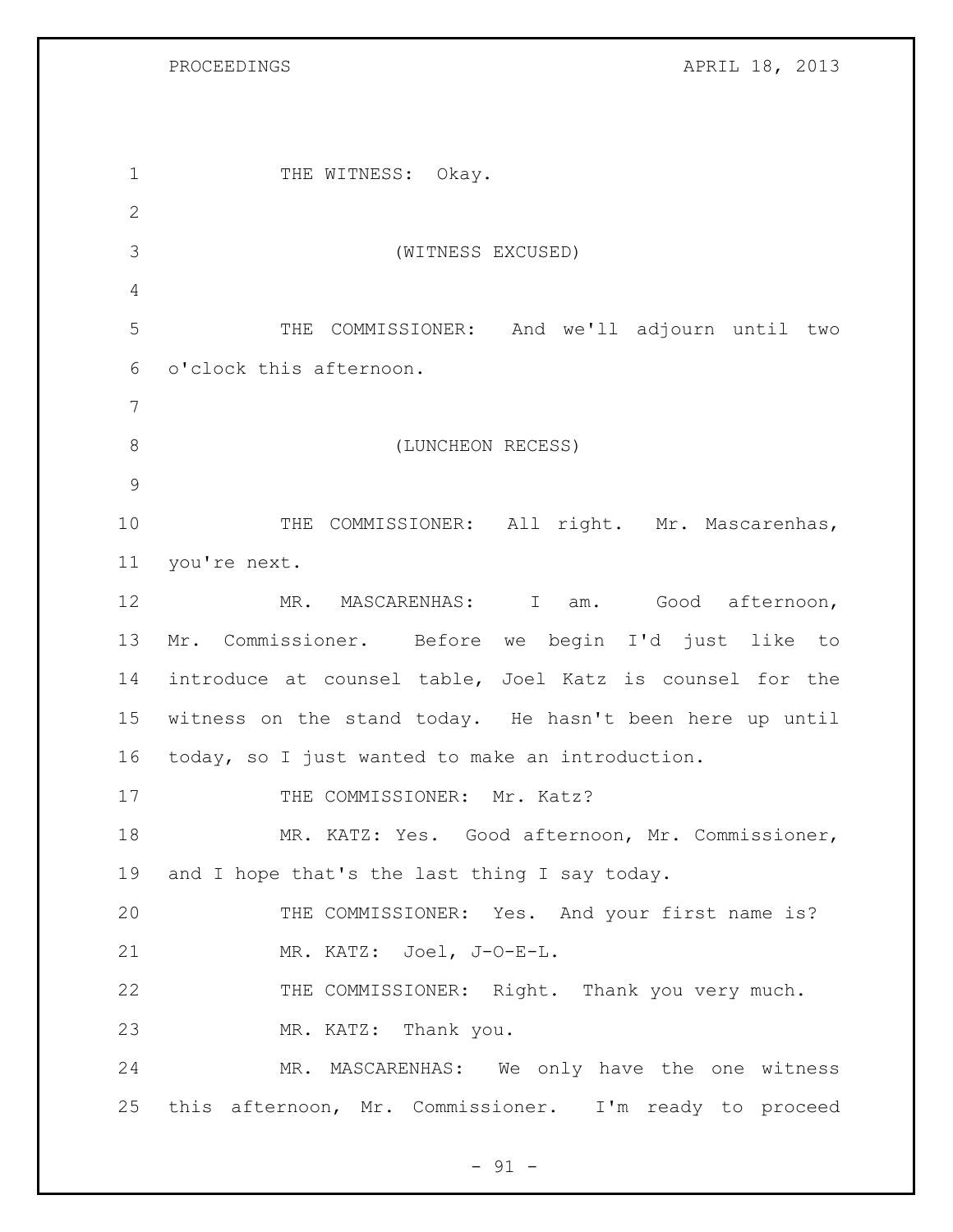1 when you are.

2 THE COMMISSIONER: Right. The witness can be 3 prepared for examination. 4 THE CLERK: If you could stand for a moment. Is 5 it your choice to swear on the Bible or affirm without the 6 Bible? 7 THE WITNESS: Affirm. 8 THE CLERK: State your full name to the court, 9 please? 10 THE WITNESS: Robert William Baker. 11 THE CLERK: And spell me your first name. 12 THE WITNESS: R-O-B-E-R-T. 13 THE CLERK: And your middle name, please? 14 THE WITNESS: W-I-L-L-I-A-M. 15 THE CLERK: And your last name, please? 16 THE WITNESS: B-A-K-E-R. 17 THE CLERK: Thank you. 18 19 **ROBERT WILLIAM BAKER,** affirmed, 20 testified as follows: 21 22 THE CLERK: Thank you. You may be seated. 23 24 DIRECT EXAMINATION BY MR. MASCARENHAS: 25 Q Good afternoon, Corporal Baker.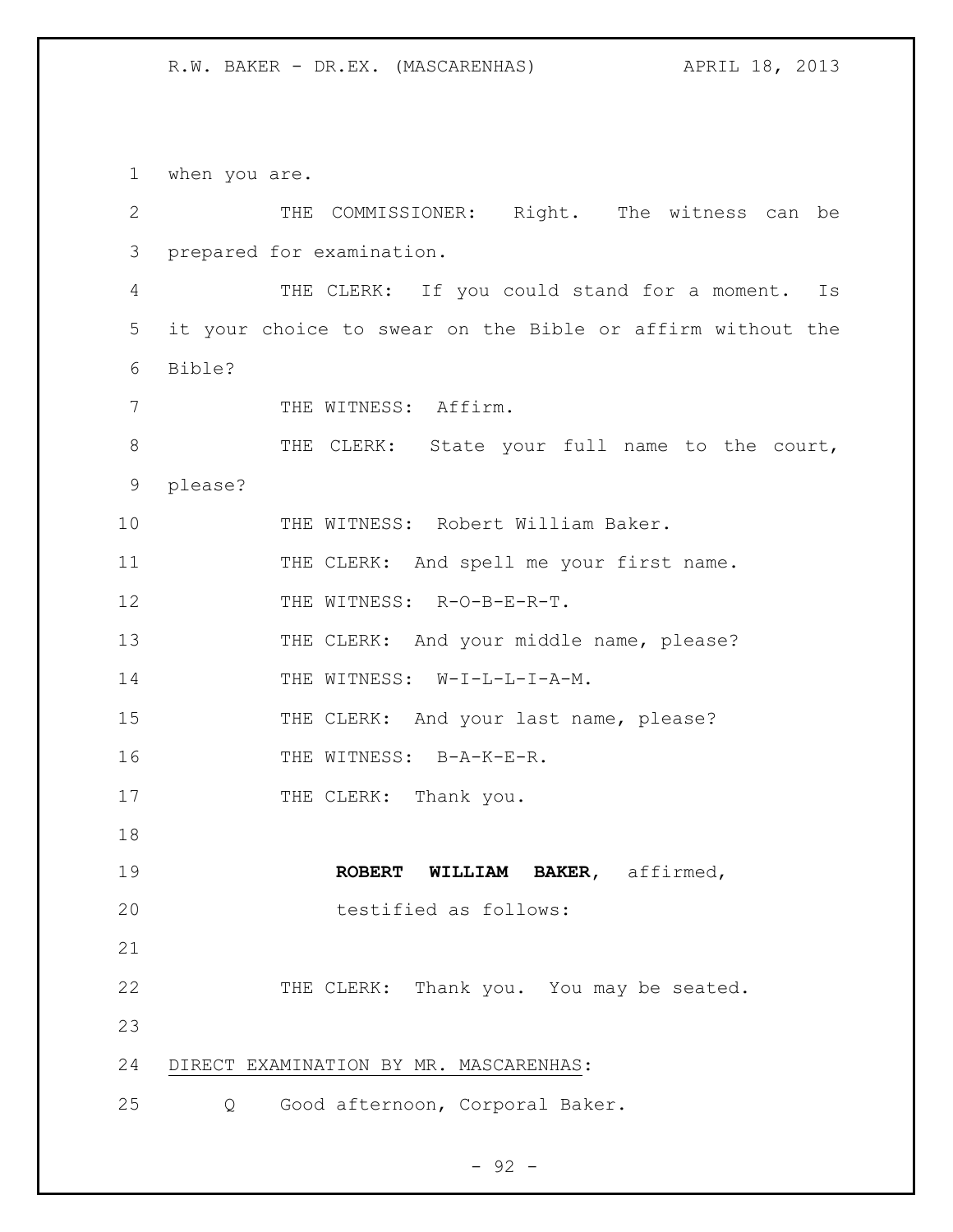A Good afternoon. Q I understand that you were the lead investigator into the missing person/homicide investigation with Phoenix Sinclair? A Yes, that's correct. Q And your evidence today will be to provide us your, your observations and the actions you took in regards to the investigation. A Yes. Q What is your educational background? A I graduated high school in Dauphin, Manitoba. From there I attended the University of Winnipeg. My focus was in justice and law enforcement as well as history. And the RCMP called for me to attend our depot training academy in 1996. I was credit shy of graduating but I left my studies and joined the RCMP in 1996 and I've been with the Royal Canadian Mounted Police for 16 and a half years. 18 THE COMMISSIONER: And still there? 19 THE WITNESS: Still there. THE COMMISSIONER: Good. BY MR. MASCARENHAS: Q Can you please give us a brief employment history, your brief employment history with the RCMP starting from when you began in 1996?

- 93 -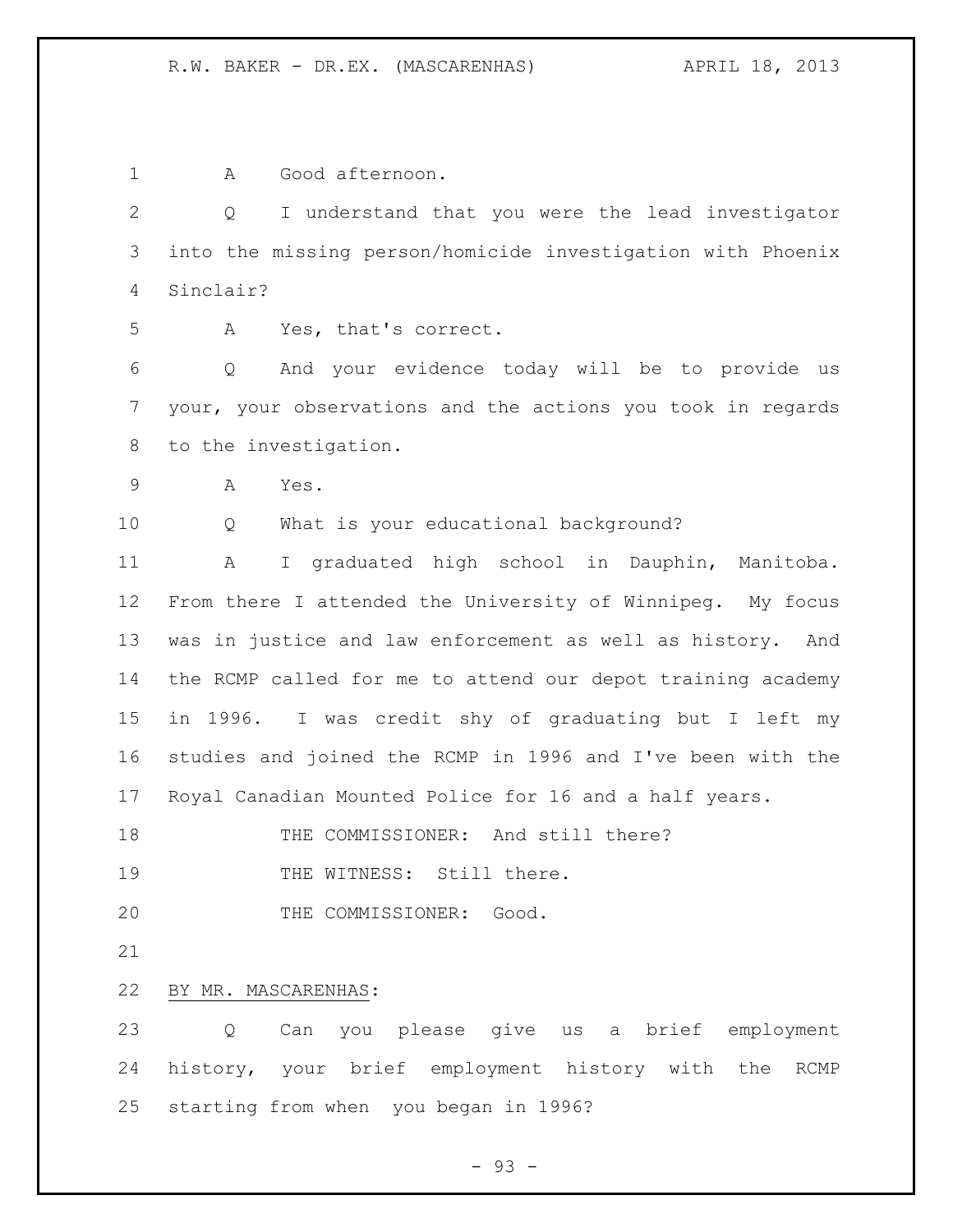A Yes. In 1996 I was posted to Selkirk, Manitoba, just north of Winnipeg here, and I was there for close to four years. And after that I took a transfer to Little Grand Rapids. Little Grand Rapids is a northern fly-in community, First Nations fly-in community. I was there for two years at which time I had transferred back down south to Stonewall. I was there for another two years. And in 2004 I was transferred into the RCMP serious crimes unit in Winnipeg. I was there for three years. And in 2007 -- I was in the serious crimes unit for the time of this investigation and in 2007 I left the serious crimes unit. I took a transfer to Oxford House, back to northern Manitoba. I was promoted to the rank of corporal and in 2009 I transferred back down south, back to Winnipeg, and I'm currently in historical case, our cold case unit, and that's where I'm presently posted today.

 Q You just stated that in 2005, at the time of your investigation to Phoenix Sinclair's death, you were a member of the major serious crimes unit?

A That's correct.

 Q What are the functions and responsibilities of the major crimes unit?

 A When I was posted there and today the primary responsibility is homicide investigations and that can include missing persons where foul play is suspected and

- 94 -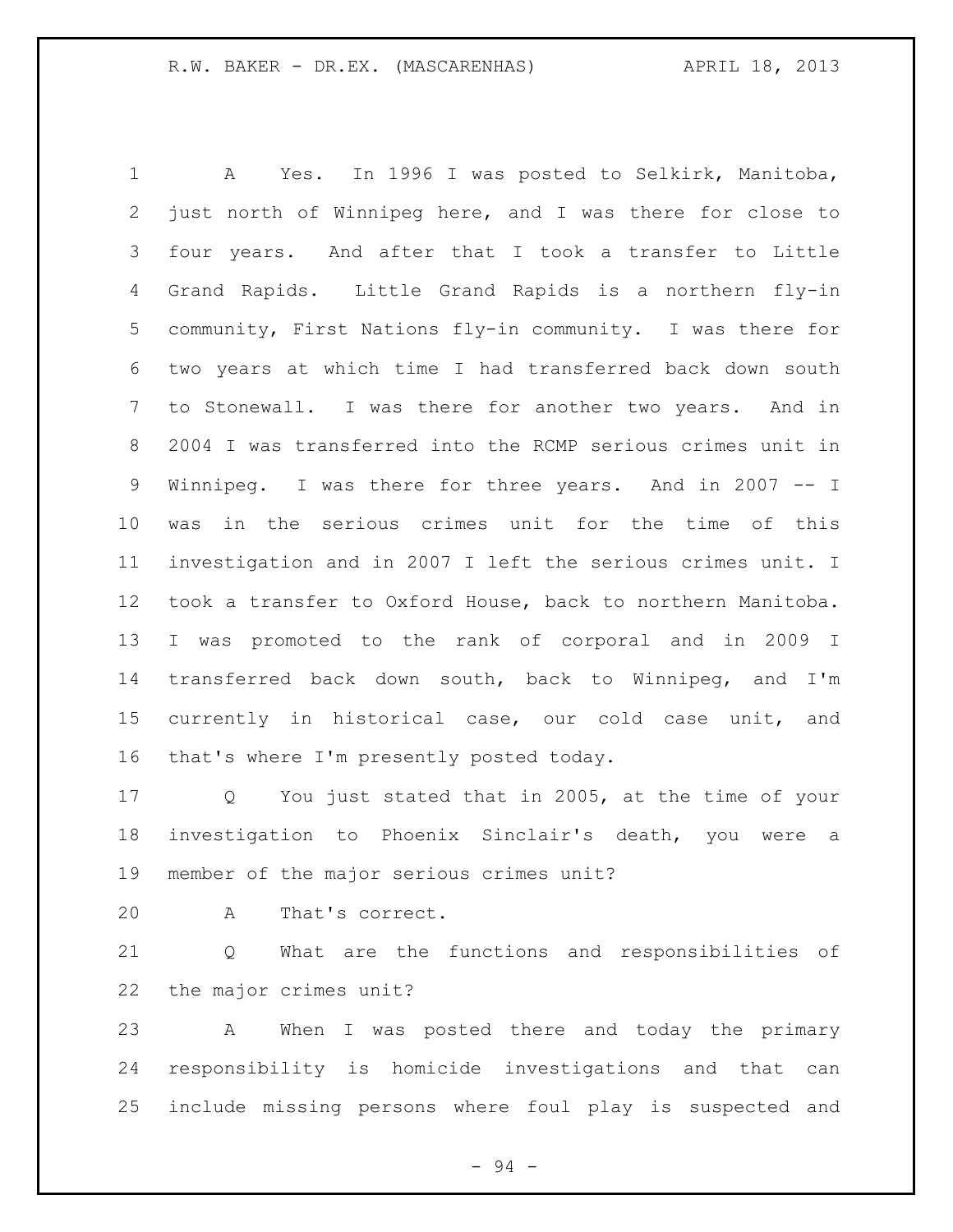R.W. BAKER - DR.EX. (MASCARENHAS) (APRIL 18, 2013

| $\mathbf 1$ | mandate does also include high profile serious<br>the       |
|-------------|-------------------------------------------------------------|
| 2           | investigations such as a police officer involved shooting   |
| 3           | or a death of a prisoner in custody and those sorts of      |
| 4           | major investigations. Primarily it's homicide               |
| 5           | investigations.                                             |
| 6           | And is that unit based out of Winnipeg?<br>Q                |
| 7           | Yes, it is.<br>A                                            |
| 8           | Q<br>How is it that you became involved with the            |
| $\mathsf 9$ | investigation of Phoenix's death?                           |
| 10          | From, from the, from the day that I received the<br>A       |
| 11          | direction to become involved?                               |
| 12          | Q<br>Yes.                                                   |
| 13          | THE WITNESS: Okay, Your Honour, Mr. Commissioner,           |
| 14          | I'm going to refer to my notes, if that's okay to you, for  |
| 15          | the duration of this afternoon?                             |
| 16          | THE COMMISSIONER: They were made at the time,               |
| 17          | were they?                                                  |
| 18          | THE WITNESS: Yes, they were.                                |
| 19          | THE COMMISSIONER: All right.                                |
| 20          | THE WITNESS: Thank you.                                     |
| 21          | My, sorry, my sergeant at the time was Sergeant             |
| 22          | Bert Clark (phonetic). Bert Clark was -- he's now retired,  |
| 23          | he was in charge of the RCMP serious crimes unit and        |
| 24          | Bert Clark had, had been advised that DOE number 3 had      |
| 25          | contacted Child and Family Services to report that her sons |

- 95 -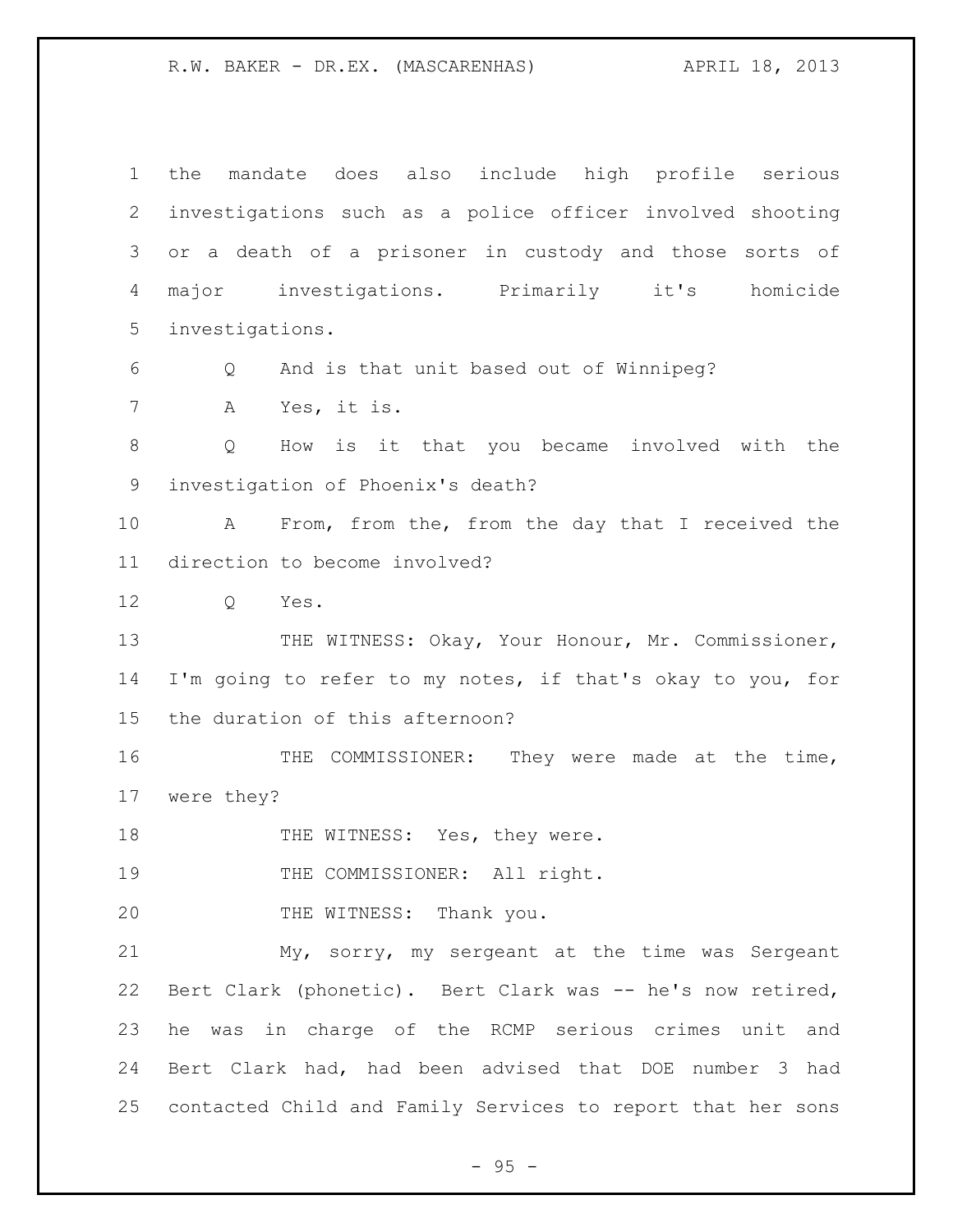had been a witness to a homicide. That was, in turn, reported to the Winnipeg Police Service who determined that this occurred in RCMP jurisdiction in the community of Fisher River. My sergeant, Bert Clark, was contacted as it was his responsibility and jurisdiction. And when this happened it was March the 6th, 2006, and I used to car pool back to Stonewall where I lived with, with the sergeant, Bert Clark, and he either told me that afternoon on the way home or that morning of the 7th, the following day, on the way into work. So it was either on the way home on the 6th or the way back to work on the 7th. He asked me to head up that investigation at that time. And the investigation at that time was, it was to determine the whereabouts of Phoenix Sinclair and if indeed there was a homicide involved.

 I, that morning I made a call at 8:15 in the morning to Corporal Ken Genaille. Ken Genaille was, was an officer with the RCMP in Fisher Branch detachment who looks after Fisher River and my question to him was that the report that we had received of Phoenix Sinclair, if there was anybody missing in the community that he was aware of and he, he hadn't heard of any, anything like this. He hasn't heard of any missing persons and he couldn't corroborate that for me. He said at the time --

 $-96 -$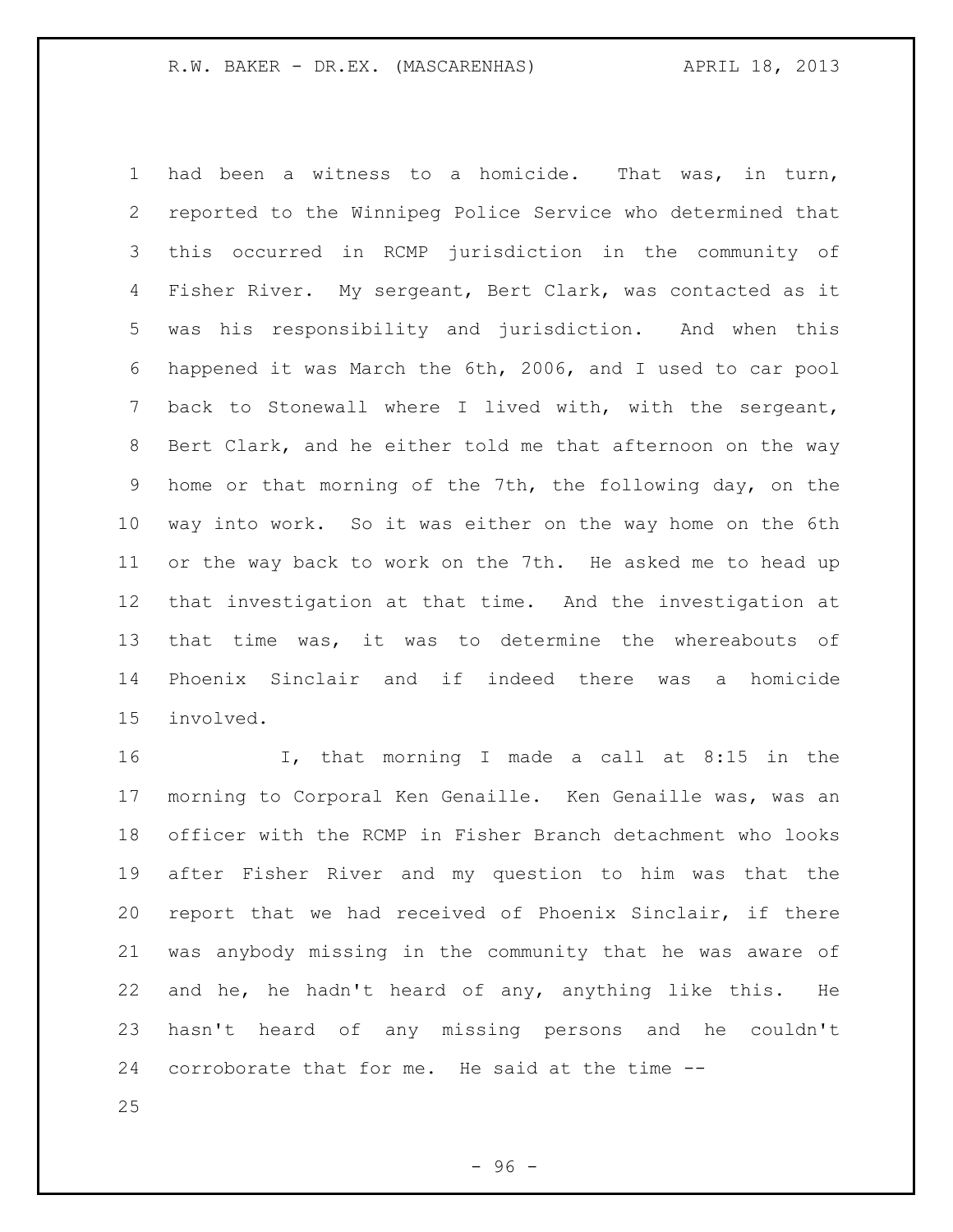## BY MR. MASCARENHAS:

 Q I'm sorry. Just if I could slide back a little bit with you, Corporal Baker. You said that you received the report from Sergeant Clark that DOE number 3 had advised Sergeant Clark -- had advised the Winnipeg Police that her sons had disclosed information to her in regards to a possible death? 8 A Sorry, if I, if I -- that's not correct. DOE number 3 had contacted Child and Family Services -- Q Child and Family Services. A -- who contacted Winnipeg Police Service, who contacted Sergeant Clark. Q Thanks. And just to clarify, did you, were you aware, are you aware now that DOE number 3's sons are who we refer to as DOEs number 1 and 2 in this inquiry? A Yes. Q Thank you. Now did the investigation start as a homicide investigation when you first received the file from Sergeant Clark? A We, we call it a missing person where foul play is suspected. It incorporates the components of a missing person investigation and the possibility that it may be a homicide. At this time we could have determined from the information that we had that it was a homicide investigation and the primary focus at that time is to find

- 97 -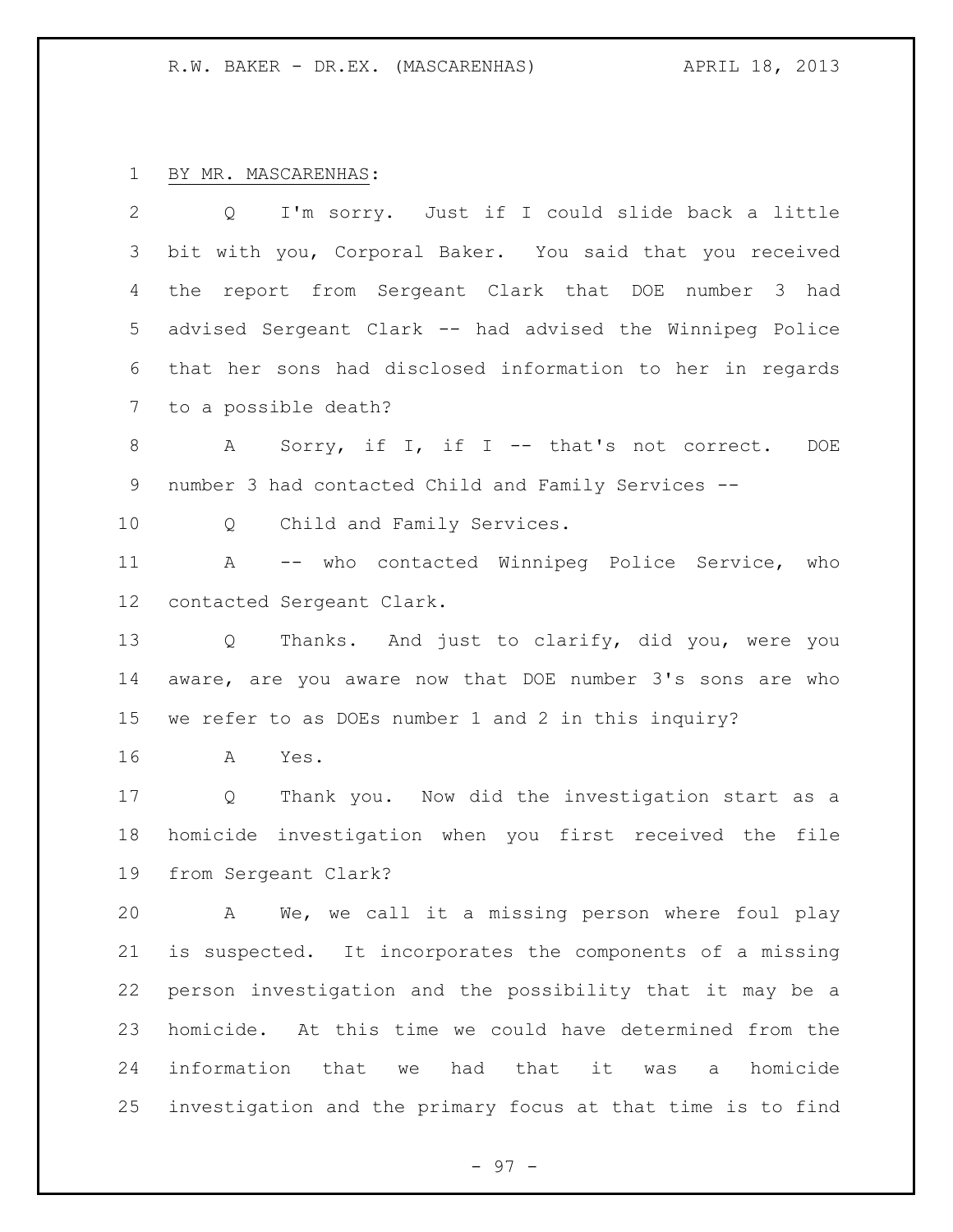the missing person.

| $\mathbf{2}$   | So because of the seriousness of the allegation,<br>Q         |
|----------------|---------------------------------------------------------------|
| 3              | you were asked to look into it, but you didn't know if the    |
| 4              | allegation was true or not at that time?                      |
| 5              | That's correct.<br>A                                          |
| 6              | Was there any difference in the process that you<br>Q         |
| $\overline{7}$ | followed in the early stages of your investigation based on   |
| 8              | the fact that you didn't know if the allegation was true or   |
| $\mathsf 9$    | not?                                                          |
| 10             | Just in terms of the amount of the resources.<br>Α            |
| 11             | just say the homicide investigation will often<br>Let's       |
| 12             | incorporate a full complement of resources in a major case    |
| 13             | management model of investigation where people are playing,   |
| 14             | people are assuming a multitude of<br>roles.<br>The<br>or     |
| 15             | investigation<br>itself would be<br>the<br>the<br>same<br>and |
| 16             | investigation that I started that day would be the same as    |
| 17             | a homicide investigation.                                     |
| 18             | And did you treat the allegation any<br>Q<br>less             |
| 19             | seriously even though you had no evidence with which to       |
| 20             | verify at that time?                                          |
| 21             | No, no, Your Honour, no.<br>Α                                 |
| 22             | Now I'd just like to, I'd just to refer you to<br>Q           |
| 23             | CD0065.                                                       |
| 24             | MR. MASCARENHAS: Madam Clerk, if you could put                |
| 25             | up page 4074.                                                 |

- 98 -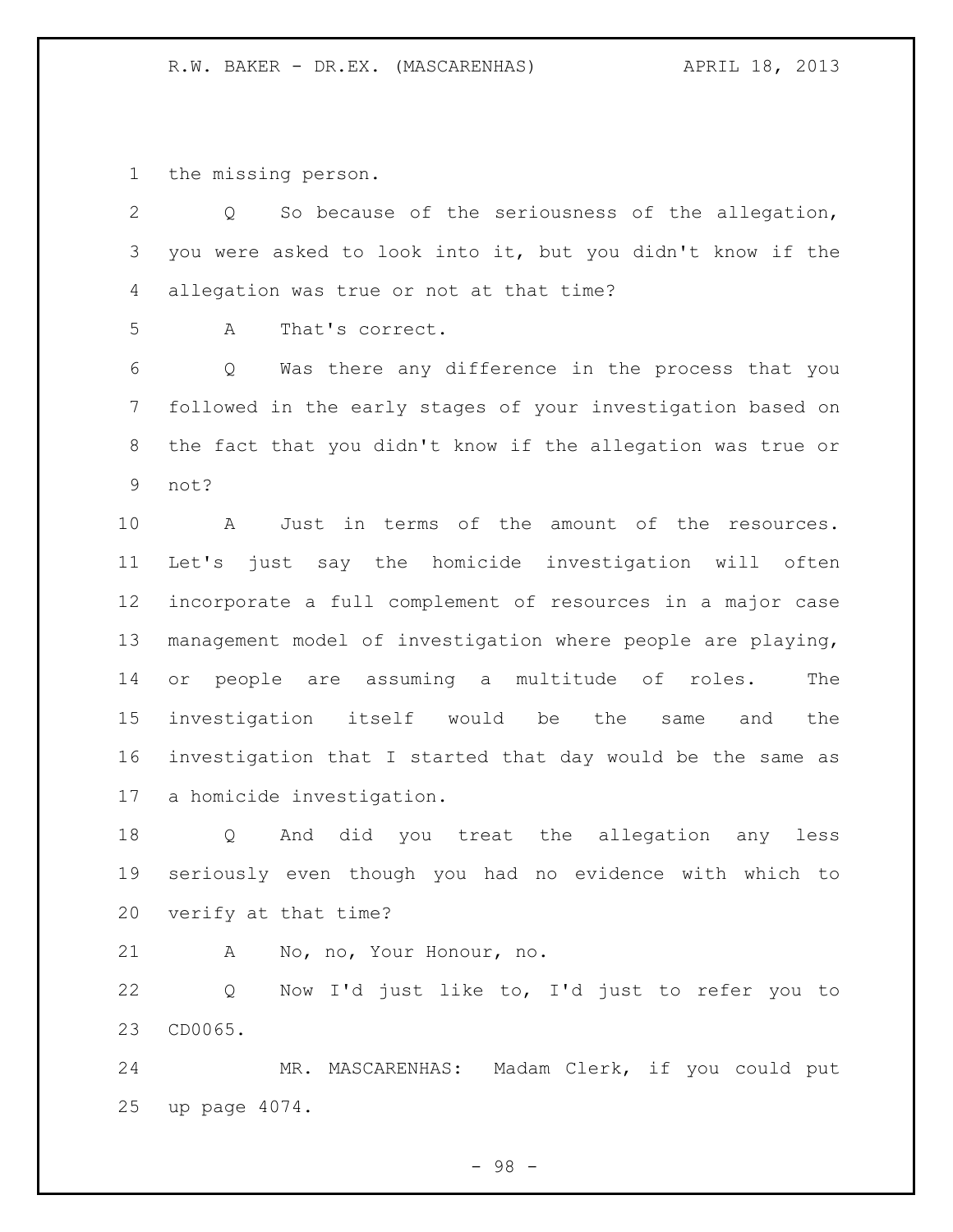R.W. BAKER - DR.EX. (MASCARENHAS) APRIL 18, 2013

 BY MR. MASCARENHAS: Q I understand that this document is the executive summary of the investigation into Phoenix's death? A Yes. Q And what was the purpose of the executive summary? A The executive summary is to provide an outline of the investigation, Your Honour. Q And did you author this document? A I did not. Q As lead investigator did you have a chance to review it? A I did, yes. Q And in your opinion does it accurately outline the investigation that you and the RCMP conducted into Phoenix's death? A Yes, it does. Q Now I'd like to go through some portions of the initial stages of your investigation after you first received the file from Sergeant Clark. You were telling us about your interaction with Sergeant, or I believe it was Sergeant Genaille? A Corporal Genaille, yes. Q Corporal Genaille in the Fisher River RCMP branch?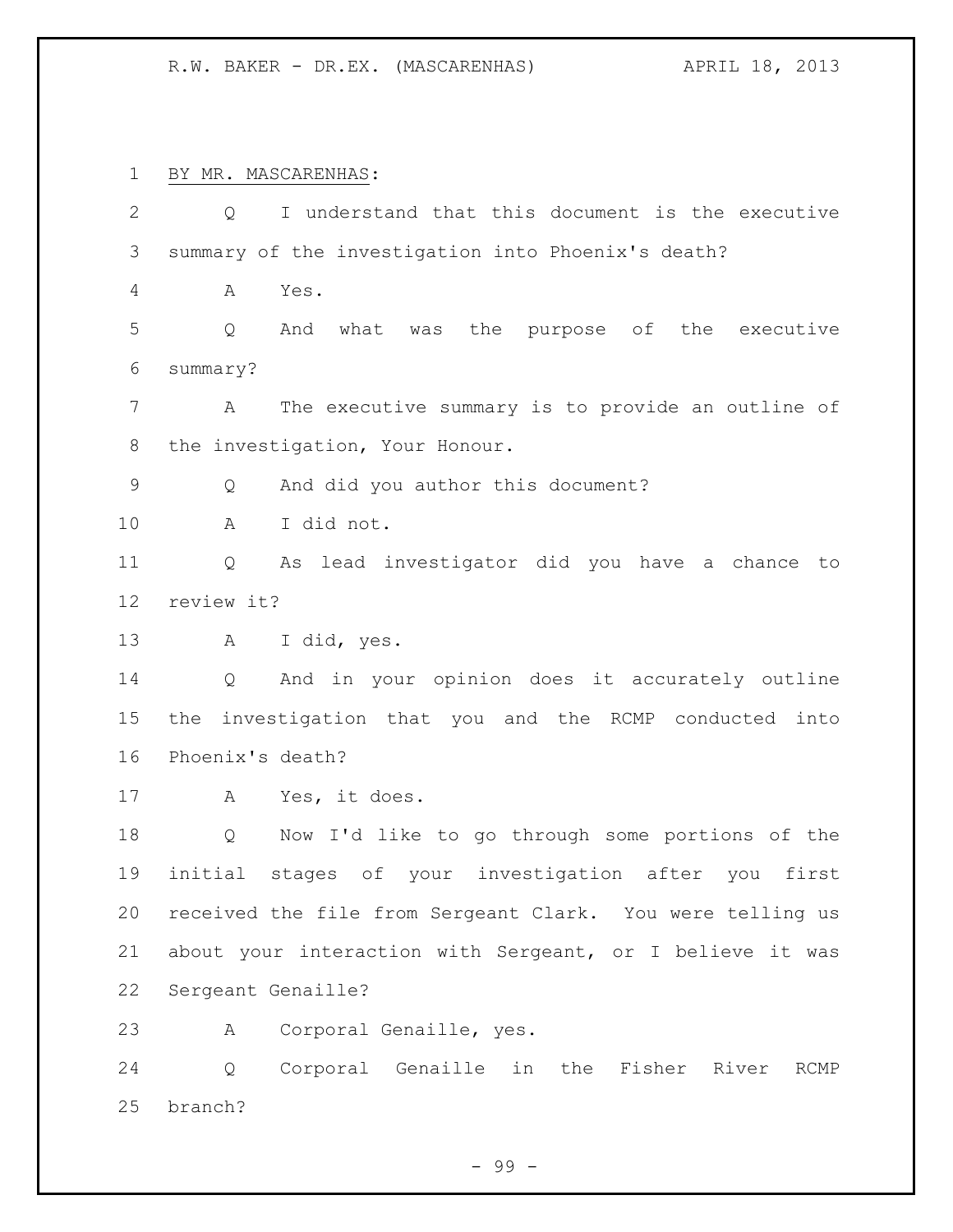A Yes.

 Q Can you please tell us more about that portion of your investigation?

A March 7th, 2006, at 8:15 a.m.?

Q Yes, please.

 A Yes. I spoke with Corporal Ken Genaille on the phone and I advised him of the complaint that we had received through Child and Family Services and through Winnipeg Police Service and discussed with Corporal Genaille about the possibility that there might be somebody missing, there might be a child that was missing in the community and the nature of the complaint that this, this may be a homicide investigation. Corporal Genaille wasn't aware of any, anybody missing in the community, no children missing in the community, sorry, nor any incident like that.

 Q And just a general, just a general, in regards to your notes, I understand that they're very detailed notes.

 MR. MASCARENHAS: And, Madam Clerk, just if we could pull up on the screen, it would be page 5799. It would be page 5799 and that's commission disclosure 155.

## BY MR. MASCARENHAS:

25 Q Are these your notes, Sergeant -- or sorry, are

 $- 100 -$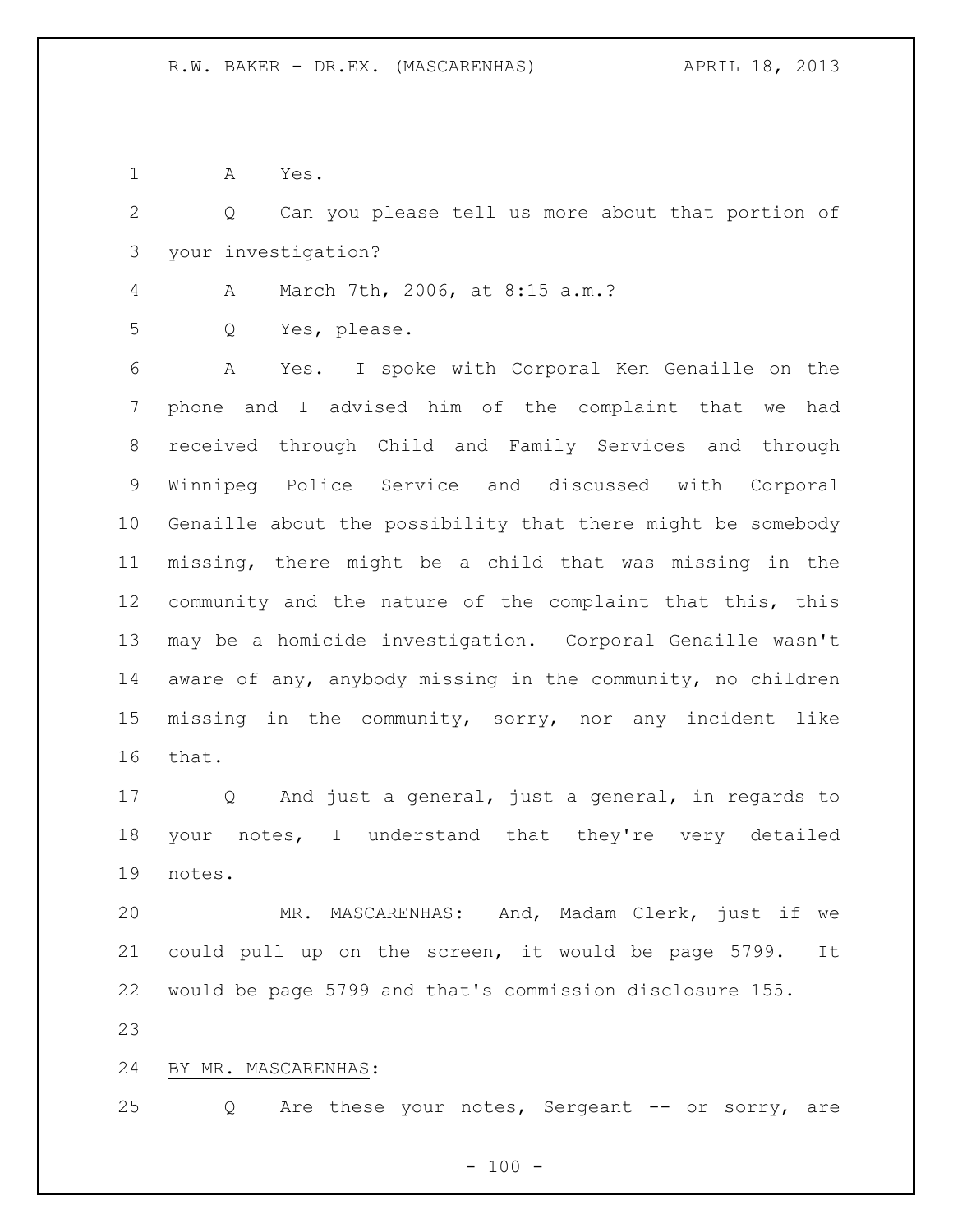these your notes, Corporal Baker?

A Yes, they are.

 Q And before we get any further, what was your general process when it came to note taking?

 A General process to taking notes was any, any conversation, any information that I would have received, anything that I determined would be important to the investigation to keep record of, I would write that in my notebook at the time that I received it or at the most practical time thereafter.

 Q And along with your notes, do you have any independent recollection of your investigation into Phoenix's death?

A Yes, I do.

 Q So after you spoke to Corporal Genaille, your notes indicate that you ...

17 MR. MASCARENHAS: If we can, if we could actually scroll the page down to page 5800, Madam Clerk. Sorry, if you could scroll it down one more page, Madam Clerk.

 If I could just have one moment, Mr. Commissioner.

Sorry, Madam Clerk, if we could go to 5804.

My apologies, Mr. Commissioner.

THE COMMISSIONER: No problem.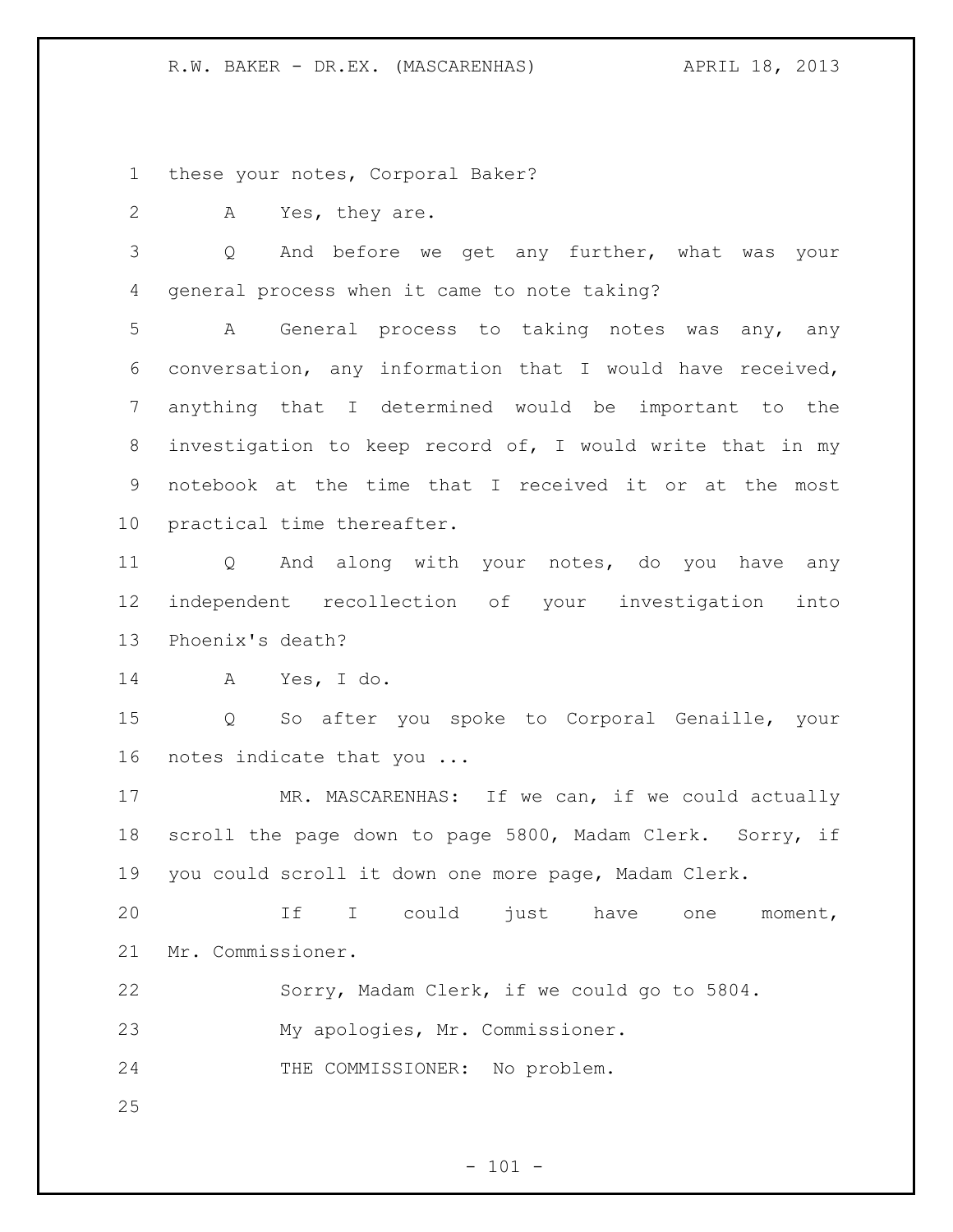BY MR. MASCARENHAS:

 Q So after you spoke to Corporal Genaille, it appears that you made phone calls to a variety of collaterals.

A That's correct, yes.

 Q The first collateral that's indicated at the top of the page is a call, is a call from Lorraine at Winnipeg School Division. Why did you contact the Winnipeg School Division?

 A That would be one of the checks that we would make for a missing child to determine if a child was enrolled in school and to try to account for that child.

 Q And did she tell you anything that was useful in informing your investigation?

 A Yes, she did. She had mentioned, she had told me that, and I noted here, that Phoenix was last in their system in September 2004 and only for that month and not since. That was -- not that Phoenix was in their school but Phoenix was last in their system.

Q You also requested a CPIC check, I believe.

A Yes.

 Q And what does a CPIC check stand for? A CPIC is a Canadian Police Information Centre. That is a database that the Royal Canadian Mounted Police manage for all partner police agencies in Canada.

 $- 102 -$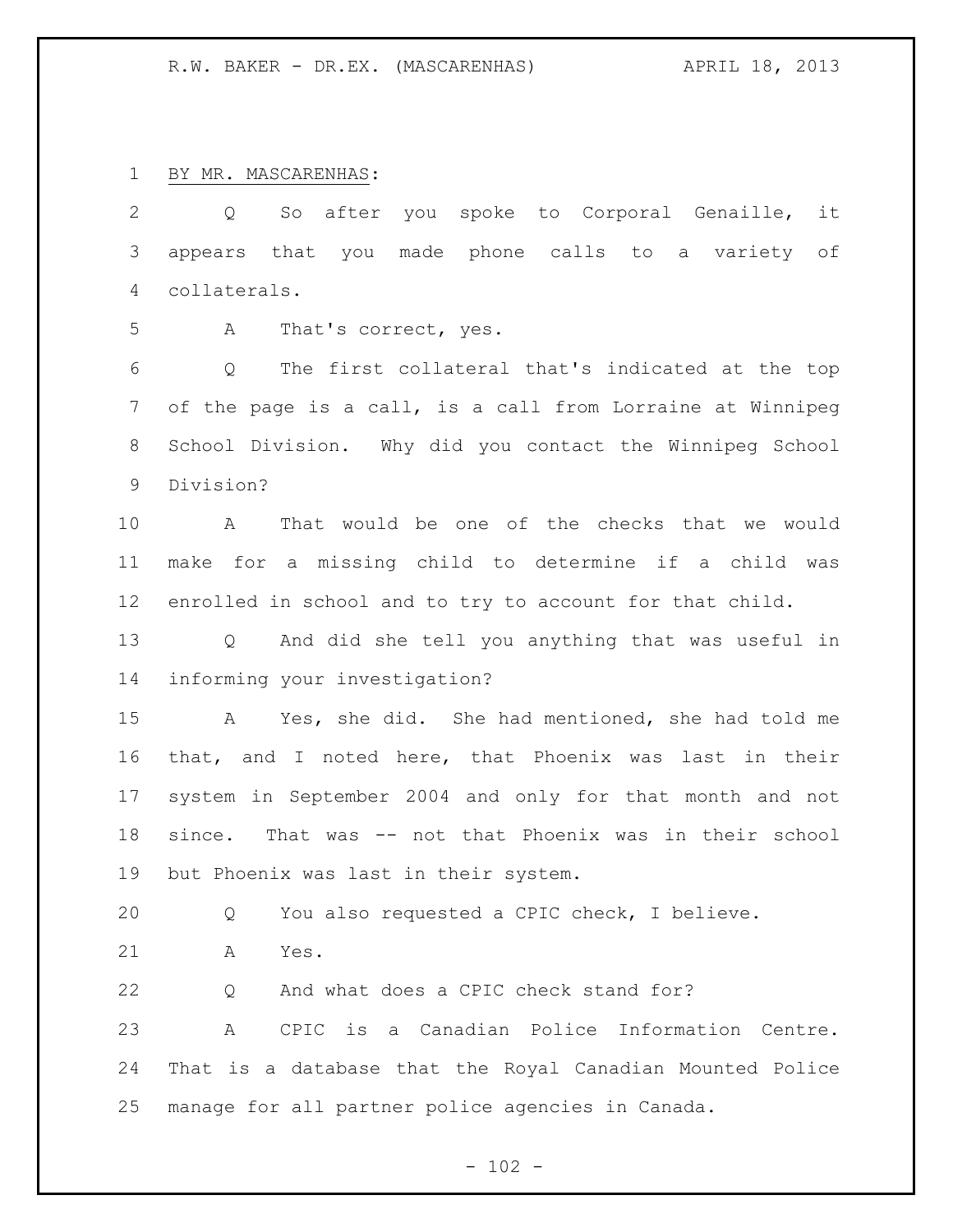1 O And what information would that include?

 A It includes many things. It includes criminal records. It includes firearms records, missing persons. It can include many things, wandering persons registry. It is, it is our one database that holds all of, all of these records, including driver's licence, driving information.

 Q And what was your purpose for conducting CPIC checks?

 A To determine the whereabouts of Karl Wesley McKay, to determine the whereabouts of Phoenix Sinclair and Samantha Kematch. Perhaps Phoenix Sinclair was listed as a missing person, perhaps there would be information there to determine the whereabouts of these people and also to determine if Karl Wesley McKay or Samantha Kematch had any particular warrants or violent convictions that I should be aware of or conditions, court conditions.

 Q Did you find any results when you did your CPIC search?

 A There were no results for Phoenix Sinclair. There was nothing on the system that, or the CPIC system that she was reported missing and recorded there as such. There was nothing there for Samantha Kematch, but there was for Karl Wesley McKay and what I noted were there were three violent convictions for, for assault and there were other convictions for failing to comply with court orders,

 $- 103 -$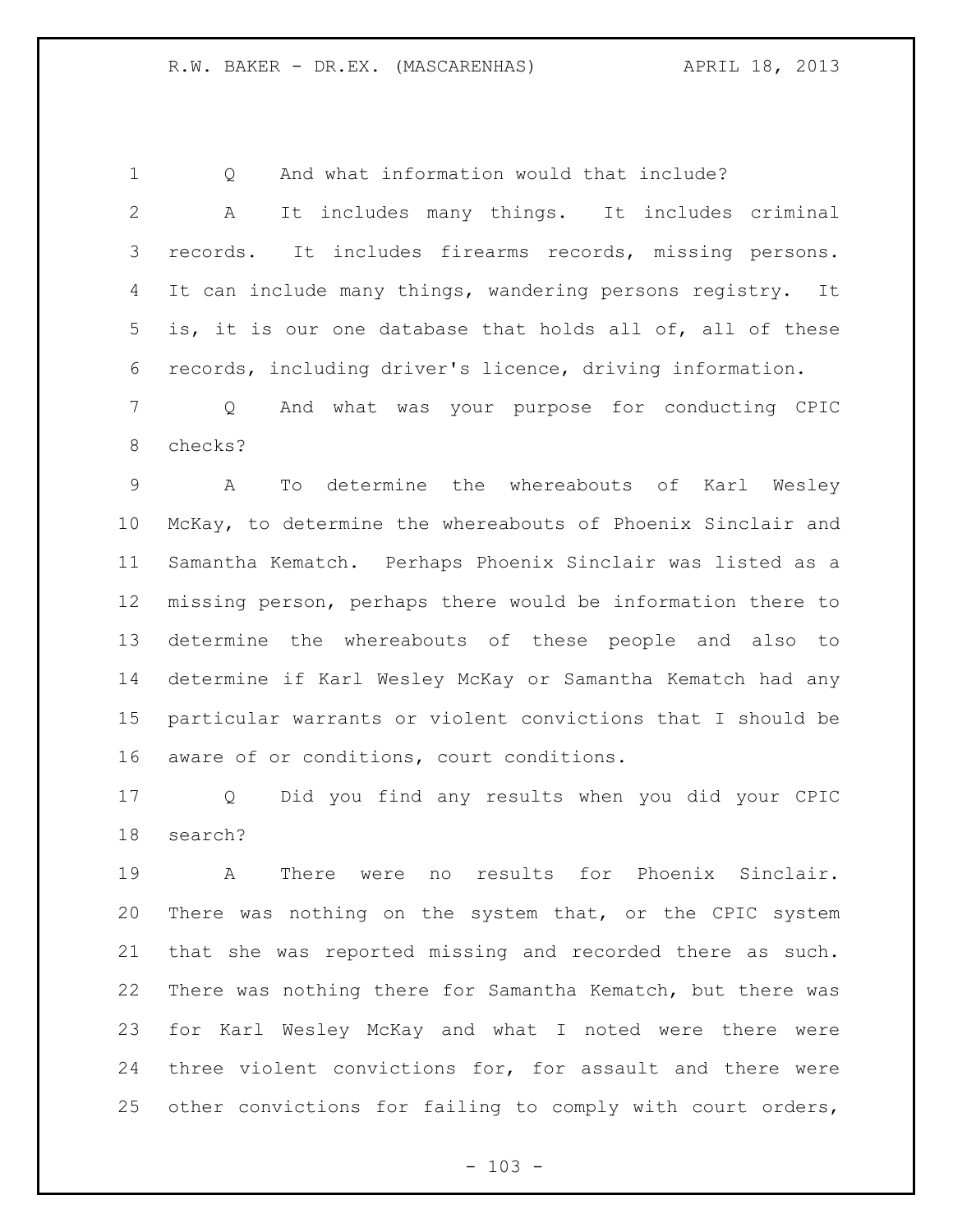R.W. BAKER - DR.EX. (MASCARENHAS) APRIL 18, 2013

breaches, that sort of thing.

| $\mathbf{2}$   | When you saw these convictions, what exact<br>Q           |
|----------------|-----------------------------------------------------------|
| 3              | information would you have been able to access from       |
| 4              | Mr. McKay's criminal record?                              |
| 5              | Α<br>To get further details on those convictions?         |
| 6              | Yes.<br>Q                                                 |
| $7\phantom{.}$ | The convictions that he had were with -- for<br>Α         |
| 8              | assault, were with Winnipeg Police Service. So I would    |
| 9              | have to access Winnipeg Police Service records. The RCMP  |
| 10             | generally don't have access to Winnipeg Police Service    |
| 11             | records for occurrence details.                           |
| 12             | Q So after you did your CPIC check, I see a third         |
| 13             | collateral that you checked, or I believe a<br>third      |
| 14             | collateral that you checked was to call child protection. |
| 15             | A Yes. I called child protection to determine if          |
| 16             | they had any involvement with Phoenix Sinclair and they   |
| 17             | last saw her in February 2003.                            |
| 18             | Q And just to clarify, what are you referring to          |
| 19             | when, what are you referring to when you say child        |
| 20             | protection?                                               |
| 21             | The Child Protection Branch.<br>A                         |
| 22             | Thank you. Did you receive any information that<br>Q      |
| 23             | informed your investigation from child protection?        |

 A They, they advised me that they were going to request her chart and I noted in my notebook that I just

- 104 -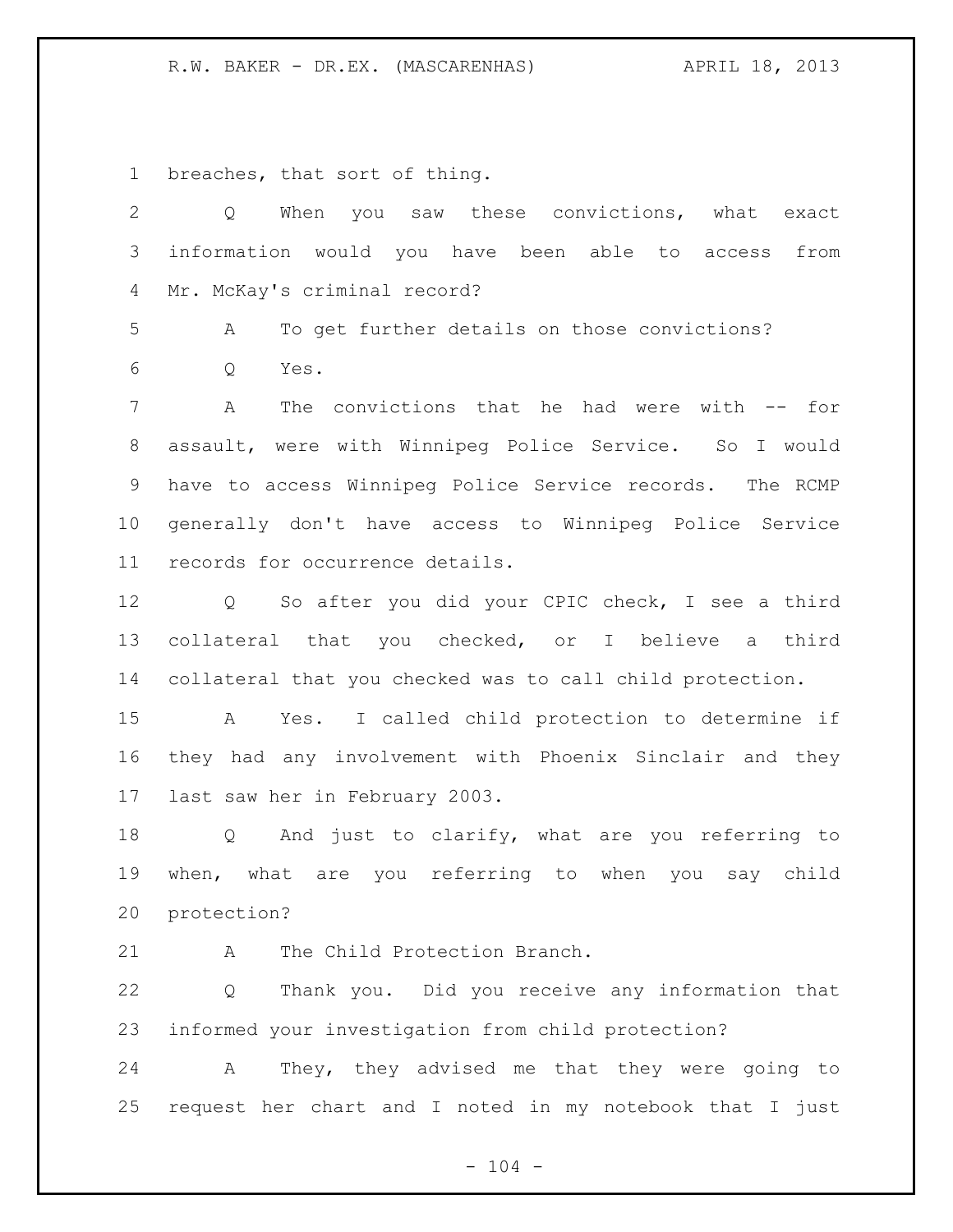wanted to know at that time when the patient was last seen. I was trying, I was trying to at that time account for her whereabouts. There's -- this was a missing person with foul play suspected. Perhaps she was, she was still alive and that was something I wanted to, I still wanted to find her.

 Q And I believe you called all three of these collaterals on March 8th, 2006?

A Yes, I did, that morning.

 Q And are these the normal resources you would use to find a missing child?

 A Missing, to find missing children is much more difficult than finding missing adults. It depends on the circumstances. To find a missing child in this case, there was an allegation of foul play, of homicide. There was involvement with Child and Family Services. And so these were likely avenues of investigation I determined at that time would assist in locating her or finding out what happened. For other children it might be different to -- in a child's life, around the child the central figures are the child's parents, the child's family, the child's siblings and extended family and it moves out to friends and the community, the community leaders, schools, to Child and Family Services and then finally out to the police and in a missing child investigation you would follow that, you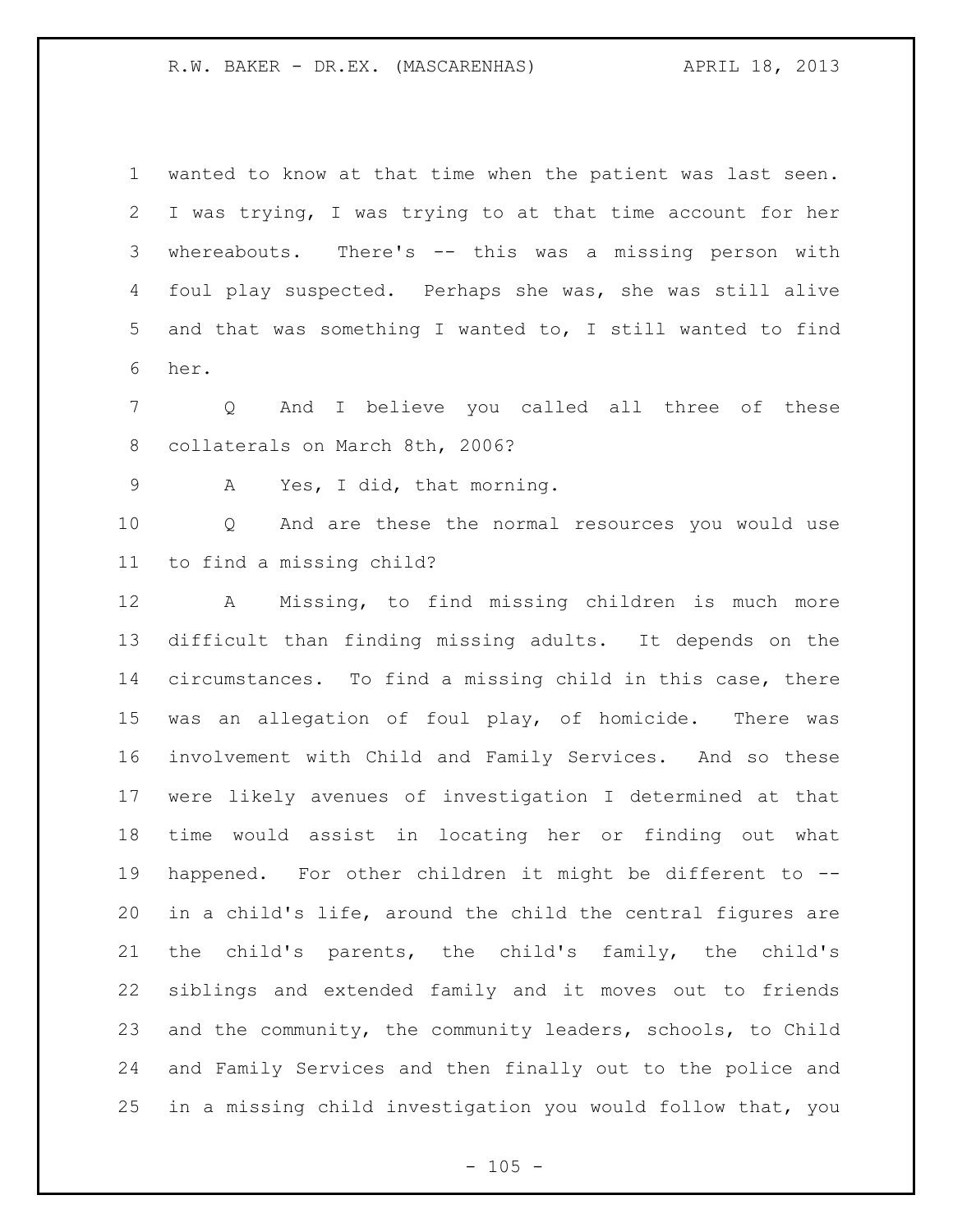would follow those aspects of involvement in a child's life and make inquiries with family and friends and school and that sort of thing. But in this, in this instance it was a little bit different because Child and Family Services at the outer area was already involved. So I started the investigation from those, from those areas.

 Q We've heard evidence throughout the inquiry that privacy laws have impacted CFS and other agencies' abilities to access information with collaterals at times. It appears that you contacted a variety of collaterals during the early stages of your investigation. Have you had any problems with accessing information due to privacy concerns?

14 A I have and I'm sure that's to be expected, that that answer be expected. Oftentimes privacy rules are, people will use that as a reason why they can't give information, yet there are clauses, and just to use the Personal Health Information Act as an example, I believe it's Section 22 that allows access to a police officer to the information of a patient for the safety of that patient or the safety of the community. In my experience it can be difficult to gather that information. People will be more inclined to say no, I don't want to give you that information, rather than to make that personal decision and where that decision about them giving the information, it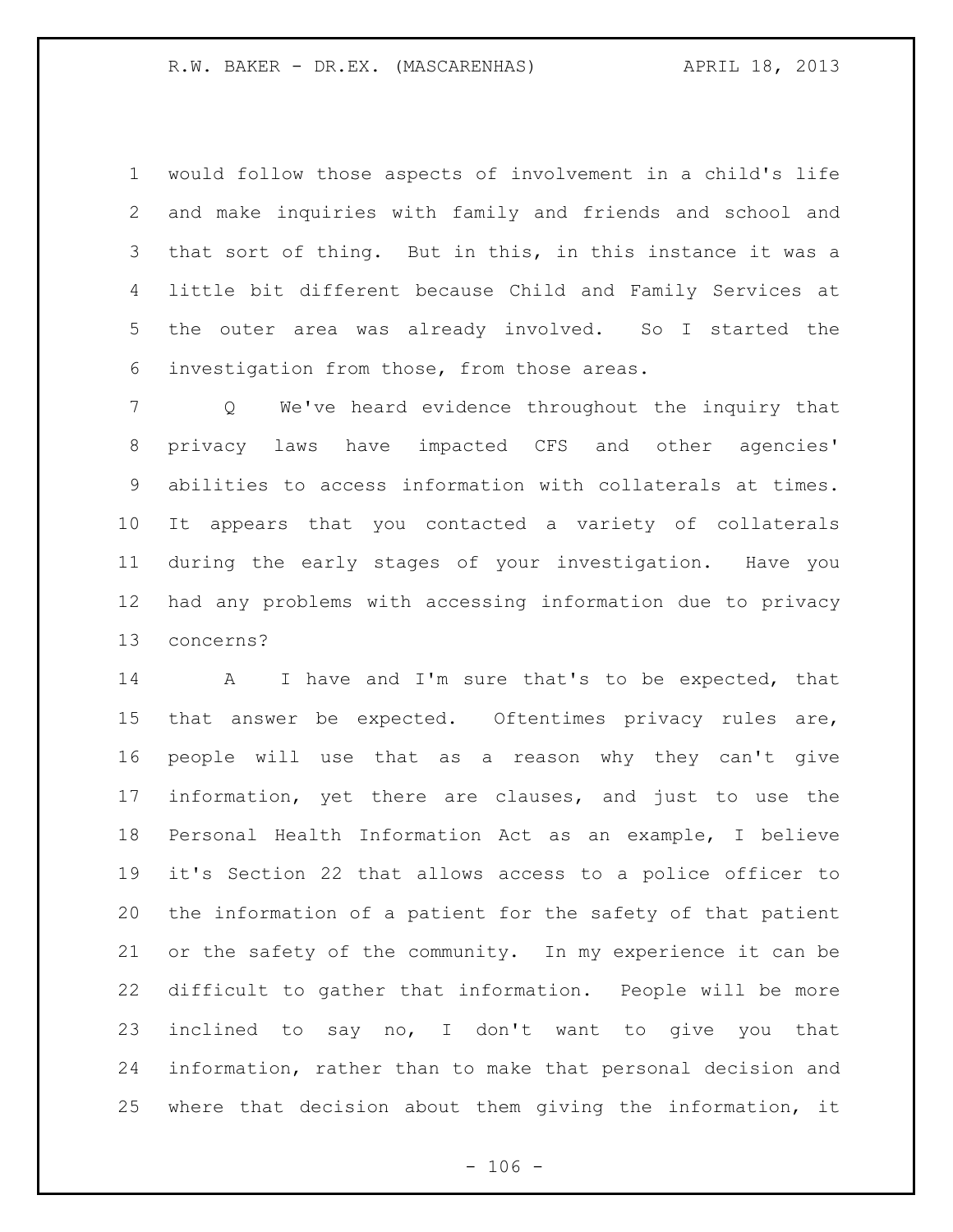might not, and they believe it might not be appropriate. So I do have, I do, I have encountered many times where I've had difficulty obtaining information due to privacy regulations. And there are many different types of privacy regulations from the federal government to provincial, for private businesses, and it's difficult.

 Q In your experience are there exceptions to the privacy act, the various privacy acts in place that are available for various circumstances?

 A Most, most always there are, there are exceptions and there are stipulations, as I mentioned, in the Personal Health Information Act or in a federal Privacy Act where like-minded investigative agencies can share information. For the RCMP and Child and Family Services, we can share information if they're conducting a like-minded investigation or if we are and we will share information with each other. There are avenues to share investigation and it is stipulated, it is already stipulated in these, in these acts. That's been my experience.

 Q Are the workers you deal with at various collateral agencies generally aware of their obligations in regards to these exceptions?

A In my experience, no.

 Q Have you had requests under these exceptions for information denied?

 $- 107 -$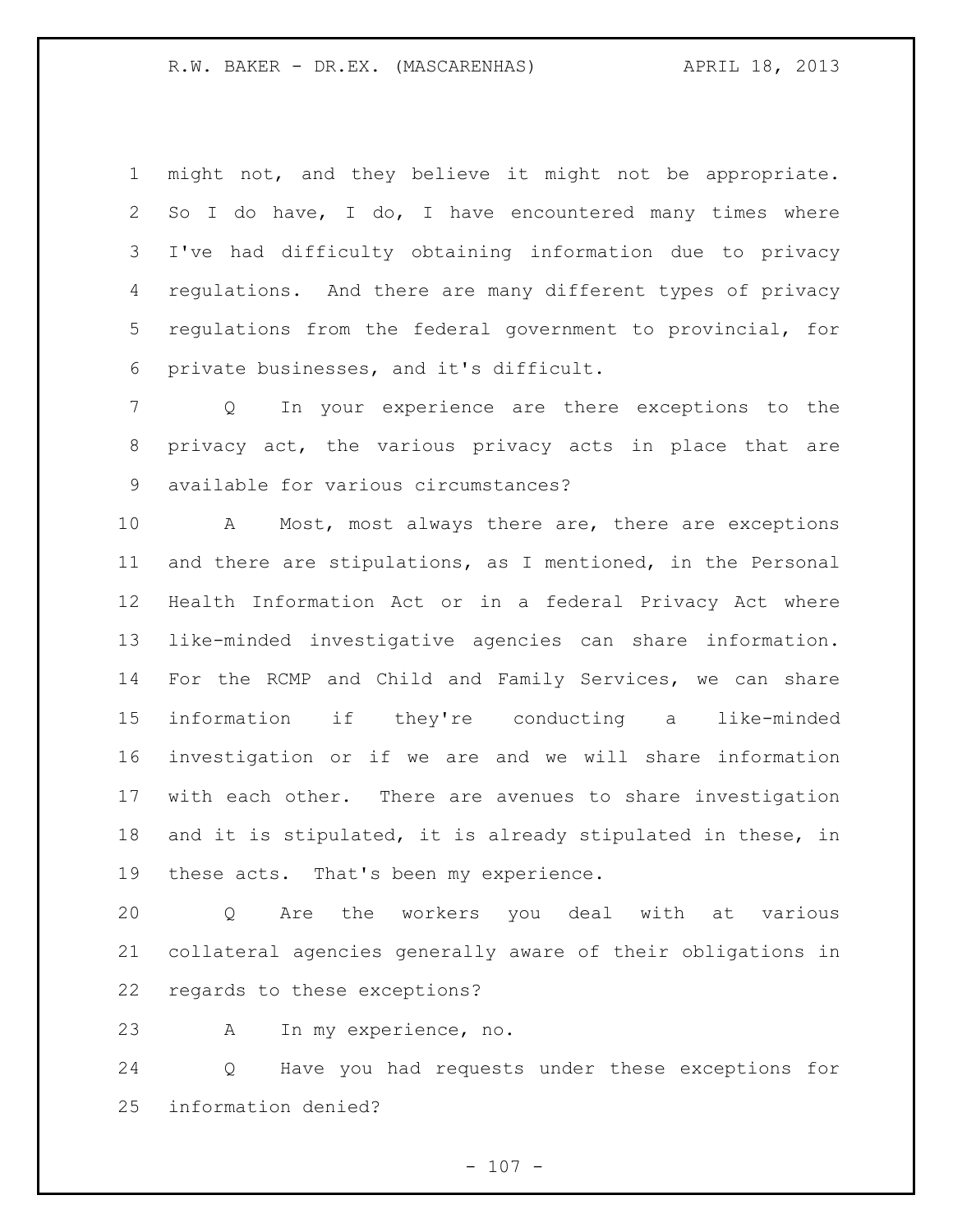A On my occasions and not just, not picking on one specific agency or anything like that but from many agencies, from many agencies.

 Q What is your experience in receiving information from various CFS agencies when requested?

 A Sometimes Child and Family Services will, will -- if it's a like-minded investigation and we're working together on the case it's a lot easier, but if I'm, if I'm trying to gather information on a case that they might not be involved in and they don't know all the particulars, they might be more inclined to say no. And in this case I can give an example that I had requested information and was told no for three sealed files. And when a file is sealed, often people will say you can't have it, that's sealed, and I can't give you that. But I don't, I wouldn't give up. I would explain -- I find I have to take it upon myself to explain that while it says in this act that you will provide this information and here's a written request, that a written request often carries more weight. Conversely if somebody wants information from the RCMP, we will share information to like-minded investigators for similar investigations, but we would need a written request as well. With Child and Family Services, I've had, I've had a number of times where I've been told that I can't obtain that information and it takes a little bit more work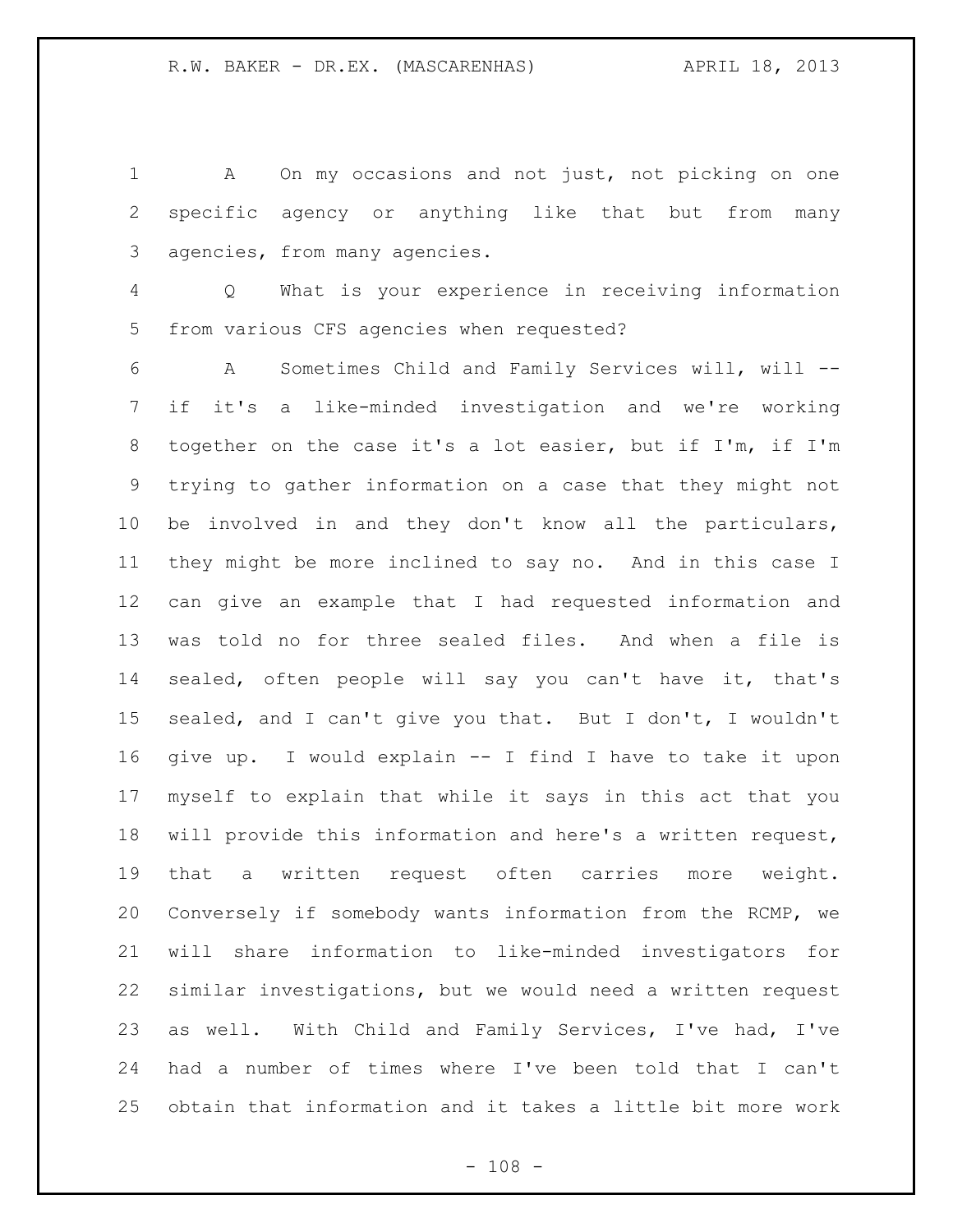to have it understood that it's in the best interests of a person's safety that that information should be released. Q And you referred to three sealed files. Do you happen to know if those were child-in-care files or people involved in Phoenix's file?

 A I can't recall. I believe they were but I can't recall at this time. I'll just maybe refer to my notes.

 On March 7th at 1425, I called Cree Nation Child and Family Services and I was told that I cannot have access to the three sealed files they have regarding Phoenix Sinclair. The last file was closed on March 9th of 2005 and I was provided with the Child and Family Services worker's name. On my notes that would be page 17.

 MR. MASCARENHAS: Sorry, Mr. Commissioner, just one moment.

 THE WITNESS: I think it's up, I think it's up a little higher there. It's on March 7th.

 THE COMMISSIONER: Where on the page are your notes numbered with your numbering?

 MR. MASCARENHAS: Yes, that's what I'm looking for.

 THE WITNESS: I have this one here, I'll just refer to that.

24 THE COMMISSIONER: Oh. Oh no, it's not on these copies, I guess. That's fine, we'll get there.

 $- 109 -$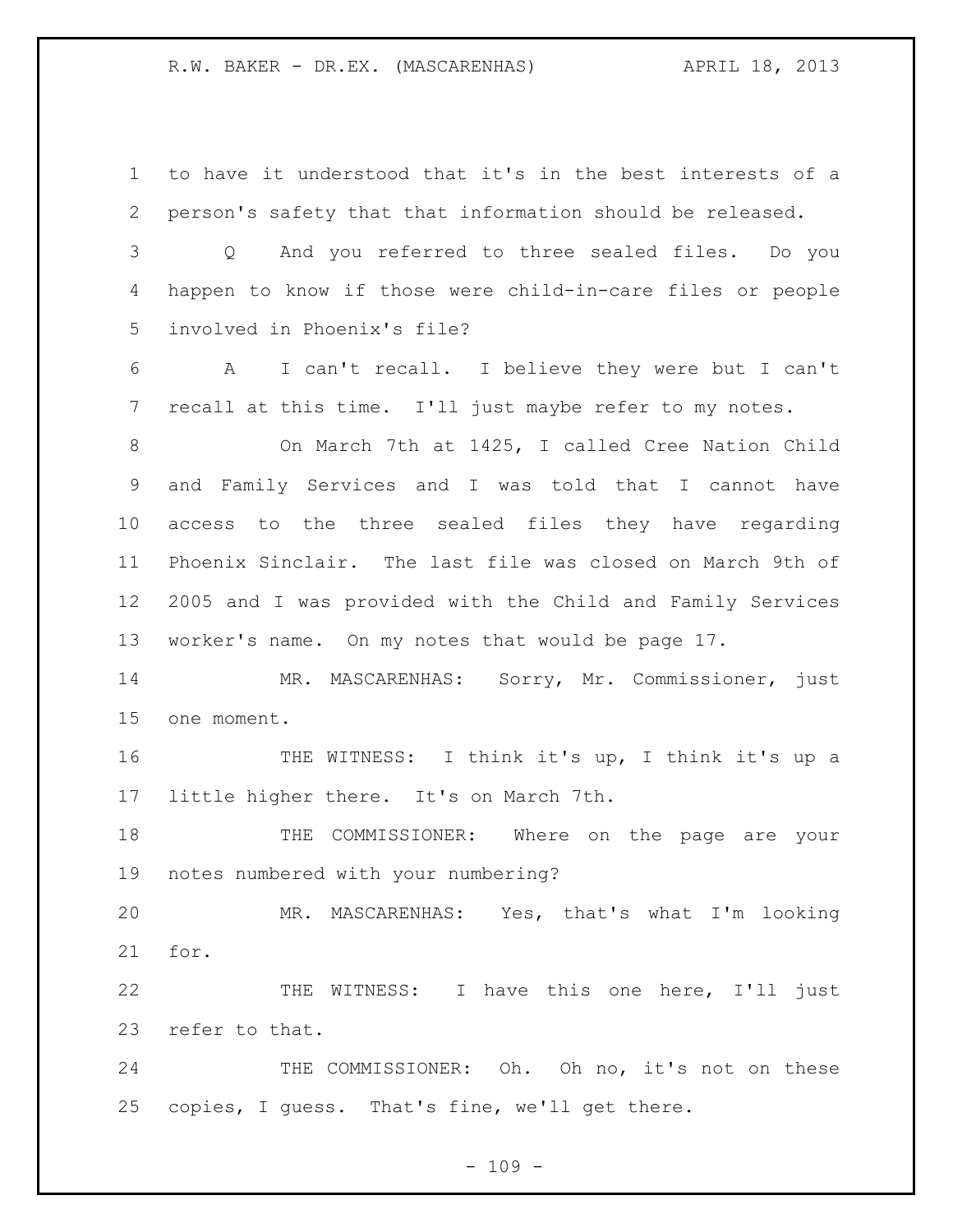THE WITNESS: Is page 17 missing from the electronic? MR. MASCARENHAS: That's what I'm wondering right now. I don't see it. BY MR. MASCARENHAS: Q Do you by chance have, in your binder of notes that I know your counsel prepared for you, you happen to have the electronic disclosure copy that we have on the screen and which we've been working with? I'm wondering if the notes you have, your personal notes are different. A I have three copies of page 14, so I would assume that that's, that's missing. I've been working off my notebook. 15 Q I agree, it seems that I have the same. MS. MCCANDLESS: So that might be the cause of confusion in regards to why some of the notes that Corporal Baker's referring to don't appear to be in our disclosure. THE COMMISSIONER: Well, are the correct notes on the screen? MR. MASCARENHAS: No. It appears -- if you look at pages 5800, 5801 and 5802, they are all triplicate of the same note when they were scanned in apparently. 24 THE COMMISSIONER: All right. So the notes you wanted to refer to are not presently on the screen?

 $- 110 -$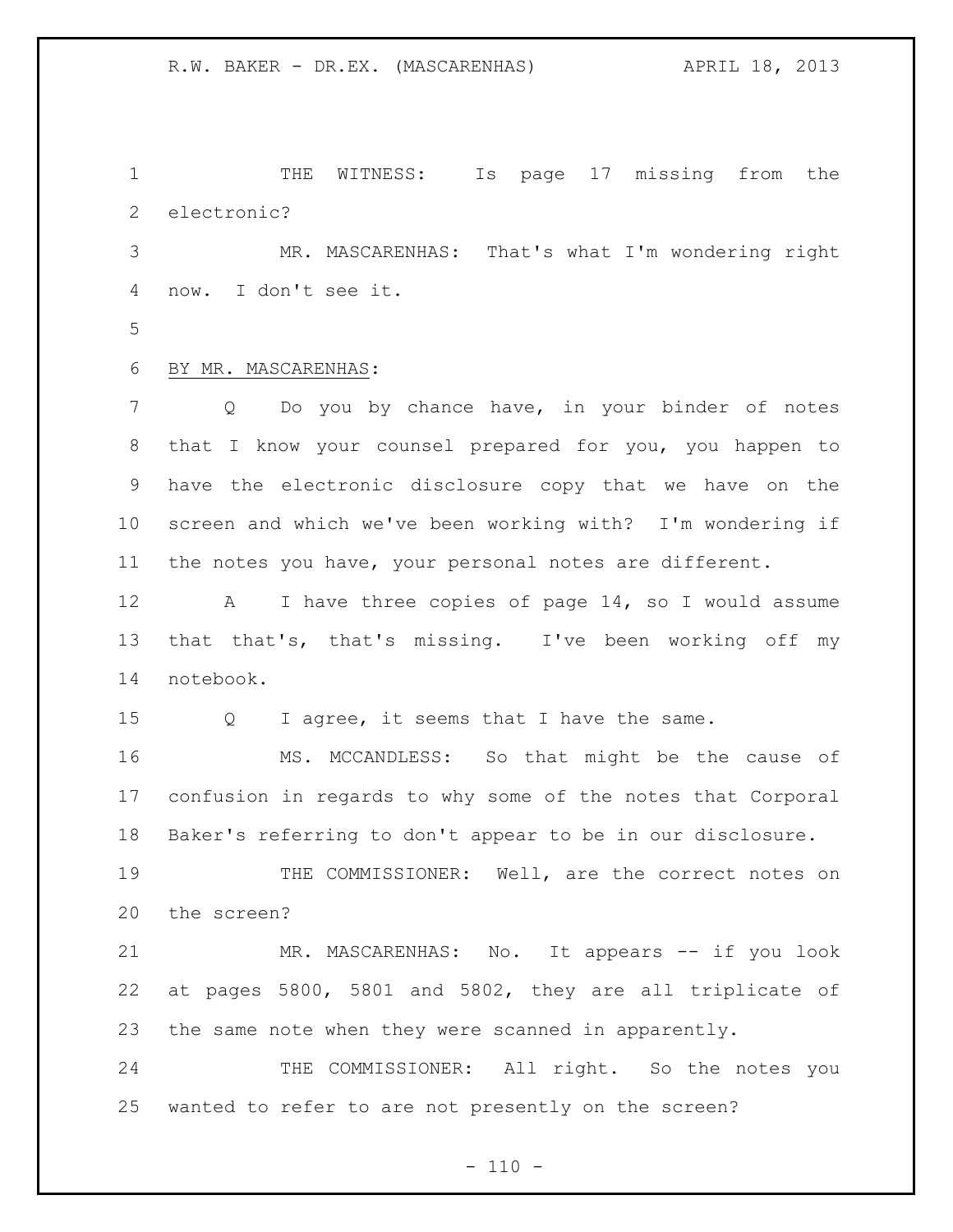MR. MASCARENHAS: No, it appears that there was an error when it came to creating the commission disclosure. THE COMMISSIONER: All right. MS. MCCANDLESS: Corporal Baker's notes appear to be -- THE COMMISSIONER: Will, will it be satisfactory for him to speak from his notebook? 9 MR. MASCARENHAS: As long as -- that is fine with me as long as it's all right with -- 11 THE COMMISSIONER: Well, we'll do that and if anyone wants to see his notes before they cross-examine, we'll allow that. MR. MASCARENHAS: Thank you, Mr. Commissioner. BY MR. MASCARENHAS: Q Now, Corporal Baker, I understand that you also had an opportunity to take statements from DOEs number 1, 2 and 3? A Yes, I, yes, I did. 21 THE COMMISSIONER: Well just before we leave that, it was, it was the Cree Nation Family Services that you called -- 24 THE WITNESS: That's correct. 25 THE COMMISSIONER: -- and where, where are they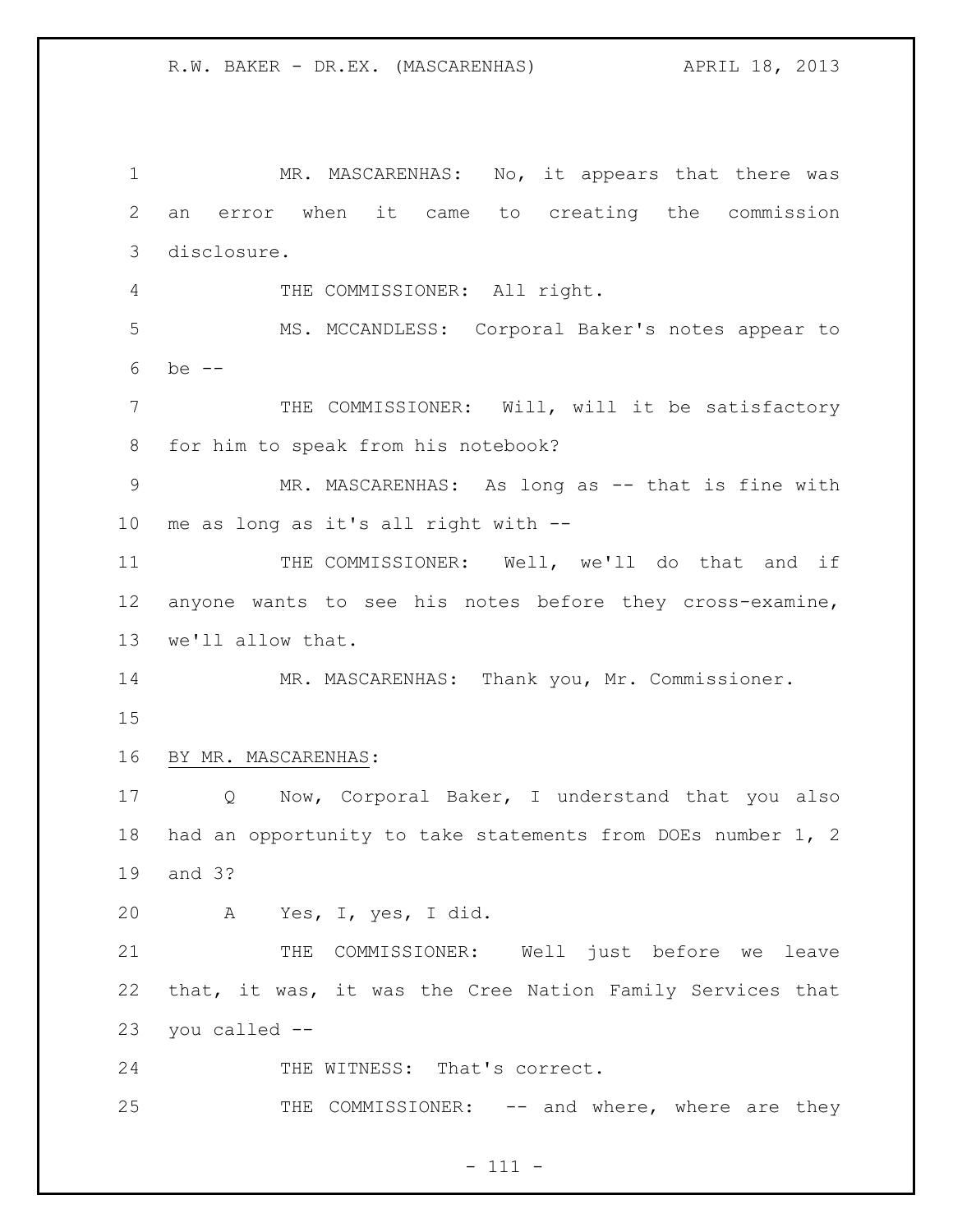located?

| $\mathbf{2}$   | THE WITNESS: I'm not too sure, Your Honour.                |
|----------------|------------------------------------------------------------|
| 3              | THE COMMISSIONER: All right.                               |
| $\overline{4}$ | THE WITNESS: I'm not too sure. Would you like              |
| 5              | me to read the portion of my notes that's absent?          |
| 6              | THE COMMISSIONER: Just say -- no, I'm just                 |
| 7              | trying to -- that's all right. But it was they who told    |
| 8              | you there were three files that were sealed and closed and |
| $\mathsf 9$    | unavailable to you?                                        |
| 10             | THE WITNESS: Yes.                                          |
| 11             | THE COMMISSIONER: All right.                               |
| 12             |                                                            |
| 13             | BY MR. MASCARENHAS:                                        |
| 14             | Q Did you also call Winnipeg CFS at that time or           |
| 15             | did you only call Cree Nation CFS?                         |
| 16             | A I called Intertribal CFS. Just before I made the         |
|                |                                                            |
| 17             | call -- actually, sorry, here -- I called Intertribal CFS  |
| 18             | on March 7th.                                              |
| 19             | COMMISSIONER: Before you called Cree<br>THE                |
| 20             | Nations?                                                   |
| 21             | THE WITNESS: Yes, I did. I called Intertribal              |
| 22             | Child and Family Services. I called Fisher River Child and |
| 23             | Family Services and then I called Cree Nation Child and    |
| 24             | Family Services.                                           |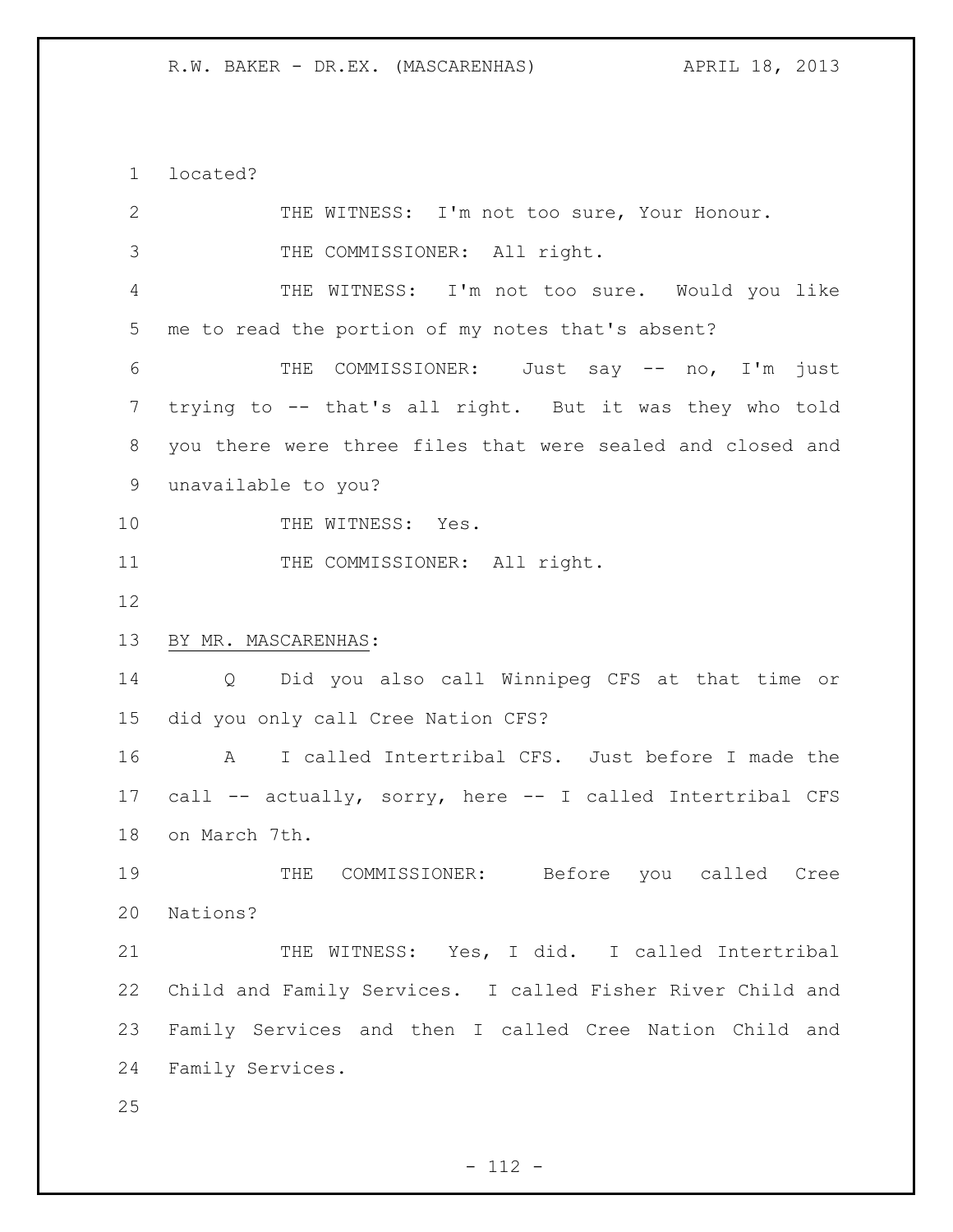BY MR. MASCARENHAS:

| $\mathbf{2}$  | Do you know if you were referred to the following<br>Q       |
|---------------|--------------------------------------------------------------|
| $\mathcal{S}$ | agencies by the initial agency you spoke to?                 |
| 4             | Yes.<br>A                                                    |
| 5             | Now as I was, sorry, as I was saying before, I<br>Q          |
| 6             | understand that you took statements from DOEs number 1, 2    |
| 7             | and $3?$                                                     |
| 8             | Yes, yes, I did.<br>A                                        |
| $\mathsf 9$   | Now what did you learn from taking statements<br>Q           |
| 10            | from DOE number 1 -- or DOE number 3? DOE number 3 would     |
| 11            | have probably been the initial, the initial witness that     |
| 12            | you spoke to.                                                |
| 13            | The initial witness that I spoke to was DOE 2 and<br>A       |
| 14            | when I spoke to DOE $2$ , I had learned that his brother had |
| 15            | witnessed the homicide.                                      |
| 16            | And that would be DOE 1?<br>Q                                |
| 17            | That his brother, DOE 1, had, sorry, that had<br>A           |
| 18            | witnessed the homicide, yes.                                 |
| 19            | And $--$<br>Q                                                |
| 20            | A And after interviewing DOE 1 and DOE 2, I                  |
| 21            | interviewed DOE 3.                                           |
| 22            | Q Can you tell us what you learned from the                  |
| 23            | statements you took from these witnesses?                    |
| 24            | Yes. I don't know how much detail that you want<br>A         |
| 25            | me to speak to in regards to those interviews, but I had     |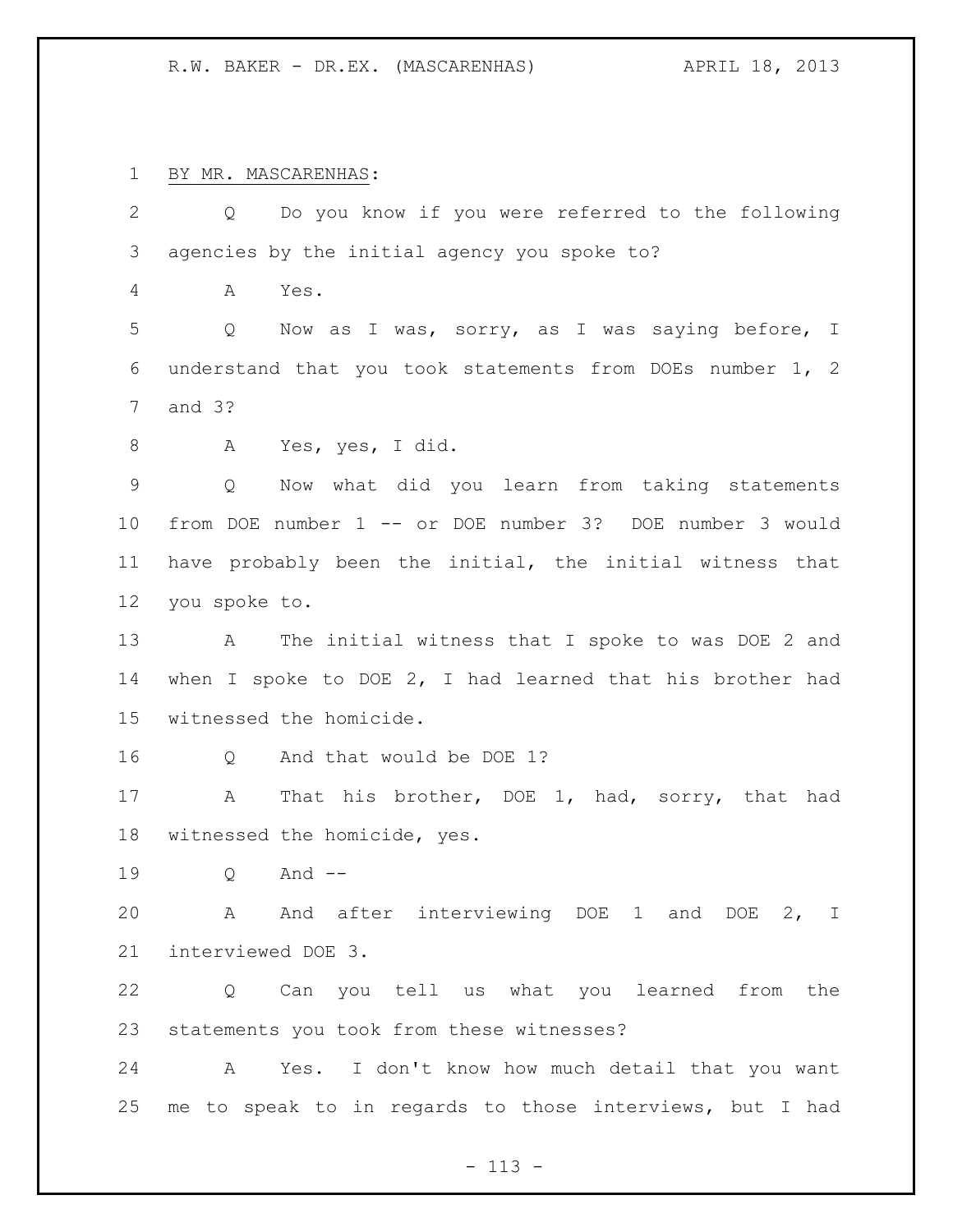learned that DOE 1 and DOE 2 were with their father at Fisher River First Nation. They were under his care for the summer, for the spring and early summer, and while they were there at his, at his home, they witnessed the, I guess what amounted to the torture and then homicide of Phoenix Sinclair and following that, disposing of her, of her remains of her body in the woods. And that then, then the boys were brought back to, brought back to Winnipeg by Child and Family Services.

 Q After interviewing DOEs 1, 2 and 3, did you believe that the allegations they presented were legitimate?

13 A Yes, I did. There was -- if I can say, the story was almost a little bit incredulous, that it was, that it was unfathomable that that kind of abuse could have happened, that nobody would know about this, that, that this could have just happened over that length of time that, that period of time. It was almost, it was unimaginable and that part of me led me to hope that maybe it wasn't true, that perhaps we could, we could still find her. But the boys -- we're trained to interview people and we're trained to determine as best we can when somebody's not telling the truth and it was my opinion that the boys were telling the truth. The one boy, for example, he, when he was explaining, DOE 1 was explaining what happened,

 $- 114 -$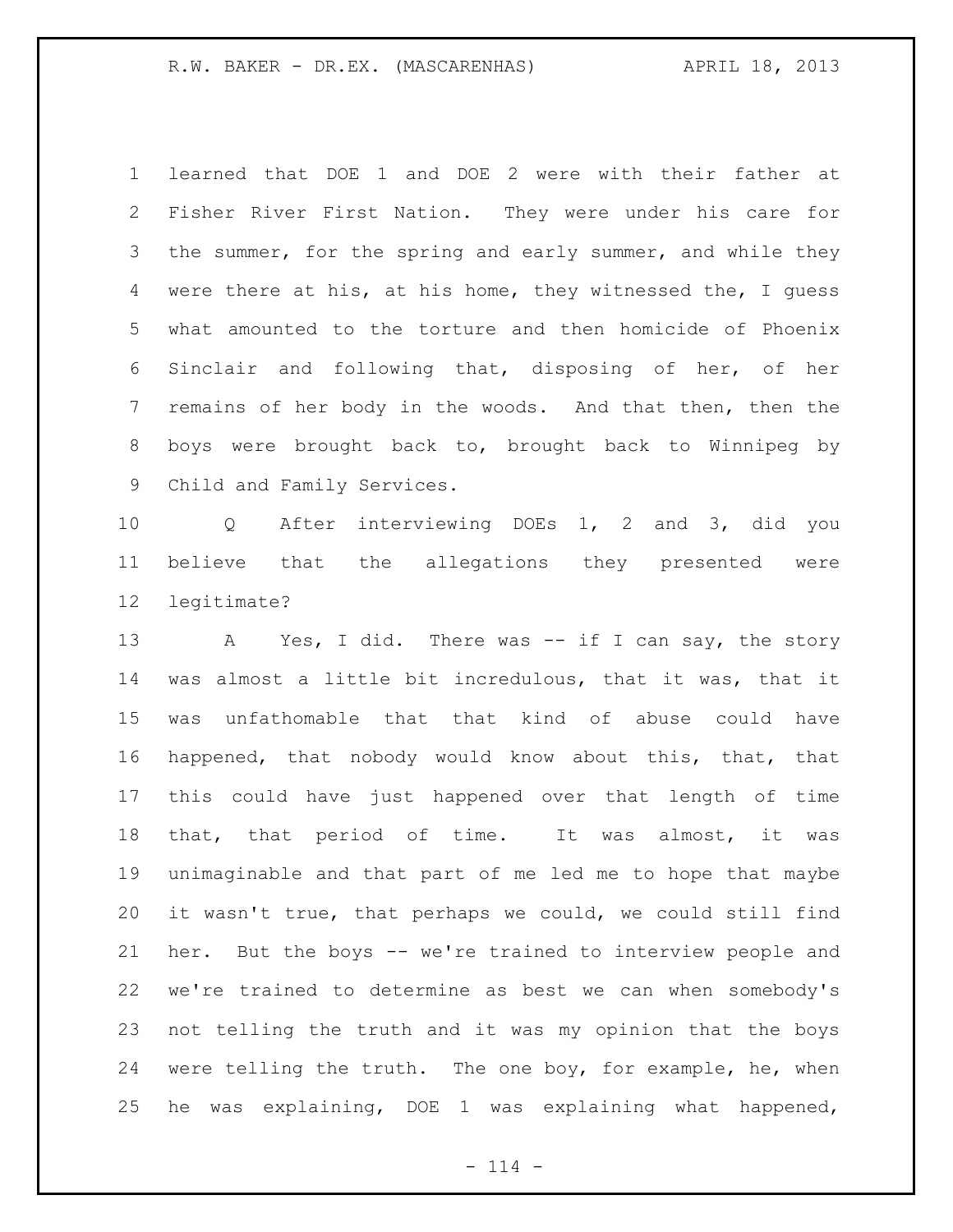usually when somebody's not telling the truth they'll describe leading up to the incident and then they will describe the incident very briefly and then they will go on after that. They'll talk about everything but. But he couldn't stop talking about it and, and he was visibly shaken and, and this was something that he couldn't bear to live with any more, that was my impression, and they appeared very truthful.

 Q And just to clear up a little bit of confusion, Mr. Commissioner, the calls that the witness made to the collaterals, I believe you did those on March 8th and you spoke to the DOEs on March 7th. So you made those collaterals following your interview of the DOEs; is that correct?

15 A I, I -- the Child and Family Services calls I made on the 7th. I made those in the afternoon of the 7th. And actually between -- I do recall that while I was interviewing DOE 1 and DOE 2, in between that time my sergeant, Bert Clark, who was in charge of the unit was on the phone with Randy Murdock from Intertribal Child and Family Services and I was, I was busy interviewing the boys and if I can recall correctly, I told him on the phone that I was busy.

 Q And I believe we saw a contact note from Randy Murdock in his evidence yesterday that indicated that he

 $- 115 -$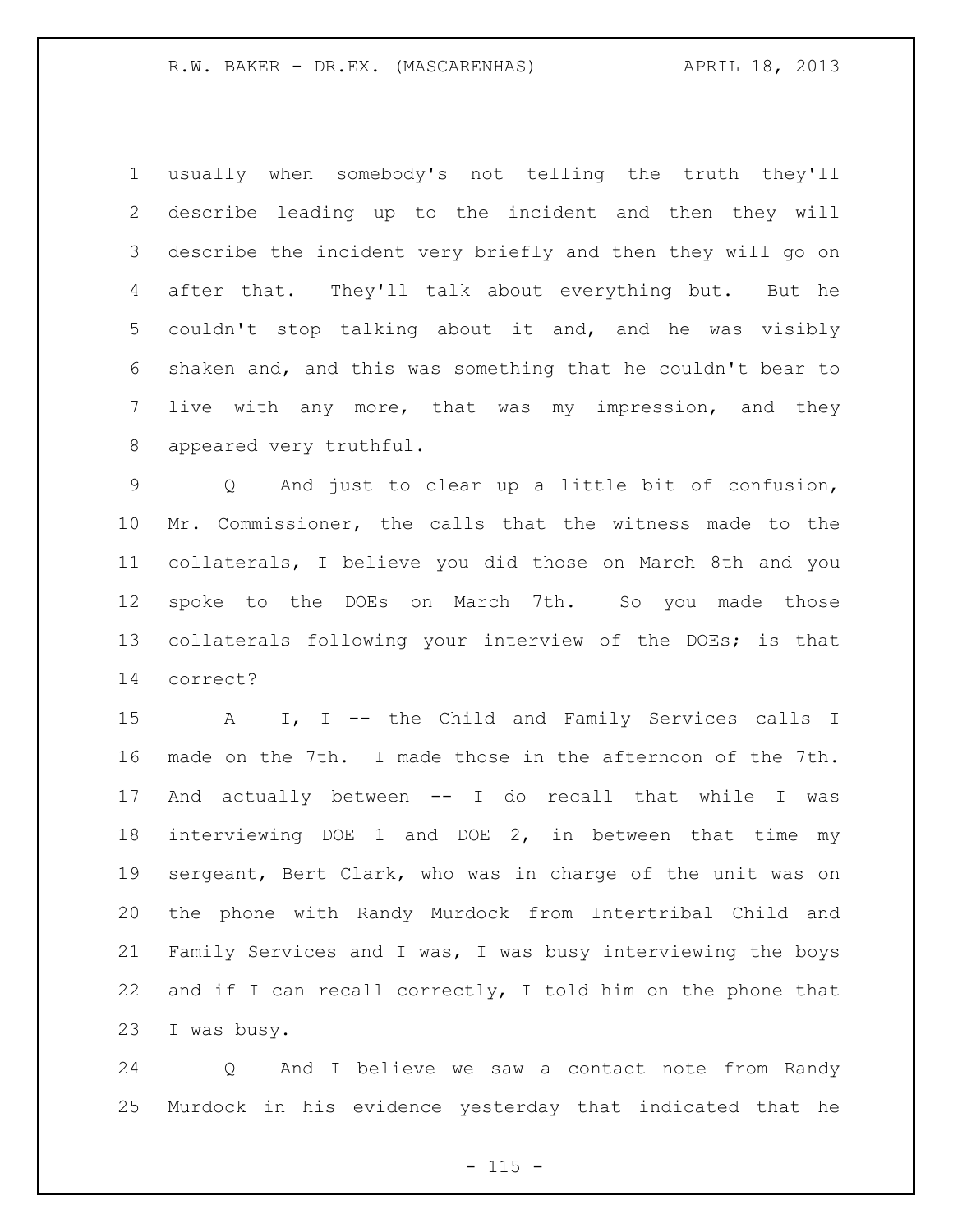did so.

 A And then I had the opportunity to call Mr. Murdock that afternoon.

 Q Thank you. And did you gain any information from speaking to Mr. Murdock?

 A Well, I did. The information that I gained from him was that, that, and I noted in my notes, at 2:00 p.m. that as per our phone conversation that there was a child with Winnipeg -- there was a file with Winnipeg Child and Family Services and it was closed March 9th, 2005 and that was, according to Randy Murdock, that was from the CFSIS system and from there I contacted Madeline Bird of Fisher River Child and Family Services.

 Q And did you get any information from speaking to Ms. Bird?

 A The information that I, that I received from her was in regards to DOE 1 and DOE 2 having spent the spring and summer with their father in Fisher River and how that came to an end with, with the arrest of the babysitter who was hiding in a house at the time, that she spoke about. But importantly, I learned from Madeline Bird that she was related to Karl Wesley McKay, so I became very guarded in what I shared with her.

 Q Thank you. And that was on March the 7th. On March the 8th is the day you made the call to those three

 $- 116 -$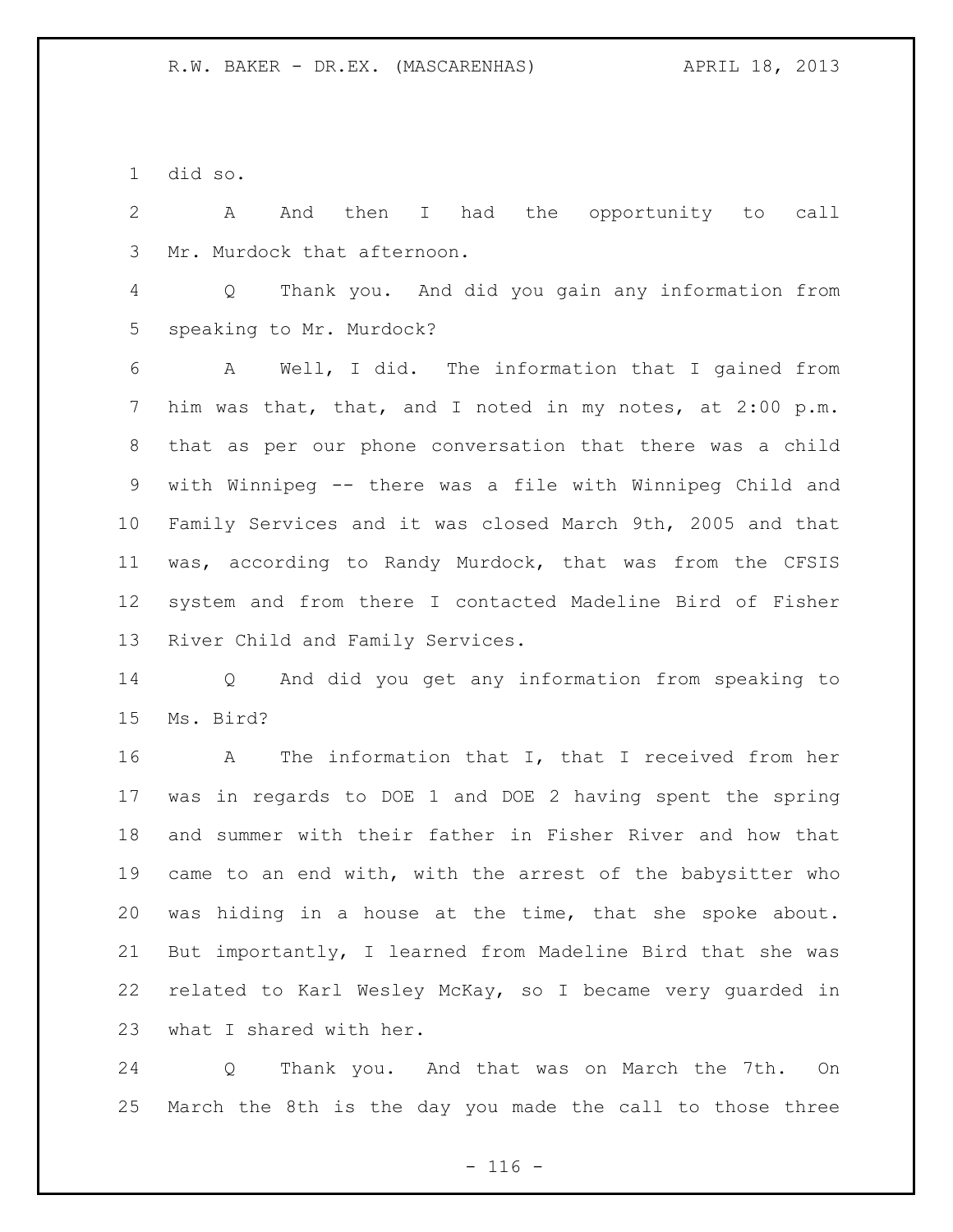collaterals that we discussed earlier, that being the Winnipeg School Division, you did the CPIC check and you also called the Child Protection Centre. A Yes. Sorry, March 7th was also when I called Cree Nation Child and Family Services though -- Q Yes. 7 A -- as well about the three sealed records. Q You, you called the -- we understand that you called ICFS and you called Cree Nation that day. A Yes. Q And March 8th is when you made the calls to the three other collaterals that we're previously discussed? A Yes. Q All right. MR. MASCARENHAS: I apologize for that confusion in regards to the chronology, Mr. Commissioner. I hope that you understand the chronology of events that's happened. 19 THE COMMISSIONER: I think I do. THE WITNESS: Sorry, that's due to my, my notes and what's missing here. MR. MASCARENHAS: It's not your -- you don't have to apologize -- THE COMMISSIONER: I think we understand.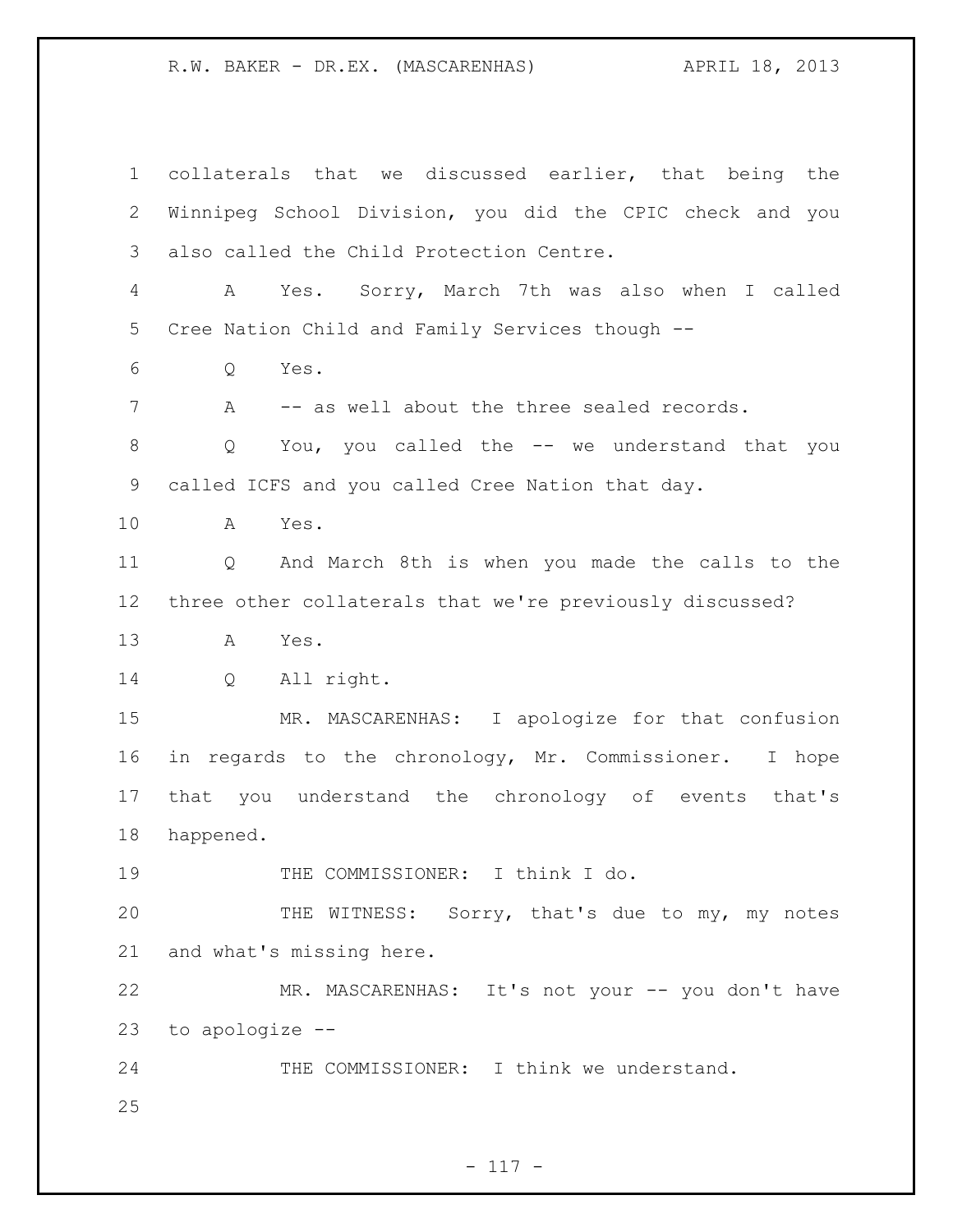## BY MR. MASCARENHAS:

| $\overline{2}$ | regards to what happened next on<br>the<br>Q<br>In               |
|----------------|------------------------------------------------------------------|
| 3              | investigation, I understand that on March 9th, 2006, you         |
| 4              | were contacted by workers from EIA.                              |
| 5              | At 9:10 a.m. that day, yes.<br>A                                 |
| 6              | And what did the workers from EIA have to speak<br>Q             |
| 7              | to you about?                                                    |
| 8              | We, we discussed the couple moving to, to<br>A                   |
| 9              | Winnipeg, applying -- the couple being Karl Wesley McKay         |
| 10             | and Samantha Kematch moving to Winnipeg, applying for, for       |
| 11             | welfare and the children that they had and the children          |
| 12             | that they were, that they were claiming welfare benefits         |
| 13             | and at that time I moved to a different notebook,<br>for         |
| 14             | Your Honour. I'll just refer to that one.                        |
| 15             | And how is that EIA became involved in this<br>$Q \qquad \qquad$ |
| 16             | investigation, why did they contact you?                         |
| 17             | I contacted them actually before this. I made<br>$\mathbf{A}$    |
| 18             | contact with them to, to get their involvement and to get        |
| 19             | information from them. Oftentimes provincial welfare             |
| 20             | agencies are, are -- they're a great partner for us to work      |
| 21             | They have a lot of information. Because they're,<br>with.        |
| 22             | they're based on benefits people will, people aren't trying      |
| 23             | to avoid them for the most part if they're obtaining             |

 benefits. So it's, it's a good partner for us, it's a good source of information.

- 118 -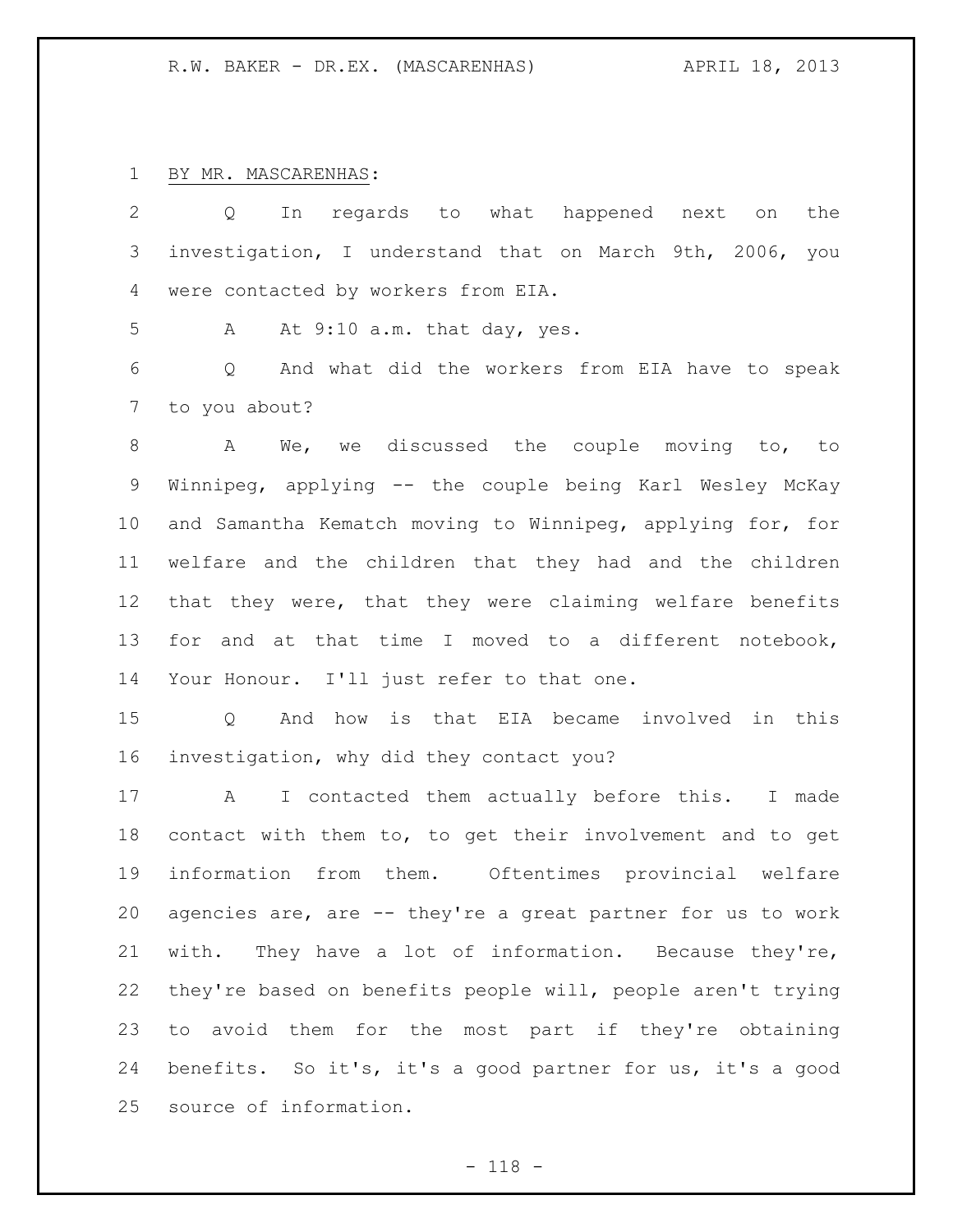1 Q So they were returning your call?

A Yes.

 Q Was EIA already investigating the case or did they begin to investigate the case because of your call? A They were not investigating the case prior to this, no.

7 Q I believe that you -- or sorry, in regards to your contact with EIA, what did you guys -- what was the plan of action that you came up with?

 A The plan of action that eventually unfolded was to have --

 Q What was your next step in the plan of action in regards to your contact with EIA?

 A It was to determine who, to determine if they did indeed have the child that they were claim -- they were claiming welfare for Phoenix Sinclair and it was --

17 THE COMMISSIONER: As of what date?

18 THE WITNESS: As of, I believe it was January -- my memory serves me to say it was January 6th, 2006. I'll say January 2006, Your Honour.

21 THE COMMISSIONER: Thank you.

## BY MR. MASCARENHAS:

 Q Did anyone attend to the house to attempt to see Phoenix as a result of your plan of action?

 $- 119 -$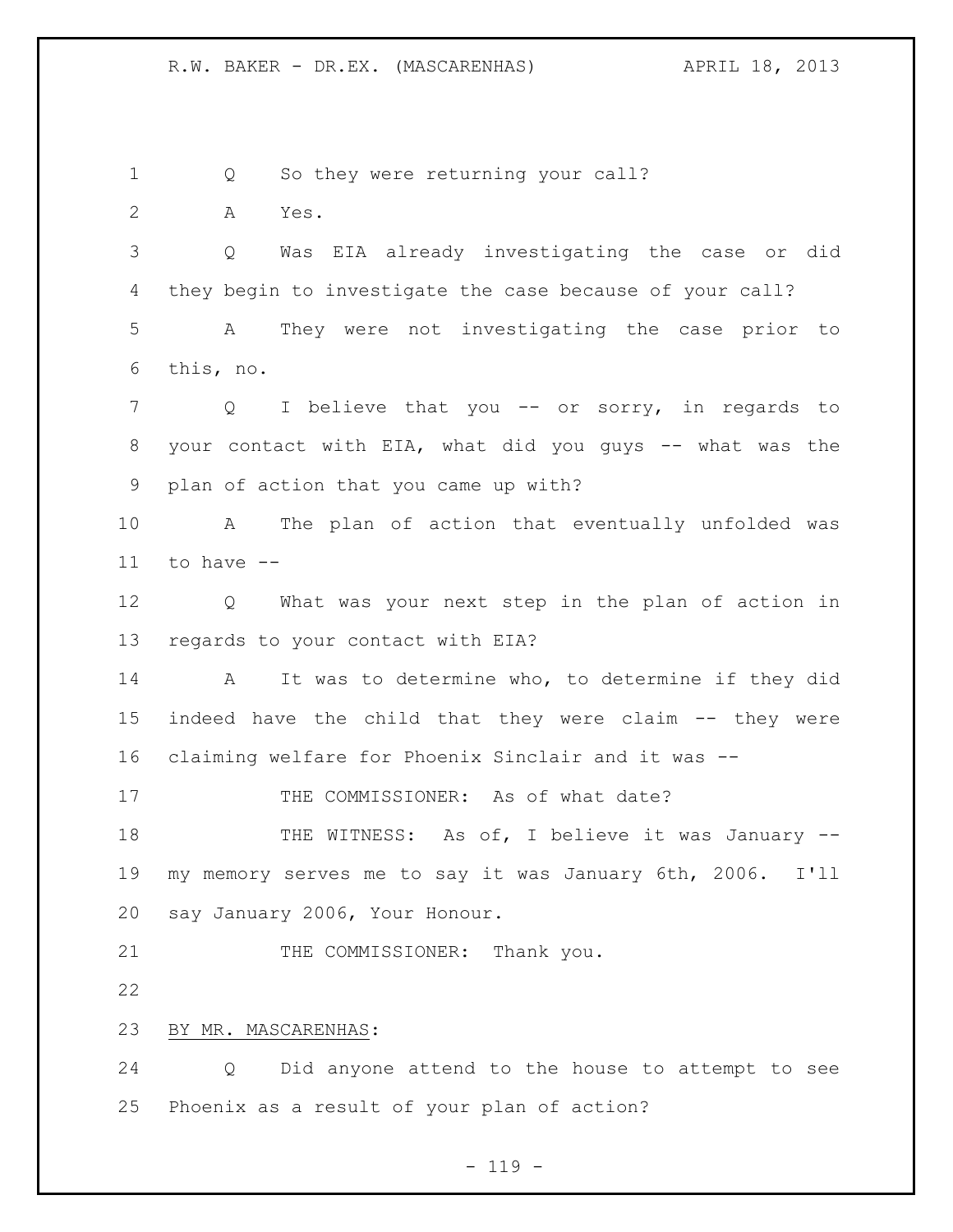| 1             | Lyle Moffat (phonetic) and Ed Mann (phonetic),<br>Α        |
|---------------|------------------------------------------------------------|
| $\mathbf{2}$  | two provincial investigators with welfare, attended to the |
| 3             | residence with the intentions of having them produce       |
| 4             | Phoenix Sinclair.                                          |
| 5             | Were they able to speak with Ms. Kematch or<br>Q           |
| 6             | Mr. McKay?                                                 |
| 7             | Yes. They $--$<br>A                                        |
| 8             | THE COMMISSIONER: Who, who attended?                       |
| $\mathcal{G}$ | WITNESS:<br>The<br>provincial welfare<br>THE               |
| 10            | investigators.                                             |
| 11            | COMMISSIONER: From your department, from<br>THE            |
| 12            | your force?                                                |
| 13            | WITNESS: No, sorry, for the Province of<br>THE             |
| 14            | Manitoba.                                                  |
| 15            | COMMISSIONER: Okay, all right.<br>THE<br>They              |
| 16            | preceded you there, did they?                              |
| 17            | THE WITNESS: They did, yes.                                |
| 18            |                                                            |
| 19            | BY MR. MASCARENHAS:                                        |
| 20            | And just to clarify, when you say provincial<br>Q          |
| 21            | welfare, is that also known as EIA, employment income      |
| 22            | assistance?                                                |
| 23            | To the best of my understanding it is, yes.<br>А           |
| 24            | So you said they were able to<br>speak<br>Q<br>to          |
| 25            | Ms. Kematch and Mr. McKay?                                 |

 $- 120 -$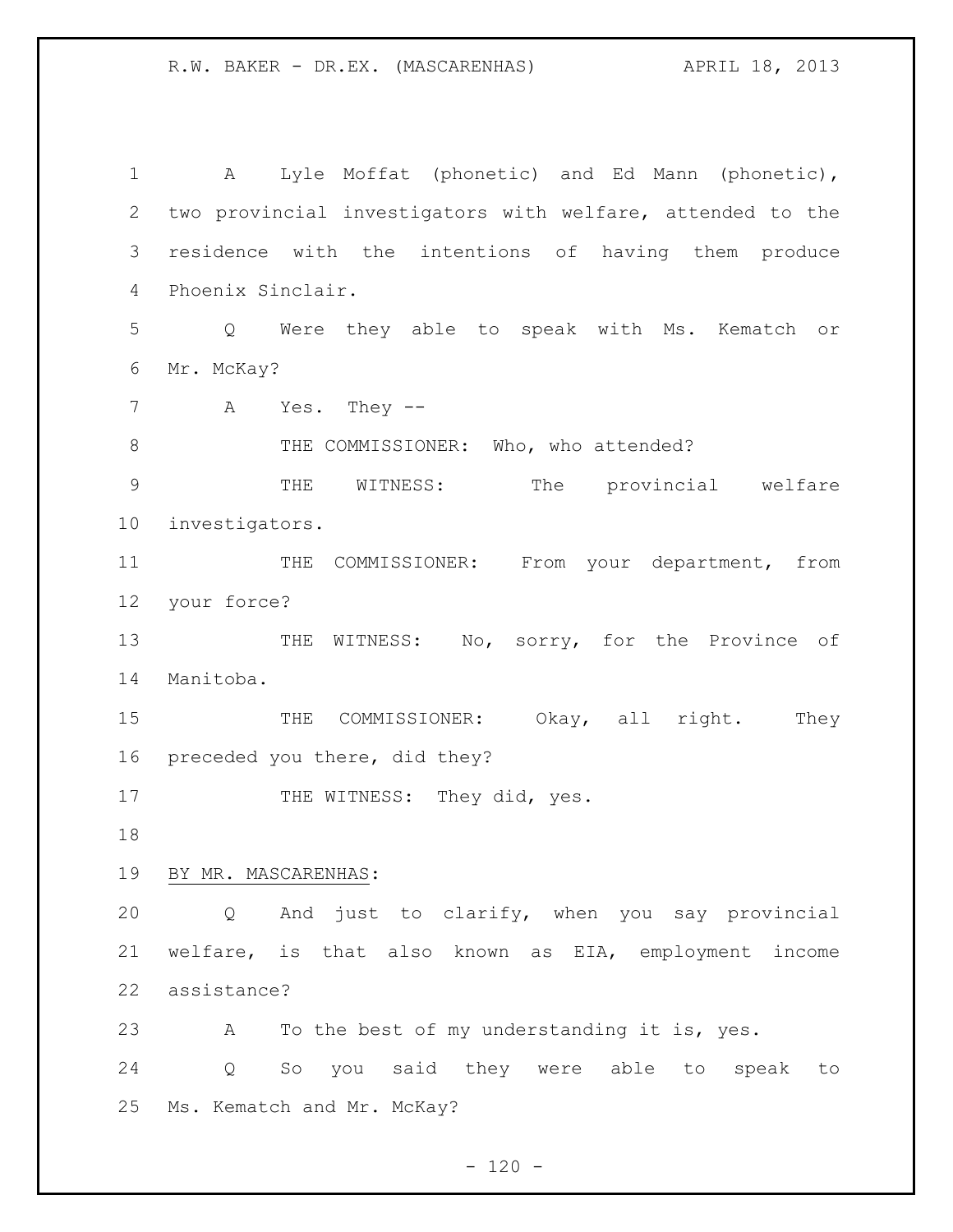| $\mathbf 1$     | On the 9th of March at 10:40 a.m., Ed Mann,<br>A                 |
|-----------------|------------------------------------------------------------------|
| 2               | provincial welfare investigator, advised me that he and his      |
| 3               | partner, Lyle Moffat, attended the suite on McGee and            |
| 4               | advised they spoke to the couple who had their two children      |
| 5               | but that their daughter Phoenix had went to stay with aunt,      |
| 6               | Norma Sinclair, and had left on Monday.                          |
| 7               | Did you direct the two EIA investigators to<br>$Q \qquad \qquad$ |
| 8               | attend to the residence?                                         |
| $\mathsf 9$     | We, we had a, we had asked for their cooperation.<br>A           |
| 10              | I didn't, I don't want to say, Your Honour, that I directed      |
| 11              | them that you will do this and you will do that, they are a      |
| 12              | different agency than we were, but they were definitely on       |
| 13              | board with what we wanted to do.                                 |
| 14              | COMMISSIONER:<br>They were, they were the<br>THE                 |
| 15 <sub>2</sub> | advance guard, I take it.                                        |
| 16              | THE WITNESS: That's right.                                       |
| 17              |                                                                  |
| 18              | BY MR. MASCARENHAS:                                              |
| 19              | Q After you received this information about them                 |
| 20              | attending to the house, what was your next step?                 |
| 21              | The next step in the investigation was, was to<br>A              |
| 22              | have them, have them produce Phoenix Sinclair, to make, to       |
| 23              | make that happen and that would be through provincial            |
| 24              | welfare. The other avenues that we had checked, the other,       |
| 25              | the other agencies that we had checked with, that wasn't         |
|                 |                                                                  |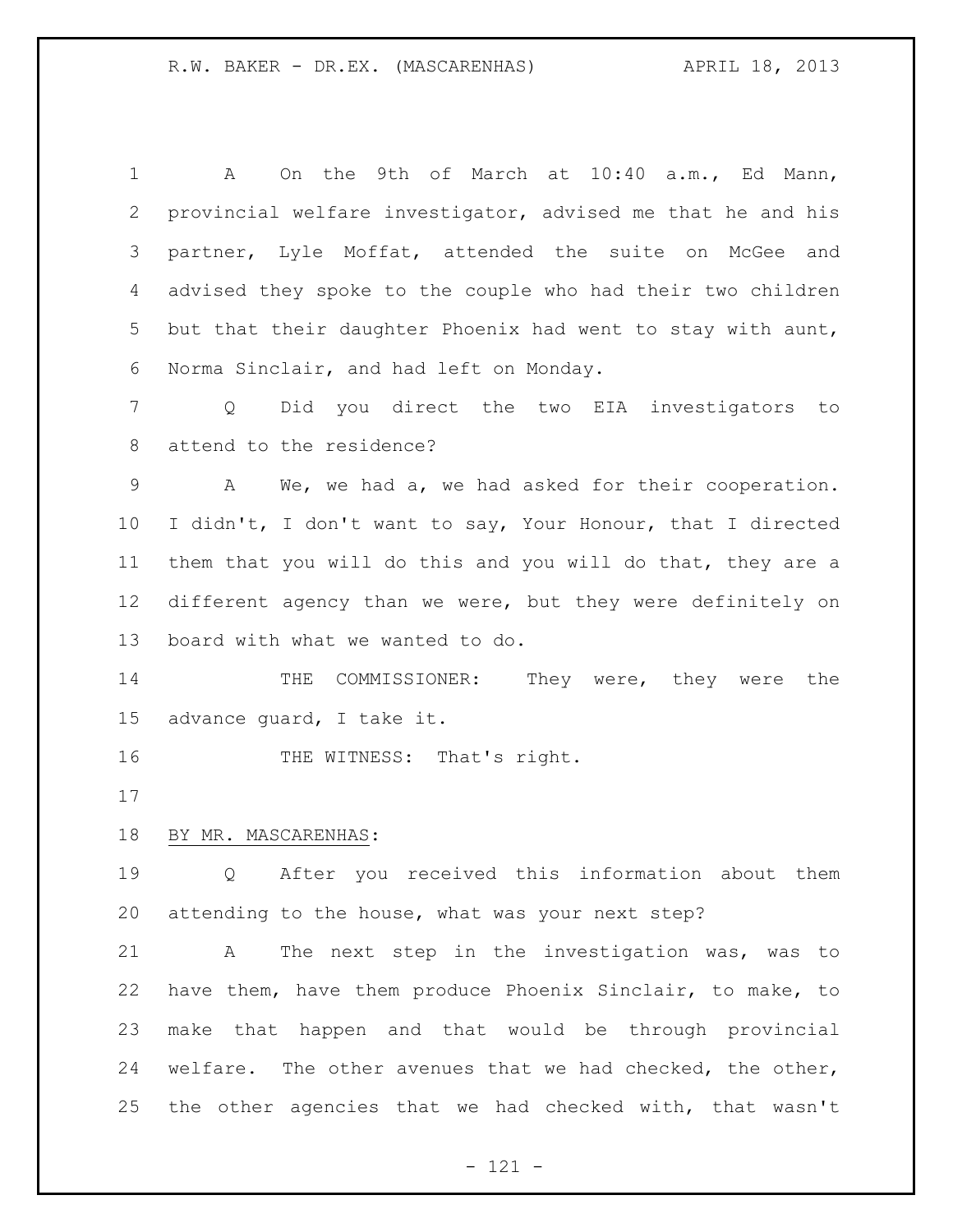working out. So this was our, this was the best lead that 2 we had at that time and, and we had -- myself and Sergeant Bert Clark met with provincial welfare to essentially set up a sting, I guess you could say, to have them, Kematch and McKay either produce Phoenix Sinclair, that she would still be alive, or not be able to produce her or perhaps even try to bring in a ringer, so to speak, somebody else that wasn't Phoenix Sinclair, which if that was the case, that would provide evidence for our investigation.

 Q Were you told by Mr., by Mr. McKay or Ms. Kematch that they would produce Phoenix or that Phoenix was available?

A Myself, no.

 Q Were investigators Mann or Moffat from the EIA office told that Phoenix would be available?

A Yes.

 Q And when did they tell you, or when did they tell the investigators from EIA that they would be able to produce Phoenix?

 A On the 9th of March, 2006 at 11:30 in the morning, Ed Mann, provincial welfare investigator, advised that Samantha Kematch said that, that Phoenix would be brought home that afternoon and she was attempting to evade welfare and saying that it would be later in the afternoon. The welfare investigator said that's fine, we're working

 $- 122 -$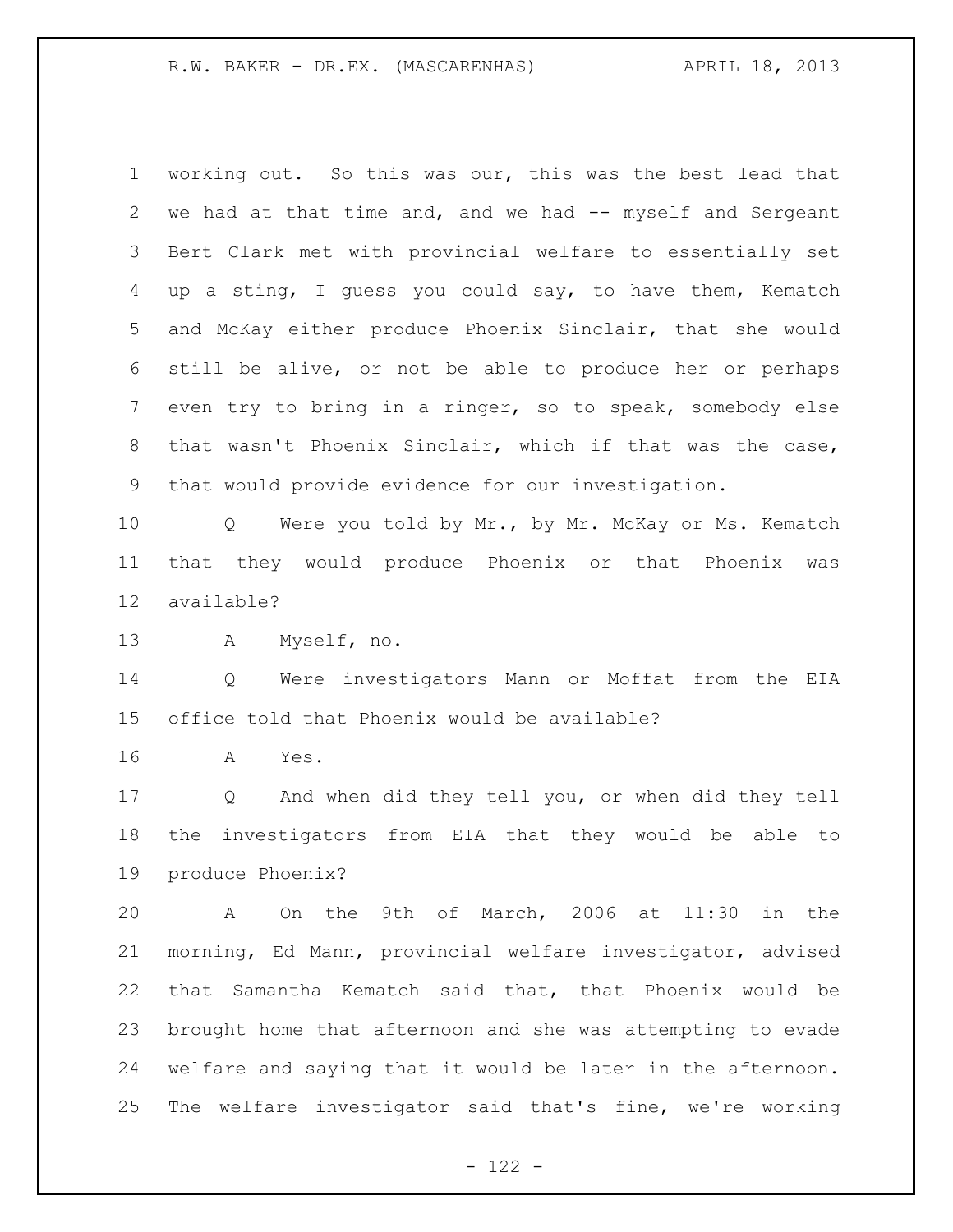through till midnight, that's okay, so we'll be here, we're not letting, we're not letting this go. Q So was a time eventually agreed on that Phoenix, that they would meet and produce Phoenix? A A time was and that was later in the day at 3:50 p.m. Q And was there a location set for where they would meet? A Yes, Ed Mann, the provincial welfare investigator said that we would meet at, that they would produce Phoenix Sinclair at Portage Place. 12 THE COMMISSIONER: Whose place? 13 THE WITNESS: At Portage Place mall. 14 THE COMMISSIONER: Oh Portage Place mall. 15 THE WITNESS: Yes. BY MR. MASCARENHAS: Q Did you have any further contact with Ed Mann before the meeting at Portage Place? A Just when I was just, just being advised that they were on, they were on the way to Portage Place and that we would meet them there. Q Were you, were you ever provided any pictures of Phoenix Sinclair or Ms. Kematch or Mr. McKay to -- A Not for --

 $- 123 -$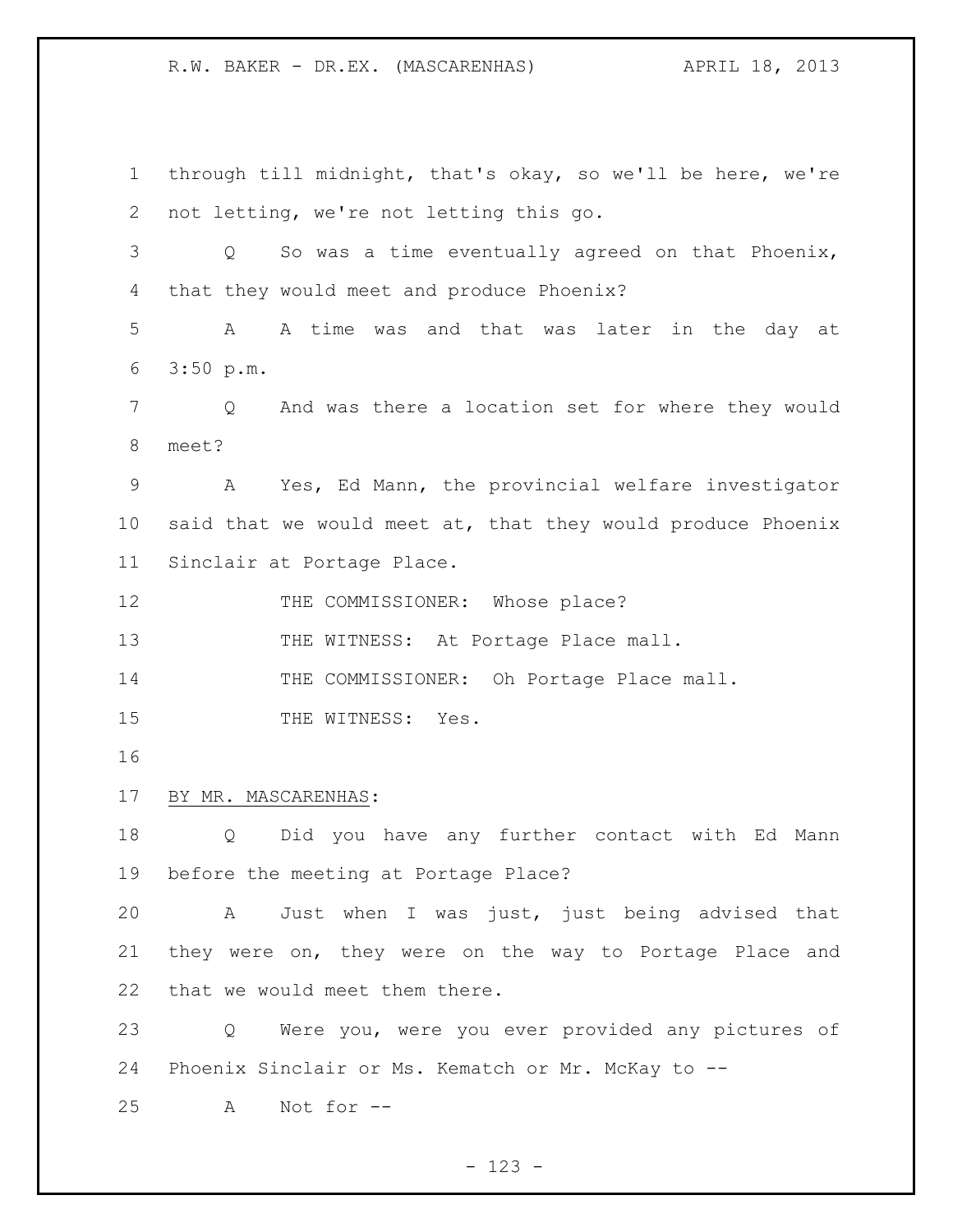Q -- inform your investigation?

 A Sorry. Not for Phoenix Sinclair but we were provided pictures from provincial welfare of McKay and Kematch, but not for Phoenix Sinclair, no.

 Q So in regards to the meeting at Portage Place, when were you informed that Ms. Kematch and the child that was to be Phoenix, were at Portage Place?

 A At 3:50 that afternoon on March the 9th, that provincial welfare was on their way to meet with Kematch and McKay at Portage Place and I, I attended with Bill Robinson, he was another officer in the serious crimes unit, and I had asked one of our other officers, Janna Code (phonetic), I asked if Janna could contact Child and Family Services and to involve them at this point, because obviously a child was going to be produced and is it Phoenix Sinclair? Is it somebody else? This was, this was the appropriate time to involve Child and Family Services. And we arrived at Portage Place at 4:20 that afternoon, in front of the HMV music store.

 Q And do you have an independent recollection of attending to Portage Place mall?

A I do, yes.

 Q Can you tell us what happened when you arrived at Portage Place mall, please?

A Yes. There were -- myself and Bill Robinson, the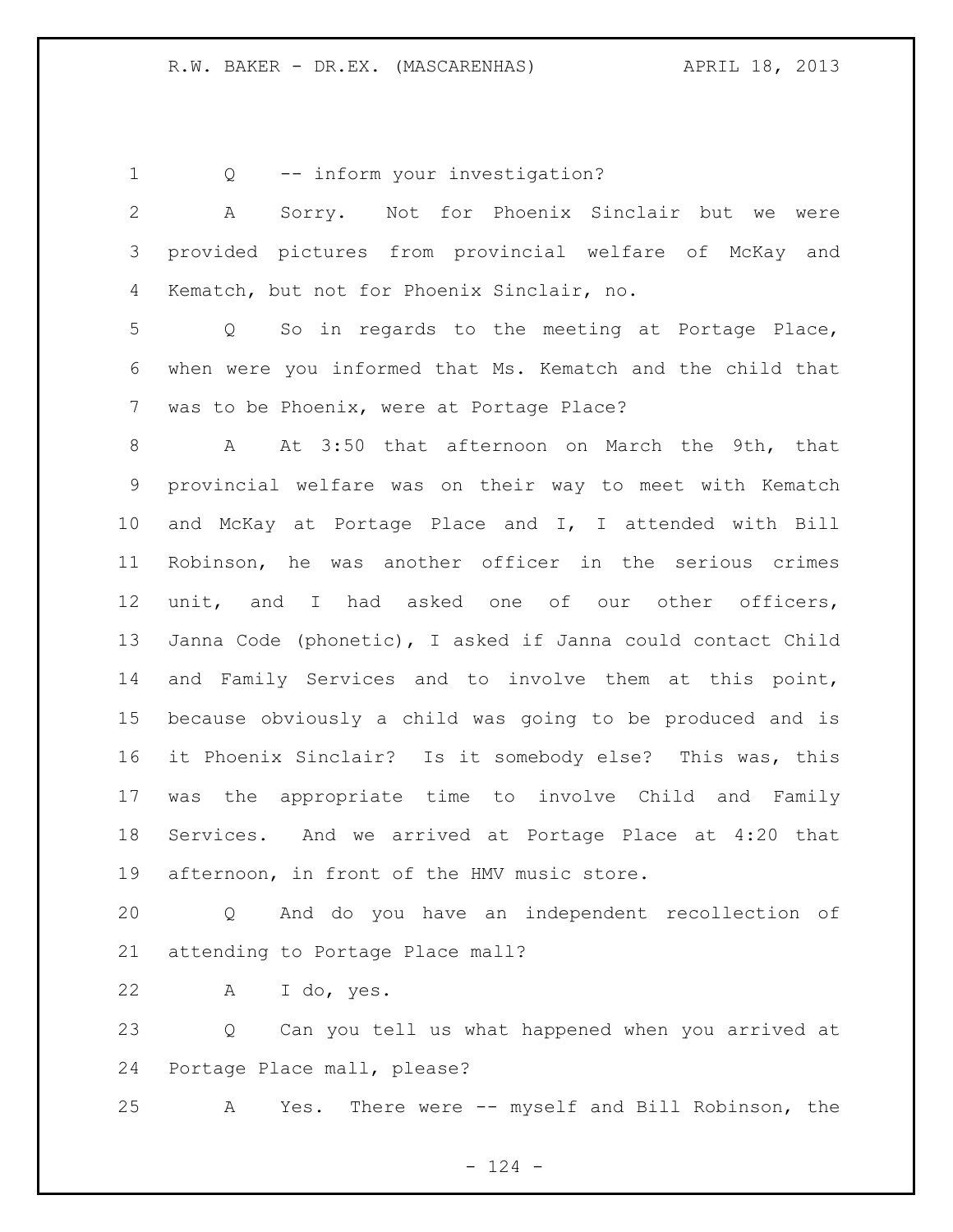other investigator, we arrived there and we noted Ed Mann, Lyle Moffat, the two provincial welfare investigators, were, were meeting with Samantha Kematch and another lady that we determined afterwards to be Stephanie Roulette and how that unfolded was Samantha Kematch had asked Stephanie Roulette to bring Stephanie's daughter to pretend that to be Phoenix and if memory serves me correct, Stephanie Roulette was to be the aunt, Norma Sinclair. And the welfare investigators, I was watching from, from a short distance away with Bill Robinson and the welfare investigators asked them to produce Phoenix and Samantha Kematch said well this is Phoenix but she answers to the name Princess. And she didn't even match the description of, of a child that age and the little girl turned to her mother, Stephanie Roulette, and said, mommy, she went to her and said mommy, away from Kematch, and the welfare investigators, we watched, as they were learning that this was not Phoenix Sinclair and Bill Robinson and I stepped in and at that time we arrested Samantha Kematch for the murder of Phoenix Sinclair.

 Q So this was a planned operation, a sting operation to attempt to find out if Phoenix Sinclair could be produced by Ms. Kematch, if she was in Ms. Kematch's care?

A Yes.

 $- 125 -$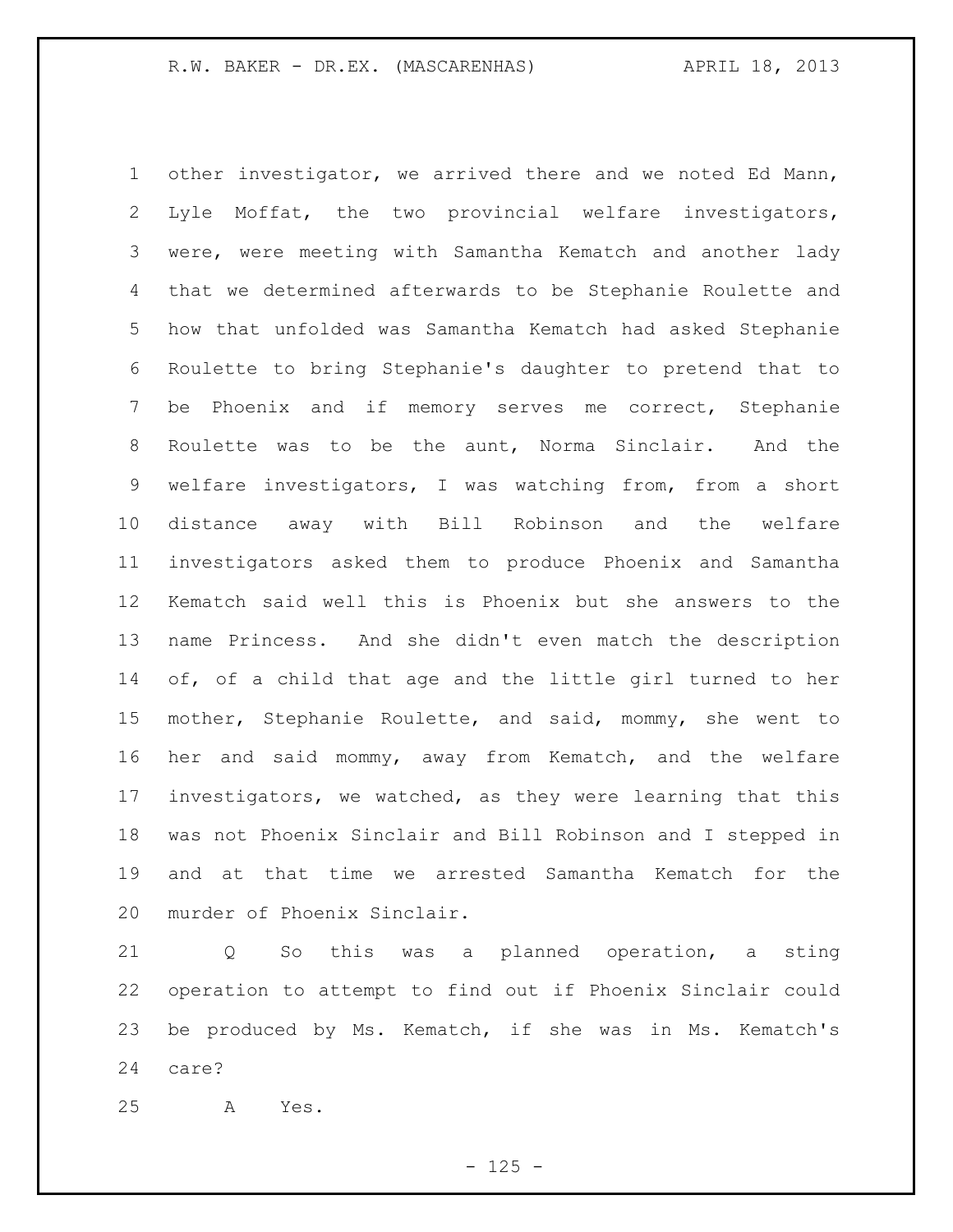Q How did, how did Ms. Kematch react to being told that she was under arrest for Phoenix's murder?

 A Her reply that I noted was that she said, "What?" 4 And I explained to her do you understand and then she said, yes, she understood. Ms. Kematch, Samantha Kematch is -- her reaction, in my experience her reaction to this, her 7 reaction to most anything was, was -- she was very, she comes across very non-emotional and I interviewed her later on for two hours and the only -- she had no emotion about Phoenix Sinclair that I observed. Her only emotion that she had was about her own predicament.

 Q So you said that interviewed Samantha Kematch later on?

 A I did, in the early hours of that morning, I believe it was just after midnight, if I'm not mistaken, that I interviewed her.

 Q Did you attempt to take a statement from Samantha Kematch?

 A I did, I did. I attempted to obtain a warned, a cautioned statement, a video statement from her.

Q Were you successful?

 A No, no, I was not. I wasn't even successful in getting her -- still surprised by this, I wasn't even successful in getting emotional responses from her about, about Phoenix Sinclair. I remember asking her and I don't

 $- 126 -$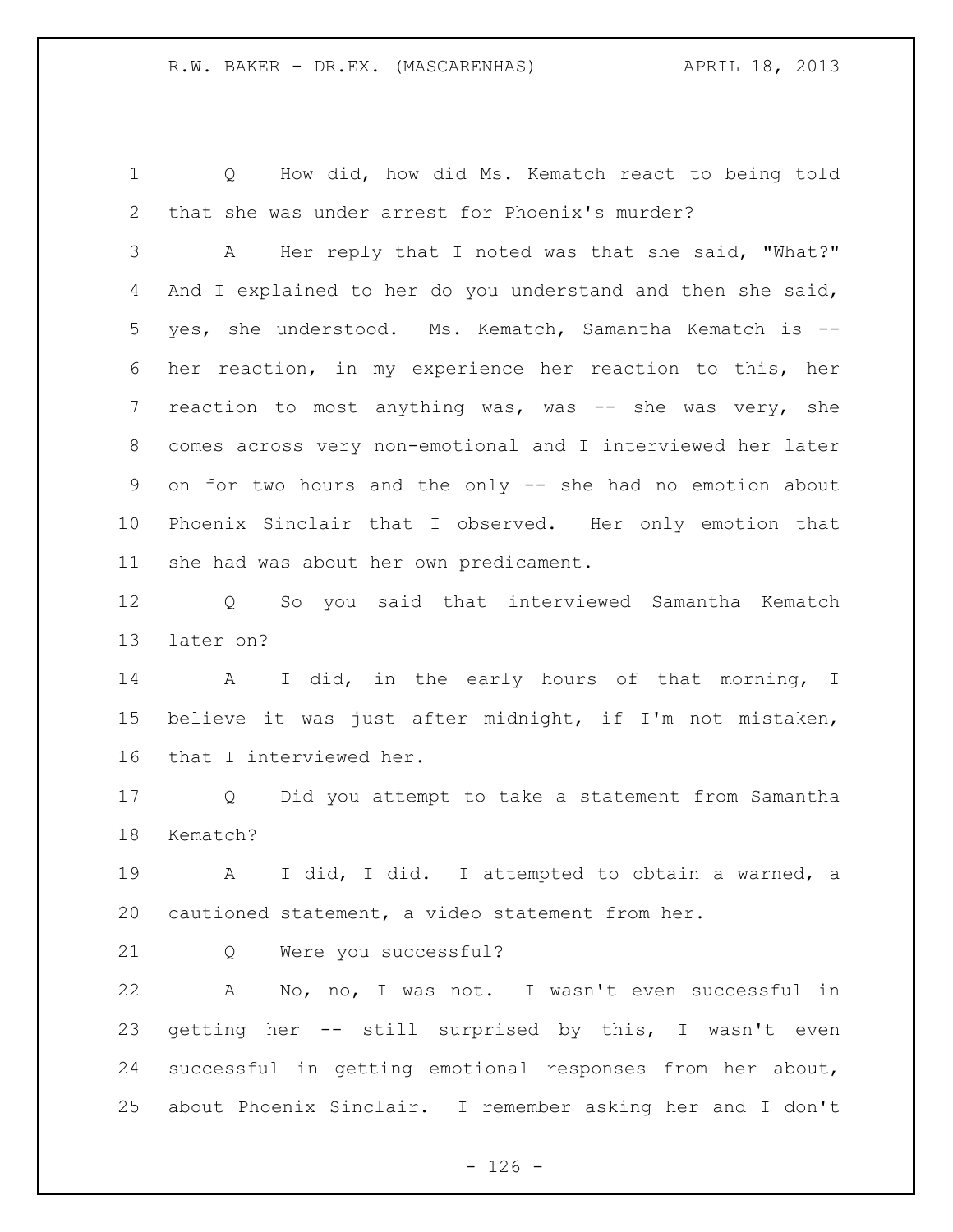know how this wouldn't evoke an emotional response, but when I asked her when she, when buried Phoenix Sinclair, did you, did you have a chance to give her a kiss goodbye and she was just, there was no, no response, no emotional response. Q Now I understand at the same time that Kematch was under arrest, an attempt was being made to arrest Wesley McKay. A Yes, that's correct, and I wasn't involved in Karl Wesley McKay's arrest. I was aware of it but I wasn't involved. MR. MASCARENHAS: Madam Clerk, if I could just pull up page 4077 of CD 65. BY MR. MASCARENHAS: Q If we look at the second paragraph from the top 17 of the page, the executive summary states that: "On March 9th, 2006 at 11:42 p.m. investigators of the Winnipeg RCMP Serious Crimes and Major Crime Units arrested Karl Wesley McKay at his residence located at 747 McGee St., Winnipeg, for the murder of Phoenix Sinclair."

- 127 -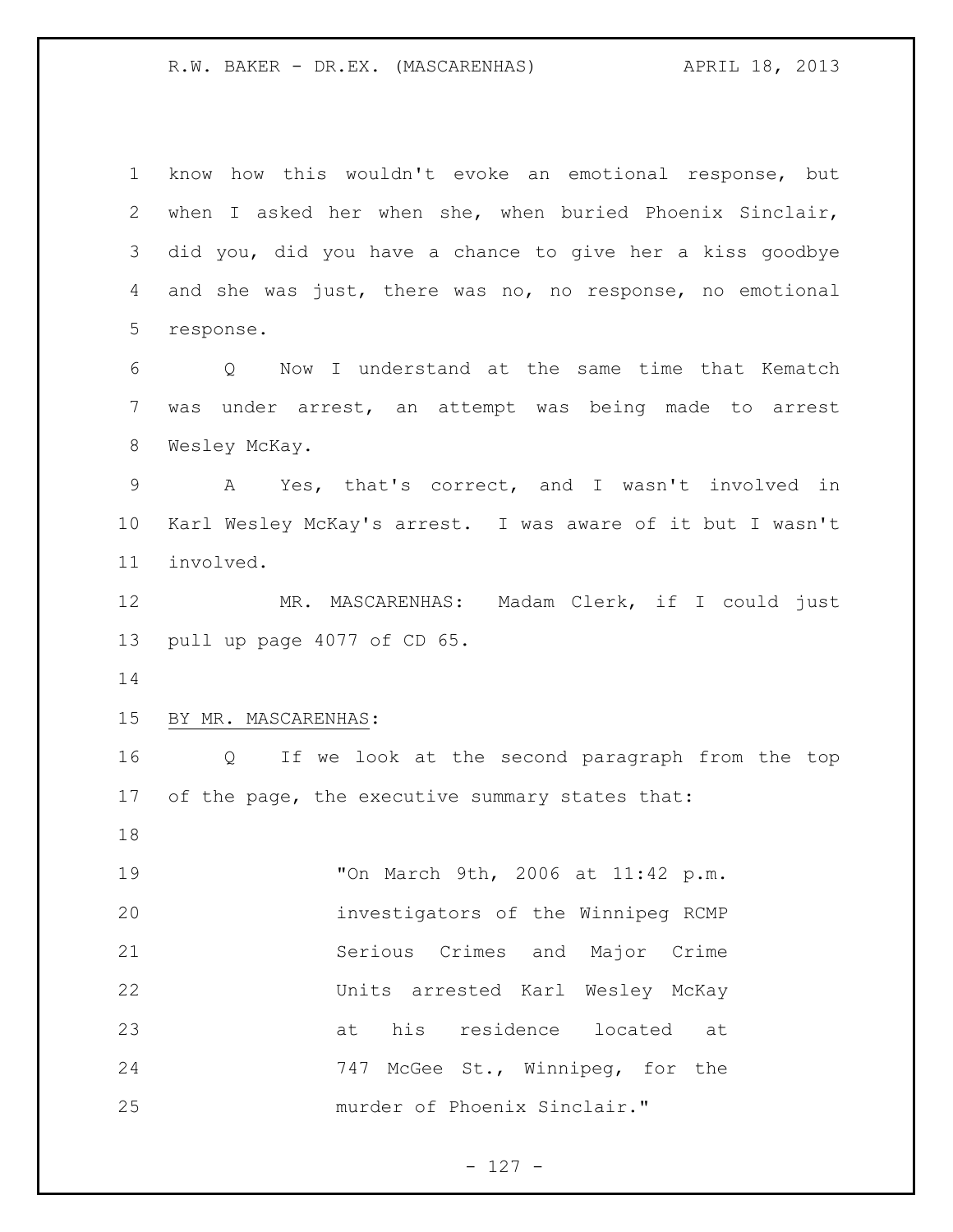We heard yesterday morning from a niece of Karl Wesley McKay, Amanda McKay, that Karl McKay was actually arrested at her apartment. Do you have any knowledge of that? A No, I don't have any knowledge of that, Your Honour. Q Were you involved at all in taking Karl McKay's statement? A Not, not his initial statement, Your Honour, no. Days later, but not, not his initial statement to, to police, no. Q I'm going to refer you a little lower down on the page there after the paragraph that we just looked at. It says: "On March 10, 2006, Karl --" Oh sorry, if we could just scroll up slightly, Madam Clerk. It says: "On March 10, 2006, Karl McKay provided a warned video taped statement to police with respect to what happened to Phoenix 24 Sinclair. During the statement:

 $- 128 -$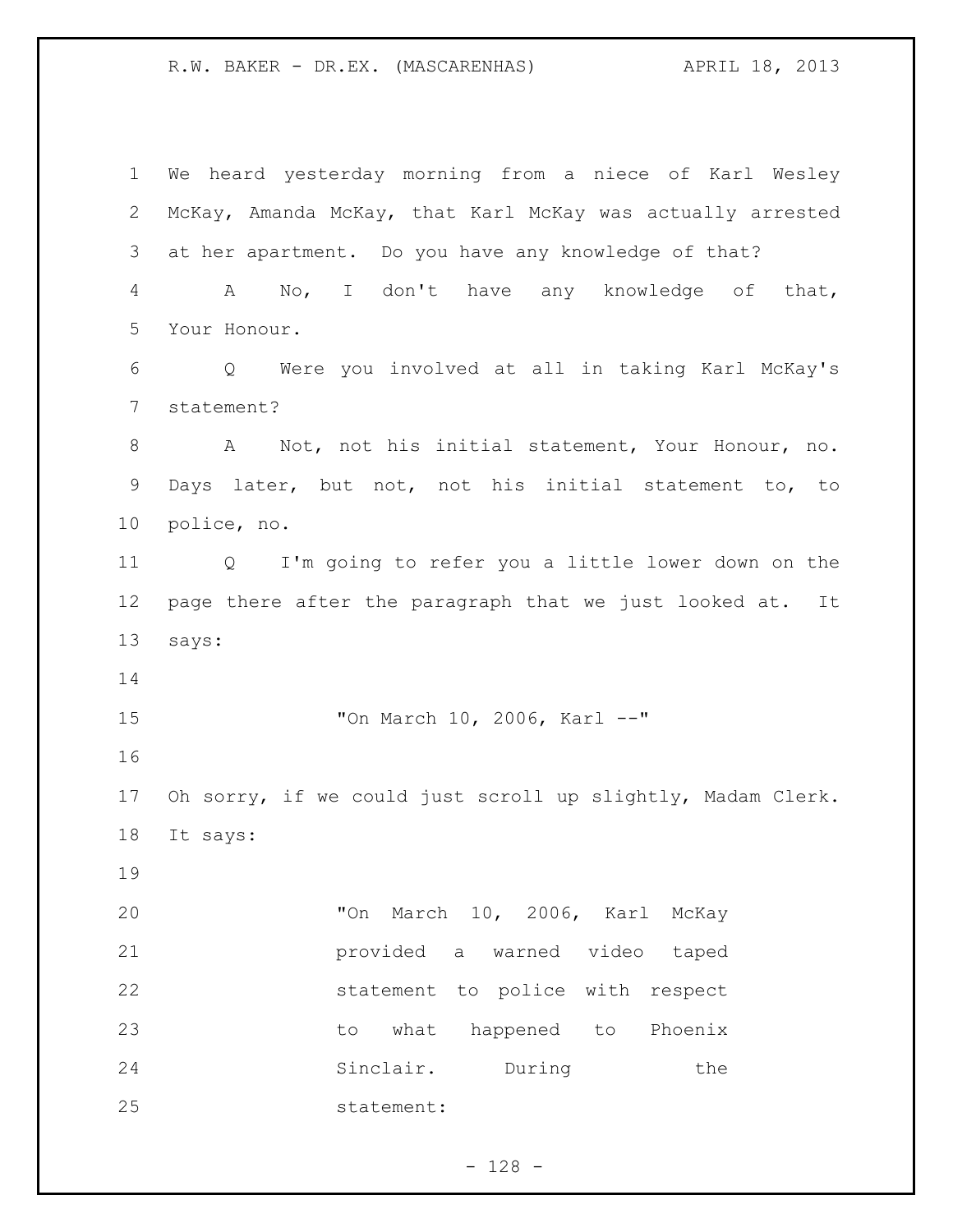1 - McKay confessed that he murdered Phoenix Sinclair on June 11, 2005 in the basement of his house in Fisher River, Manitoba. 5 - He stated that Phoenix was making noise in the basement, so he tossed her into a pile of clothing and added that Samantha Kematch was present when this occurred. He stated that Phoenix was still breathing when he and Samantha left to go to his father's place and that soon after his son DOE number 1 called him and told him that Phoenix was not breathing. 17 - McKay stated that he and Samantha went home and attempted to revive Phoenix by performing CPR on her. When this was not successful, he put her into the bathtub with warm water. McKay stated when he realized Phoenix was dead, he took her to the basement where he and Samantha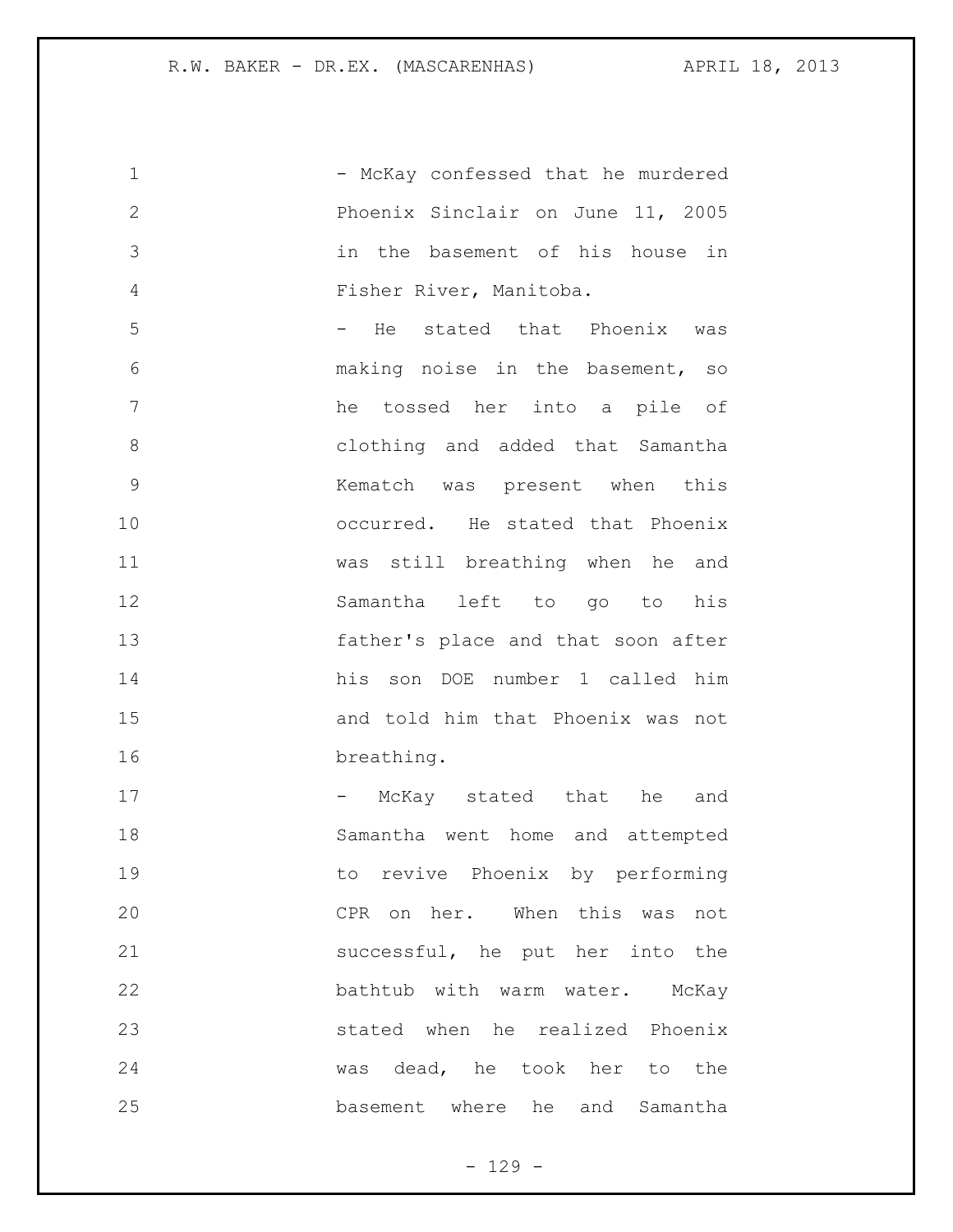| $\mathbf 1$     | wrapped her in clear plastic and                              |
|-----------------|---------------------------------------------------------------|
| $\mathbf{2}$    | bound her with packing tape.                                  |
| 3               | McKay stated that they also                                   |
| 4               | wrapped a raincoat around the                                 |
| 5               | outside of the plastic.                                       |
| 6               | - McKay stated that they waited                               |
| $7\phantom{.0}$ | until it was dark and then he and                             |
| 8               | Samantha put Phoenix's body into                              |
| 9               | the trunk of his Tempo.<br>They                               |
| 10              | drove out to the dump where they                              |
| 11              | buried her a foot deep into the                               |
| 12              | ground.                                                       |
| 13              | - McKay also drew a<br>map to                                 |
| 14              | indicate where the body could be                              |
| 15              | found."                                                       |
| 16              |                                                               |
| 17              | Now this is just a summary of Mr. McKay's statement but as    |
| 18              | lead investigator on the case, I assume that you had an       |
|                 | 19 opportunity to review Mr. McKay's statement at some point. |
| 20              | $\mathbb A$<br>Yes.                                           |
| 21              | Is this an accurate reflection of what<br>Q<br>it             |
| 22              | contained?                                                    |
| 23              | A Yes, it is.                                                 |
| 24              | Now it also appears, I also believe that<br>Q<br>on           |
| 25              | March 10th Ms. Kematch gave an actual statement. Do you       |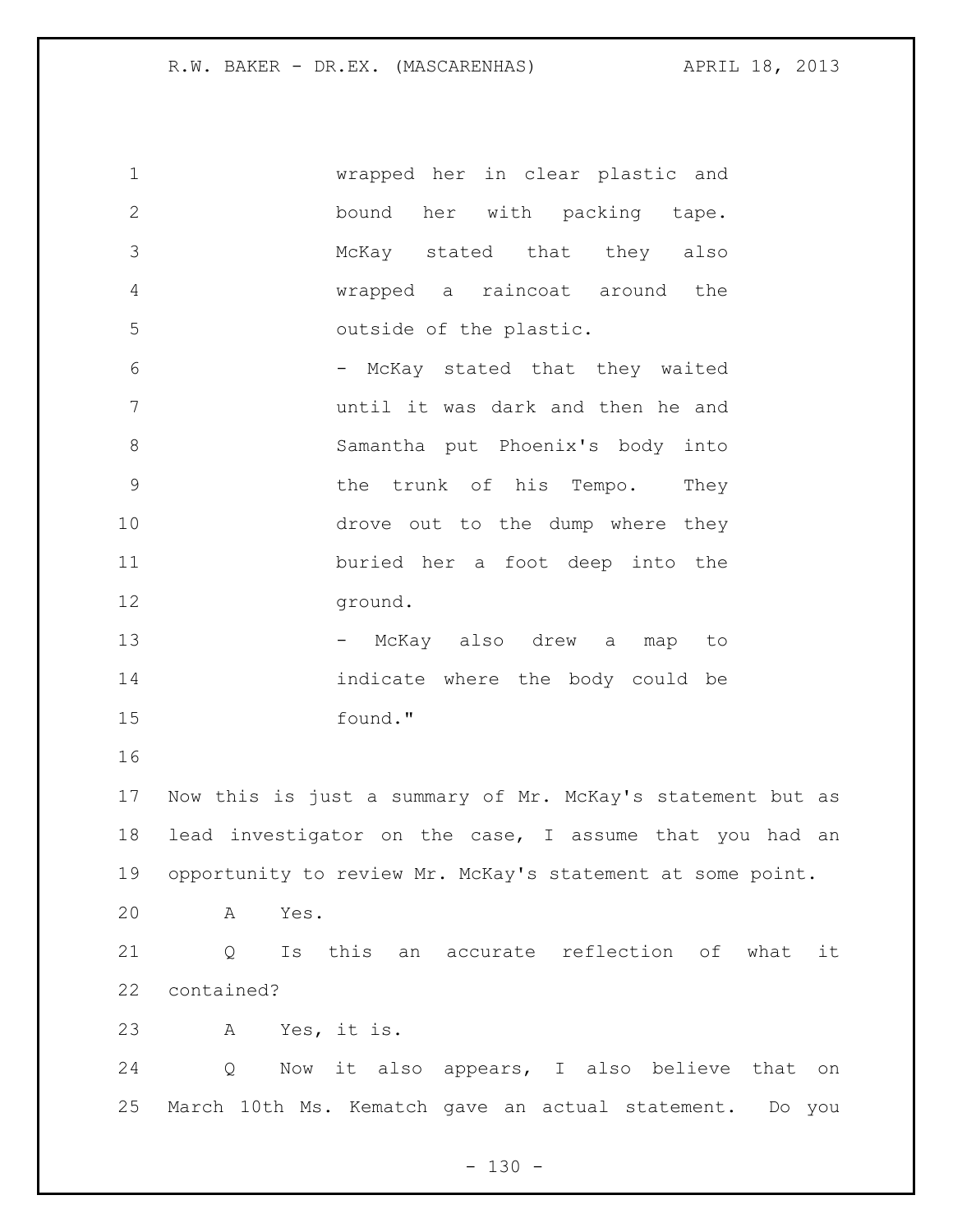have knowledge of this statement?

A Yes, I do.

 Q Were you present when Ms. Kematch gave her actual statement?

 A I was not the investigator or the interviewer. I did not monitor that statement. I caught a few bits and pieces. I was working on other parts of the investigation at the time.

 MR. MASCARENHAS: Madam Clerk, if we could scroll down just to where it says on March 10th at the bottom of the page there.

## BY MR. MASCARENHAS:

 Q This is in regards to, from the executive summary, this is in regards to the statement given by Samantha Kematch on March 10, 2006. It states:

 "... Samantha Kematch was interviewed by investigators and a cautioned statement was obtained: 21 - She stated she was present when Phoenix was found, but emphasized that she ..."

And if we could scroll the page down to 4078, Madam Clerk.

- 131 -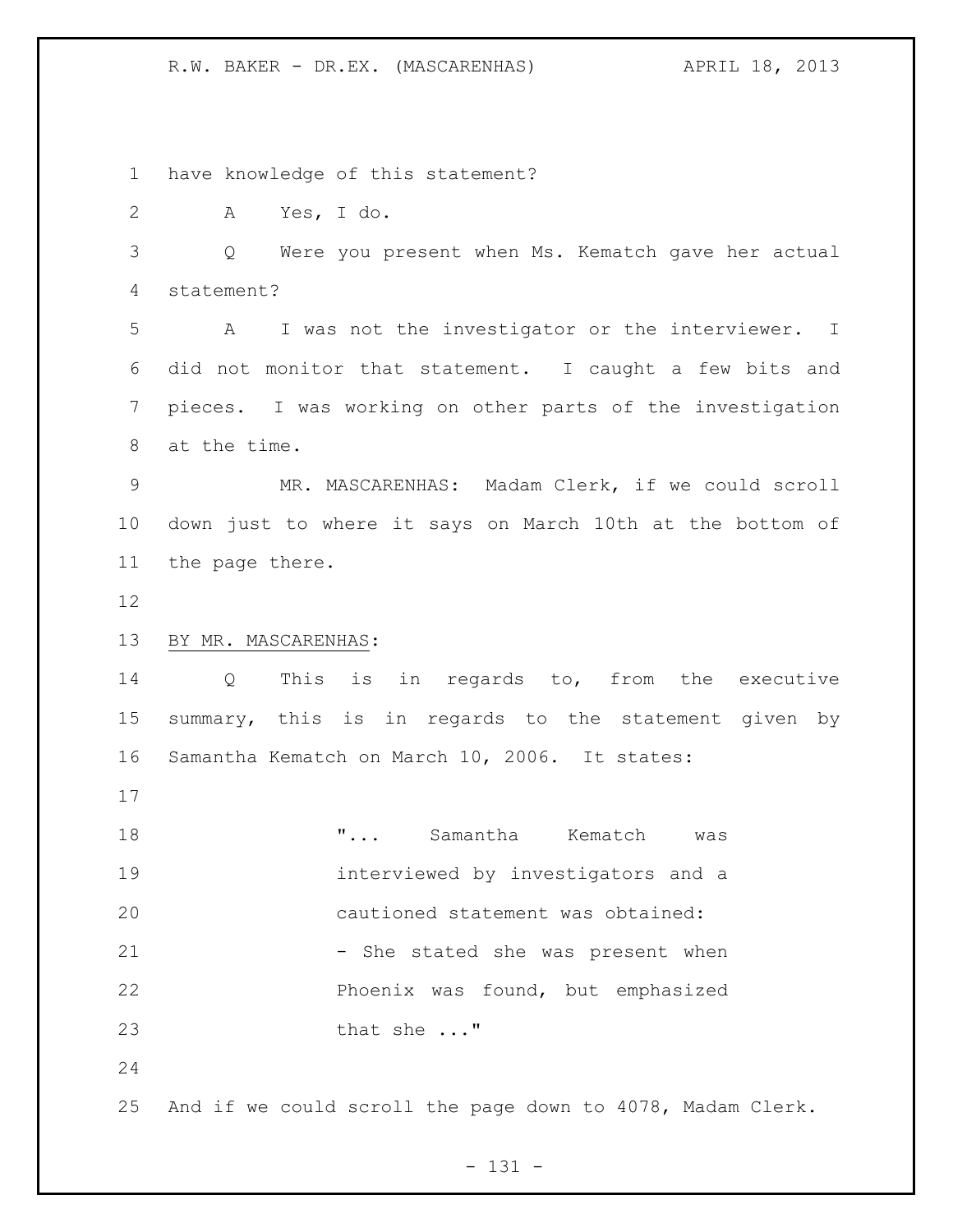| 1             | " was not responsible for          |
|---------------|------------------------------------|
| $\mathbf{2}$  | Phoenix's death. Samantha stated   |
| 3             | she and Karl wrapped Phoenix in    |
| 4             | black plastic garbage bags and a   |
| 5             | rain coat, and that Karl carried   |
| 6             | her upstairs once it was dark      |
| 7             | outside and put her in the trunk   |
| 8             | of the car.                        |
| $\mathcal{G}$ | - She advised she and Karl drove   |
| 10            | to a heavily treed area past the   |
| 11            | garbage dump. A shallow grave was  |
| 12            | dug by both Samantha and Karl and  |
| 13            | Phoenix was buried there.          |
| 14            | - She stated she believed Phoenix  |
| 15            | died as a result of being pushed   |
| 16            | by Karl.                           |
| 17            | - She observed a gash on Phoenix's |
| 18            | back from a nail on the wall and   |
| 19            | also saw blood on the floor,       |
| 20            | possibly from Phoenix's head.      |
| 21            | - She admitted to beating Phoenix  |
| 22            | with a bar the night before she    |
| 23            | died, because Phoenix had been     |
| 24            | crying. She described choking      |
| 25            | Phoenix, and keeping her in a pen  |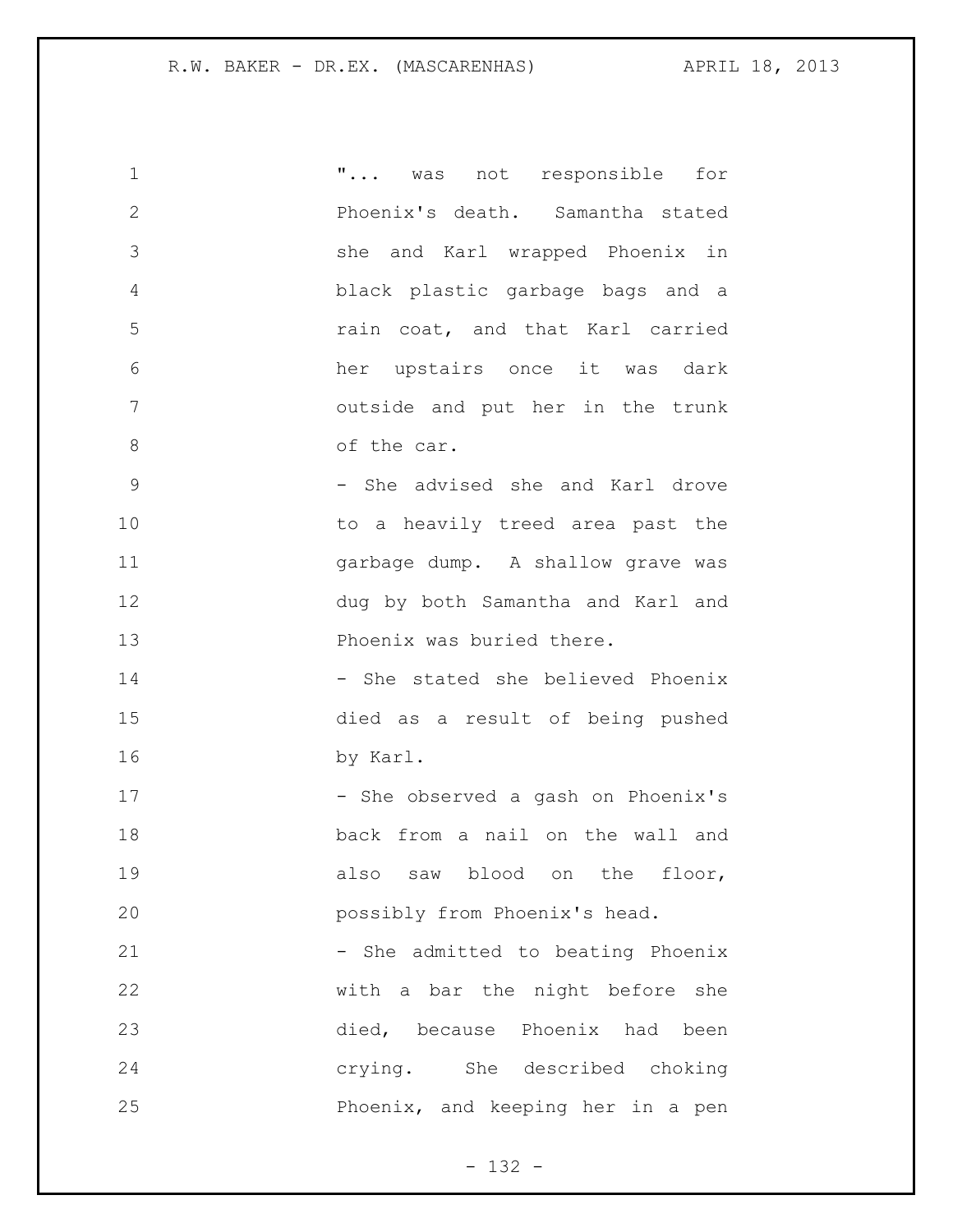in the basement because she would  $'$  'piss and shit herself'. 3 - She stated that they rarely clothed Phoenix for this reason. Samantha described incidents of abuse toward Phoenix, but cast blame on Karl. Samantha admitted she forced Phoenix to eat her own vomit and stated Karl used to 10 shoot at Phoenix with a BB gun, 'just for fun'. 12 - Samantha stated that there was blood on the basement floor where Phoenix was found. She and Karl cleaned the blood from the floor 16 and repainted it. She stated that if anyone were ever to ask about **Phoenix's** whereabouts, the story they provided was that she had gone to live with her father in Ontario." From your understanding of Samantha Kematch's statement, is this an accurate summary? A Yes.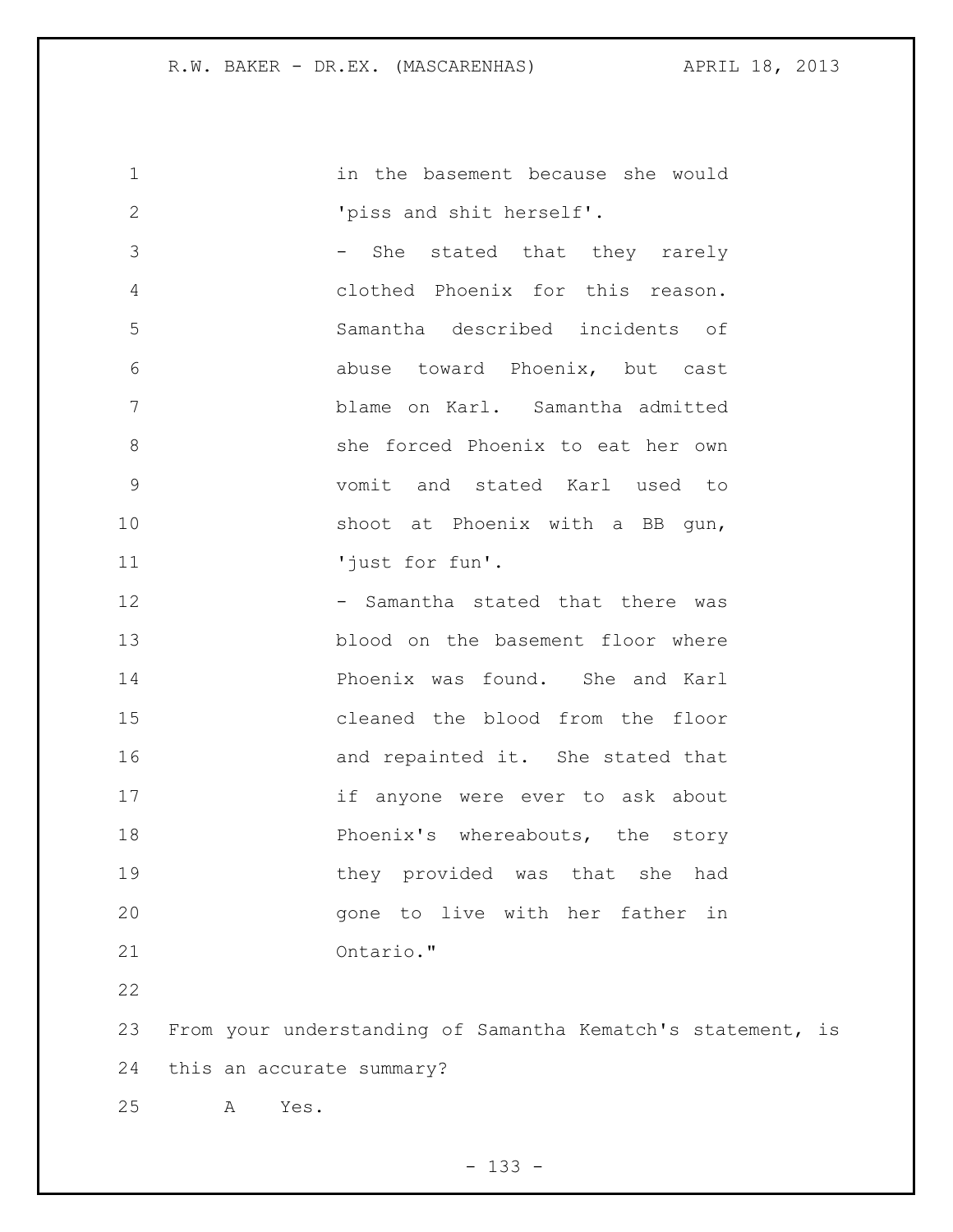Q When Karl McKay was first remanded into custody, what was his original charge? A Second degree murder at the time. Q And what was Ms. Kematch's initial charge when she was remanded into custody? A It was aggravated assault. Those were the serious charges that they, that they were charged with. Q I understand that on March 15th, 2006, their charges were both upgraded to first degree murder? A Yes, after consultation with Mr. Rick Saull, then Crown attorney prosecuting the case. Q So that takes us through the arrest of Ms. Kematch and Mr. McKay for Phoenix Sinclair's murder. I'd now like to turn my attention and your attention to the search for Phoenix's body and the discovery of the body. When Mr. McKay and Samantha Kematch were arrested, the body of Phoenix was still missing. I understand you were involved in the investigation to locate her body. A Yes, I was. MR. MASCARENHAS: If we could, please, while we're on page 4078, if we could just scroll down to page 4079, Madam Clerk, or sorry, if we could go up a little bit just at the bottom of the page there. Thank you.

- 134 -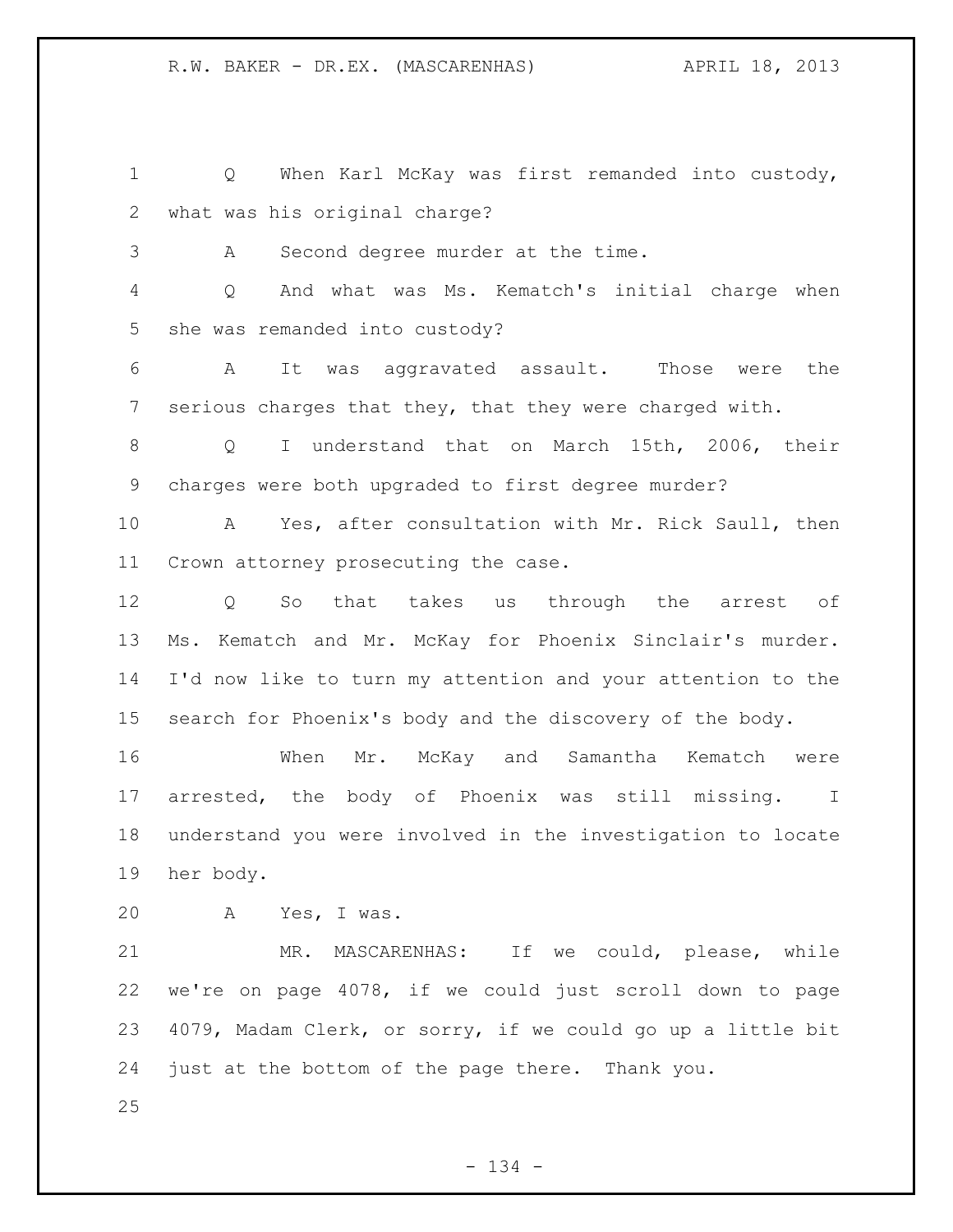BY MR. MASCARENHAS: Q Where it says on March 11, 2006, it indicates that, "... investigators attended to the area of the Fisher River dump with the map Karl Wesley McKay had 8 drawn ..." Did you have a chance to look at that map? A I did, yes. I was a crude hand-drawn map for a very large wooded area forest in central Manitoba. Q And on that March 11th attempt to locate the body based on that map, were you one of the investigators that attended to the Fisher River dump? A I was not, no. Members, officers with the RCMP serious crimes unit were. Q Now on March 17th, 2006, at the bottom of page 4078, "... investigators attended to Headingley Correctional Institution ..." If we can scroll down just to page 4079, Madam Clerk,

 $- 135 -$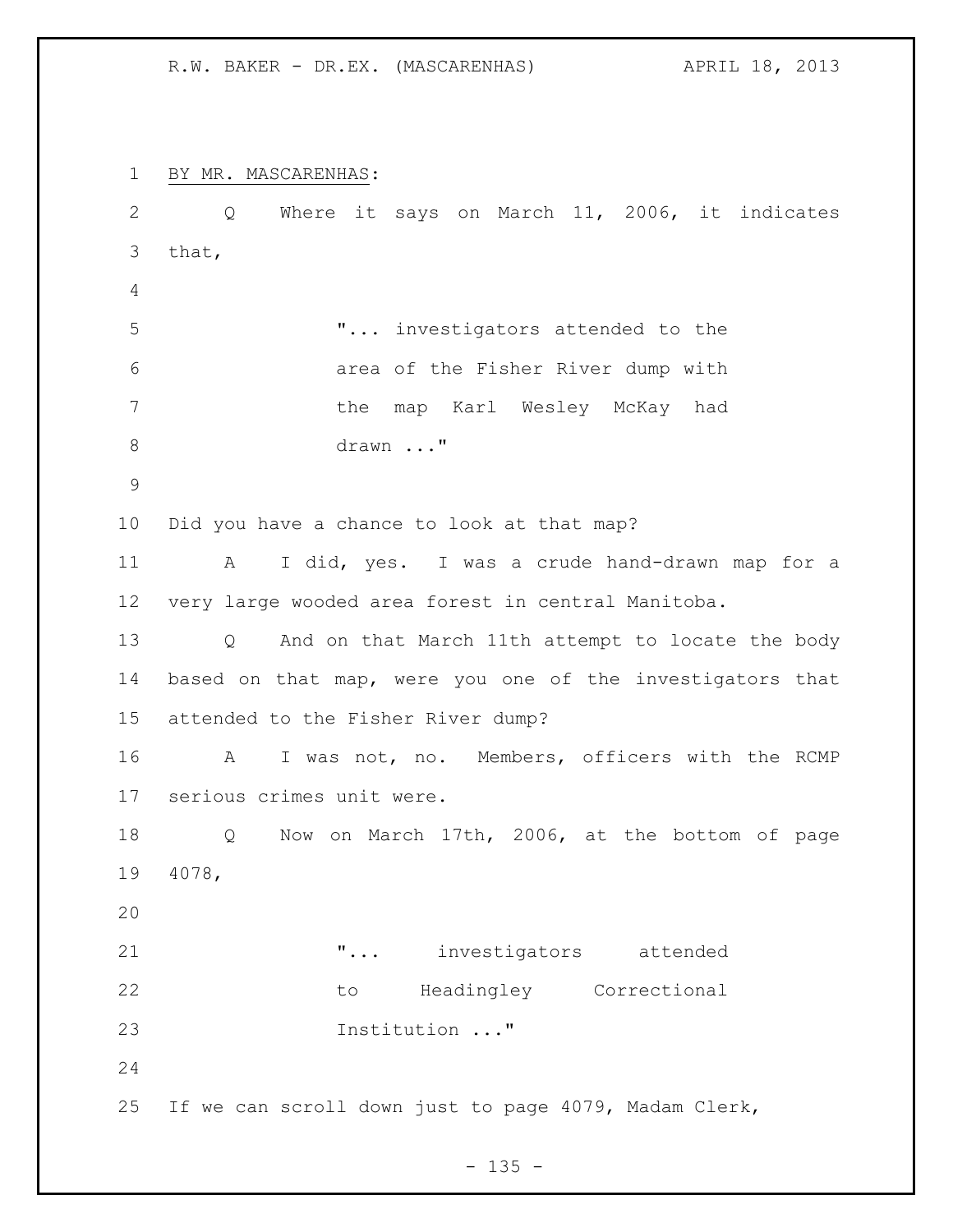1 The matrix of  $\mathbf{r} \cdot \mathbf{r}$  ... requesting McKay's cooperation in locating the body of Phoenix Sinclair. Karl McKay agreed to accompany investigators to Fisher River and show them where he and Kematch had buried Phoenix Sinclair." Were you one of the investigators who, who attended to Headingley and spoke to Mr. McKay? A Yes, I was. Q Were you by yourself or were you with others? A I was with Corporal Norm Charette. He's a sergeant now but Corporal Norm Charette was the officer who initially interviewed Mr. McKay. Q And it was just the two of you? 17 A Just the two of us, yes. And at that time I clearly remember Headingley was having a little bit of a riot again and we were in a very small room to conduct that interview, it was a little bit difficult. Q Now I understand just from reading the executive summary, at the scene Mr. McKay provided a videotaped re-enactment to investigators illustrating the actions of the offence. Did you witness this re-enactment? A Yes, I did. I was present.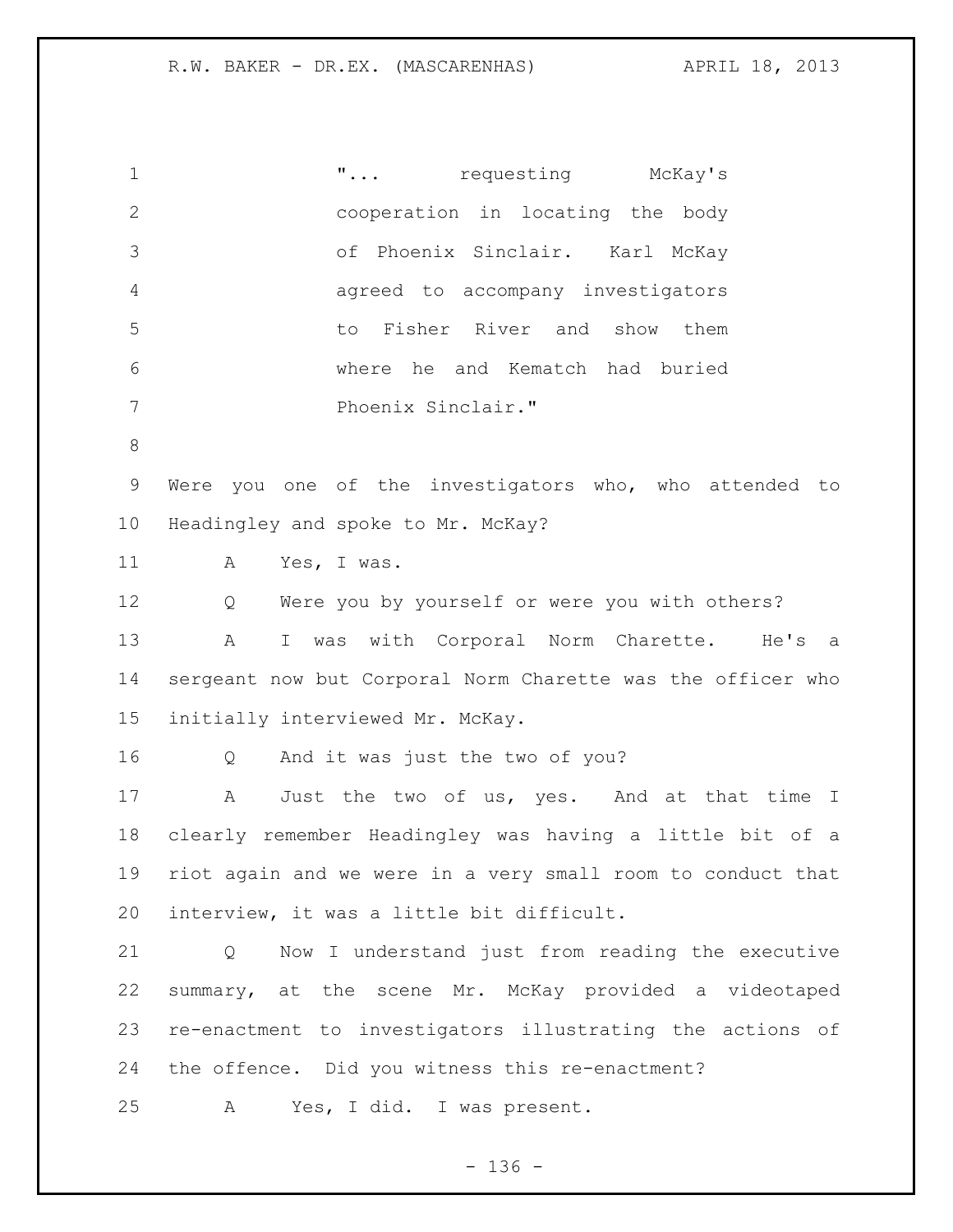Q Can you tell us, can you describe for us what the re-enactment contained?

 A Initially when we arrived at the location outside of Fisher River, outside of the community of Fisher River where, where Mr. McKay indicated that this had occurred, we traveled into the, into the bush on snowmobile and we walked through the snow up to our hips till we found a spot in a little bit of a clearing and Mr. McKay, Karl McKay said this is the spot here. He's judging by the, by the trees and the lay of the land, so to speak, and then he adjusted a little bit more and he said, no, actually this is the spot right here and he put an X in the snow. And we asked him if he was certain, he said he was. We traveled back to our vehicles at the road. If my memory serves it was maybe a kilometre, maybe a mile. I'm not too sure exactly how far, it was quite a ways. And then we went back in again and this time with a video camera and we videotaped him describing how, how he and Samantha had brought Phoenix to that location and the manner that they had buried her which was under just very, it was a very shallow grave and how her body was positioned, how we would find her if we were to find her that way and what they did to try to disguise her. They said that they had watched TV shows and learned that if you put, could put pepper in there that this would, you know, deter police dogs from

- 137 -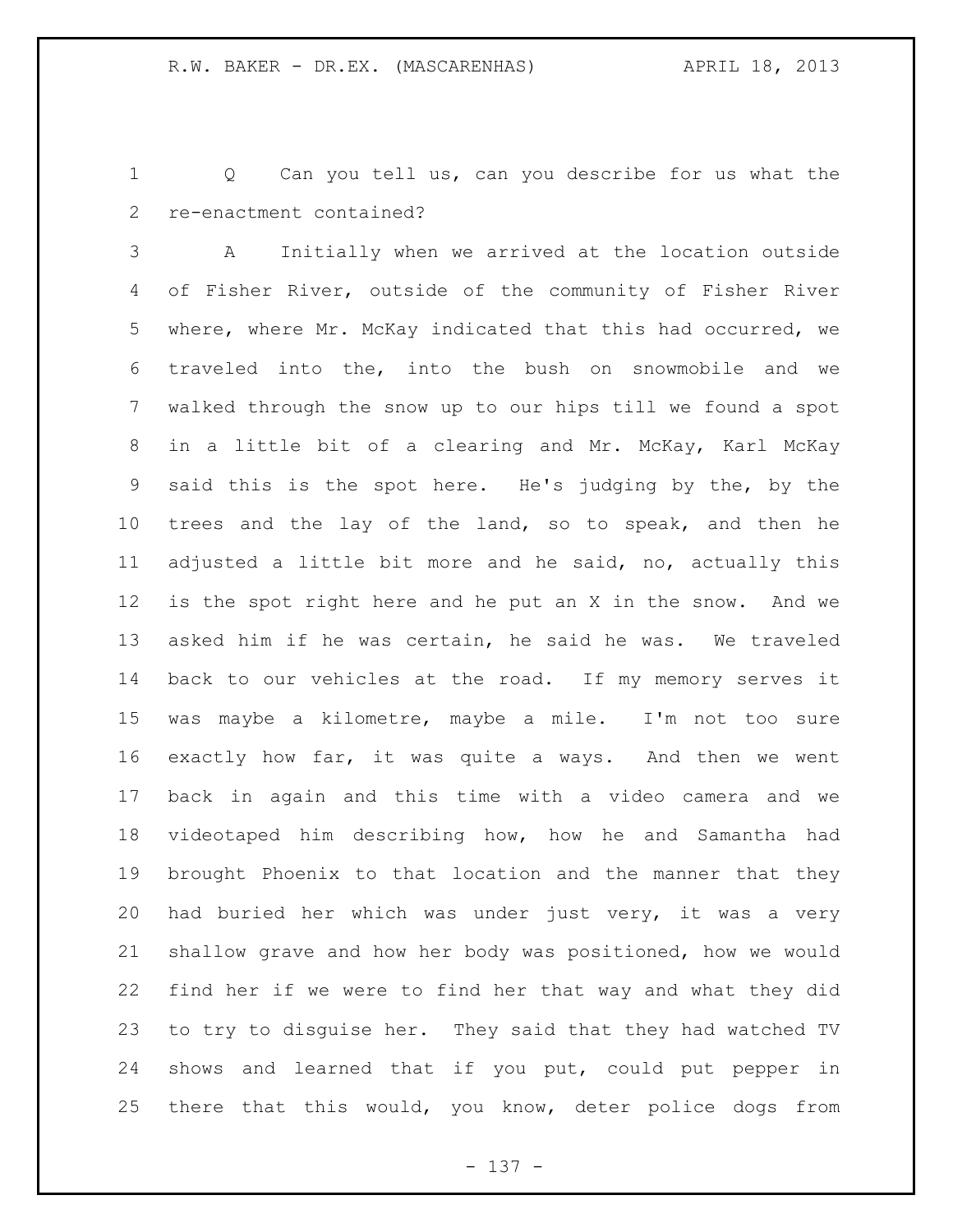| $\mathbf 1$ | finding her. And I recall them, I recall a witness          |
|-------------|-------------------------------------------------------------|
| 2           | describing this, saying that they were watching television  |
| 3           | with Kematch and McKay afterwards and how Kematch and McKay |
| 4           | said well if I was going to get rid of a body, this is how  |
| 5           | I would do it and I would put pepper in there. And sure     |
| 6           | enough, McKay said that they had, they had put pepper in    |
| 7           | there and that was Samantha's idea.                         |
| 8           | Sorry, did you find the body on that trip?<br>Q             |
| $\mathsf 9$ | That trip, no. The snow was up to our hips.<br>А            |
| 10          | From looking at the executive summary, on<br>Q              |
| 11          | March 18th, 2006, it appears that investigators returned to |
| 12          | the site and removed snow from the site; is that correct?   |
| 13          | I wasn't part of the forensic excavation, that we<br>A      |
| 14          | had forensic experts do that.                               |
| 15          | Were you at -- did you attend to the site that<br>Q         |
| 16          | day on March 18th though?                                   |
| 17          | On March -- I don't believe I did, no.<br>A                 |
| 18          | From reading the executive summary:<br>Q                    |
| 19          |                                                             |
| 20          | "A preliminary examination of the                           |
| 21          | scene revealed a small mound of                             |
| 22          | soil beneath the snow as well as                            |
| 23          | clear plastic protruding from the                           |
| 24          | ground. A body recovery team                                |
| 25          | consisting of the chief medical                             |
|             |                                                             |

- 138 -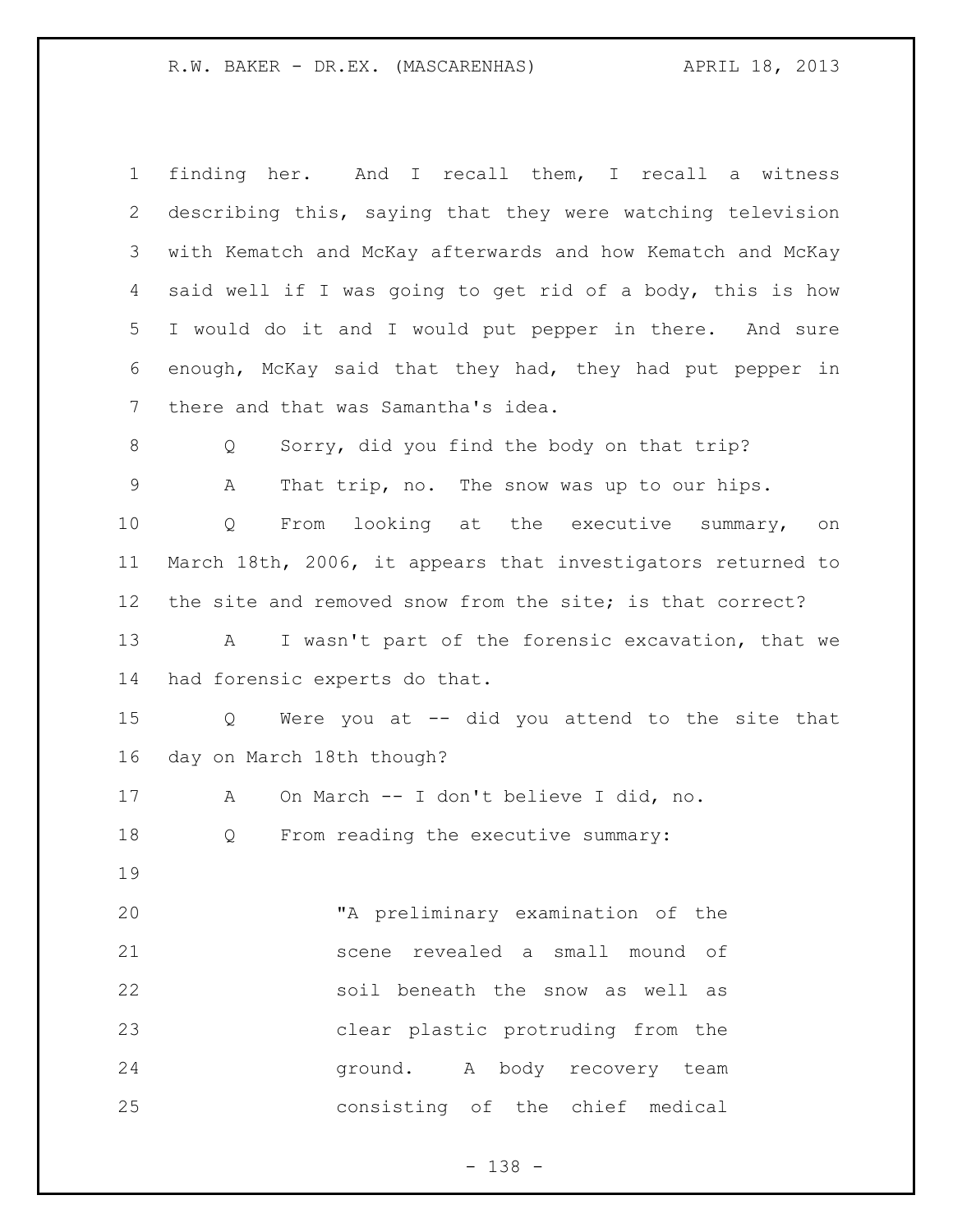examiner, RCMP forensic 2 identification unit, and RCMP serious crimes investigators began a search of the area. While Phoenix Sinclair's body was not discovered at the site, evidence that she had been buried at that location was uncovered. It was apparent that the shallow grave 10 had been disturbed by animals. Due to the depth of snow in the wooded location, a search of the surrounding area would resume when 14 the snow melted." You were not present that day but as lead investigator did you have knowledge of this occurring? A Yes. Q From the next paragraph, it's indicated that: "The soil in the immediate area, identified as the final resting place of Phoenix Sinclair, was transported to the Department of Anthropology at the University of

- 139 -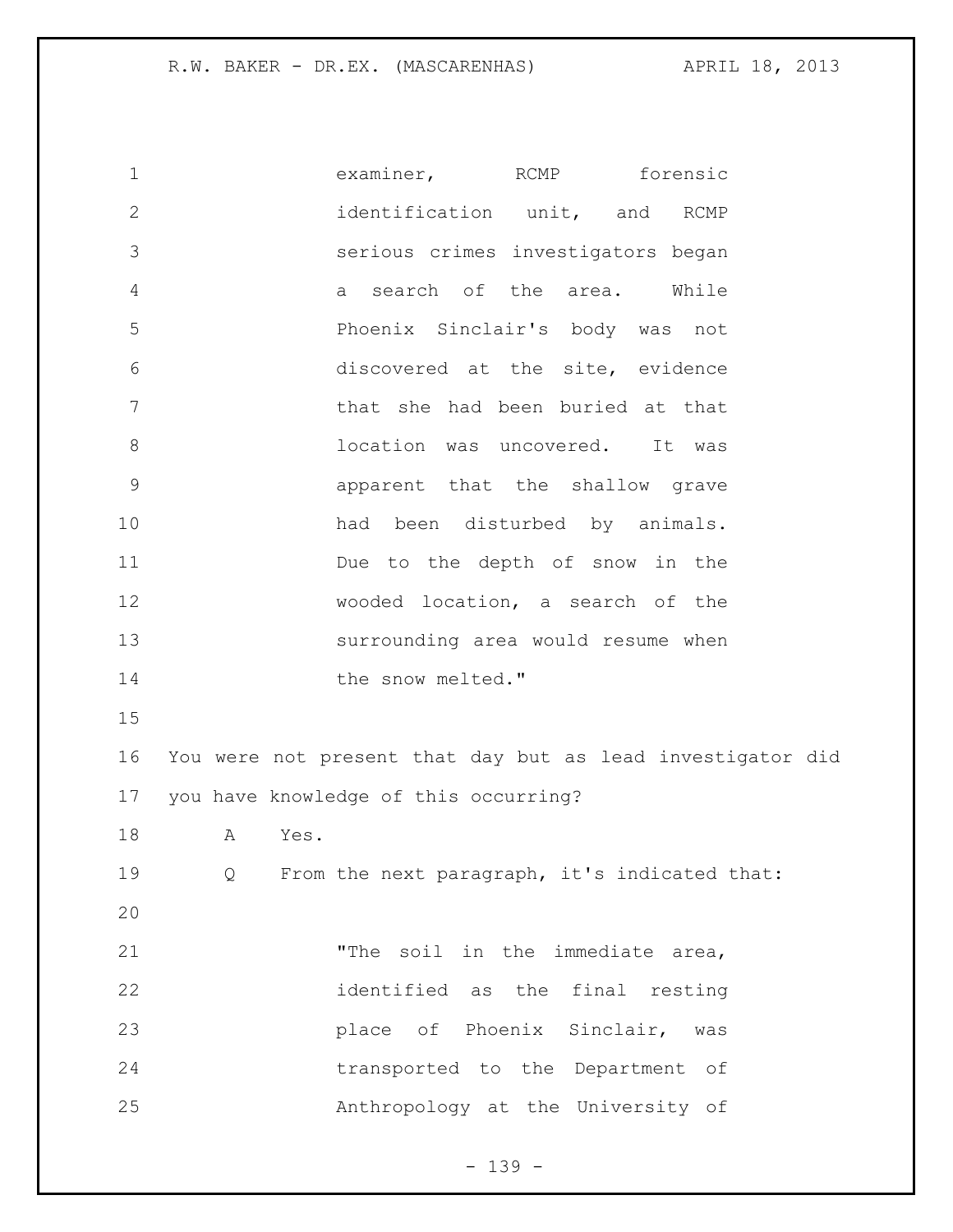Winnipeg. A team of Anthropologists, with experience in the recovery of human remains, was assembled to sift through the soil. During this process, bones and flesh were recovered as well as materials used to wrap Phoenix's body at the time of her death/burial."

 In regards to those remains that were found, it appears that on April 7th a DNA warrant was obtained and investigators attended the Winnipeg Remand Centre and obtained a sample of blood from Samantha Kematch. Did you have any knowledge of this DNA test?

 A Yes, I did. Yeah, this was the action that was taken to try to determine if these remains, the remains that we had, the remains that we later found and the evidence that we found at the scene was being compared. And also that we had a sample from Phoenix's birth seized, a blood sample from a heel prick to make the match. We made a number of different matches, attempts at making a match.

 Q And so you were aware that there was a positive match between Ms. Kematch and the remains that were found

 $- 140 -$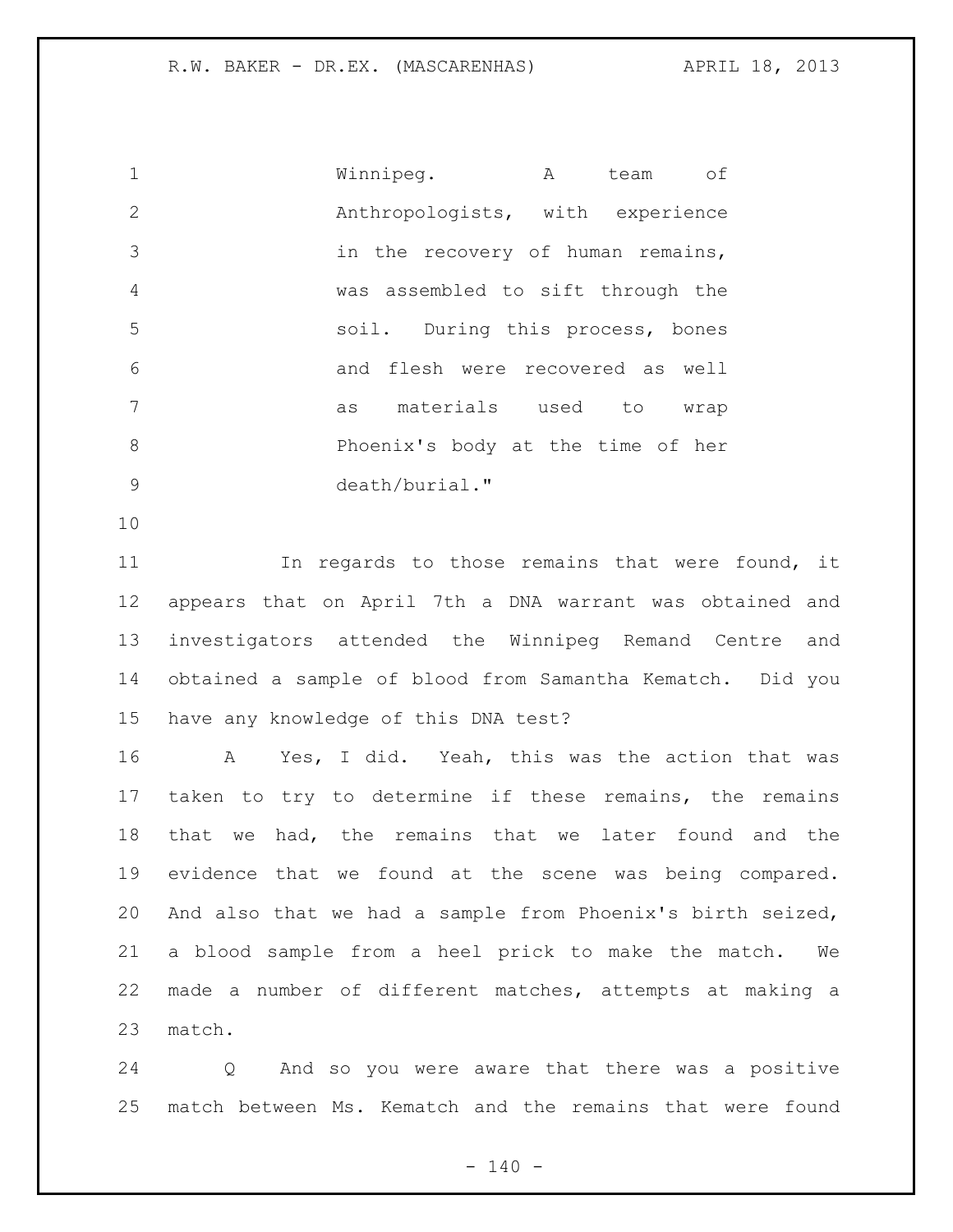that day and Phoenix Sinclair's blood?

A Yes.

 Q At that date were you aware if they found any other evidence, either remains of Phoenix Sinclair or other material?

 A Not that I'm aware, no. Sorry, there was, yes, there was a piece of plastic and raincoat like material. That seemed to match the description that McKay and Kematch said when they buried Phoenix that this was the material they used to wrap her up, which in turn was consistent with what DOE 1 and DOE 2 had described.

 Q Did you personally return to the site to continue the search for the body at any point?

14 A I did, yes. I returned later that spring when the snow had melted with a, with a team of forensic experts and a search party.

17 Q And when would that have been?

A That was on April, sorry, April 20th, 2006.

 Q And you just indicated that the reason for the delay from March to April 20th was because you were waiting for the snow to melt.

A That, that sounds like this year, yes.

 Q And you told us that you were involved in, you went out with a team. Who, who comprised this team? A The team consisted of a couple of forensic

- 141 -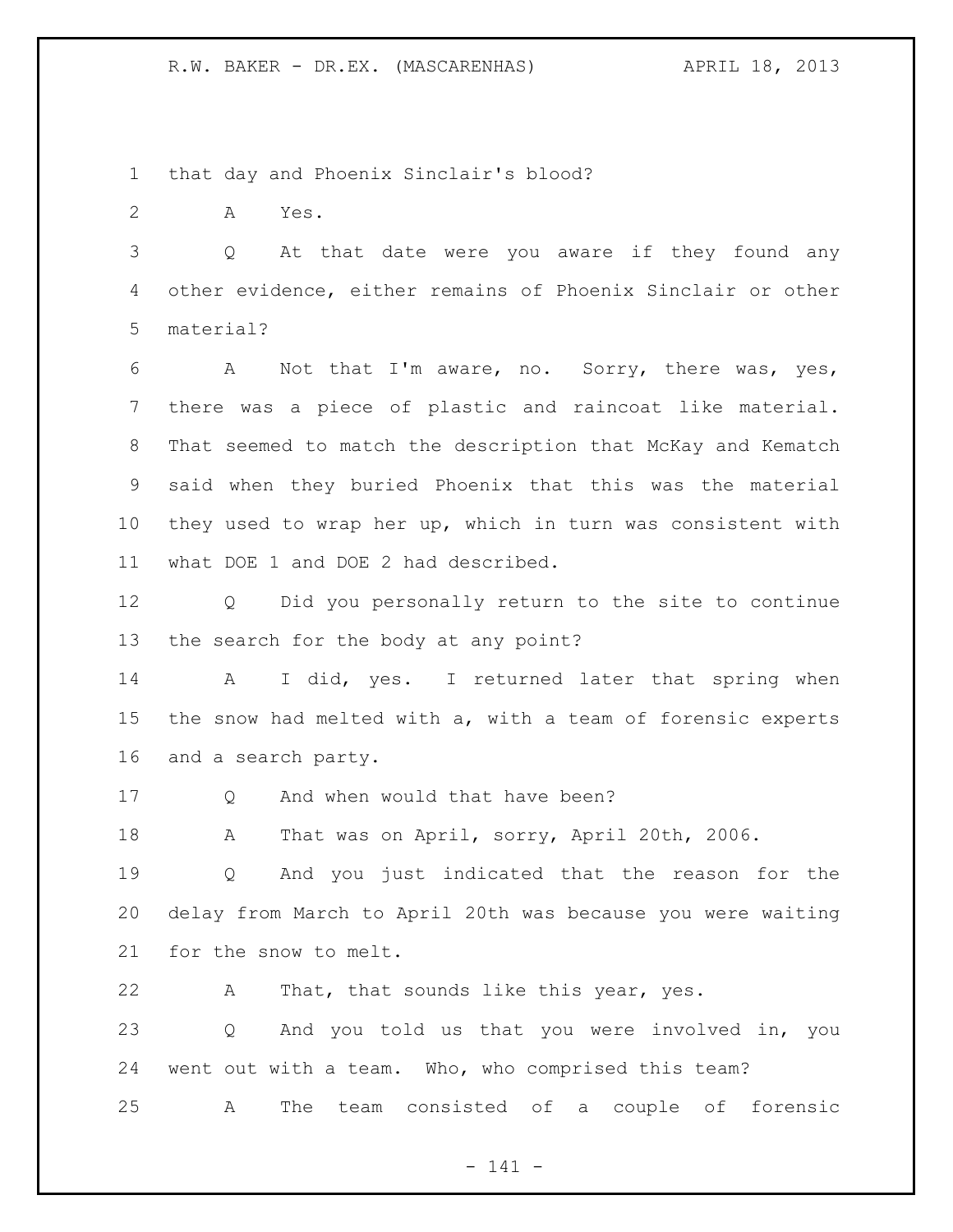anthropologists. Myra Sitchon is one that I recall. Myra was with the Pickton investigation. So we had two forensic anthropologists. We had forensic identification RCMP investigators and we also had an RCMP search party.

 Q At this time were you able to locate Phoenix's remains?

A Yes, we did.

8 Q And were her remains intact?

 A No, her remains had been disturbed by animals. Her remains were removed from the shallow grave and they, they weren't very far away if my memory serves me correct. They were found, they were found in a little bit of a clearing that I remember and not spread out a great distance. They were more or less together. And we didn't find all of her remains; we found most of her remains.

 Q I also understand that you performed a forensic search of the property in Fisher River where Phoenix was reported to have been murdered.

 A I didn't, but the RCMP investigative team did, yes.

 Q Were you able to find any blood on the basement floor?

 A No, the basement floor had been painted over and we weren't able to corroborate that aspect, no. But the basement floor, having been painted over, did, did

- 142 -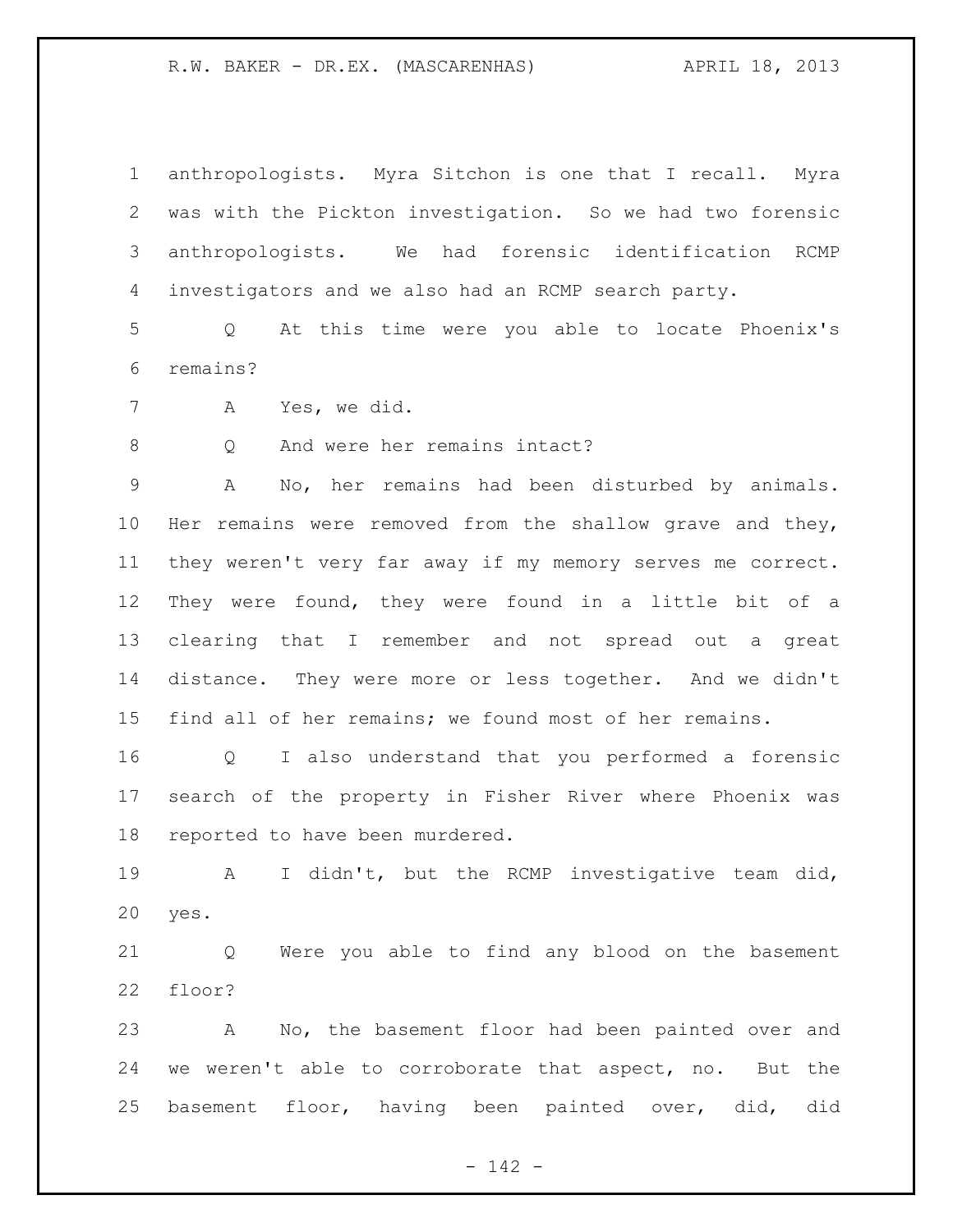corroborate other statements where witnesses have said they had purposely painted that floor over to hide, to hide the blood.

 Q Was that consistent with what you heard from DOEs 1 and 2 and from Samantha Kematch's statement?

 A That's correct, yes. We also found BB's outside of the home. Our, our forensic identification experts or ident people, with a metal detector, found BB's outside near the home, against the home, so to speak.

 Q And that is also consistent with testimony you received from the DOEs in regards to the treatment that --

 A Yes, and a few other witnesses as well, like Matthew McKay.

 Q We now know that Phoenix was murdered on June 11th, 2005 and that her remains were not discovered until April 20th, 2006. Do you have any comments on why the death went undiscovered for so long?

 A Yes. This wasn't -- from a police perspective this wasn't reported to us. We had no knowledge of this young girl going missing. We didn't know until, until late on March 6th it was reported to the police. And we did manage to, in the course of about three days, we did manage to, to essentially solve the case and have arrests and then within a week after finding the location, was successful in

- 143 -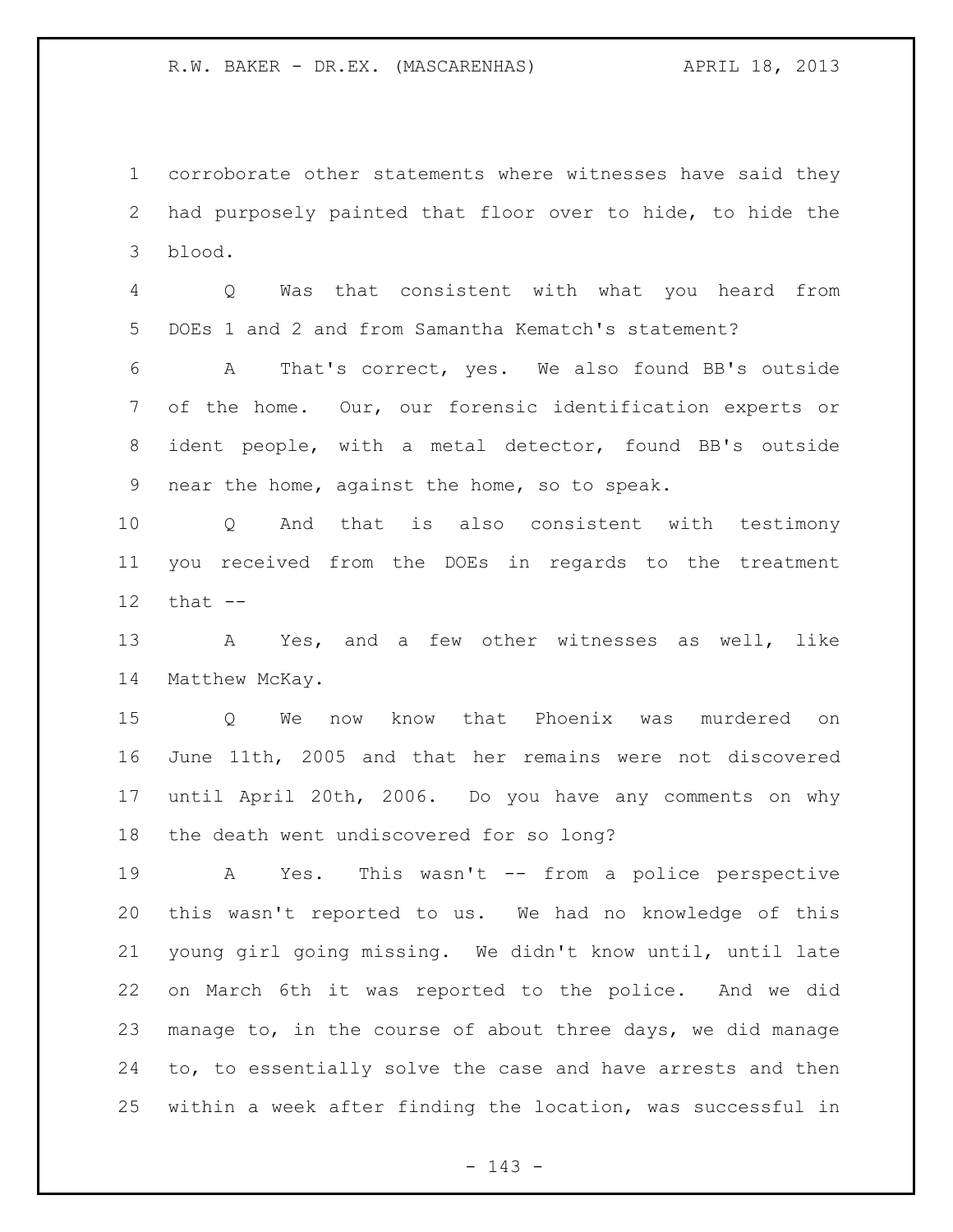1 that aspect, but I guess the reason that this -- in my opinion?

Q Yes.

 A My perspective is that the mother and the father -- as I mentioned earlier on about how the family is the closest one to this child and then it spreads out as far as the police and the courts. There were, there were -- the 8 mother and the father were very deceptive.

9 THE COMMISSIONER: You mean the mother and the --10 THE WITNESS: The boyfriend, sorry.

11 THE COMMISSIONER: Yes.

12 THE WITNESS: Mother and the boyfriend, I apologize for that, that's -- thank you. The mother and the boyfriend were very deceptive and tricking, tricking their family. They were moving around that caused jurisdictional problems, that caused jurisdictional problems obviously for, for the child welfare agencies, but it also caused problems for the school when she was registered for school and then not attending the school and then they're moving again, that these things all compounded and their deception and lying, lying to family, saying that Phoenix Sinclair was off with her father in Ontario. That was -- those, those all throw up roadblocks for anyone, not just the police.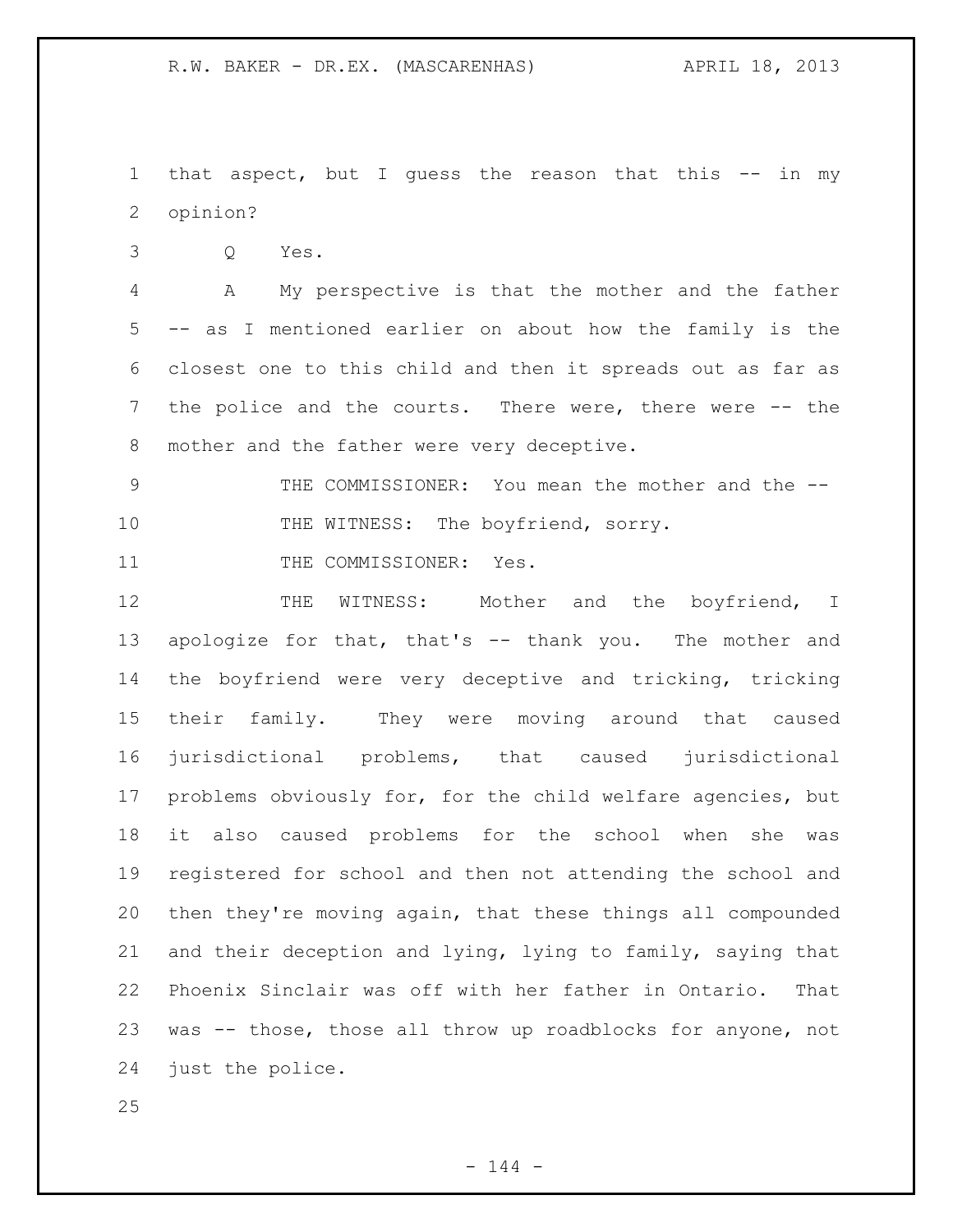## BY MR. MASCARENHAS:

 Q We've also heard evidence in this inquiry about children under the age of five being especially vulnerable. 4 In your role in the serious crimes unit, do you come across missing children investigations regularly?

 A Yes. And since that time I'm in our historical case unit, I'm in our cold case unit now, and we have Project Disappear in Manitoba and that is a long-term missing persons initiative for all the police agencies, that's through the Manitoba Association of Chiefs of Police. Project Disappear comprises mostly of a public website. Sorry?

 Q Are there any particular challenges in keeping track of a young child like Phoenix Sinclair?

 A Yes. Challenges, the challenges lie with, the challenges lie with the family taking the initiative for, to take a child to a health centre so that, so that there's documentation to be made. If a person wants to keep a child from, from a clinic, if a person wants to not register a child in school and then move around, like in Phoenix's case, she'll get lost. And it becomes, from a police perspective, it becomes very difficult to, to try and go back through time, to try and go through different jurisdictions of police going through different jurisdictions of child welfare agencies and different

 $- 145 -$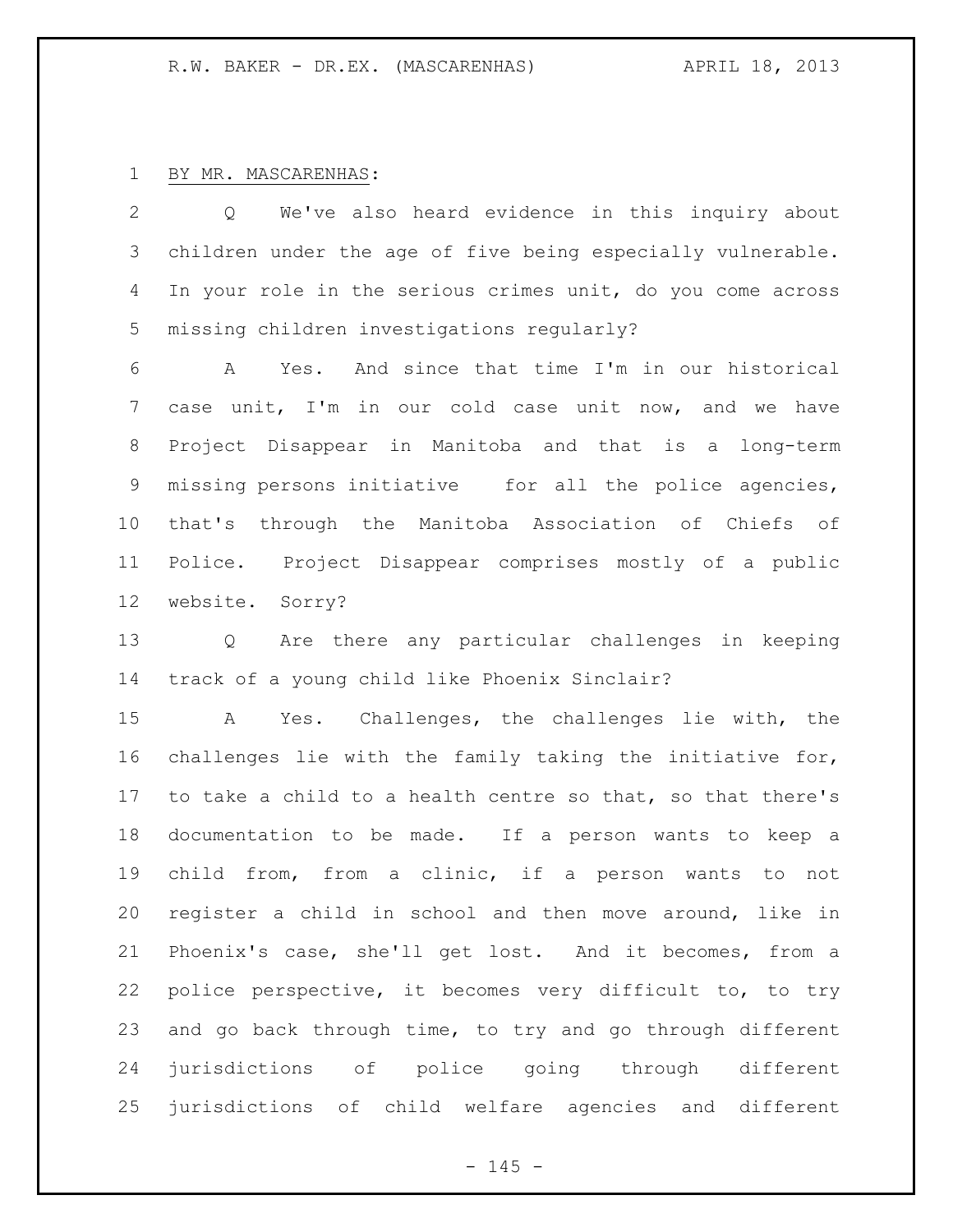schools and then to try and gather records when you can't get a search warrant if there's no offence and a missing person is not a, is not a criminal case. There's not an offence generally for missing persons investigations. So to gather, to gather information you are really up against it to do that.

 The challenges -- a missing persons case is extremely important. A missing, a missing person isn't just well they're going to show up, you know, they'll show up later or they usually do this sort of thing, you know, especially Phoenix, she didn't just go off and start something on her own obviously. Here she, you know she's left at the mercy of everybody around her. So in those, in those cases, if, if you're being deceptive and if people aren't looking after, like the mother and the boyfriend aren't looking after her and pulling her away from these things, it will be very difficult for any investigative agency to try and, to try and work back in time.

 Q But like, but regardless of the deception by the parents, you're able to -- you received the file on March 7th, correct?

 And by March 9th you had arrested both Ms. Kematch and Mr. McKay, is that also correct?

 So regardless of parental deception, you were able to basically bring people into custody within 72 hours

 $- 146 -$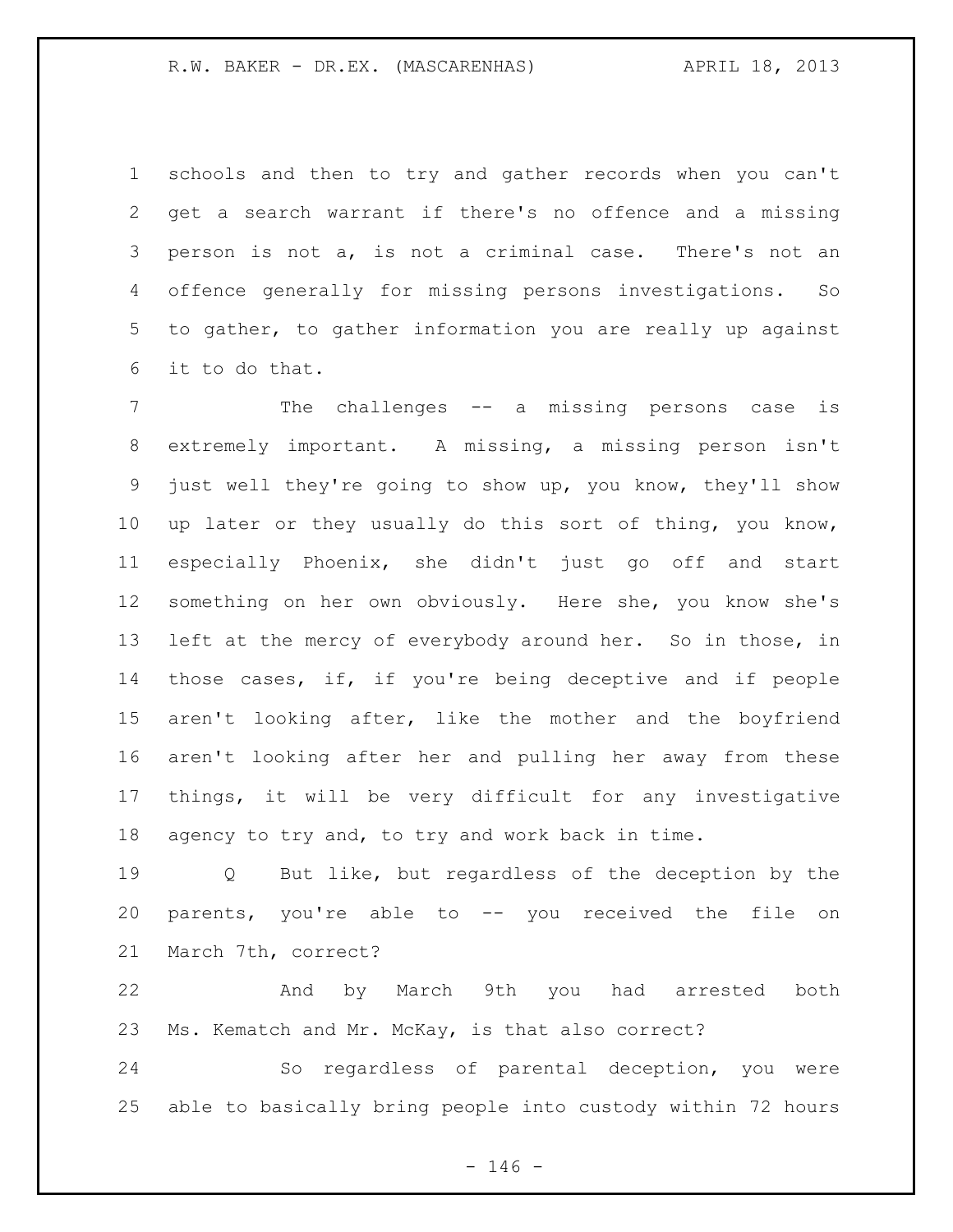of receiving the case.

| $\mathbf{2}$    | THE COMMISSIONER: You have got to answer it.                      |
|-----------------|-------------------------------------------------------------------|
| 3               | THE WITNESS: Pardon?                                              |
| 4               | THE COMMISSIONER: We don't get a nod.                             |
| 5               | MR. MASCARENHAS: Can we get a yes or no answer?                   |
| 6               | THE COMMISSIONER: You have to answer.                             |
| 7               | THE WITNESS: Sorry. Yes, yes, that's true.                        |
| $8\,$           |                                                                   |
| 9               | BY MR. MASCARENHAS:                                               |
| 10              | And you've been involved in other murder<br>$Q \qquad \qquad$     |
| 11              | investigations during your time at the serious crimes unit;       |
| 12 <sup>°</sup> | is that correct?                                                  |
| 13              | A Yes.                                                            |
| 14              | Q Do you have any comments in regards to how this                 |
| 15              | case compared to other cases?                                     |
| 16              | This case was, this case on a personal note, this<br>$\mathbf{A}$ |
| 17              | case was extremely, extremely difficult for everybody             |
| 18              | involved. This case was extremely difficult for the police        |
| 19              | on a personal level. This was extremely difficult for the         |
| 20              | courts at the time, I remember. This case was very, very          |
| 21              | difficult. This case really tugged at everybody. At the           |
| 22              | same time, that's what drives you to want to solve a case         |
| 23              | like that. That's what makes you want to get the answer           |
| 24              | for something like this.                                          |
|                 |                                                                   |

Q And you just mentioned that you remember it was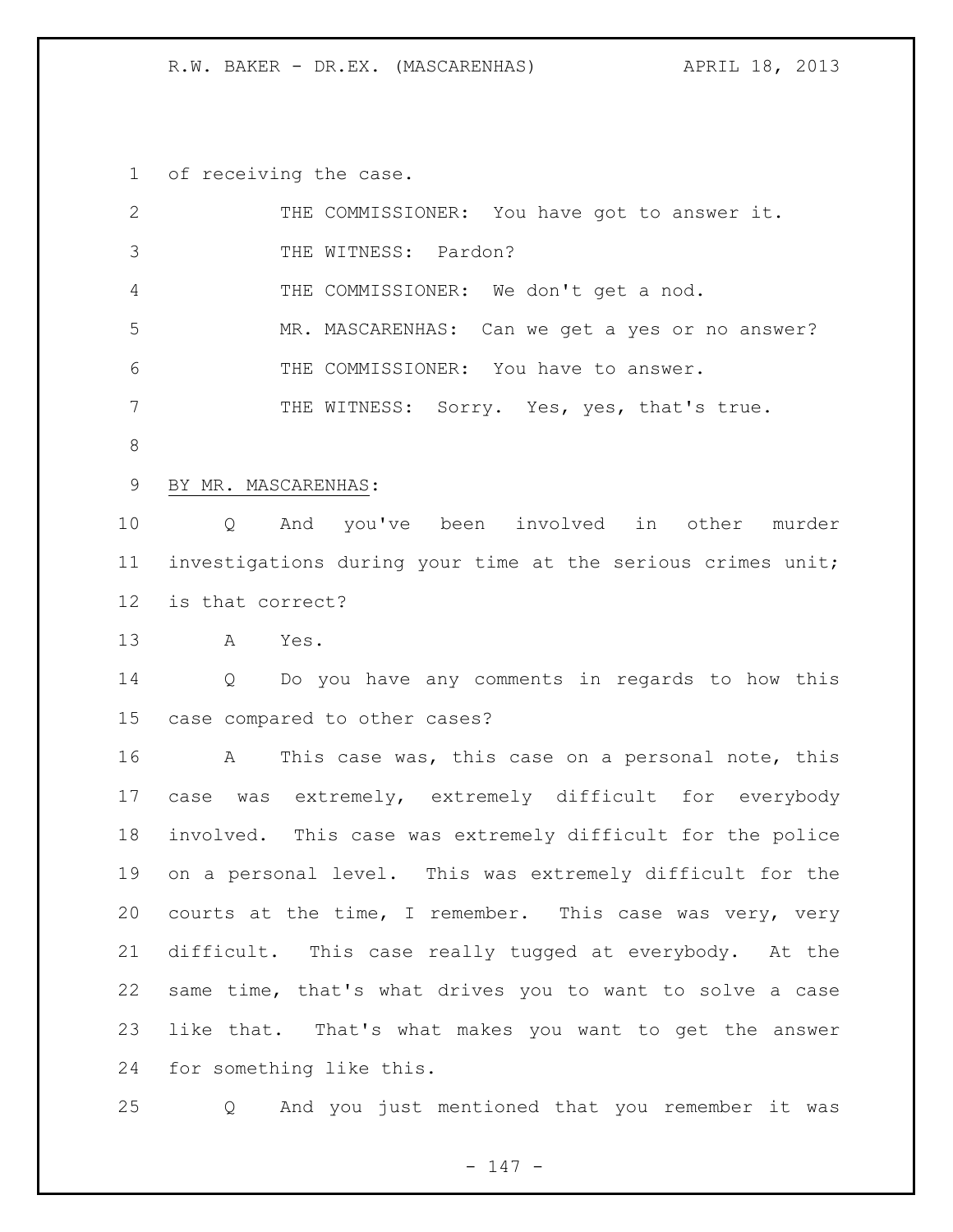R.W. BAKER - DR.EX. (MASCARENHAS) APRIL 18, 2013 R.W. BAKER - CR-EX. (PAUL)

 tough for the courts. I understand that you testified at the criminal trial as well? A I did, yes. MR. MASCARENHAS: Those are all my questions for the witness, Mr. Commissioner. THE COMMISSIONER: Thank you, Mr. Mascarenhas. Now will there be questions for this witness? If they're going to be a while we'll take a break. If there's not going to be, we'll ... MR. GINDIN: I think the, I think the consensus is that we have a short break. 12 THE COMMISSIONER: All right. Fifteen minutes? Ten minutes? Fifteen minute break, try to hold it to that. Thank you. (BRIEF RECESS) 18 THE COMMISSIONER: Mr. Paul? MR. PAUL: Thank you, Mr. Commissioner. CROSS-EXAMINATION BY MR. PAUL: Q It is Sacha Paul for the record. I'm one counsel to Winnipeg Child and Family Services and the Department. I just have a couple of questions for you. In terms of the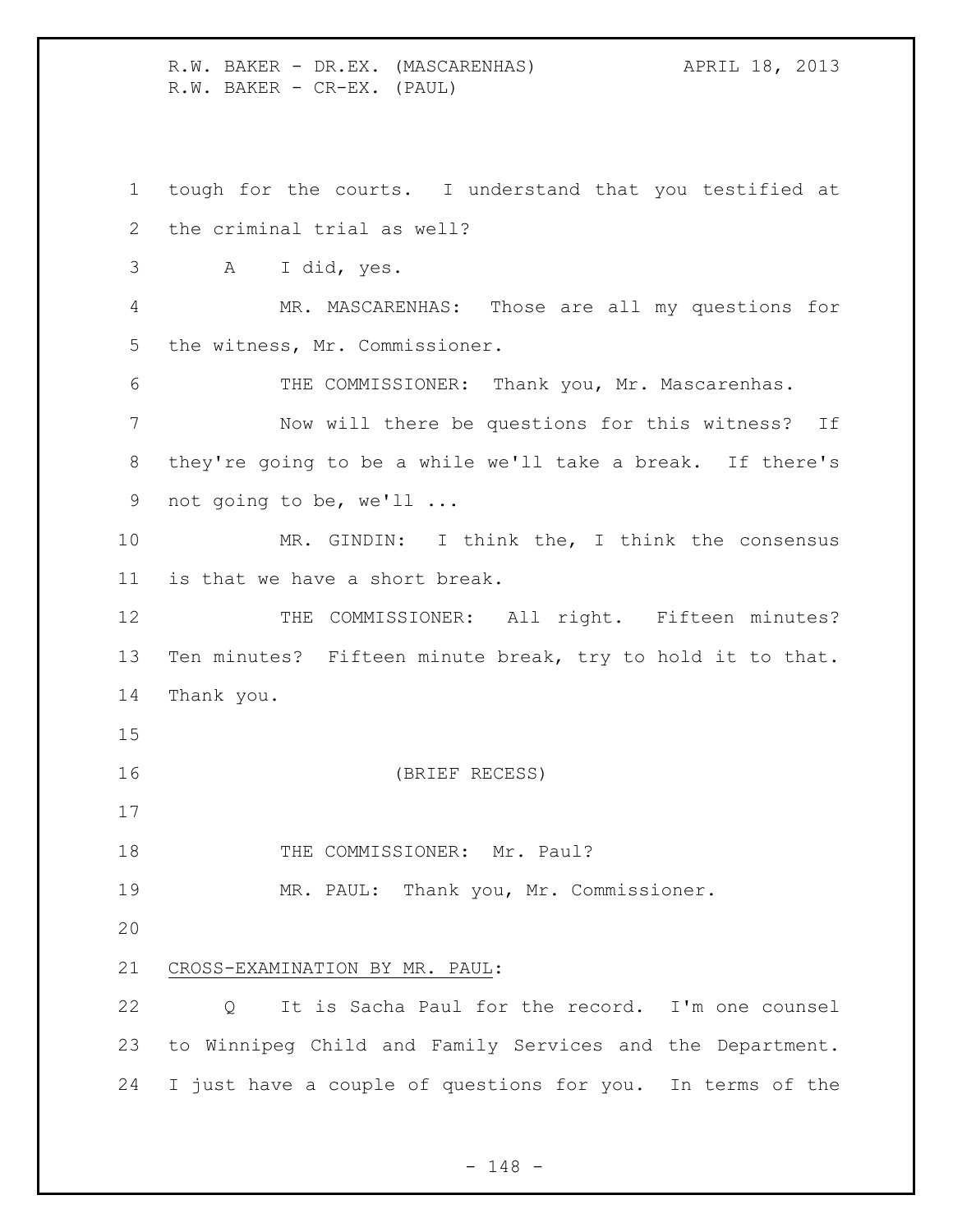issue of the access to the sealed files, and correct me if I'm wrong on this. My understanding of your notes is that you ask an agency known as Cree Nation about accessing sealed files? A That's correct. Q And they said no? A Yes. Q And that was the only agency that you asked for files at that time and they said no at that time? 10 A On that date, yes. Q Yeah. Then if I can move on to a final area that my friend was asking you some questions about. My understanding of your evidence is that it was your opinion that Samantha Kematch and Wesley McKay were very deceptive, correct? A Correct. Q And of course they were moving around from jurisdiction to jurisdiction -- A Yes. Q -- as I understand your evidence. A Yes. Q And as an investigator, that poses difficulties 23 in terms of trying to get to the bottom of things; is that fair to say?

- 149 -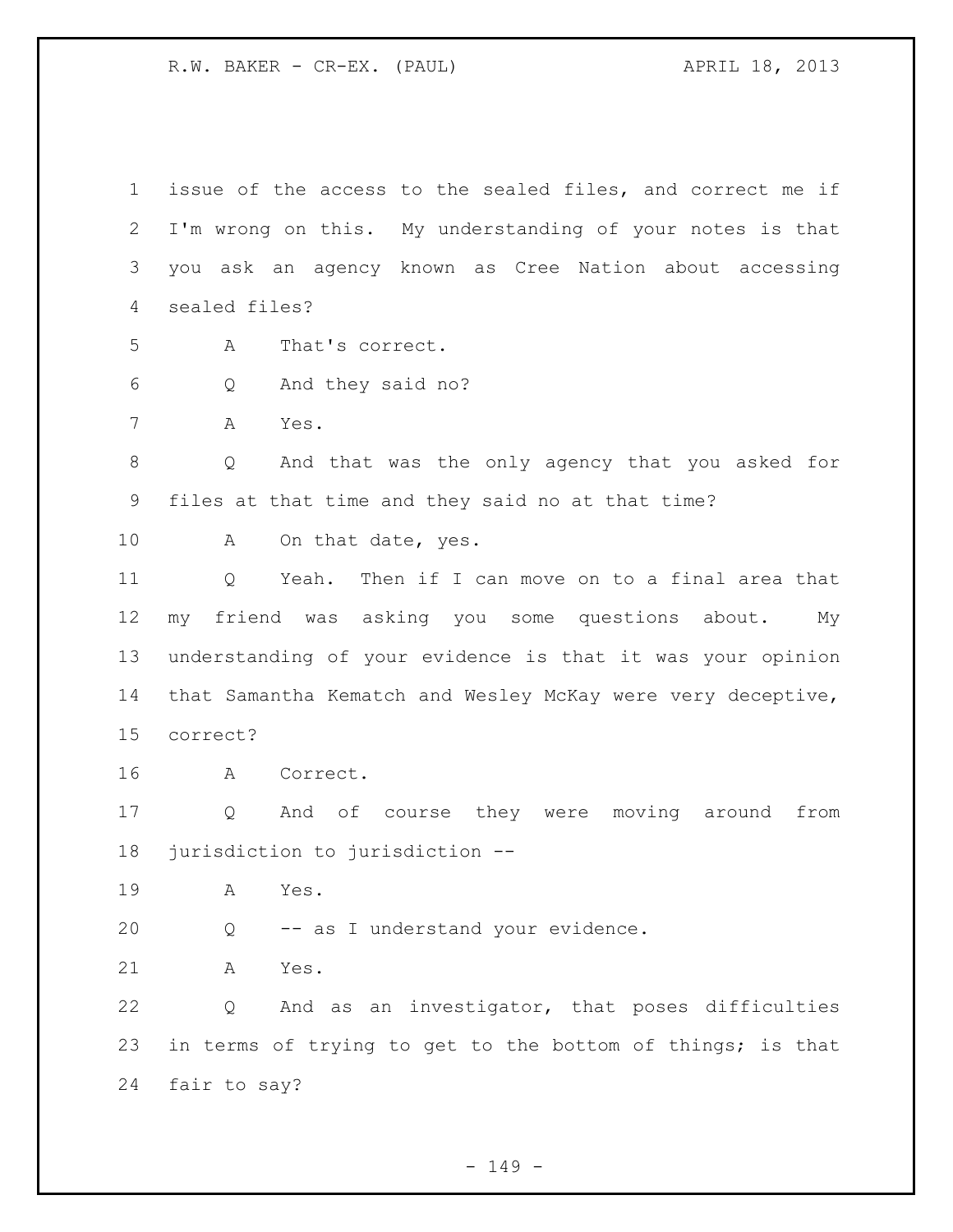1 A For, for tracking them down, yes. Q Right. And I think your comment would be was that they were throwing up roadblocks to being found, if I could put it that way. A Yes, that's true, um-hum. Q And those roadblocks would apply to someone like you as an investigator? 8 A Yes, but we did find them. Q Eventually yes, and we'll get to that. But those roadblocks, nonetheless, posed a challenge for any investigator, whether they're in the police system or the child welfare system. A They would, yes. Q And my understanding then, again your evidence, is that the RCMP moved quite swiftly in terms of moving from a call into the ultimate arrest three days later. A Yes. Q Right. And the sole reason that the RCMP started down the path of course was that you guys got a call about a murder, correct? A Yes. Q And somewhat, I think you could fairly describe as horrific abuse. A Yes.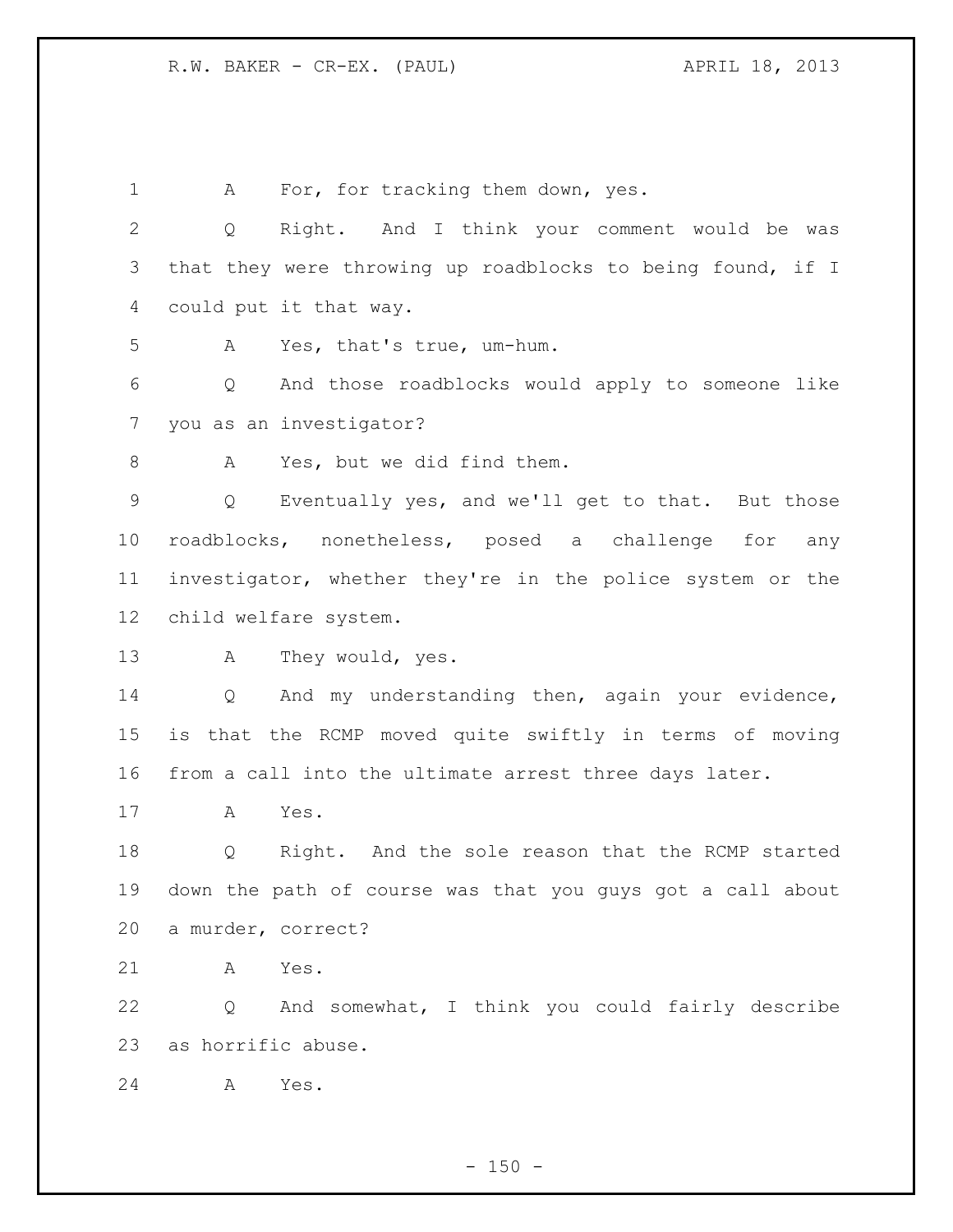R.W. BAKER - CR-EX. (PAUL) APRIL 18, 2013 R.W. BAKER - CR-EX. (GINDIN)

 Q And so the very first call that's coming down your door is a call about, again the notes aren't in front of me, about a young child being murdered and being choked, essentially tortured. A Yes. Q And that of course led to an immediate course of action by the RCMP to go and investigate this and three days later there is an arrest. A Yes, what could be more high profile than that? Q Right. And again, the sole reason that you start down that process is because someone gave you a call that there's an issue that you have to investigate. A Yes. Q Right. MR. PAUL: Mr. Commissioner, those are my questions. 17 THE COMMISSIONER: Thank you, Mr. Paul. Mr. Gindin? CROSS-EXAMINATION BY MR. GINDIN: Q For the record, Jeff Gindin, representing Kim Edwards and Steve Sinclair. Just a couple of questions, Corporal. You mentioned earlier the CPIC system.

 $- 151 -$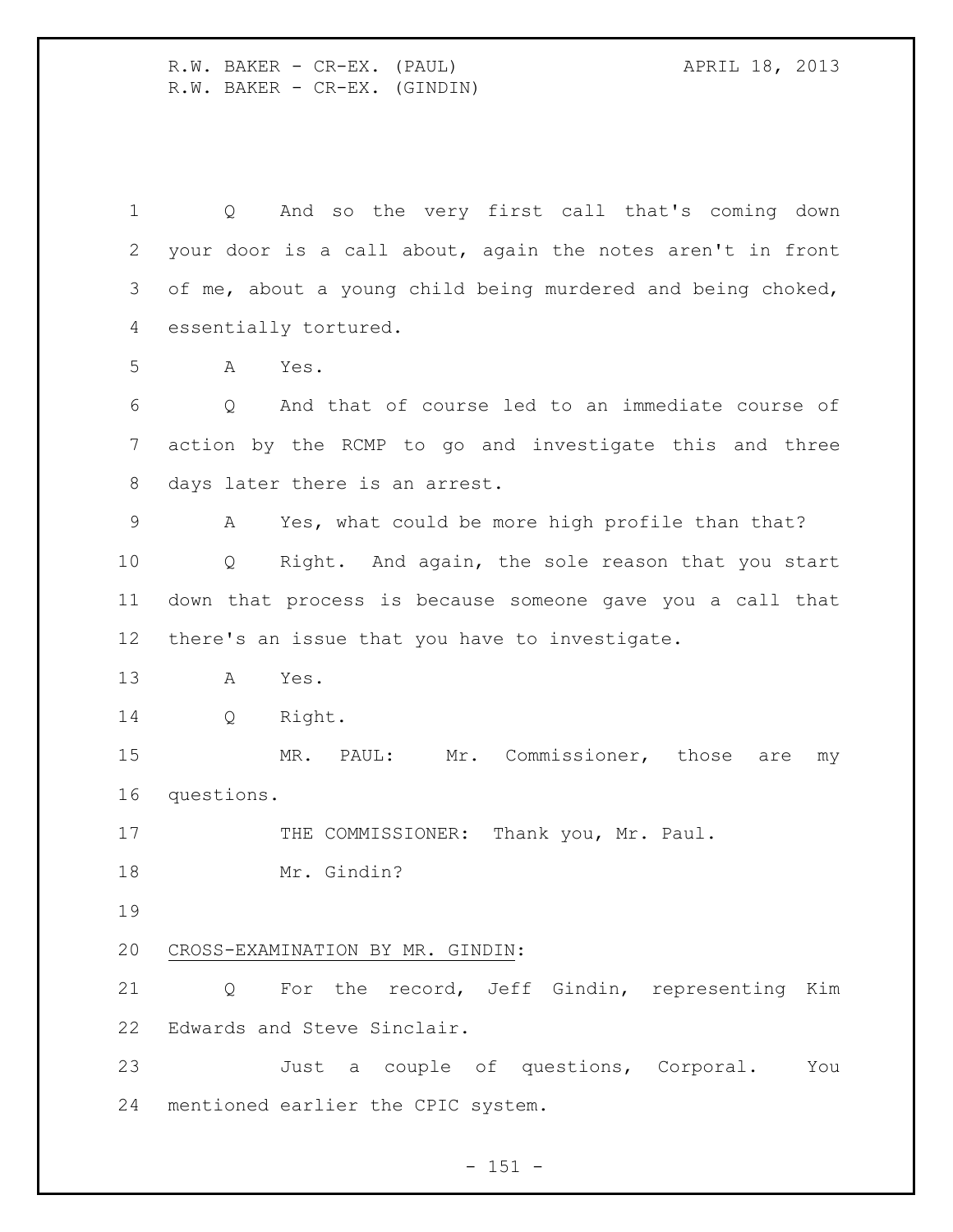A Yes. Q Which is a way for you to search out the criminal record, for example, of a particular individual. A Yes. Q And that's what you did here -- A Yes. 7 Q -- with respect to Wes McKay -- A Yes. Q -- and came across a certain history that was quite relevant to you, right? A Yes. Q Now has any agency like CFS or any other similar agency ever called you or other RCMP members to ask about checking someone's criminal record? A They have, yes. Q That does happen? A It does happen, yes. Q And when it does happen do you give them the criminal record? A We share that information with them. Our policy is that we would like, that we require a written request. If it's an urgent situation the written request could come after, I suppose, but that's our policy that we would like a written request and we will share that information with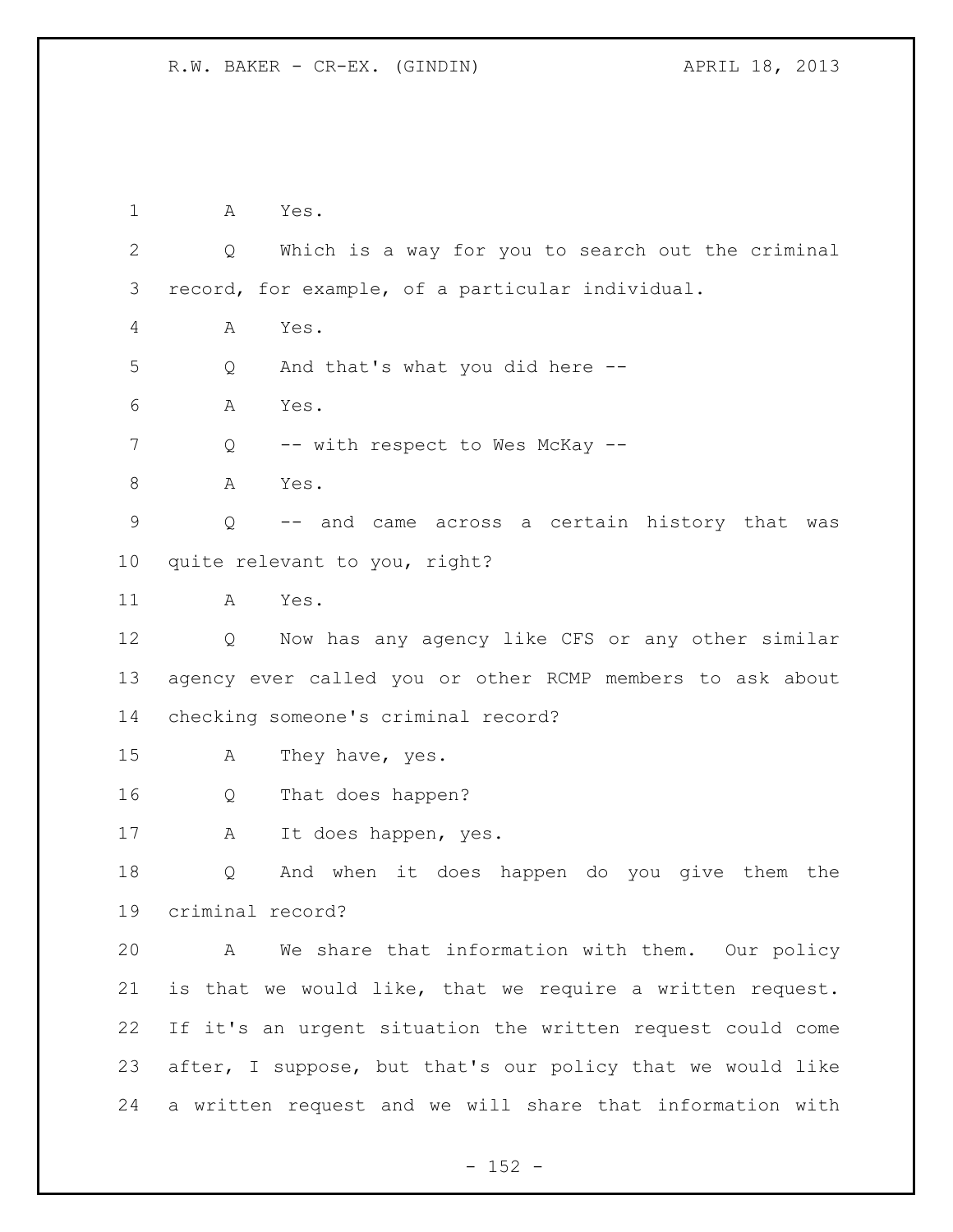them. Q So if CFS would have called you at any time, by you I mean the RCMP or the Winnipeg Police -- A I understand, yes. Q -- and requesting the criminal record of someone like Wes McKay or other people, that's something that is shared with them? A Yes. Q That didn't happen in this case as far as you know, prior to your investigation? 11 A No, not to my knowledge. I -- that would require a search through the database of searches that were made. But to my knowledge, no. Q And it's a fairly easy process for you to check out the criminal record of somebody fairly quick? A Very quickly, yes. 17 THE COMMISSIONER: What does that mean? 18 THE WITNESS: I will just go on the computer. I will go onto the icon for CPIC. I will enter the person's name, date of birth, whatever information that I might have about them. The more information, the more accurate that it is, and basically I'll press the button and their criminal record will show up, also any other court orders and that sort of thing.

 $- 153 -$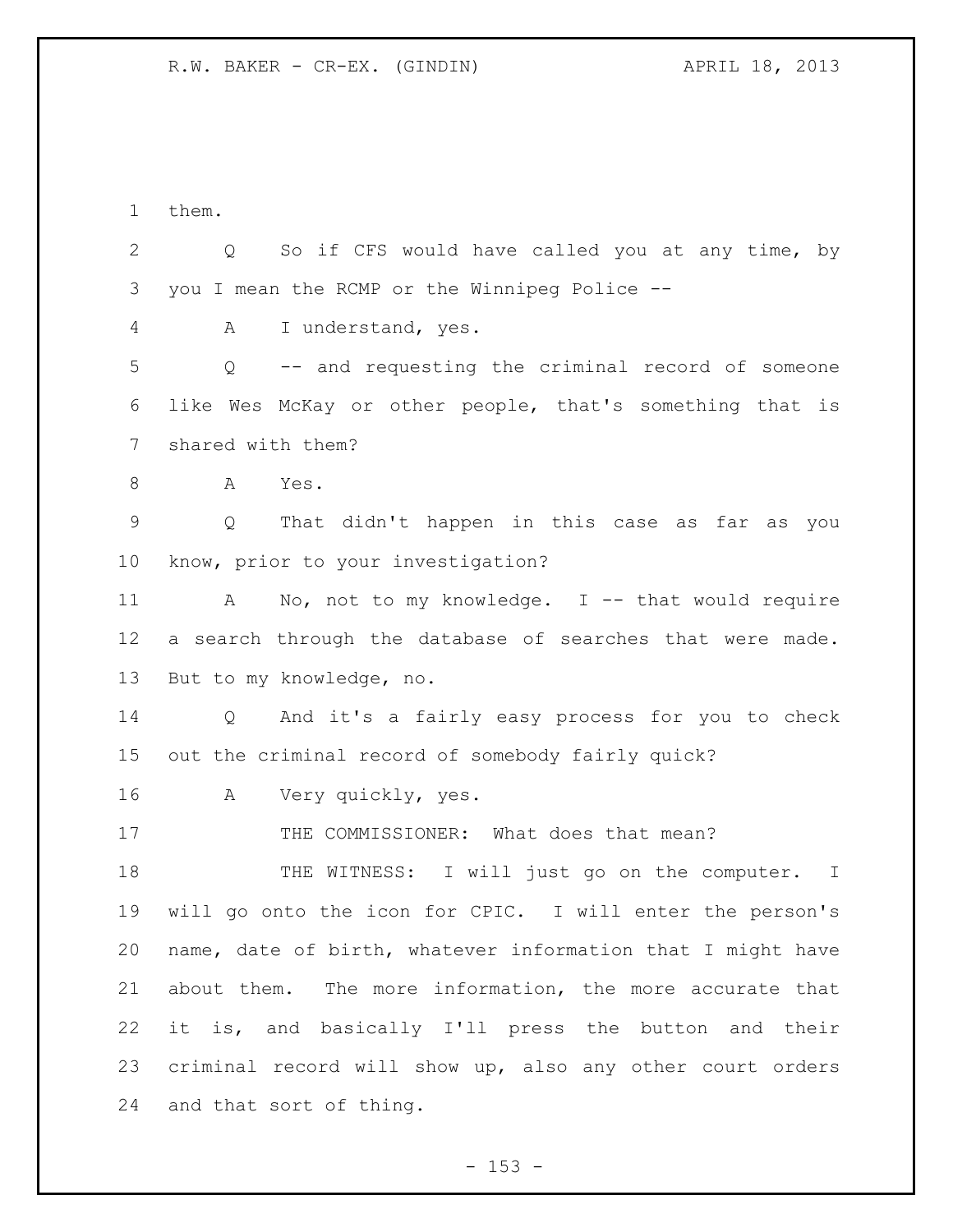THE COMMISSIONER: What information on McKay did you have to go in and get what you did get? THE WITNESS: When I, when I did a search of McKay on the system, I requested present court orders that he might have, conditions, indicators of violence and that sort of thing. 7 THE COMMISSIONER: Well, what did you have about him? THE WITNESS: I got his criminal record. 10 THE COMMISSIONER: No -- MR. GINDIN: I think the question was what information did you have in the first place. THE COMMISSIONER: What -- how, how -- did you just have his name? Did you have date of birth? Did you have residence? What, what did you put into the system about him to get what you got? THE WITNESS: I can't recall, but if I didn't have all of the information, let's just say I just had his name, Karl with a "K", Wesley McKay, it may come up with five different individuals with similar or the same name and it will give me a score. It will give me, like if he has brown eyes and I know he has brown eyes and I enter in brown eyes, it will be a higher score and a better chance of a match. So I could, without a date of birth, without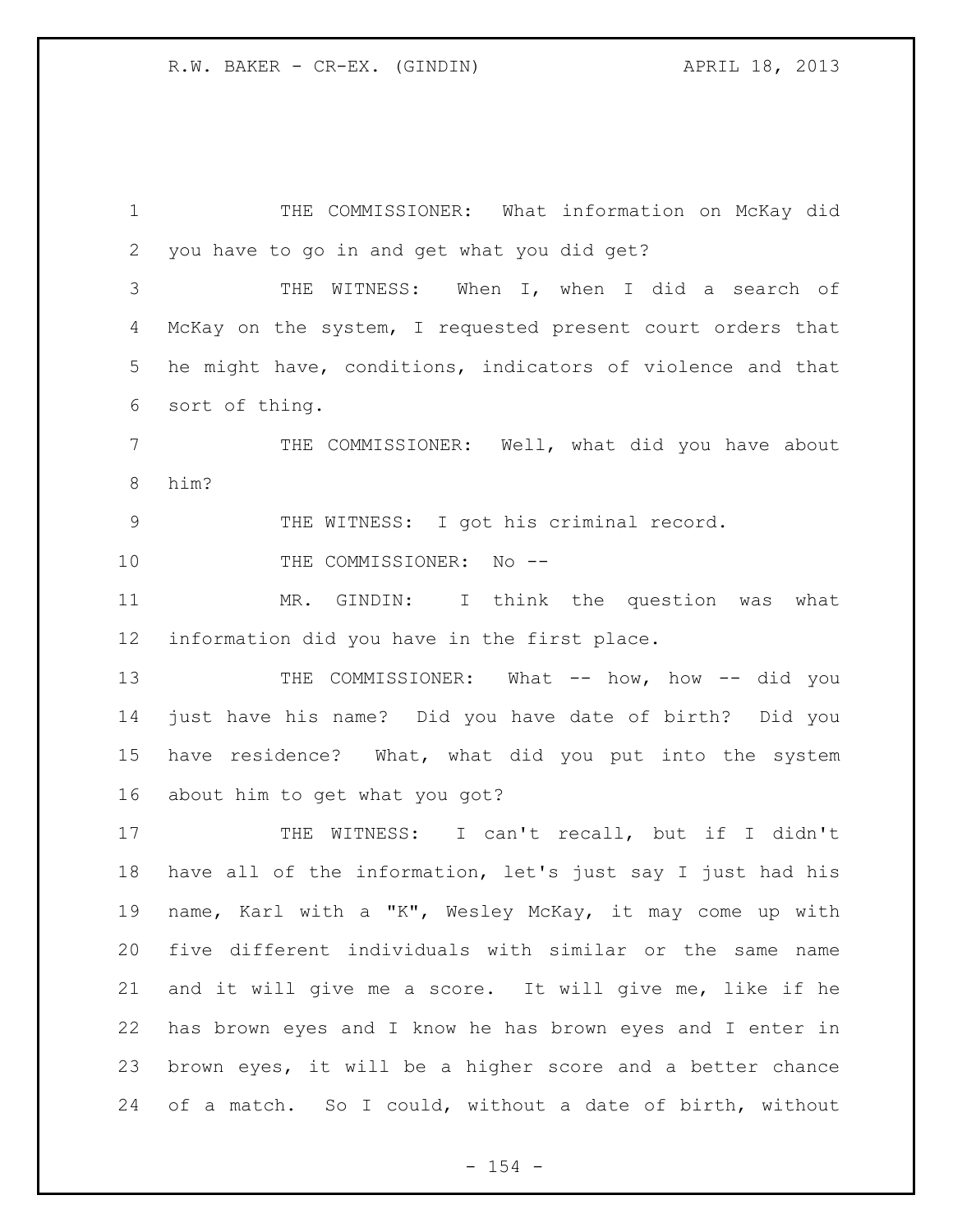any information, I could just enter in name and sex and I can just enter that in there. The only criteria that I absolutely must have is an approximate age. So if I put in that he's 30 years old, I can get anywhere up to 40 or down to 20, 10 years either way. If I get no hits I'll just move the age around. But I don't need, I don't necessarily need a date of birth to make the query. THE COMMISSIONER: Do you know that when you made this search whether this was the only Karl Wesley McKay's name that came up? THE WITNESS: No, I don't and at the time I don't recall, sorry, Your Honour, what information I inputted into CPIC to get that out, but the information I did get back was, I knew that was Karl Wesley McKay, I did. 15 THE COMMISSIONER: Sorry, Mr. Gindin. 16 MR. GINDIN: That's fine. 17 THE COMMISSIONER: Go ahead. THE WITNESS: What information was available to me at the time, I'm sorry, I just don't remember what, what information I had for date of birth and that sort of thing. BY MR. GINDIN: Q So you can't recall if you had the date of birth at the time of your search?

 $- 155 -$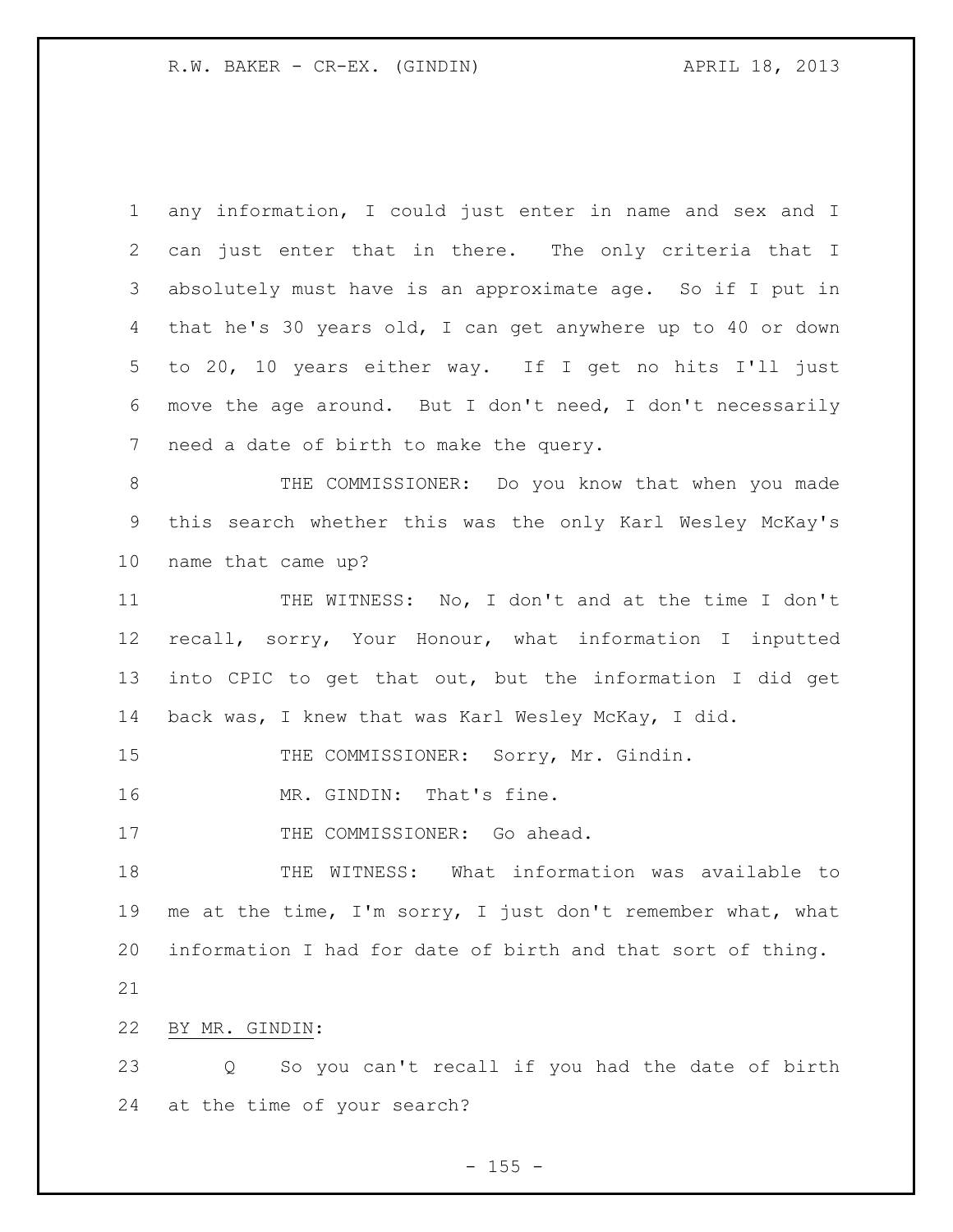1 A Sorry? Q You can't recall if you had the date of birth at the time of your search? A Off the top of my head, no, sorry, I don't recall what information I had. Q Do you recall having any particular difficulty locating the person you thought was Wes McKay? A No, no difficulty at all. If I can recall from my notebook, I think that it was probably a pretty, pretty quick check. Q Okay. Now you also told us that sometimes you try and get a file from, or information on a file from CFS and they refuse for privacy reasons, right? 14 A That can happen, yes. Q That happens. Do you think from your experience that that should be something that's easier for the police to get? A I would like to hope that all the information that we would ask that we would be able to get. Should it be easier? I think so, I think it should be easier. Now the answer to that I don't know if it's having people more aware or better trained or maybe some better communication between the police and Child and Family Services or

 $- 156 -$ 

whatever agency it might be, but I think in general that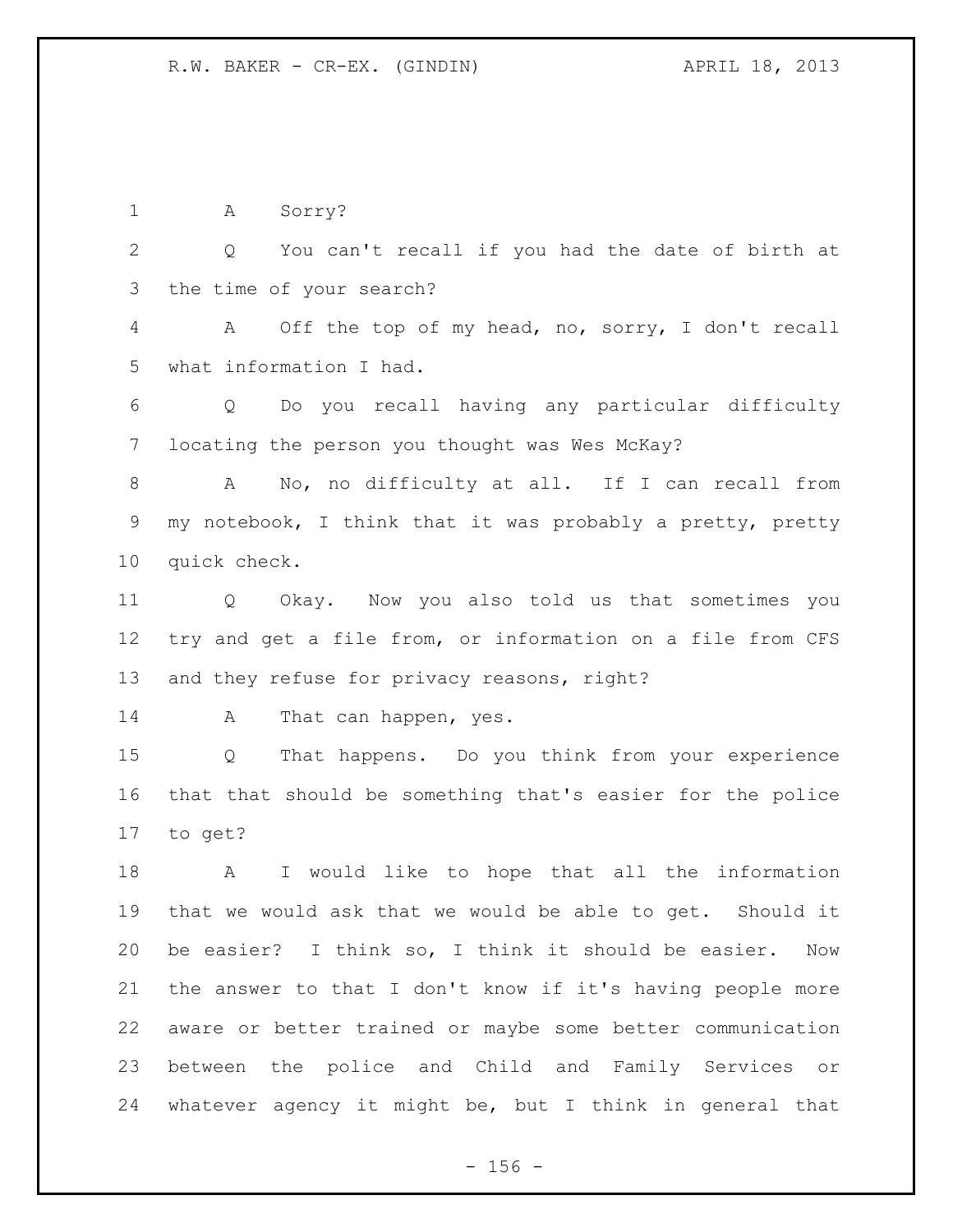all information should be better shared and easier to access.

Q You told us that when you observed Samantha --

A Yes.

 Q -- both around the time of her arrest and when you were, whenever you made observations of her after that  $--$ 

A Yes.

Q -- that she appeared emotionally flat.

 A That's correct, that's the best term that I could forward to.

 Q We heard evidence here that when Phoenix was born 13 on that very day or the next day, she was described to us here by a social worker even then as emotionally ambivalent towards the child.

A Yes.

 Q Would you agree that that's an accurate description five years later when you saw her?

 A Yes, I do, and having read the investigation, having conducted the investigation at the time, having read the Child and Family Services reports and if I'm not mistaken a report of a psychologist, consistently, everyone says the same thing about her, yes.

Q And that's what you noticed as well?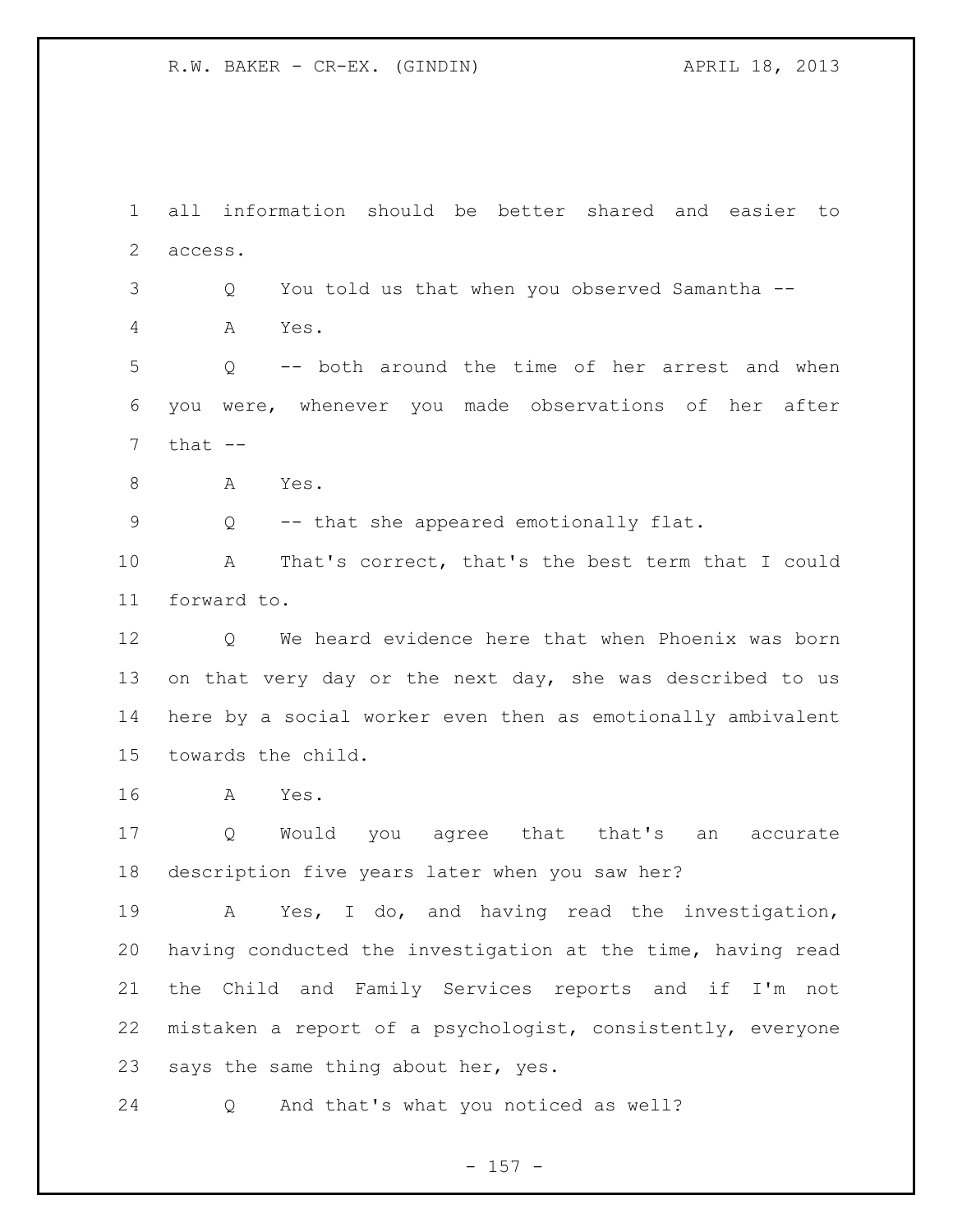A I noticed that in the two hours, I believe it was, that I interviewed her. It was consistently that way. Q And this was after Phoenix's death? A That's right, yes. Q Now just one other thing. I was looking at your notes and I noticed that there was something there about you making a call to Chris Zalevich, who is a social worker -- A Yes. Q -- I believe on the basis that he would have been one of the last social workers to have dealt with this file before it was closed, correct? A Yes, I'm familiar with that, yes. Q Now did you get a response? A I noted in my notebook at March 7th, 2:30 p.m., I call -- sorry, his name? 17 Q Chris Zalevich, is that -- A Zalevich? Q Yes. A Zalevich, but there was no answer and at that time within 10 minutes I had learned that welfare, Child and Family -- sorry, not Child and Family Services but welfare assistance had a record of Phoenix Sinclair. That was the time the investigation shifted away from getting

- 158 -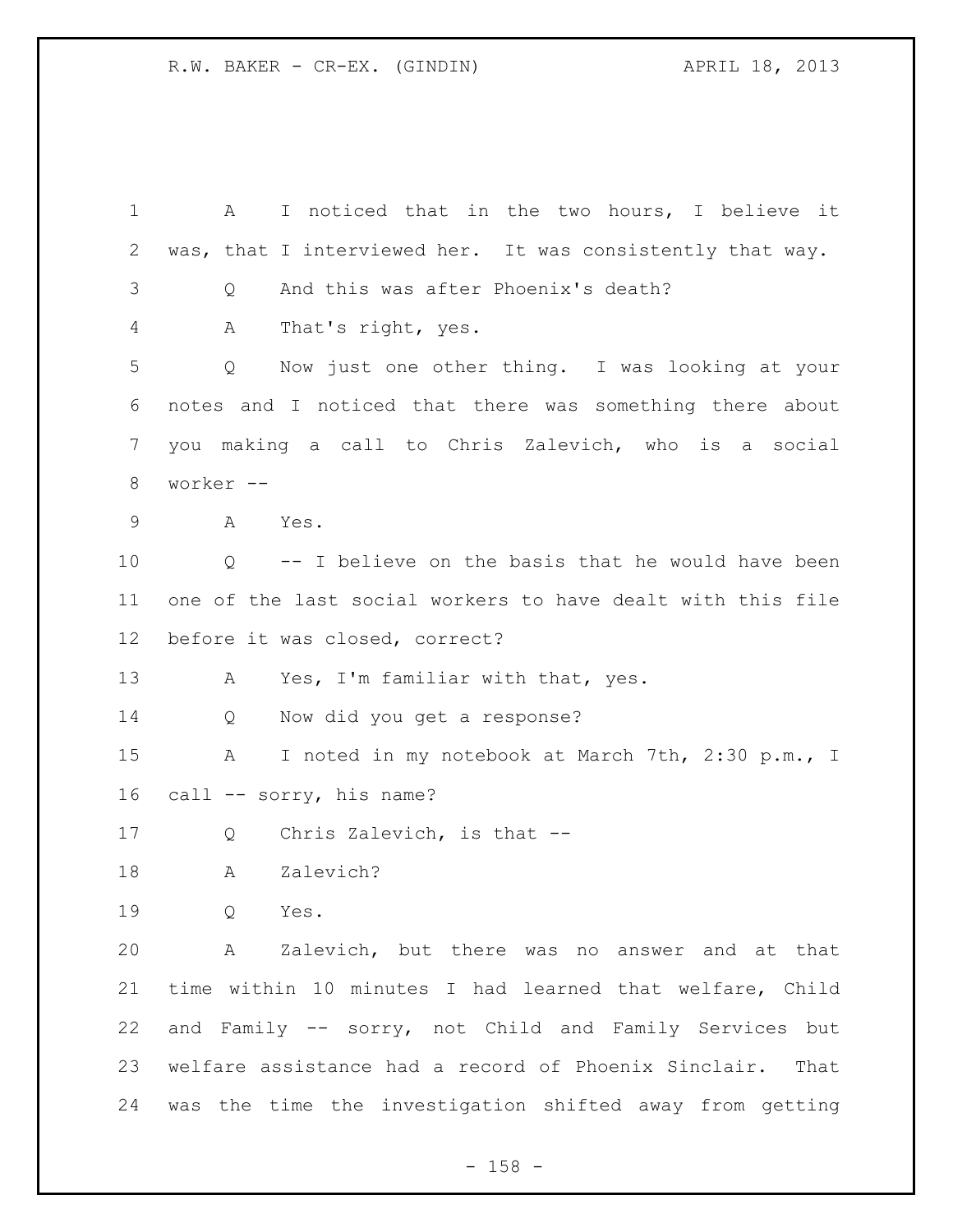the information from Child and Family Services and going down the avenue of utilizing welfare to locate her. Q I see. So -- A But I didn't get a call from him. I don't recall, and I didn't note if I left him a message though. Q Okay. But likely you would have left him a message to call you back, I would think. A It was pretty important at the time that I, I did determine that obviously from this investigation, but I would only have to speculate that I would have left him a message, sorry. Q Yeah. But there's no notes about him having called you back? A No, I have no record of him calling back and I have no recollection of that. Q You were talking about these roadblocks that seem to have been put up, making things more difficult. Some of them, of course, were put up after the death, right, as in pretending someone else was Phoenix and that kind of thing? A Yes, yes. MR. GINDIN: Okay. Those are my questions. Thank you. 23 THE COMMISSIONER: Thank you, Mr. Gindin. 24 THE WITNESS: Thank you.

- 159 -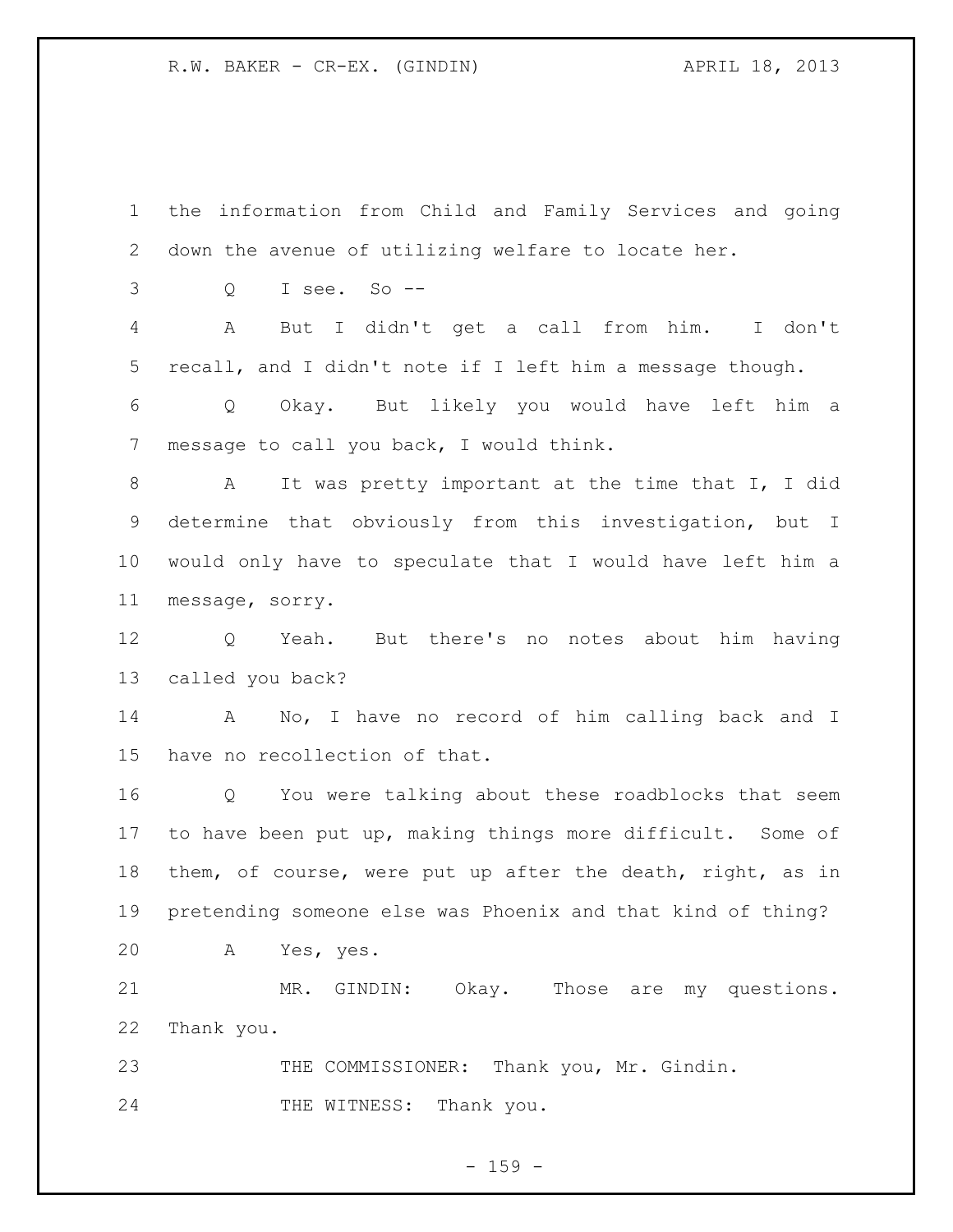1 THE COMMISSIONER: Mr. Khan? MR. RAY: I'm sorry. Just have a moment, Mr. Commissioner? THE COMMISSIONER: Yes. MR. RAY: Thank you. MR. PAUL: Mr. Commissioner, I know this is unusual but there was some questions and answers arising from Mr. Gindin's cross-examination. I'd like to ask something arising out of that if it doesn't trouble this commission at all. 11 THE COMMISSIONER: Well, I certainly want to get all of the facts out fairly. MR. GINDIN: I have no problem with it, if that matters. 15 THE COMMISSIONER: That was my concern. If you have no problem, I have no problem. Please proceed. MR. PAUL: Okay, thank you. Sorry, again for the record, Sacha Paul. CROSS-EXAMINATION BY MR. PAUL: Q My friend, Mr. Gindin, was asking some questions about CPIC and how that, that worked. A Yes. THE COMMISSIONER: About how what, CFSIS?

 $- 160 -$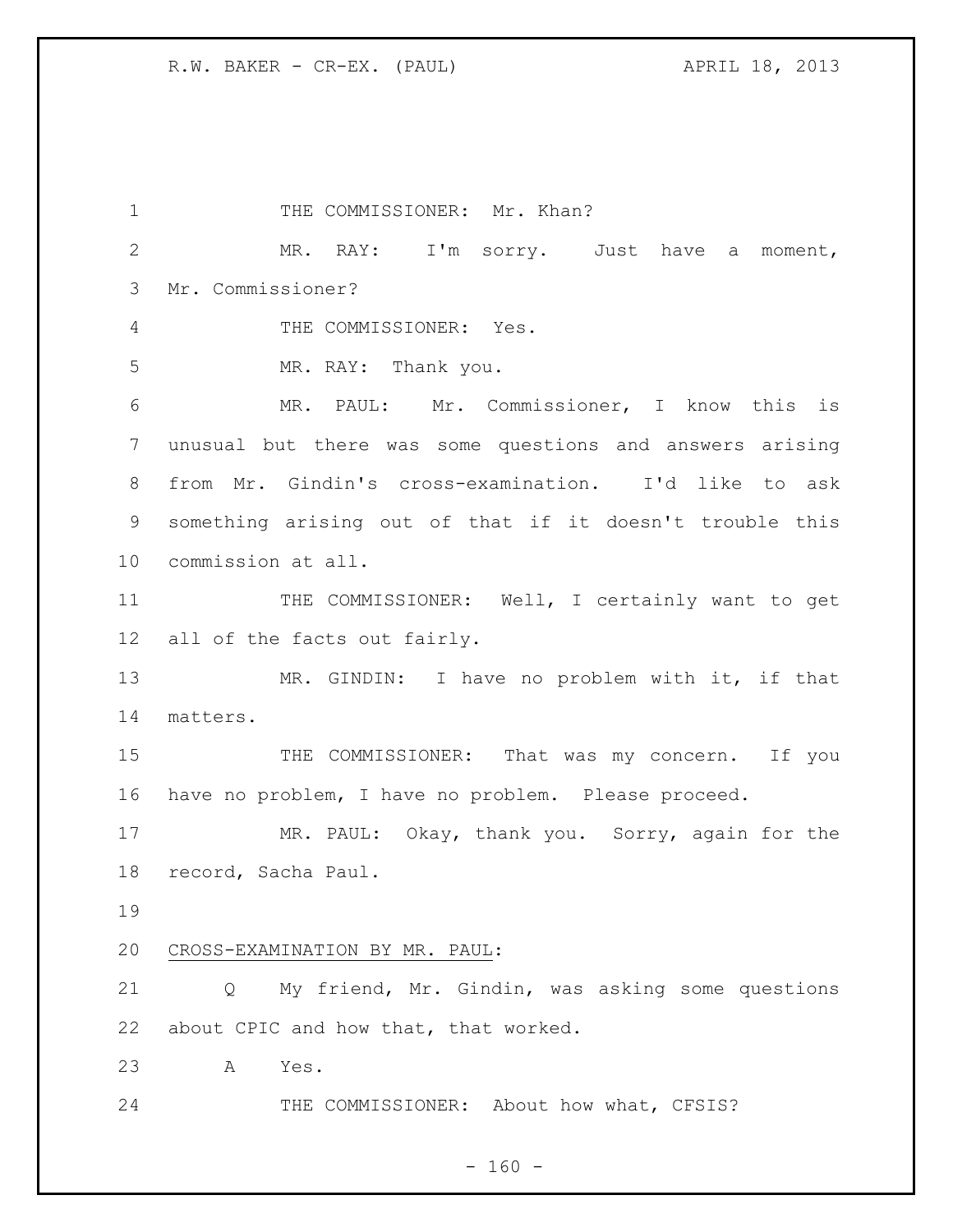1 MR. PAUL: CPIC, sorry. THE COMMISSIONER: CPIC, yes, CPIC. BY MR. PAUL: Q I'm not sure what CPIC stands for again. A Canadian Police Information Centre, it's our database. 8 THE COMMISSIONER: I've heard about it for years. MR. PAUL: Unfortunately I'm new to this system. BY MR. PAUL: Q Correct me if I'm wrong, but my understanding was that you ran this CPIC search on the 8th, is it? A March 8th, 8:40 a.m. Q Okay. And that would have been the day after you interviewed I think the various DOEs 1, 2 and 3; is that correct? 18 A That's correct. Q Is it possible you could have got the date of birth of Wes McKay from one or more of the DOEs? A It's, it's possible or it's also possible that I could have received that from the Winnipeg Police Service report at that time. Q Okay.

 $- 161 -$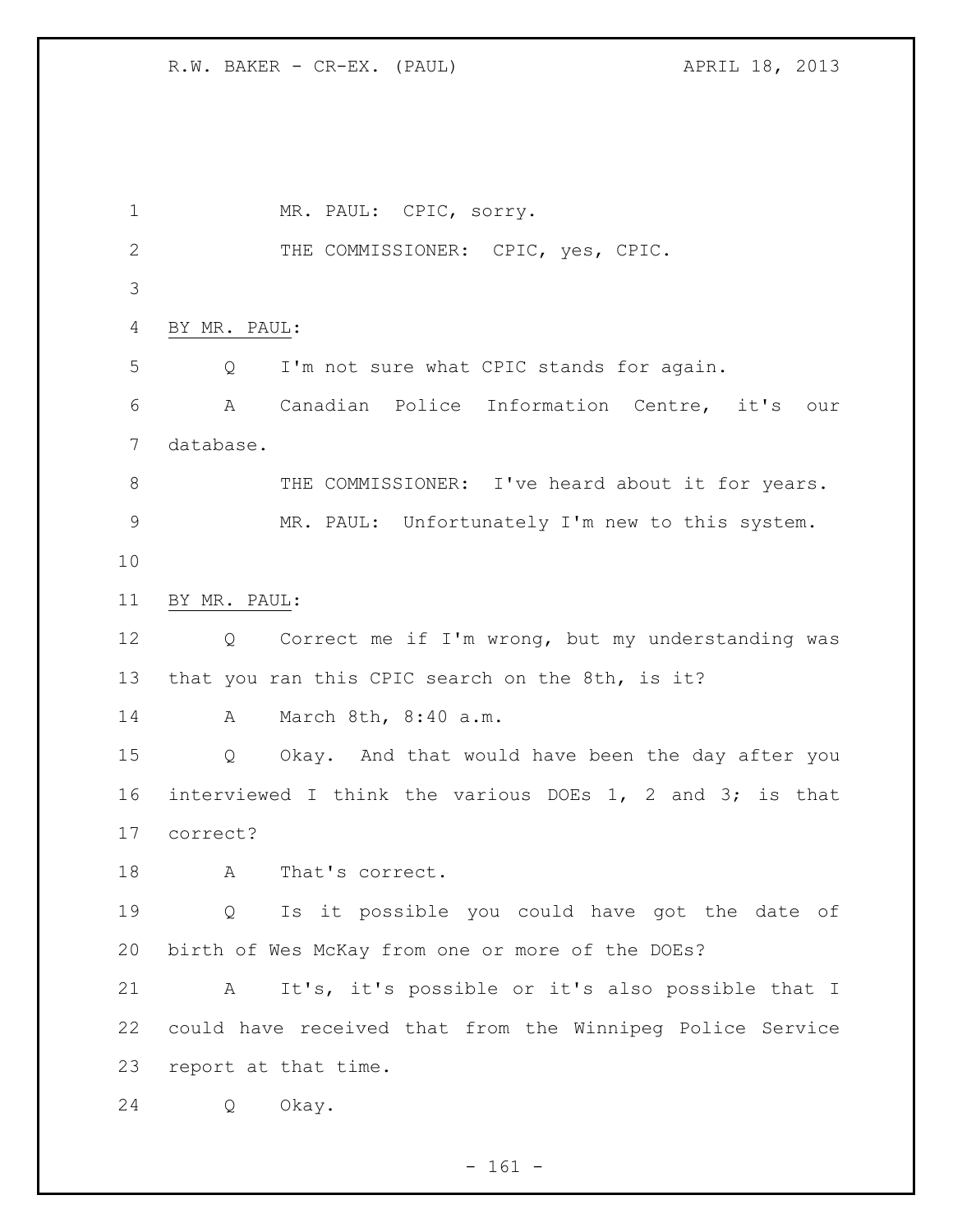MR. PAUL: Sorry, Mr. Commissioner, those are all my questions and I appreciate it. Thank you.

CROSS-EXAMINATION BY MR. KHAN:

 Q Corporal Baker, my name is Hafeez Khan, I'm counsel for Intertribal Child and Family Services. And just so things are clear, during your investigations was Intertribal, did Intertribal hold back any information?

A Not, not that I knew of, no.

Q Were they cooperative with you?

 A Yes, Randy Murdock, I believe, was his name, he was, he was cooperative, yes.

 Q Okay, thank you. And just so that the commissioner's clear with respect to access information, Mr. Gindin asked you and you clarified that if CFSIS, sorry, if a social worker would have called you and asked for information on someone's record, you'd be prepared to provide, you'd be prepared to provide it, correct?

A Yes.

 Q But just so the commissioner's -- my understanding of, of other information such as investigative notes and so on, that does require a court order to obtain because there may be redactions required; is that correct? Or are you able to speak to that?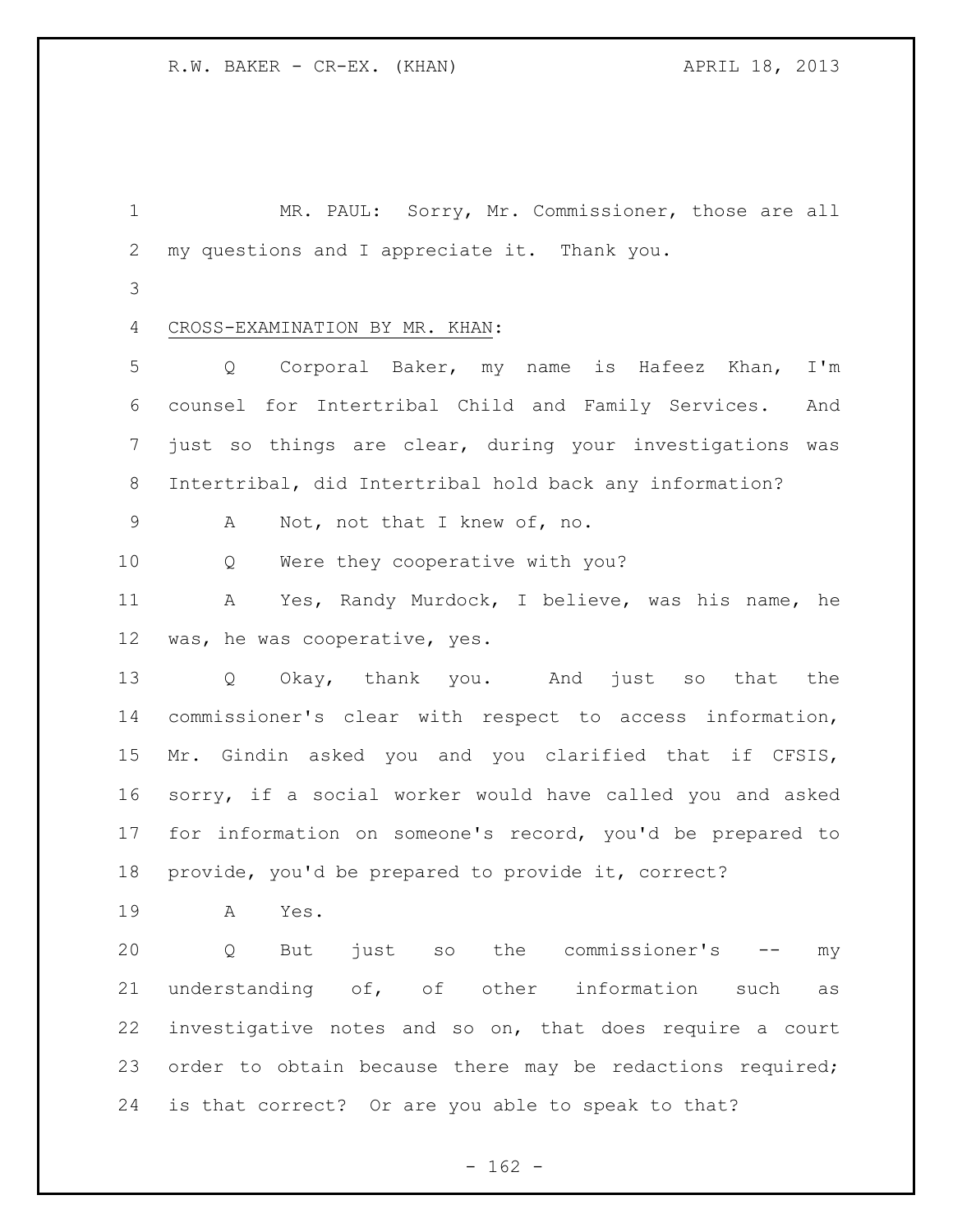A I could. So if Child and Family Services is requesting?

- Q The file.
- A From the police?
- Q Yes.

 A It depends on the circumstances. If somebody would need some specific information from, from an occurrence, because CPIC, CPIC is not an occurrence registry, that, we have a different system for that. All police forces have their own proprietary system, proprietary system for occurrences, if there's an alarm at somebody's house, the details of the alarm; if there was a fight, the details of a fight. Those, those are an 14 occurrence system, that is not on CPIC, that is not. If somebody wanted information about there's a person who is involved in a fight in a house, that would not be on CPIC, 17 that would be on our occurrence system and we, we can provide that information without a court order as well to, to a like-minded investigative agency. Our policy says that we can provide information, not just from CPIC but we can provide information from, from our databases, from our investigations to like-minded investigators, like-minded agencies. We just need a written request.

Q And the only reason I ask you is I do regular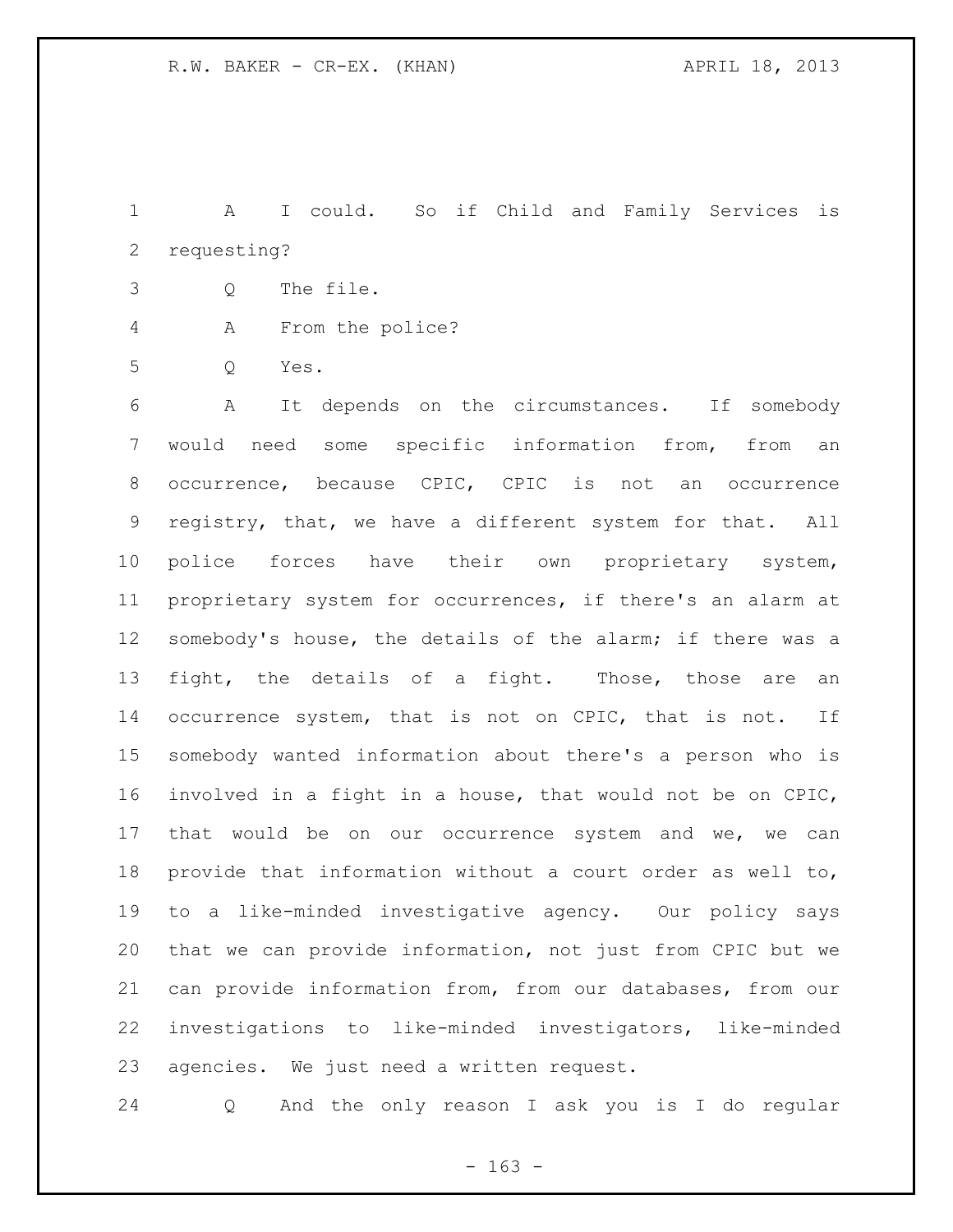work for, regular CFS work and my understanding is that if I do want the actual file, a court order is required.

 A If you would like -- let's just say you would require, can I have the entire investigation for the Smith file and now you're not asking for specific particulars of an investigation --

Q I'll give you an example.

8 A -- like the whole file.

 Q I'll give you an example. So there's Mr. Smith, there's a trial coming forth, coming ahead. A request is made for Mr. Smith's file with the RCMP. My understanding is that a court order is required in part because there are redaction issues that may arise.

 A Yes, okay. Okay, if you would like the information that the police have on Mr. Smith from our databases, then you -- now is this a like-minded investigator for like-minded investigation? For example, is it a Child and Family Services investigator for, for a child abuse investigation wanting to know about Mr. Smith. I will provide whatever information that I determine is relevant for Child and Family Services investigators. But if a Child and Family Services investigator says I'm thinking of putting, placing a child in a residence and Mr. Smith resides there, can you give me all the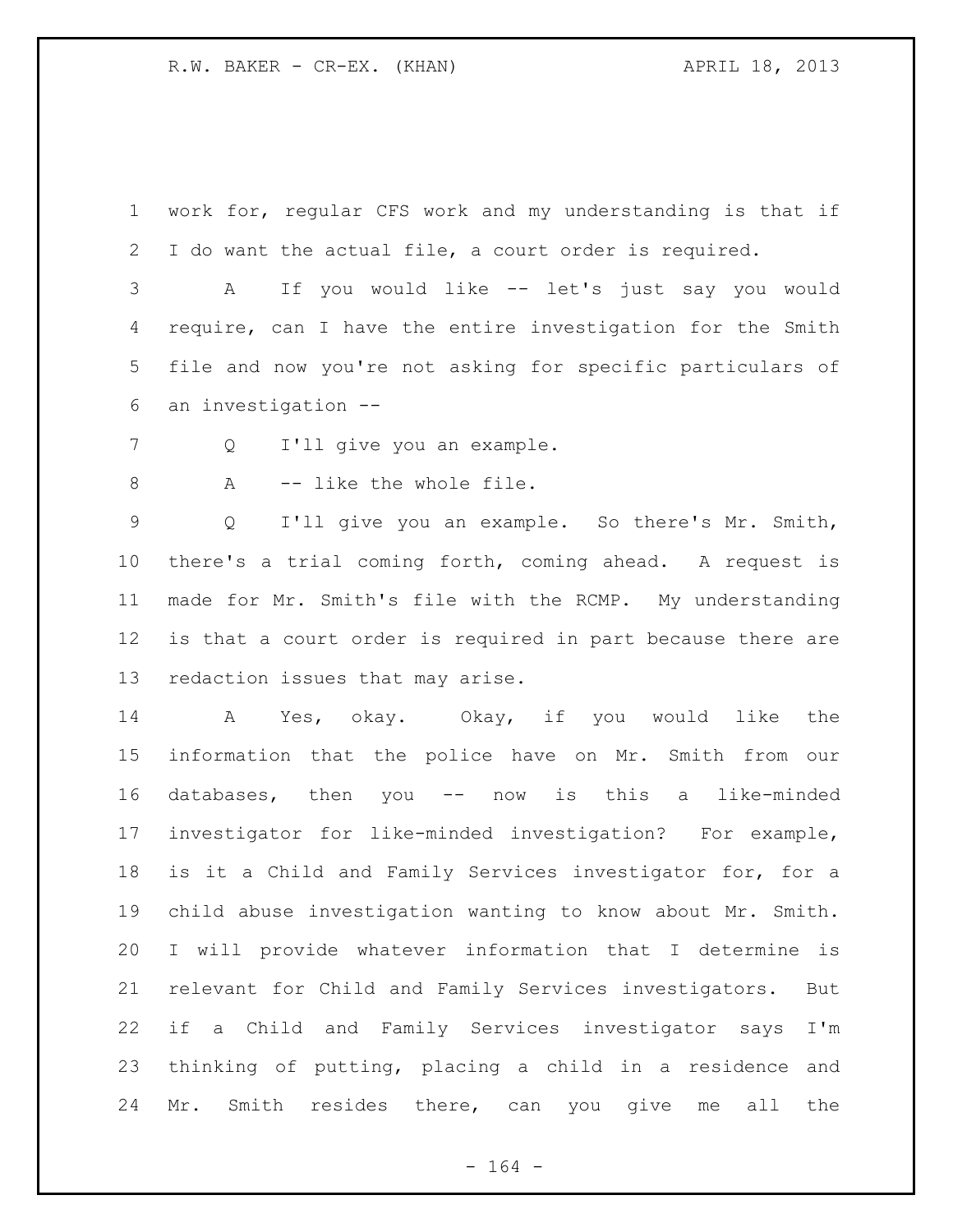information on Mr. Smith. Well I can give you this information that I determine is relevant, but if you want all the information on Mr. Smith, whether, even if it's not relevant, then you'll have to make an access to information request and that would be through the Privacy Act request through the federal government, but it's not a court understanding is my understanding.

 Q I understand, but again, the example I'm giving you is where the parent, we're seeking information on a parent where there's a child protection concern --

A Sorry?

 Q On a parent where there's a child protection concern, that's what I'm referring to, not, not to a third party of any sort. So you're saying that that information is, all that information is provided without a court order? A Yes, if it's relevant and it's for an

 investigative agency such as Child and Family Services for the investigation, they will explain what it is to us, we will provide that information without a court order, yes.

 Q Okay, thank you. That's not, that's not my experience but thank you very much.

 A I understand. And now, I'm just going to mention this too. For -- when I was explaining about us having difficulty getting information, access to information, I

 $- 165 -$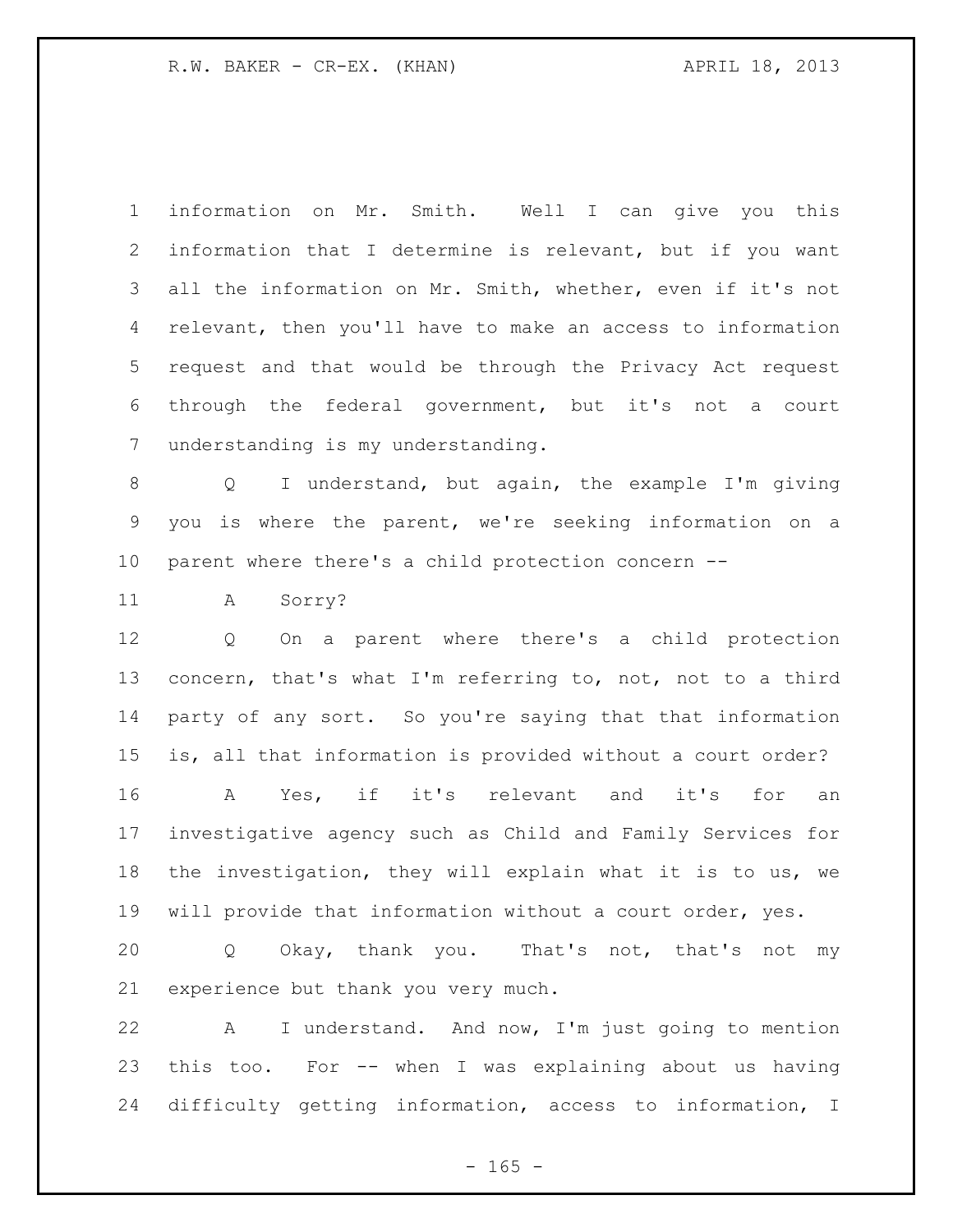| $\mathbf 1$ | can, I can understand that there may be circumstances too   |
|-------------|-------------------------------------------------------------|
| 2           | where you may ask for information from a police officer and |
| 3           | they may be equally inclined to say no because no is maybe  |
| 4           | the easier thing to do, so I can understand, I can          |
| 5           | understand what you're saying. For me, my experience, and   |
| 6           | children are the most important people that we have and we  |
| 7           | have to do the best we can to protect them and the policies |
| 8           | that we have are not policies to say no, they're policies   |
| 9           | to guideline, policies or guidelines to help us do things,  |
| 10          | help us share that information. I would share, if<br>to     |
| 11          | you're asking me, sorry --                                  |
| 12          | Thank you.<br>Q                                             |
| 13          | -- I would share that information.<br>A                     |
| 14          | Thank you, that's very helpful.<br>Q                        |
| 15          | That's just my experience.<br>Α                             |
| 16          | Thank you very much.<br>Q                                   |
| 17          | MR. KHAN: Thank you, Mr. Commissioner.                      |
| 18          | THE COMMISSIONER: Thanks, Mr. Khan.                         |
| 19          | Anybody else before I ask Mr. Katz? Mr. Ray?                |
| 20          | MR. RAY: I'm just confirming one thing,                     |
| 21          | Mr. Commissioner --                                         |
| 22          | THE COMMISSIONER: All right.                                |
| 23          | MR. RAY: $--$ if I may.                                     |
| 24          | THE COMMISSIONER: Take your time. Please.                   |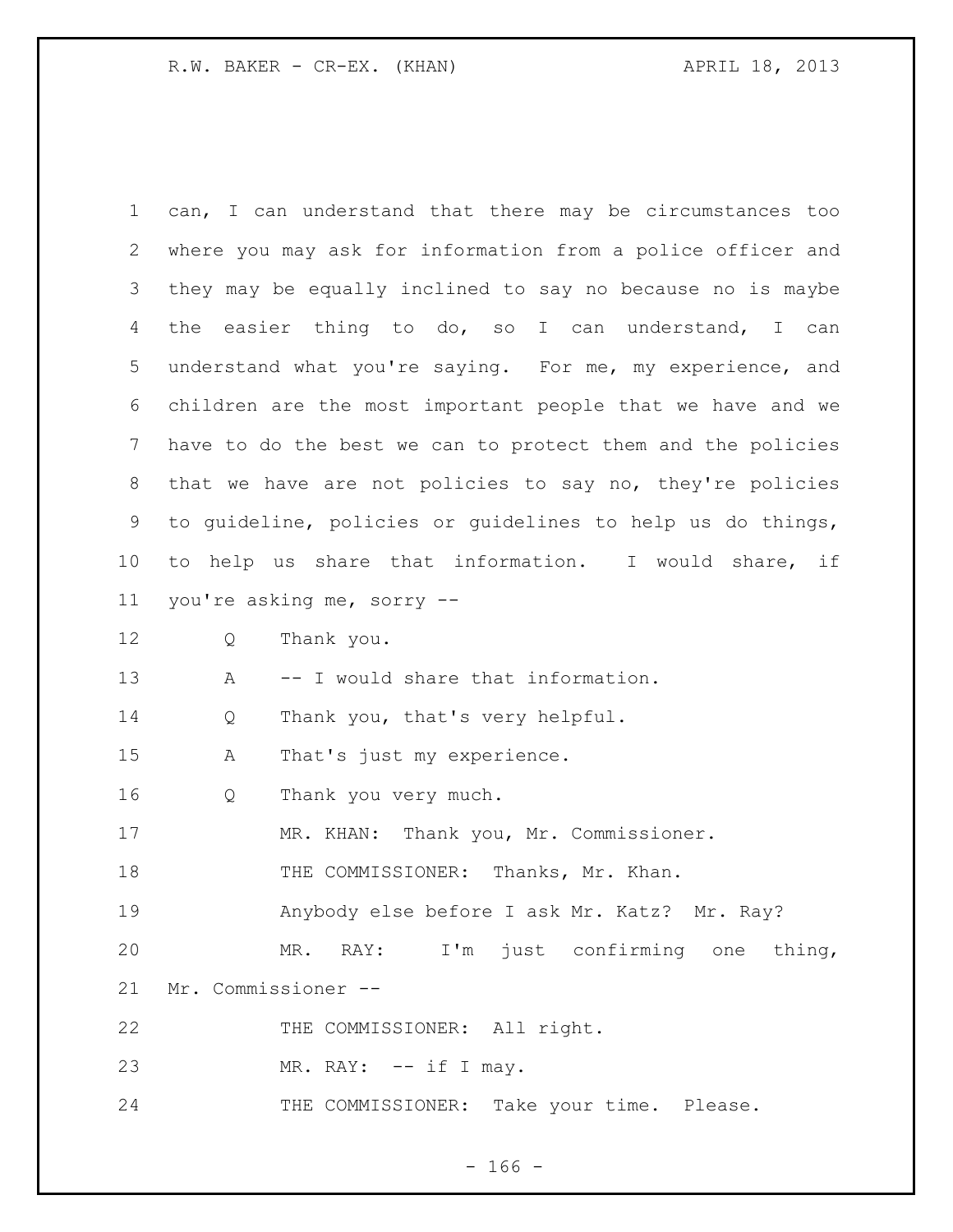## R.W. BAKER - CR-EX. (BOWLEY) APRIL 18, 2013

 MS. BOWLEY: Mr. Commissioner, it's Bernice Bowley and -- THE COMMISSIONER: Yes. MS. BOWLEY: -- as a lawyer for a witness I would like to ask this witness a few questions. THE COMMISSIONER: Who's your client? 7 MS. BOWLEY: Diva Faria. 8 THE COMMISSIONER: Yes. CROSS-EXAMINATION BY MS. BOWLEY: Q Now, Corporal Baker, you were the lead on the team that investigated the missing person and/or homicide of Phoenix Sinclair? A Yes, yes. Q And you elicited the assistance of the two EIA provincial investigators as well? A Yes. Q How many other RCMP officers did you have on your team -- A Throughout? Q -- to work on this investigation with you? A Oh we had many, many. I don't know how many for sure but at that time that I enlisted the assistance of the EIA investigators, three RCMP investigators at that time.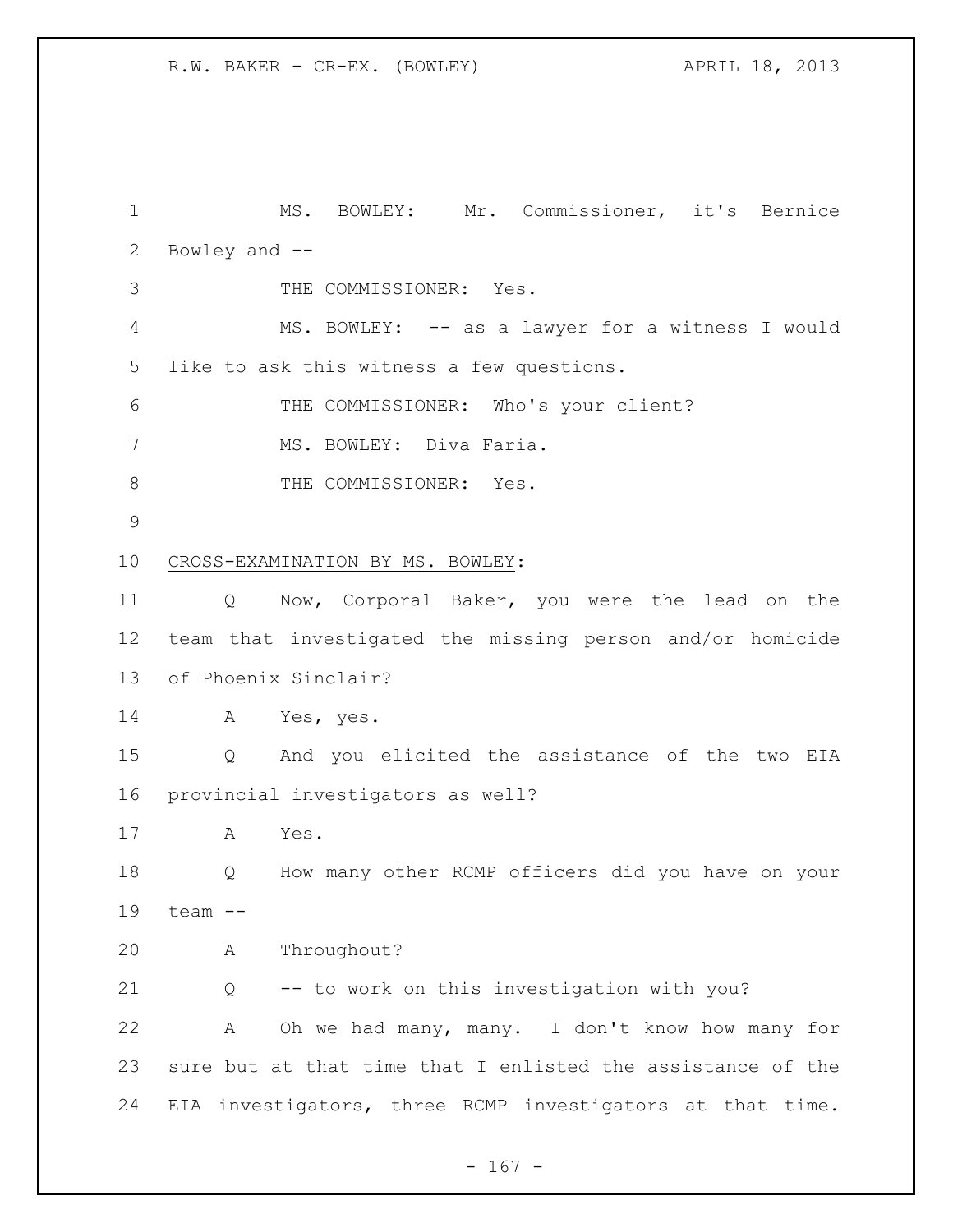R.W. BAKER - CR-EX. (BOWLEY) APRIL 18, 2013

It was growing day by day.

 Q In the first three days how many RCMP investigators did you have?

 A By the, by the end of three days or the start of three days?

Q Just prior to making the arrests.

7 A Just prior to making the arrest, my -- only a guess, only a guess, 25, only a guess.

 Q Thank you. And in that 72, the first 72 hour period, would you have devoted much of your working time to the Phoenix Sinclair case?

 A Yes, myself, that's what, that's what I did during that 72 hour period.

 Q So you concentrated solely on that case in the first 72 hours?

16 A Absolutely, that was so important, yes.

 Q And many of your team members concentrated solely on that case in the first 72 hours?

19 A And we focused more so -- they, they became more and more involved, yes.

 Q And your investigation initiated as a result of your interviews of DOEs 2 and then 1, correct?

A Yes.

Q And as a result of those interviews, you had a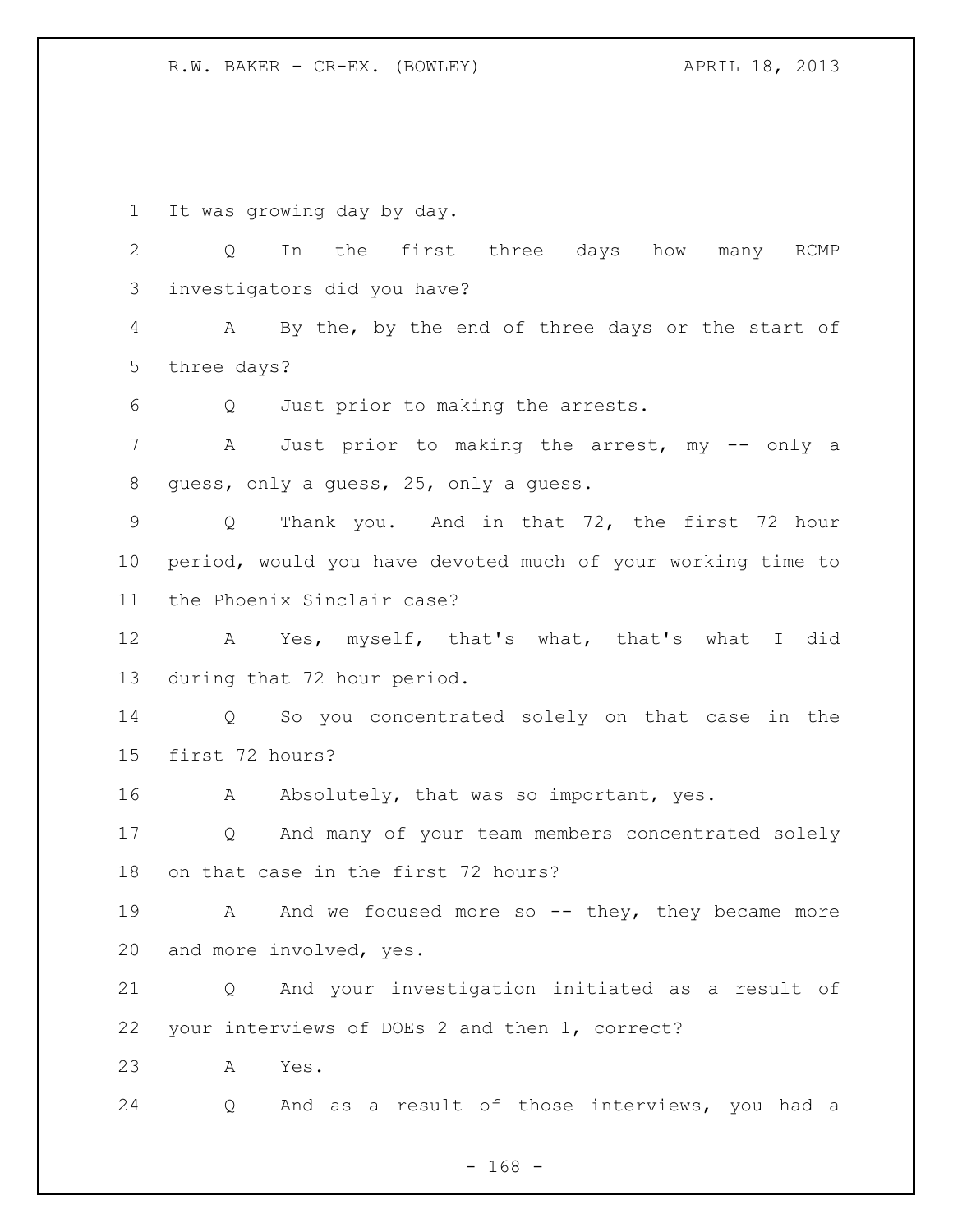R.W. BAKER - CR-EX. (BOWLEY) APRIL 18, 2013 R.W. BAKER - CR-EX. (KATZ)

 direct account from witnesses, correct? A Yes. Q An eyewitness account from witnesses to the abuse and the murder? A Yes. Q And as a result of those direct eyewitnesses' accounts, you took the steps that you described in the first 72 hours to then make those arrests. A Yes. Q Thank you. MS. BOWLEY: Mr. Commissioner, that's all that I have for this witness. 13 THE COMMISSIONER: Thank you, counsel. 14 Now is there -- Mr. Ray? MR. RAY: No thank you, Mr. Commissioner. 16 THE COMMISSIONER: All right. So Mr. Katz? CROSS-EXAMINATION BY MR. KATZ: Q Yes, I do want to clarify one point, if I could Corporal Baker. A Yes. Q Mr. Khan was asking you about obtaining cooperation and sharing police information --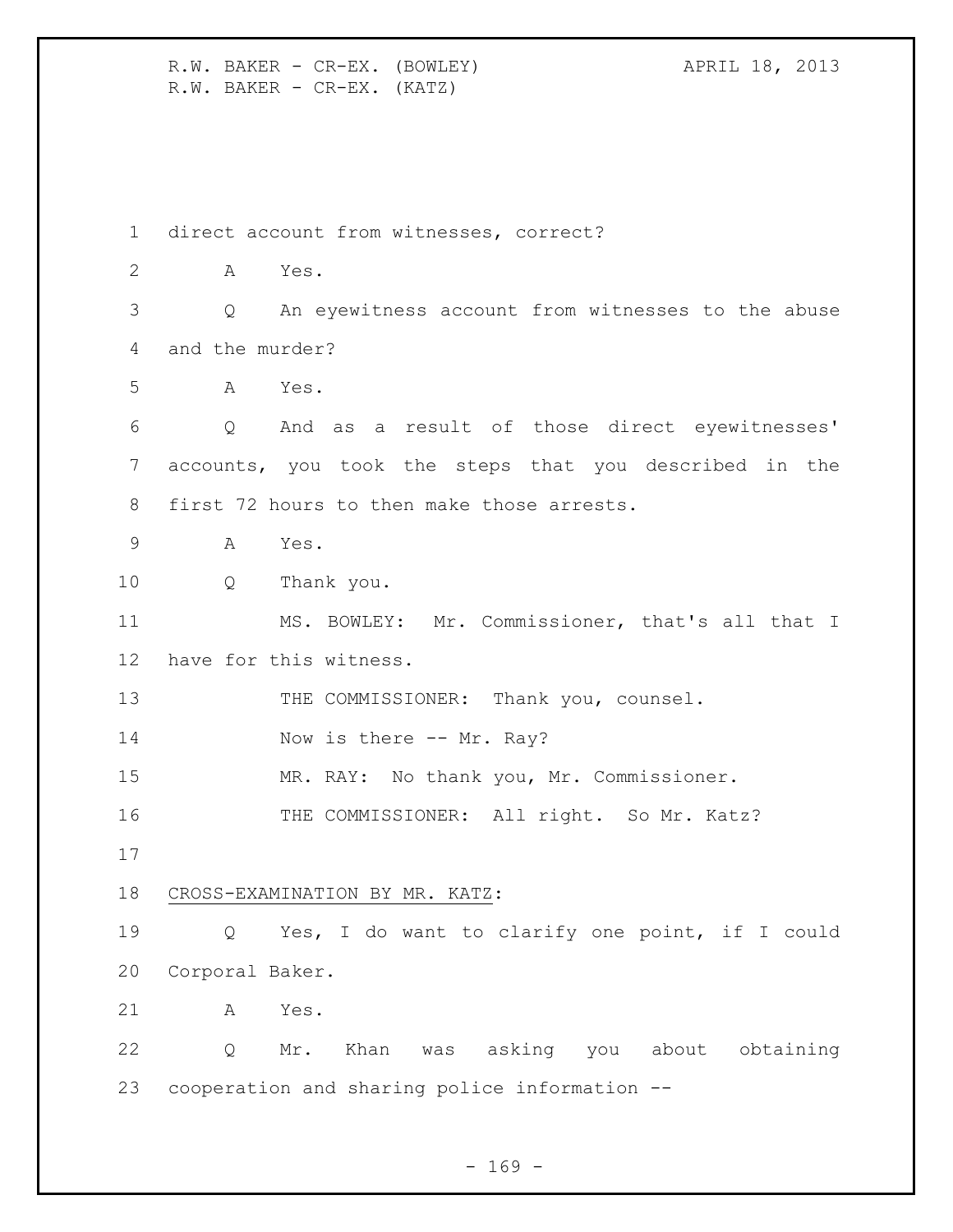A Yes.

 Q -- with investigative agencies. If I understood your answer correctly, and maybe I didn't and correct me if I didn't, you were talking about sharing that information with an investigative agency for an investigative purpose. A That's correct. Q Okay. Can you imagine other contexts where the request for that kind of information, the preference might be for the party seeking it to get a court order? A To get a court order from the police? Q Yeah. I'll give you an example. A Yes, if they're a non-investigative agency. Q For example, there's an ongoing, say there's an ongoing child protection proceeding in the court or a family law proceeding in the court and one of the parties to such a proceeding wanted information from the RCMP about somebody involved in the matter.

18 A And one of the parties would not be an investigative agency?

 Q Or for an investigative purpose outside of that hearing.

A Yes.

Q Your answer is yes, you --

A Yes.

 $- 170 -$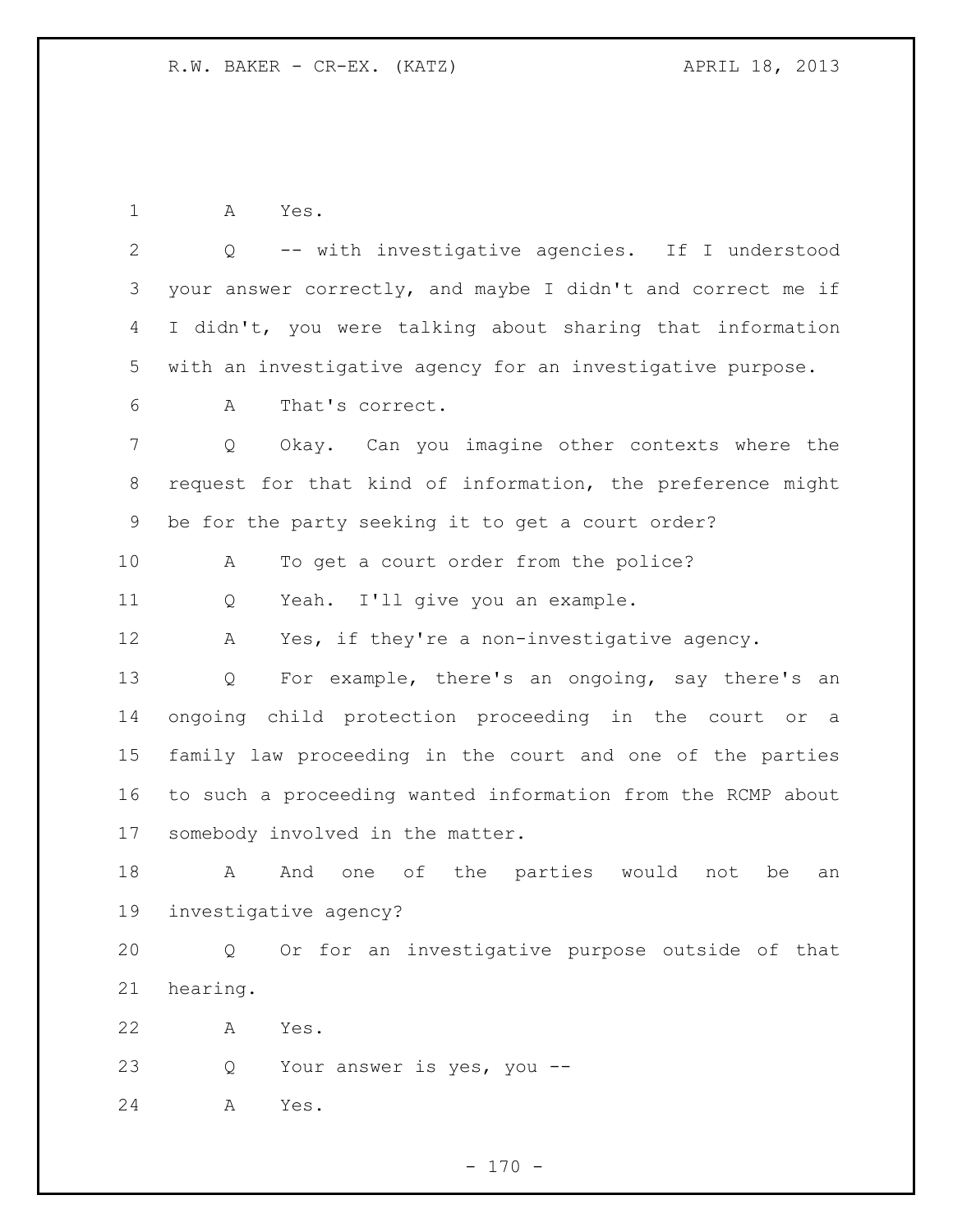Q -- the preference would be to seek a production order? A Yes, if it's -- sorry. As you, as you described in the court process if one of the parties was requesting police information for the purposes of court --  $6 \qquad \qquad \text{O} \qquad \text{Yes.}$ 7 A -- and that to me is for court, the investigation has already been completed, it's for court purposes -- Q Yes. A -- that's different I think. Q So again, just to clarify, you can imagine circumstances where the information simply wouldn't be handed over subject to a request. A Yes, I know. I don't, I don't know necessarily about a court order. My understanding and experience is it's been an access to information request and they would -- that's been my experience. Now if it comes to a court order it doesn't come across my desk at my, at my level. It comes across my desk as I've been told now that I will get the information and redact what there is in that information and forward it to our privacy people to send that information. So if a court order is drafted, I won't know about a court order. If there's a decision to be made at a level as you described, I wouldn't make that decision.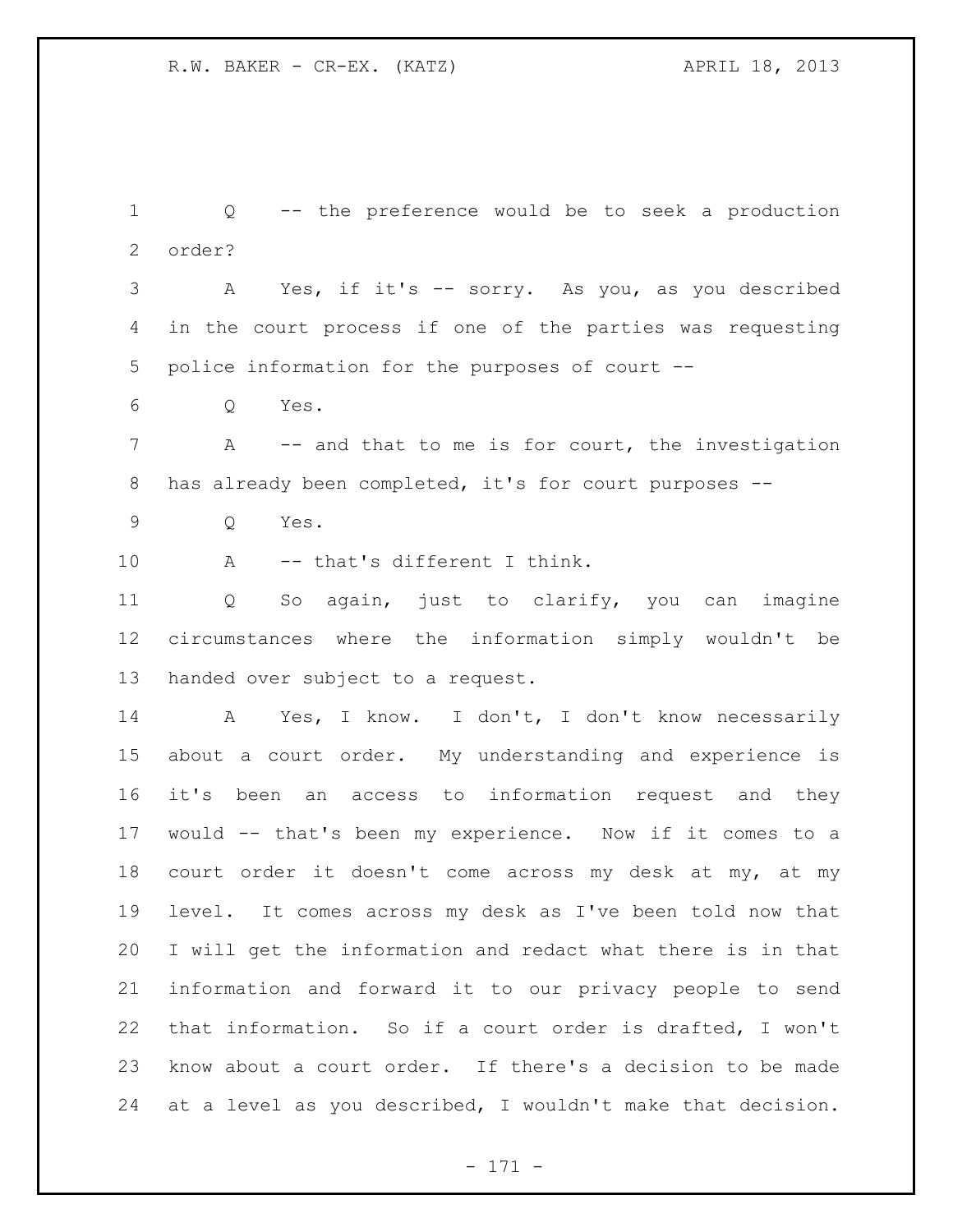| $\mathbf 1$    | My decisions are made by like-minded investigators. If a    |
|----------------|-------------------------------------------------------------|
| $\overline{2}$ | Child and Family Services investigator wants information    |
| 3              | I'll ask why. If it's for an investigation and it's         |
| 4              | appropriate, I will give them that information on a written |
| 5              | request. For court purposes, that would probably, in my     |
| 6              | experience with the RCMP, that would probably go to another |
| 7              | level above me if it's, if it's for that. I'm sorry, I      |
| 8              | can't answer that as --                                     |
| $\mathsf 9$    | Q All you can do is answer the best, to the best of         |
| 10             | your ability.                                               |
| 11             | MR. KATZ: That's the only question I have.                  |
| 12             | Thank you, Mr. Commissioner.                                |
| 13             | THE COMMISSIONER: Thank you, Mr. Katz.                      |
| 14             | Counsel?                                                    |
| 15             | MR. MASCARENHAS: Mr. Commissioner, I have just a            |
| 16             | couple of brief points for the witness in re-examination.   |
| 17             | THE COMMISSIONER: Right.                                    |
| 18             |                                                             |
| 19             | RE-EXAMINATION BY MR. MASCARENHAS:                          |
| 20             | Corporal Baker, your evidence was that in regards<br>Q      |
| 21             | parents in deceiving the system by moving, they<br>to       |
| 22             | sometimes move from jurisdiction to jurisdiction.           |
| 23             | Yes.<br>A                                                   |
| 24             | And I understand that as lead investigator you<br>Q         |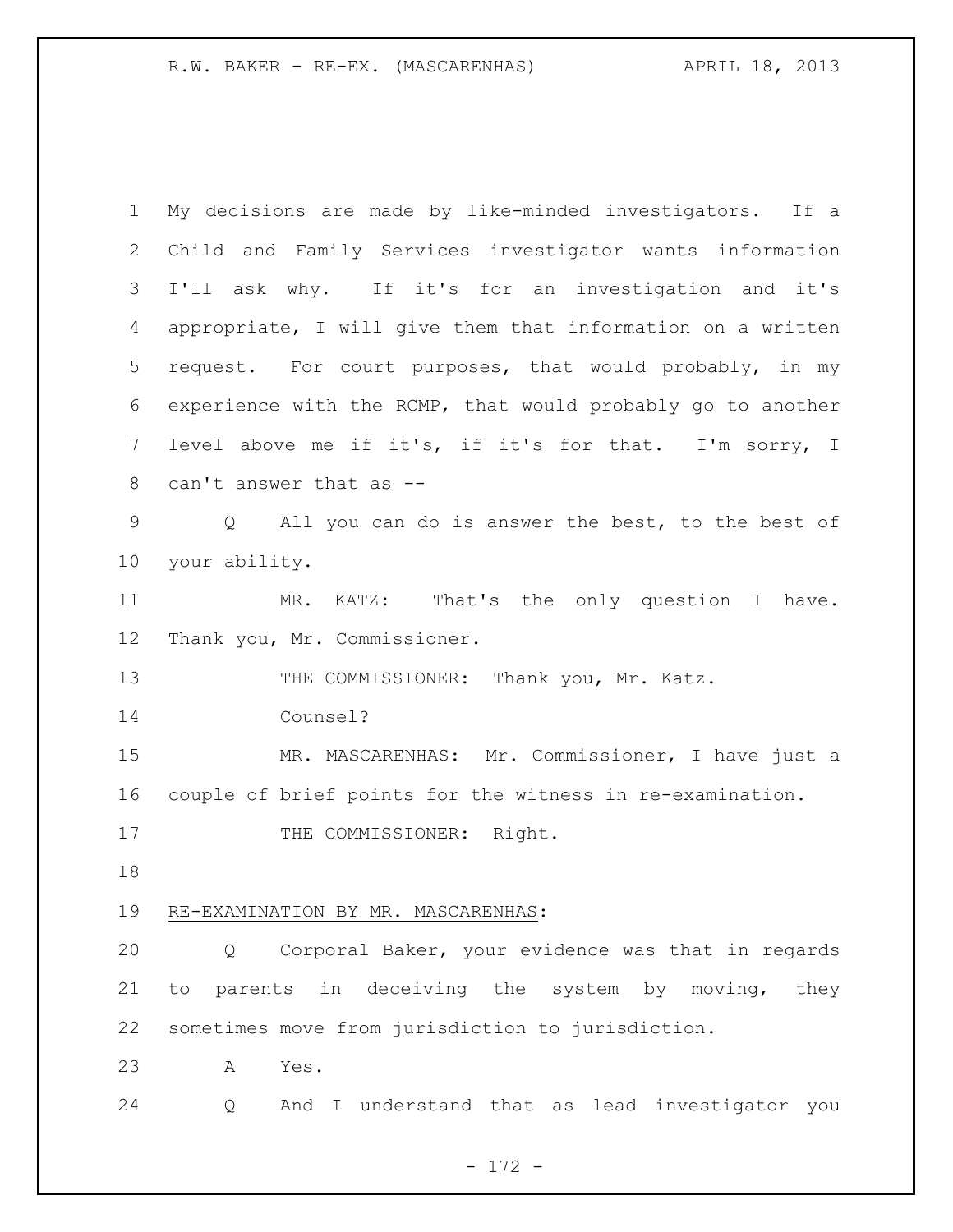did have access, at least a file review of Phoenix's file as well in CFS care. A Access to a file review of -- Q A summary of -- you were aware of the basics of Phoenix's life? A Yes. Q And would you agree with the statement that Phoenix lived in Winnipeg from her birth until April of 2005? A Yes. Q And from there she moved to Fisher River until she was murdered? A Yes. Q So she only lived in Winnipeg and Fisher River? 15 A And Steinbach, if I'm not mistaken, early in her life. Q When she was first apprehended? A Yes, sorry. Q Thank you. The second point I wanted to clarify with you is I believe you told Mr. Gindin that welfare or EIA had a record of Phoenix. What did you -- what record were you referring to when you said that? A That welfare had a record of Phoenix, I was referring to the application that McKay and Kematch had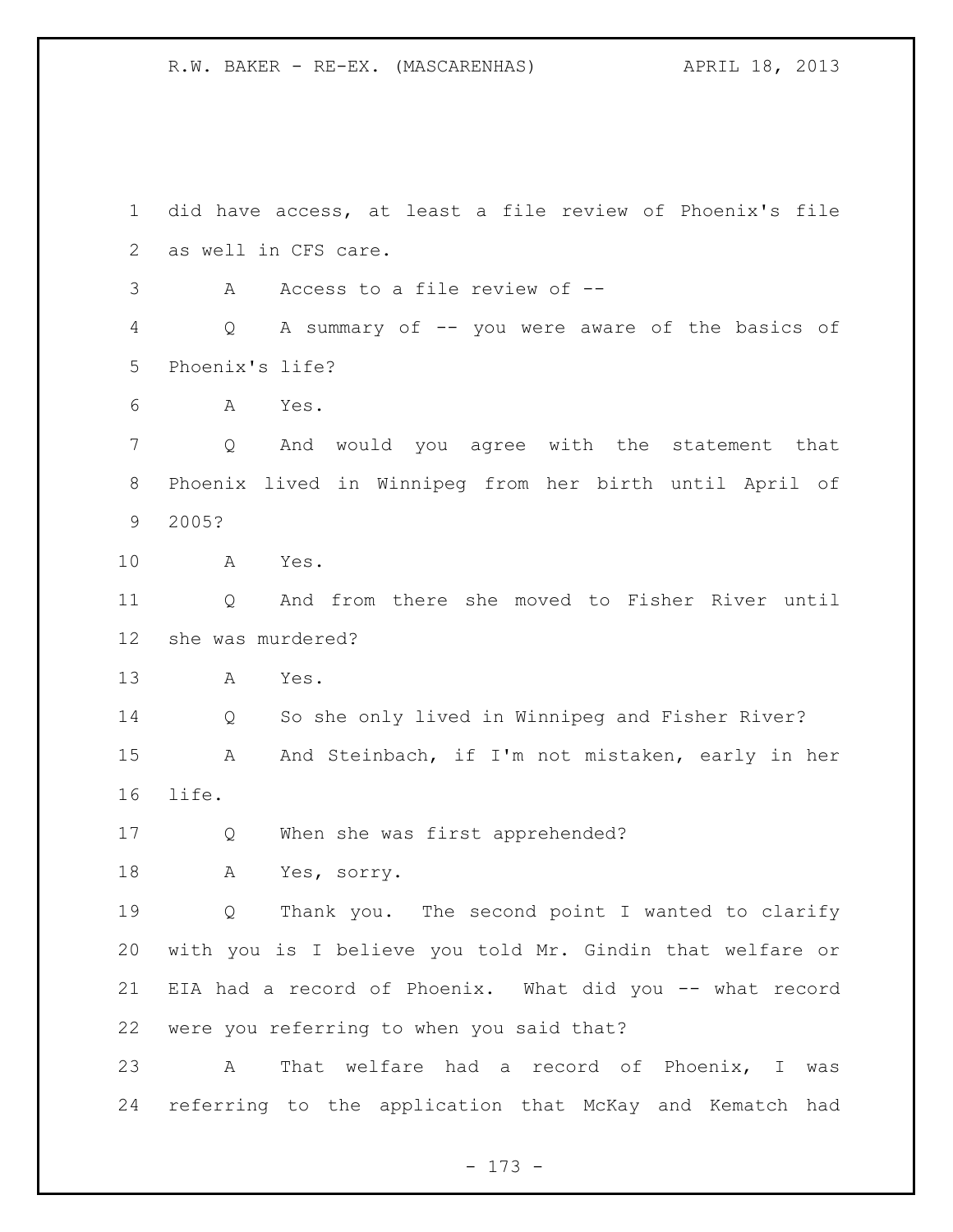made to provincial welfare for, for assistance for their family and they received assistance for Phoenix Sinclair. Q That was the application to add Phoenix Sinclair as a dependant -- A Yes. Q -- to Mr. McKay's file? 7 A Yes, that's the one. Q And how did this information form your investigation? A Pardon me? Q How did the information, this application, inform your application? A Inform our investigation? Q Yes. A It led actually to the possibility that Phoenix Sinclair maybe still there. It led to the possibility that either she was, I guess remote chance that maybe she was still alive but it also, it also led to the conclusion ultimately that they were, through deceit they were -- how to describe it, sorry. I'll just have to say, I guess, that it led to the conclusion that she may still be alive and that the parents were, they were being greedy for the money. Q Thank you.

- 174 -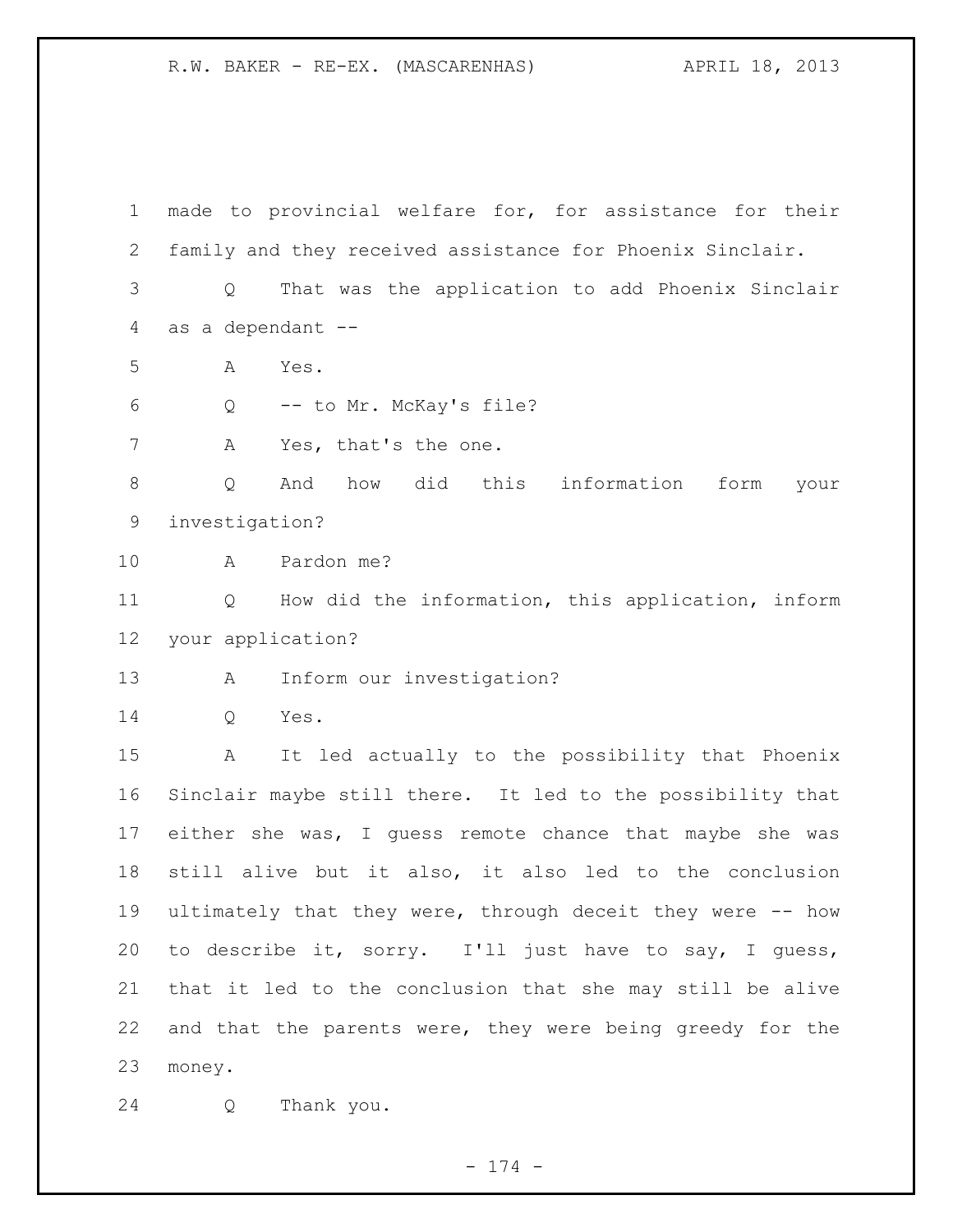A That's, that's my personal thought at the time and that's what, that's what they were doing. Q Thank you. Those are all my questions. A And I will mention, sorry, one more thing that in the landlord agreement, the tenant landlord agreement they initially wrote down that they had three children and then they changed it two children, that they were, they were covering their tracks when they were moving around. There was some deceit there. Q Thank you. MR. MASCARENHAS: Those are all my questions, Mr. Commissioner. THE COMMISSIONER: Thanks, Mr. Mascarenhas. Well, witness, that completes your time on the stand. Thank you very much -- 16 THE WITNESS: Thank you. 17 THE COMMISSIONER: -- for your assistance to the inquiry. THE WITNESS: Thank you, Mr. Commissioner. MR. MASCARENHAS: Mr. Commissioner, I believe that's our only witness today and we will have more witnesses on Monday. 23 THE COMMISSIONER: All right. I want to just take a look at now -- you can leave the stand, witness, at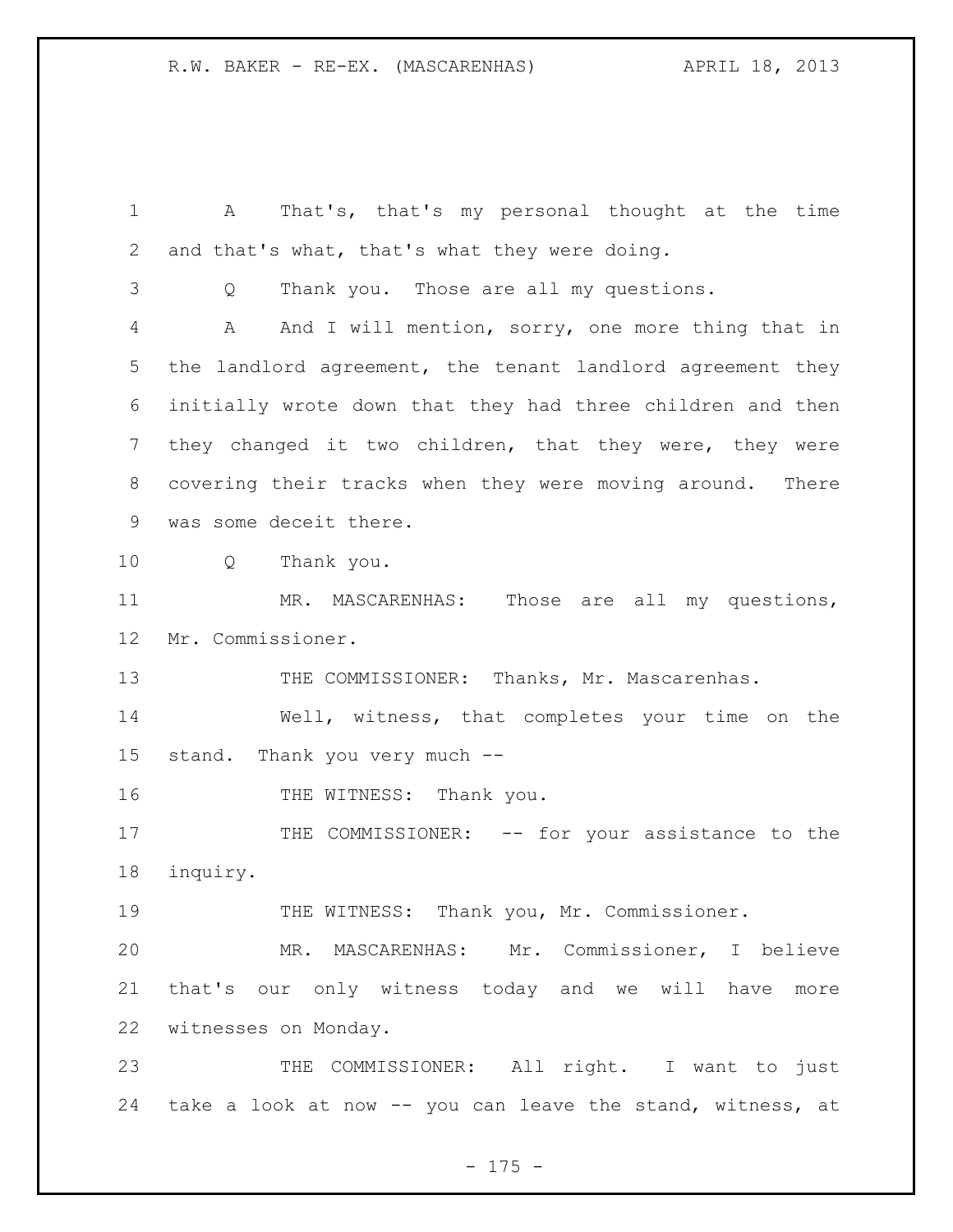PROCEEDINGS APRIL 18, 2013

| $\mathbf 1$    | any time.                                                   |
|----------------|-------------------------------------------------------------|
| $\overline{2}$ | THE WITNESS: Thank you, Mr. Commissioner.                   |
| 3              |                                                             |
| 4              | (WITNESS EXCUSED)                                           |
| 5              |                                                             |
| 6              | Next week we'll be<br>THE<br>COMMISSIONER:<br>into          |
| 7              | phase 2.                                                    |
| $8\,$          | Not immediately but yes, by<br>MR. MASCARENHAS:             |
| $\mathsf 9$    | some point next week.                                       |
| 10             | THE COMMISSIONER: Yes, by the middle of the                 |
| 11             | Now I see that, that a number of the parties with<br>week.  |
| 12             | standing have days designated to them. Do I assume that in  |
| 13             | those days they will be calling the evidence?               |
| 14             | MS. WALSH: Yes, Mr. Commissioner, I will address            |
| 15             | that at the outset of phase 2 exactly how phase 2 is going  |
| 16             | to be proceeding.                                           |
| 17             | THE COMMISSIONER: Yeah, my only concern is that,            |
| 18             | that I know some of the witnesses in phase 3 are coming     |
| 19             | from a distance and I want to be sure that we go through    |
| 20             | phase 2 hopefully in accordance with the timetable, so      |
| 21             | that's why I'm asking you have those dates been agreed upon |
| 22             | by the various parties that have standing that have days    |
| 23             | allotted to them?                                           |
| 24             | MS. WALSH: Yes, they have. I have discussed                 |

- 176 -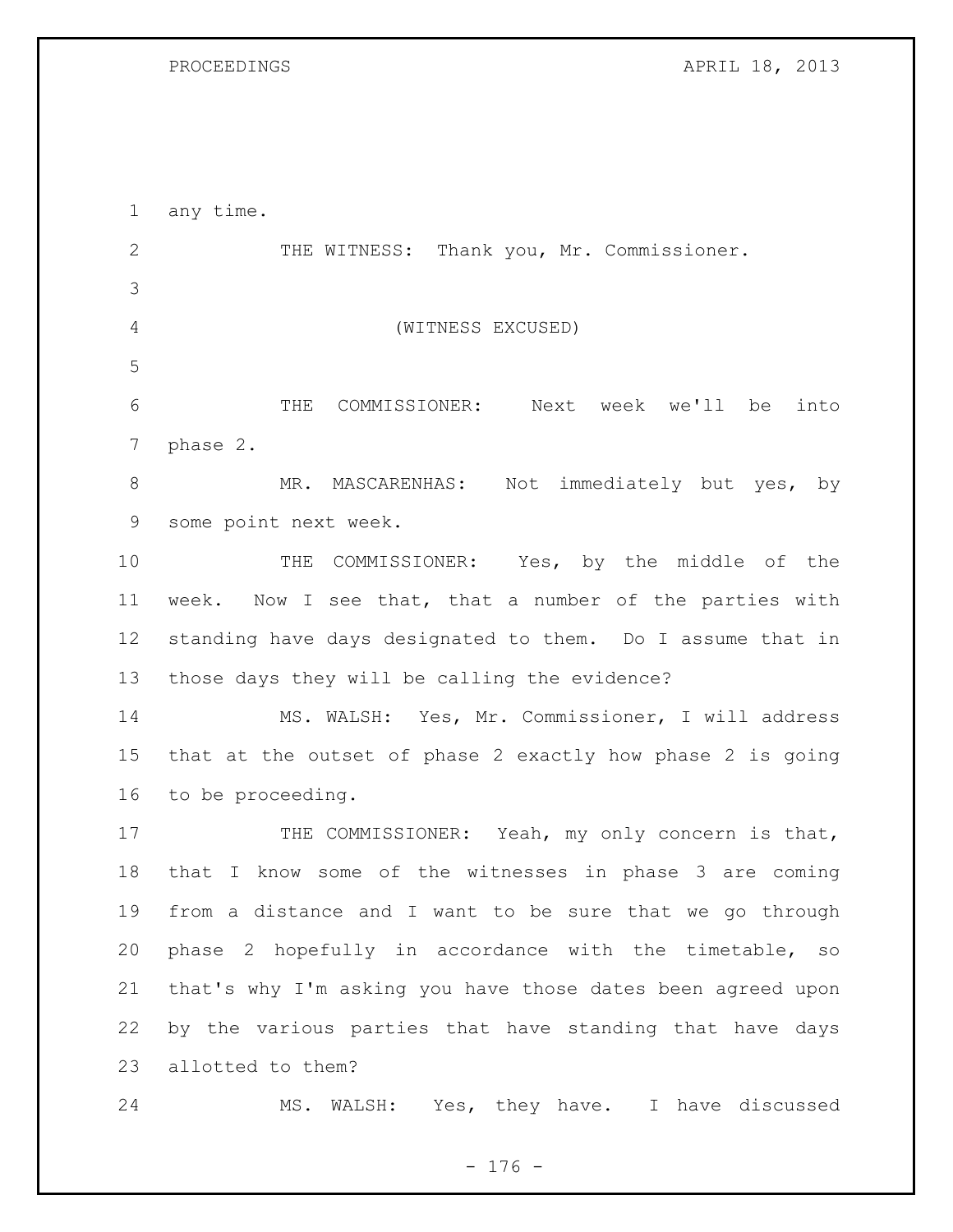PROCEEDINGS APRIL 18, 2013

 with the various parties to whom I've given an opportunity to lead their own evidence that in budgeting their time they have to factor in time for questions from other parties and intervenors where allowed. But it's a good point and, yes, we're definitely sticking to our schedule.

 THE COMMISSIONER: Well, if, if -- I notice that 7 there is one day's break, is there not, when -- yes, the 15th of May, if we needed an extra day.

 MS. WALSH: And actually as we speak, I think Ms. Ewatski at our office is scheduling some witnesses for that day who -- the schedule is being revised as we speak and counsel will be anxiously looking for it, but the actual days that we're sitting haven't changed, the number of days.

 THE COMMISSIONER: And will those, for instance the Southern Authority and the General Authority and the Assembly of Chiefs and the Union and the Department, will their counsel be leading the witnesses?

19 MS. WALSH: Yes, yes.

 THE COMMISSIONER: Well and you've discussed the timeframe and everything with them?

MS. WALSH: Yes.

 THE COMMISSIONER: All right. That was my concern that we try to -- when we're going into a different

- 177 -